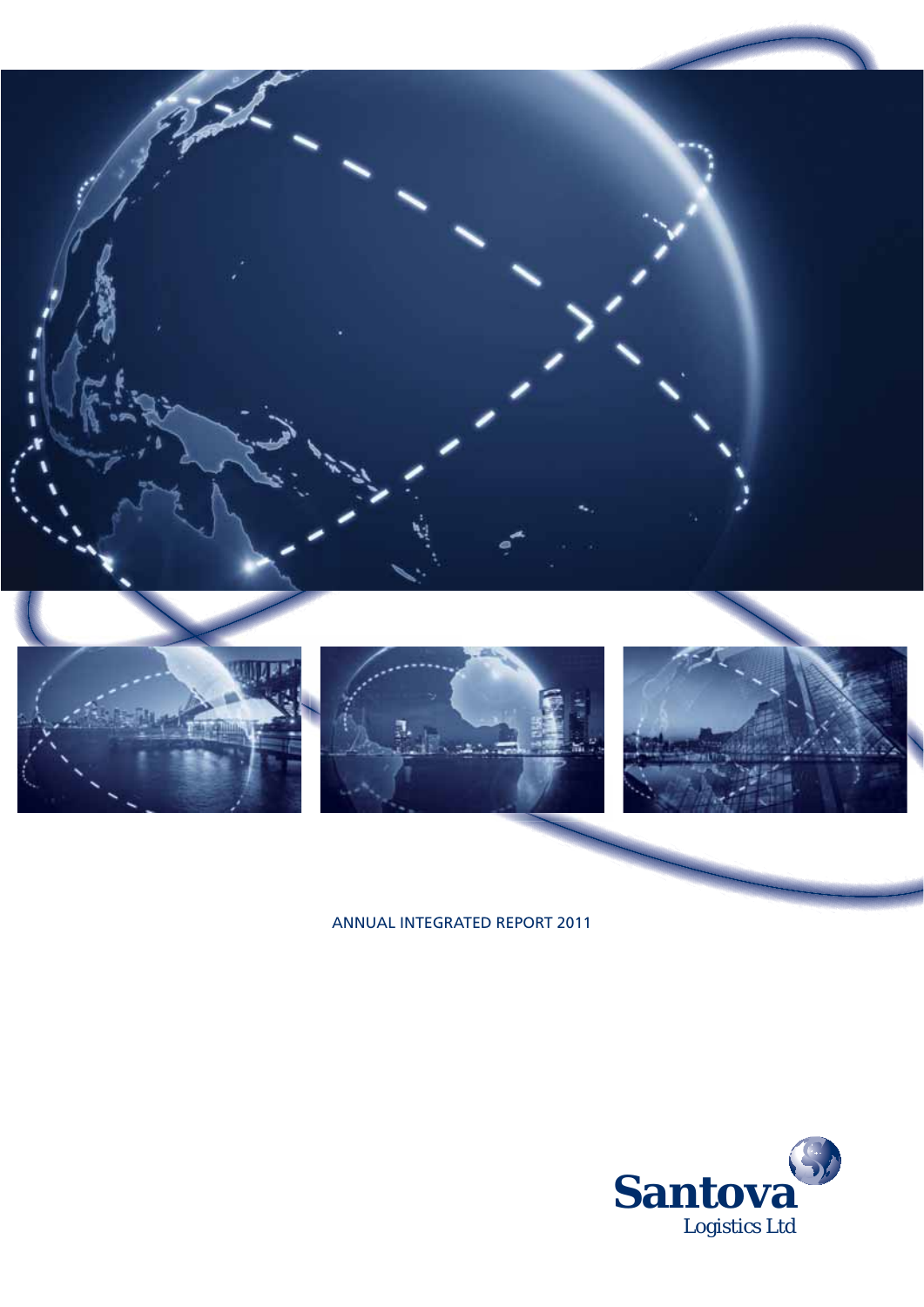# **GROUP MISSION STATEMENT**

## **OUR PHILOSOPHY**

To partner our clients with integrity and passion in providing them with intelligent supply chain solutions.

We recognise that our clients' needs are unique and our distinctive client-centric approach is attuned to the constantly changing trends and dynamics in the market place, ensuring flexibility, innovation and delivery on assurances.

**Santova Logistics Limited is a company listed on the JSE,**  with offices throughout South Africa, and offices in Hong Kong, Australia, **the United Kingdom and the Netherlands, as well as strategic partners throughout the world. With more than eighty years' extensive experience in the logistics domain, Santova provides supply chain optimisation solutions to our international and domestic clients, through industry-leading strategic logistics management practices and resources.**



## **OUR VALUE PROPOSITION**

## **supply chain optimisation**

Santova, in collaboration with its international strategic partners in the supply chain, provides integrated "end-to-end" logistics solutions that ensure the seamless flow of products into the market place for importers/exporters and consumers worldwide.

The open architectural design of OSCAR enables optimisation of the supply chain management process through virtual management at the lowest possible cost whilst retaining high levels of client service.

# **SERVICES**

## **sea, air, road and rail**

- Consultation on various relevant legislation, tariff schedules and customs facilities
- Integrated supply chain software packages (OSCAR)
- Inter-modal transport
- International forwarding and customs clearing
- International marine and general insurance
- Logistics management and supply chain optimisation
- Negotiating, arranging and co-ordinating freight
- Bulk and break bulk
	- Full container load (FCL)
	- Groupage
	- Less than container load (LCL)
- Port supervision and wharf inspection services
- Ship chartering
- Ships agency
- Stevedoring
- Foreign exchange management
- Warehousing and distribution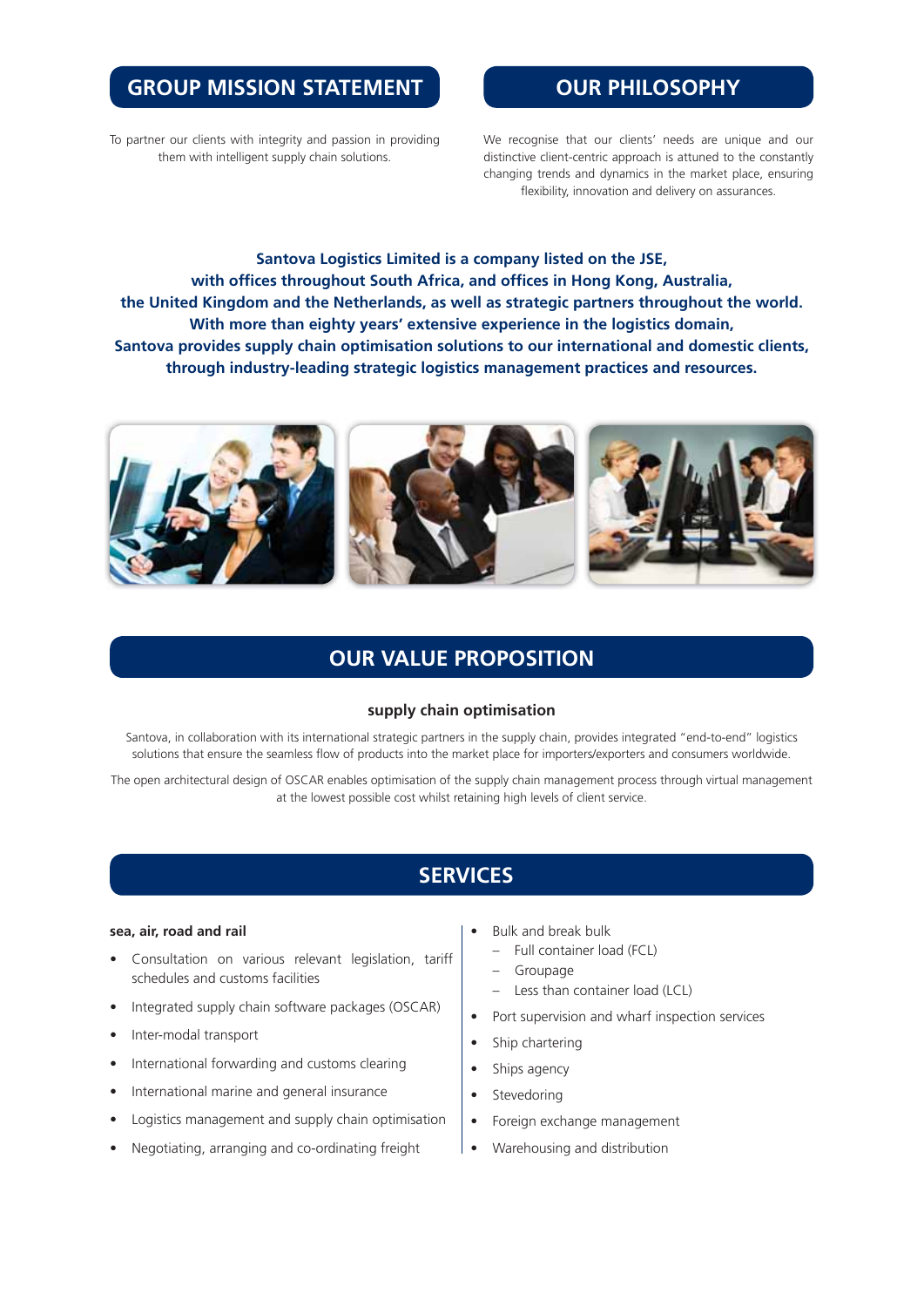## **HISTORY**

## **April 2011**

The establishment of an airfreight office at Schiphol, the Netherlands. Leading Edge Insurance Brokers (Pty) Limited changed its name to Santova Financial Services (Pty) Limited and relocated to Santova House, 88 Mahatma Gandhi Road, Durban, the Group's Head Office.

#### **October 2010**

The establishment of an airfreight office at Heathrow, the United Kingdom.

## **March 2010**

The acquisition of Aviocean (Pty) Limited, a customs clearing and forwarding business based in Johannesburg. In January 2011 the company changed its name to Santova Logistics South Africa (Pty) Limited.

## **January 2010**

The acquisition of Santova Logistics B.V. (formerly Maxxs B.V.), a customs clearing and forwarding business based in Rotterdam, the Netherlands.

#### **March 2009**

The acquisition of McGregor Sea and Air Services Pty Limited (formerly McGregor Customs Pty Limited), a customs clearing and forwarding business in Sydney, to facilitate the opening of trade between the Group's offices in South Africa, the Far East, the United Kingdom, Europe and Australia.

#### **March 2007**

Relocation of head office to Santova House, 88 Mahatma Gandhi Road, Durban, 4001, South Africa and acquisition of the Mogal International Limited Group of companies in the United Kingdom.

## **January 2007**

Change of name to Santova Logistics Limited and change of financial year end from December to February.

#### **September 2006**

Acquisition of Leading Edge Insurance Brokers (Pty) Limited, a short-term insurance brokerage with an office in Durban. South Africa.

## **May 2006**

Acquisition of Impson Logistics (Pty) Limited (formerly Impson Freight (Pty) Limited), a highly successful logistics business with branches in Durban, Cape Town, Johannesburg, Pietermaritzburg and Sasolburg.

### **2003 – 2007**

Conversion from a predominantly clearing and forwarding agency to an international company providing supply chain optimisation solutions to international and domestic clients through industry-leading strategic logistics management practices and resources. During this period, an office was established in Hong Kong, a joint partnership was set up with Patent International Co., Limited, a clearing and forwarding agency with 20 branches in various cities throughout mainland China, and the Company moved to the Alternative Exchange ("AltX") in May 2006.

### **April 2002**

Acquisition of the business of CSS Logistics (Pty) Limited, a company providing integrated agency services to exporters of fresh produce world-wide.

## **28 March 2002**

Santova Logistics Limited (formerly Spectrum Shipping Limited) listed on the Development Capital Board of the JSE by reverselisting into the listed shell company, Micrologix Limited.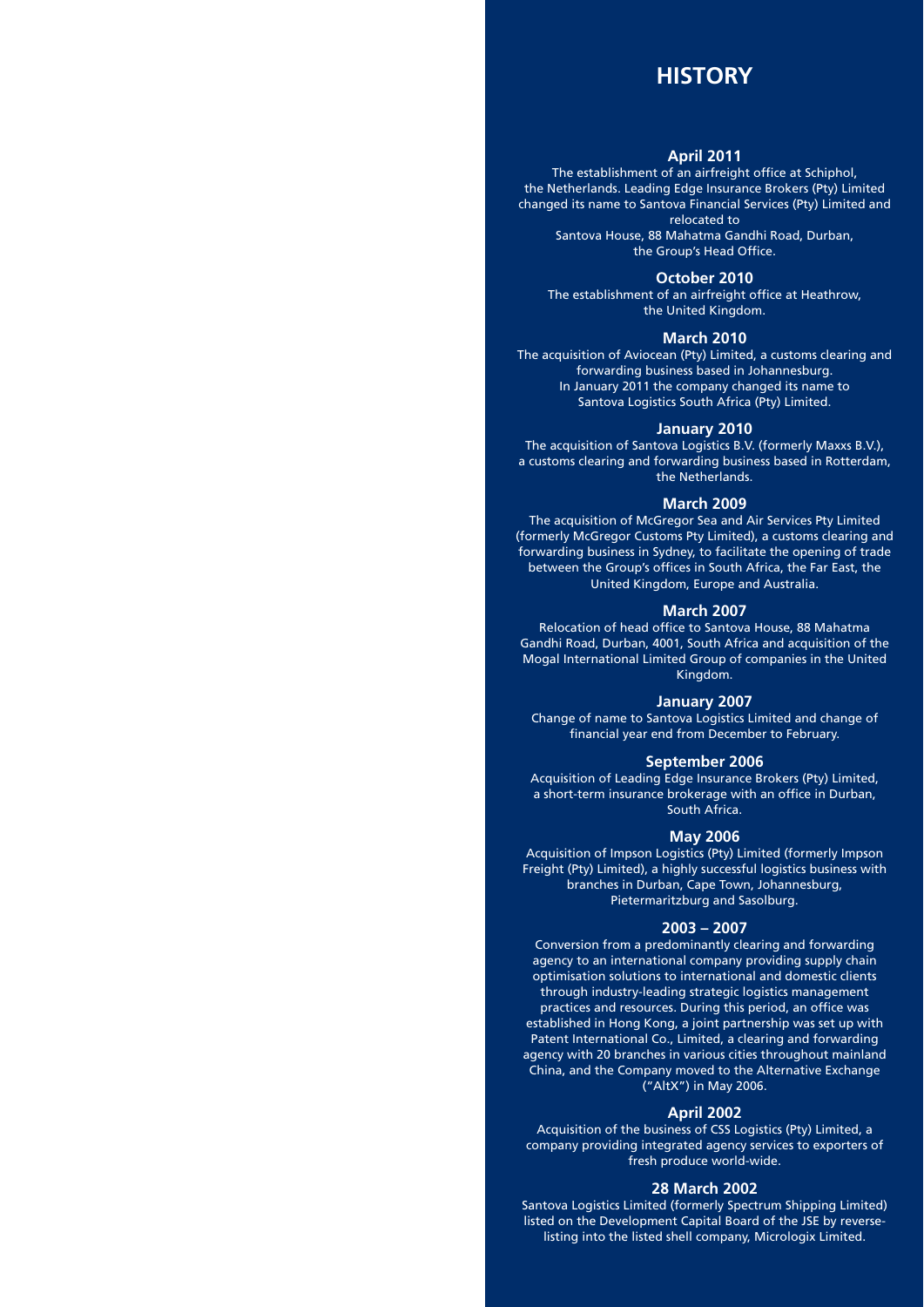# **CONTENTS**

| Our history                              | cover flap         |
|------------------------------------------|--------------------|
| Group mission statement                  | inside front cover |
| Our philosophy                           | inside front cover |
| Our value proposition                    | inside front cover |
| Services                                 | inside front cover |
| Group highlights                         | 1                  |
| Group financial summary definitions      | 2                  |
| Group financial summary                  | 3                  |
| Group financial review                   | 4                  |
| Group operational structure              | 5                  |
| Chairman's review                        | 6                  |
| Chief Executive Officer's review         | 7                  |
| Group Financial Director's review        | 9                  |
| Directorate                              | 10                 |
| Group sustainability report              | 12                 |
| Corporate governance report              | 14                 |
| King III compliance                      | 17                 |
| Remuneration report                      | 20                 |
| Report of the Audit and Risk Committee   | 22                 |
| Directors' responsibilities and approval | 24                 |
| Report of the Company Secretary          | 24                 |
| Independent auditor's report             | 25                 |
| Report of the directors                  | 26                 |
| Statements of financial position         | 30                 |
| Statements of comprehensive income       | 31                 |
| Group statement of changes in equity     | 32                 |
| Company statement of changes in equity   | 32                 |
| Statements of cash flows                 | 33                 |
| Group segmental analysis                 | 34                 |
| Notes to the annual financial statements | 35                 |
| Share analysis                           | 69                 |
| Shareholders' calendar                   | 71                 |
| Corporate information                    | 72                 |
| Notice of annual general meeting         | 73                 |
| Form of proxy and notes                  | attached           |
| Abbreviations                            | inside back cover  |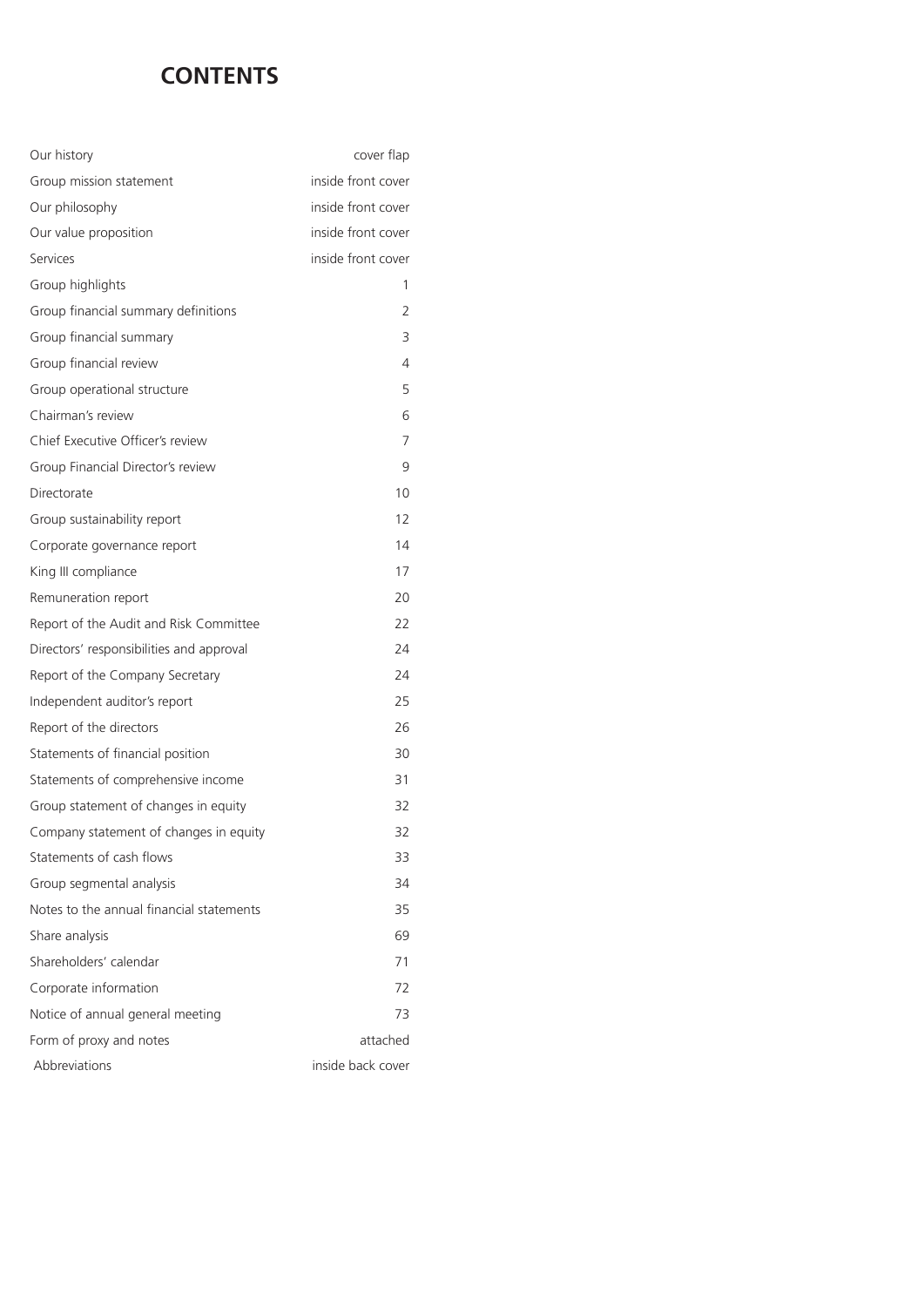- **312,3% increase in earnings per share**
- **245,6% increase in headline earnings per share**
- **155,3% increase in operating income**
- **Substantial improvement on Group operating margin from 12,7% to 22,0%**

|                                                |         | 2011      | 2010      | $\frac{0}{0}$ |
|------------------------------------------------|---------|-----------|-----------|---------------|
| Basic earnings per share                       | (cents) | 1,25      | 0,30      | 312,3         |
| Headline earnings per share                    | (cents) | 1,07      | 0,31      | 245,6         |
|                                                |         |           |           |               |
| Operating margin                               | (%)     | 22,0      | 12,7      | 73,5          |
| Return on average ordinary shareholders' funds | (%)     | 18,5      | 4,9       | 281,1         |
| Return on net assets                           | $(\% )$ | 16,8      | 5,2       | 221,2         |
|                                                |         |           |           |               |
| Net asset value per share                      | (cents) | 7,37      | 6,60      | 11,6          |
| Net asset value                                | (R'000) | 103 415   | 80 277    | 28,8          |
| Current ratio                                  | (ratio) | 2,02      | 2,02      | 0,0           |
|                                                |         |           |           |               |
| Gross billings                                 | (R'000) | 2 044 439 | 1 493 371 | 36,6          |
| Turnover                                       | (R'000) | 144 230   | 98 038    | 47,1          |
| Operating income                               | (R'000) | 31 701    | 12418     | 155,3         |
| Profit for the year                            | (R'000) | 17 325    | 4 1 8 7   | 313,8         |









**"The Group continues to focus on building quality earnings"**

> Santova Logistics **1** Limited

Annual Integrated Report 2011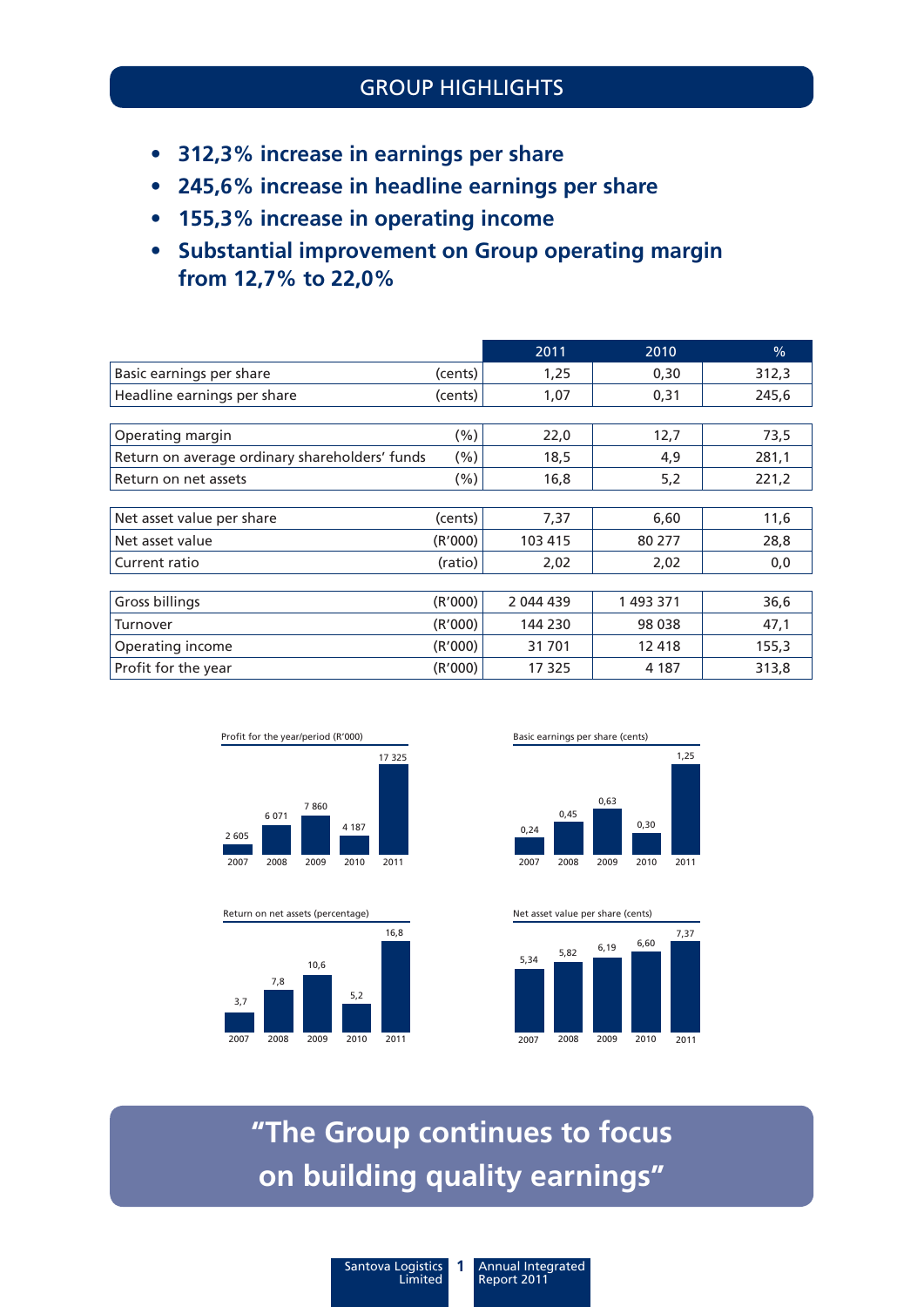## **GROUP FINANCIAL SUMMARY DEFINITIONS**

## **CURRENT RATIO**

Current assets divided by current liabilities (excluding cash and cash equivalents and short-term borrowings and overdraft).

#### **EARNINGS PER SHARE**

Basic earnings per share is calculated on profit for the year attributable to equity holders of the parent divided by the weighted average number of ordinary shares (including subscriptions awaiting allotment, whilst excluding share commitments and treasury shares) in issue during the year under review. Headline earnings per share is calculated after adjusting for non-trading items.

### **INTEREST COVER**

Operating income before interest and taxation, divided by net interest paid.

#### **MARKET CAPITALISATION**

The share price multiplied by the number of ordinary shares in issue at year end.

## **NET ASSETS OR TOTAL EQUITY**

Total assets less total liabilities.

### **NET ASSET VALUE PER SHARE**

Ordinary shareholders' funds (capital and reserves attributable to equity holders of the parent) divided by the number of ordinary shares (including subscriptions awaiting allotment, whilst excluding share commitments and treasury shares) in issue at year end.

## **OPERATING MARGIN**

Operating income before interest and taxation expressed as a percentage of turnover.

**RETURN ON NET ASSETS OR RETURN ON TOTAL EQUITY** Profit for the year expressed as a percentage of net assets.

## **RETURN ON TANGIBLE NET ASSETS**

Profit for the year attributable to equity holders of the parent expressed as a percentage of tangible net assets.

**RETURN ON AVERAGE ORDINARY SHAREHOLDERS' FUNDS** Profit for the year attributable to equity holders of the parent expressed as a percentage of average ordinary shareholders' funds (capital and reserves attributable to equity holders of the parent for this and previous year divided by two).

## **TANGIBLE NET ASSETS**

Total assets less total liabilities and intangible assets.



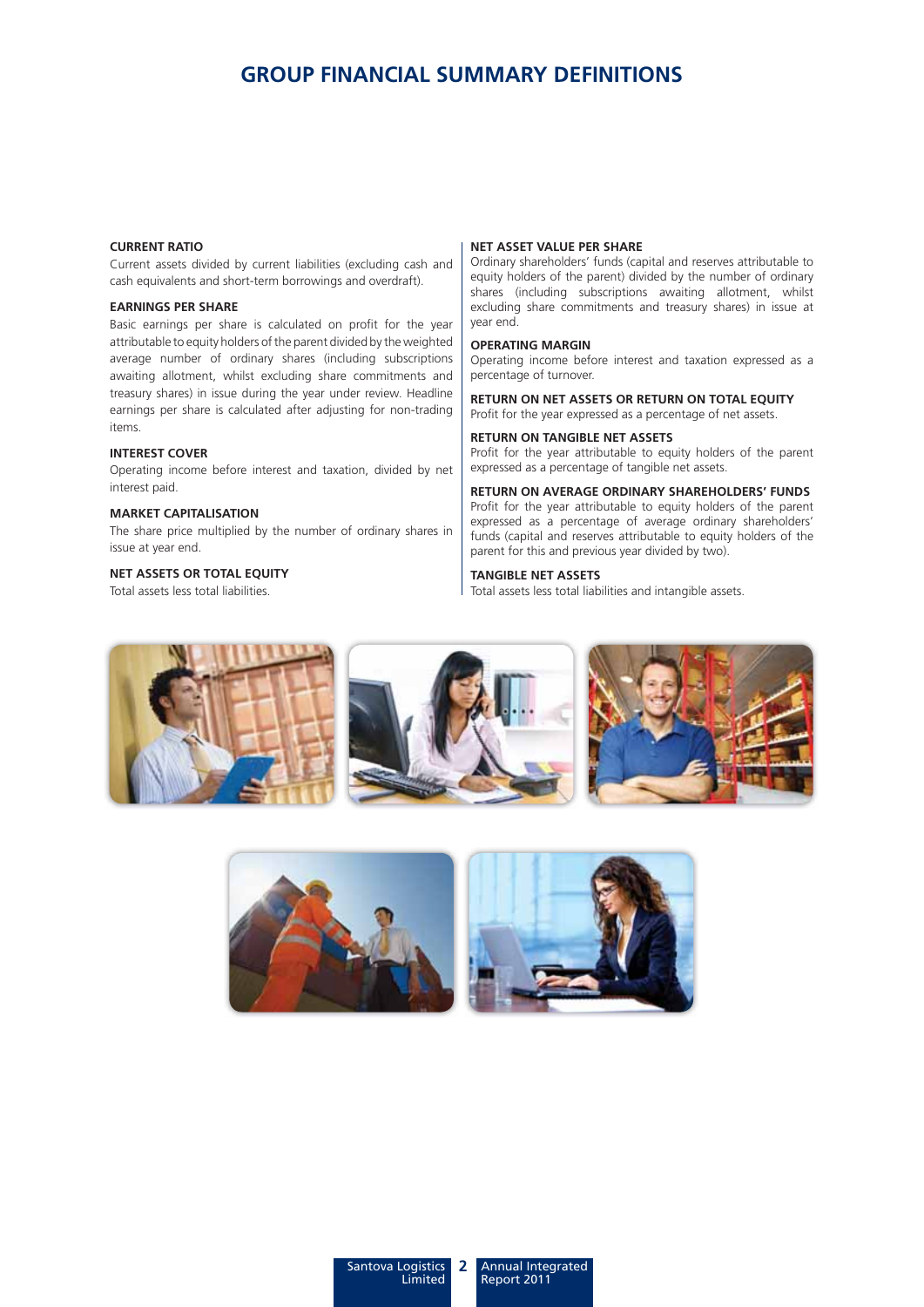# **GROUP FINANCIAL SUMMARY**

|                                                                 | 12 months to     | 12 months to      | 12 months to   | 12 months to   | 14 months to     |
|-----------------------------------------------------------------|------------------|-------------------|----------------|----------------|------------------|
|                                                                 | 28 February      | 28 February       | 28 February    | 29 February    | 28 February      |
| <b>RESULTS</b>                                                  | 2011<br>R'000    | 2010<br>R'000     | 2009<br>R'000  | 2008<br>R'000  | 2007<br>R'000    |
|                                                                 |                  |                   |                |                |                  |
| <b>Summary</b>                                                  |                  |                   |                |                |                  |
| Gross billings                                                  | 2 044 439        | 1 493 371         | 1885 240       | 1956021        | 1451862          |
| Turnover                                                        | 144 230          | 98 0 38           | 118 229        | 108 243        | 77 395           |
| Operating income before                                         |                  |                   |                |                |                  |
| interest and taxation                                           | 31 701<br>17 325 | 12 418<br>4 1 8 7 | 26 275<br>7860 | 21 132<br>6071 | 15 0 53<br>2 605 |
| Profit for the year/period                                      |                  |                   |                |                |                  |
| Profit attributable to equity<br>holders of the parent          | 16 964           | 3748              | 7 7 9 4        | 6026           | 2 6 2 5          |
| Net assets                                                      | 103 415          | 80 277            | 74 366         | 77 399         | 71 322           |
| Tangible nets assets                                            | 43 4 25          | 40 750            | 48 418         | 48 370         | 42 710           |
|                                                                 |                  |                   |                |                |                  |
| <b>Financial ratios</b>                                         |                  |                   |                |                |                  |
| Return on average ordinary                                      |                  |                   |                |                |                  |
| shareholders' funds<br>(percentage)                             | 18,5             | 4,9               | 10,3           | 8,1            | 5,6              |
| (percentage)<br>Return on net assets                            | 16,8             | 5,2               | 10,6           | 7,8            | 3,7              |
| Return on tangible net assets<br>(percentage)                   | 40,0             | 10,3              | 16,2           | 12,5           | 6,1              |
| (percentage)<br>Operating margin                                | 22,0             | 12,7              | 22,2           | 19,5           | 19,4             |
| Interest cover<br>(ratio)                                       | 3,74             | 2,23              | 1,73           | 1,61           | 1,39             |
| Current ratio<br>(ratio)                                        | 2,02             | 2,02              | 2,56           | 2,40           | 2,58             |
| <b>Ordinary share performance</b>                               |                  |                   |                |                |                  |
| Ordinary shares in issue at                                     |                  |                   |                |                |                  |
| (shares 000's)<br>year end                                      | 1 376 127        | 1 256 049         | 1 297 356      | 1 366 788      | 1 122 682        |
| Share commitments at                                            |                  |                   |                |                |                  |
| (shares 000's)<br>year end                                      | (27701)          | 39721             | 50 892         |                |                  |
| Subscriptions awaiting                                          |                  |                   |                |                |                  |
| allotment at year end<br>(shares 000's)                         |                  |                   |                | 8 5 6 9        | 222 855          |
| Shares held by the Share Trust<br>(shares 000's)<br>at year end |                  |                   | 45 607         | 45 367         | 10 755           |
| Basic earnings per share<br>(cents)                             | 1,25             | 0,30              | 0,63           | 0,45           | 0,24             |
| Headline earnings per share<br>(cents)                          | 1,07             | 0,31              | 0,68           | 0,45           | 0,23             |
| Diluted basic earnings                                          |                  |                   |                |                |                  |
| per share<br>(cents)                                            | 1,23             | 0,29              | 0,62           | 0,45           | 0,24             |
| Diluted headline earnings                                       |                  |                   |                |                |                  |
| (cents)<br>per share                                            | 1,04             | 0,29              | 0,67           | 0,45           | 0,23             |
| Closing share price at year end<br>(cents)                      | 8                | 3                 | 5              | 7              | 16               |
| Net asset value per share<br>(cents)                            | 7,37             | 6,60              | 6,19           | 5,82           | 5,34             |
| Tangible net asset value                                        |                  |                   |                |                |                  |
| per share<br>(cents)                                            | 3,09             | 3,35              | 4,03           | 3,64           | 3,20             |
| <b>Market capitalisation at</b>                                 |                  |                   |                |                |                  |
| year end                                                        |                  |                   |                |                |                  |
| Ordinary shares<br>(R'000)                                      | 110 090          | 37 681            | 64 868         | 95 675         | 179 629          |

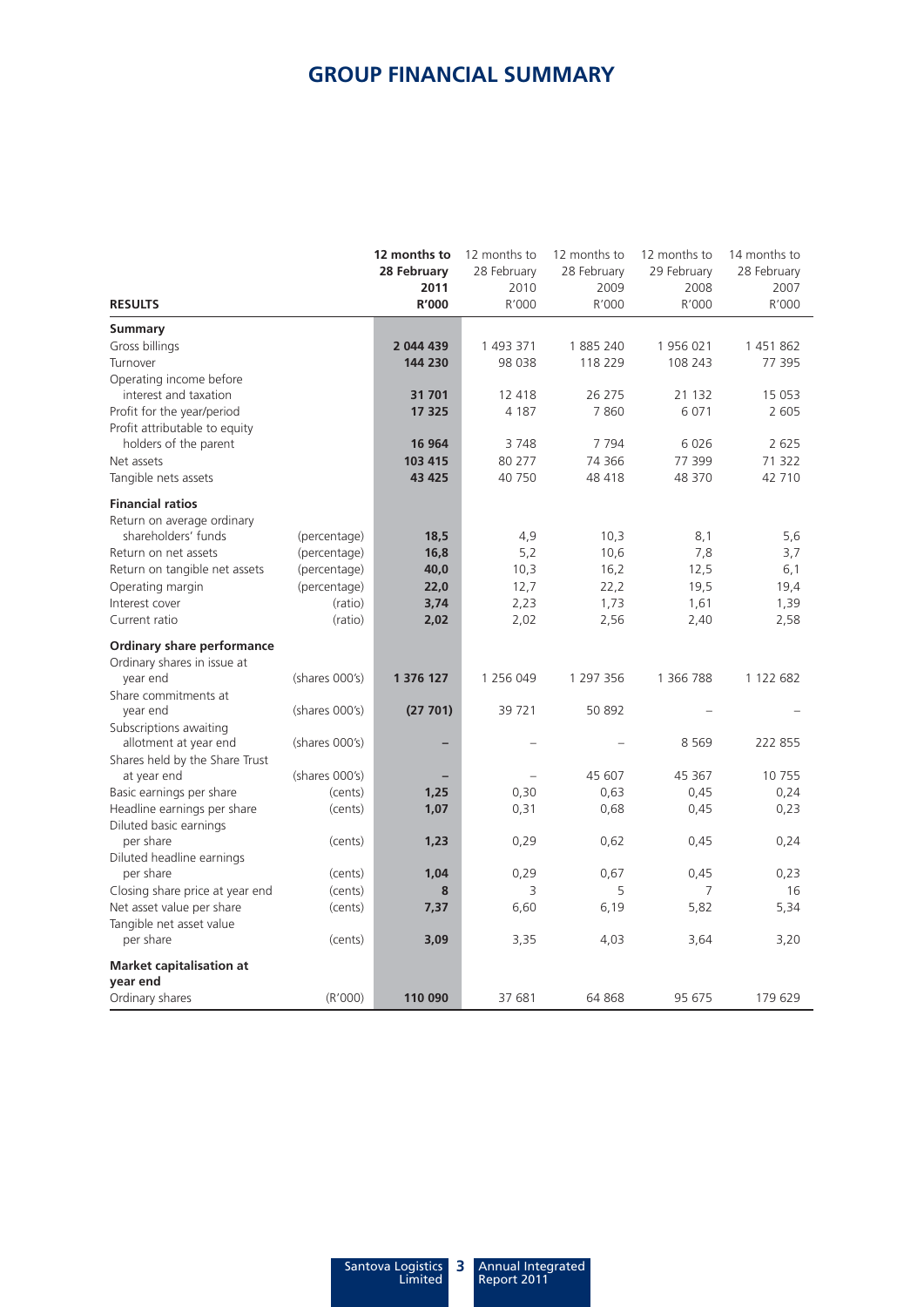# **GROUP FINANCIAL REVIEW**

|                                               | 28 February   | 28 February   | 28 February   | 29 February   | 28 February   |
|-----------------------------------------------|---------------|---------------|---------------|---------------|---------------|
|                                               | 2011<br>R'000 | 2010<br>R'000 | 2009<br>R'000 | 2008<br>R'000 | 2007<br>R'000 |
| <b>STATEMENT OF FINANCIAL POSITION</b>        |               |               |               |               |               |
| <b>Assets</b>                                 |               |               |               |               |               |
| Non-current assets                            | 72 422        | 52 297        | 38 876        | 43 502        | 41836         |
| Current assets                                | 275 454       | 188 465       | 219 717       | 286 789       | 290 011       |
| <b>Total assets</b>                           | 347 876       | 240 762       | 258 593       | 330 291       | 331 847       |
| <b>Liabilities</b>                            |               |               |               |               |               |
| Non-current liabilities                       | 5 7 6 1       | 6772          | 5 3 6 1       | 2658          | 3 2 7 6       |
| Current liabilities                           | 238 700       | 153 713       | 178 866       | 250 195       | 257 249       |
| <b>Total liabilities</b>                      | 244 461       | 160 485       | 184 227       | 252 853       | 260 525       |
| <b>Capital and reserves</b>                   | 103 415       | 80 277        | 74 366        | 77438         | 71 322        |
| <b>Total equity and liabilities</b>           | 347 876       | 240 762       | 258 593       | 330 291       | 331 847       |
|                                               | 12 months     | 12 months     | 12 months     | 12 months     | 14 months     |
|                                               | ended         | ended         | ended         | ended         | ended         |
|                                               | 28 February   | 28 February   | 28 February   | 29 February   | 28 February   |
|                                               | 2011          | 2010          | 2009          | 2008          | 2007          |
|                                               | R'000         | R'000         | R'000         | R'000         | R'000         |
| <b>STATEMENT OF COMPREHENSIVE INCOME</b>      |               |               |               |               |               |
| Gross billings                                | 2 044 439     | 1 493 371     | 1885 240      | 1956021       | 1 451 862     |
| Cost of billings                              | (1900209)     | (139533)      | (1767011)     | (1847778)     | (1374467)     |
| <b>Turnover</b>                               | 144 230       | 98 0 38       | 118 229       | 108 243       | 77 395        |
| Operating income before interest and taxation | 31 701        | 12 4 18       | 26 275        | 21 1 32       | 15 0 53       |
| Net interest paid                             | (8485)        | (5565)        | (15 188)      | (13096)       | (10799)       |
| <b>Profit before taxation</b>                 | 23 216        | 6853          | 11 087        | 8036          | 4 2 5 4       |
| Income tax expense                            | (5891)        | (2666)        | (3 227)       | (1965)        | (1649)        |
| Net profit for the year/period                | 17 325        | 4 1 8 7       | 7860          | 6 0 7 1       | 2 605         |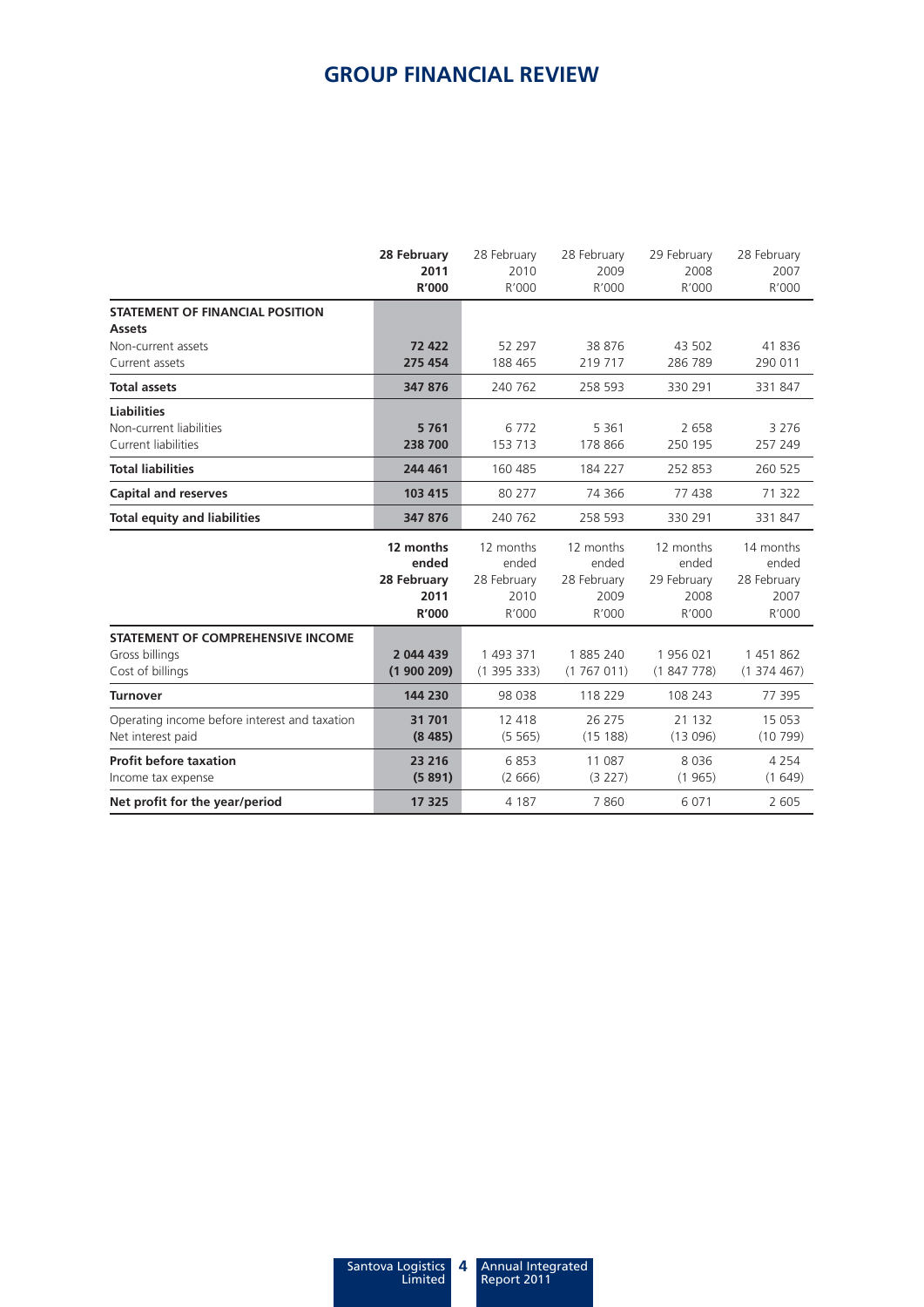## **GROUP OPERATIONAL STRUCTURE**



*3 Branches: Durban, Johannesburg, Cape Town, Port Elizabeth, Pietermaritzburg and Sasolburg*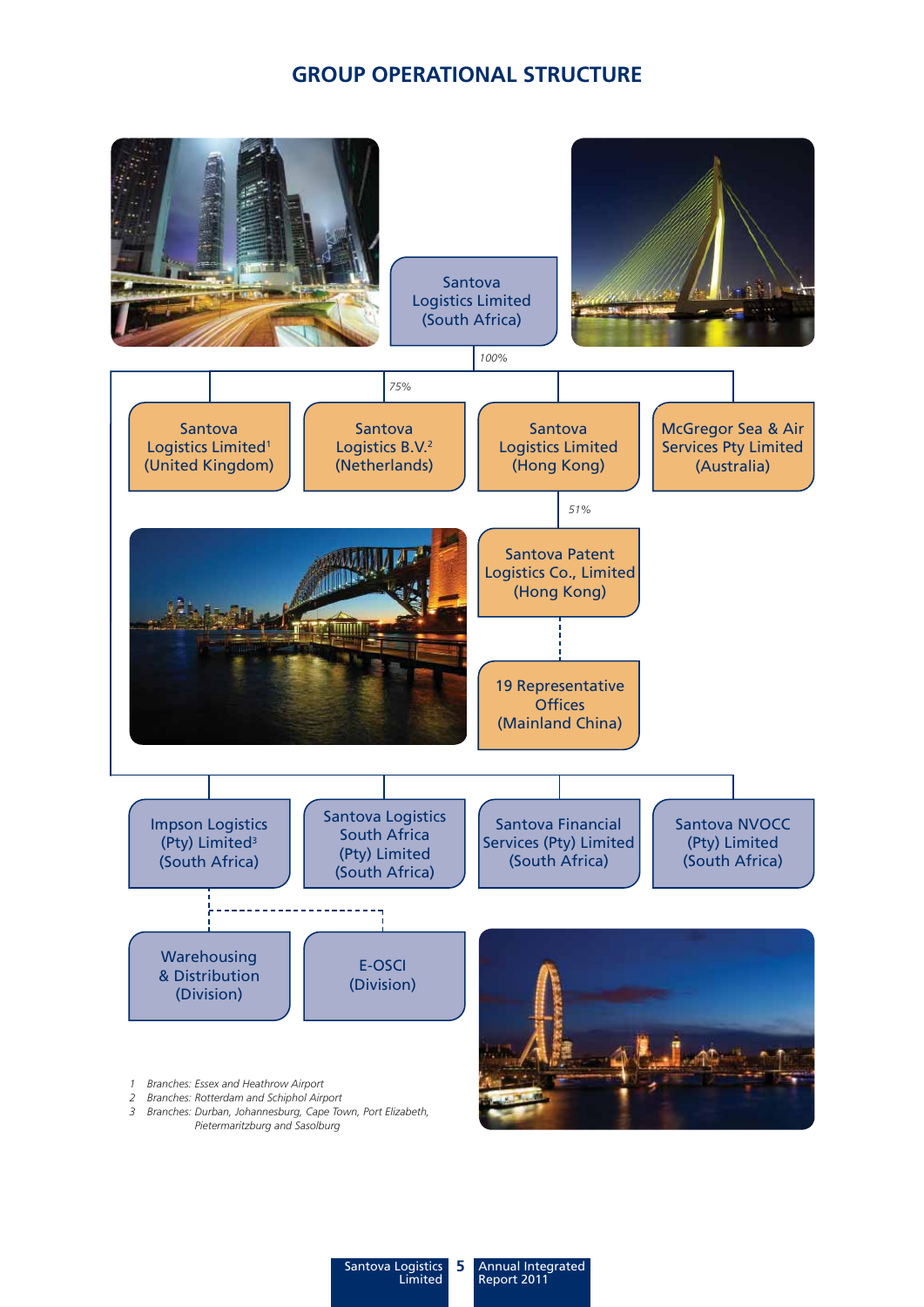## **CHAIRMAN'S REVIEW**

This Annual Integrated Report was prepared during a crossover period in Company Law, with the Companies Act, No 71 of 2008, as amended ("the 2008 Companies Act"), finally coming into effect on 1 May 2011 after many delays. We have prepared our Annual Integrated Report on the basis that during the transition period a pre-existing company's Memorandum and Articles of Association take precedence over the Act. Where the 2008 Companies Act has dictated otherwise, we have applied the provisions of that Act. This has made drafting the report challenging and as a consequence, has meant attention has been focused on compliance with the new Company Law, as well as applying the recommendations of King III with regard to the content of the Annual Integrated Report.

As yet, there is no precedent for an Integrated Report that is considered acceptable for a company such as Santova Logistics. We have taken a step towards what we believe is appropriate by including additional information and plan to take the development of an Integrated Report, as envisaged by King III, further in 2012.

Against a backdrop of a moderate recovery in the South African economy, a strong Rand, and international trade volumes which have been affected by a slower recovery globally, it is pleasing to see the results that the Santova Group has achieved this year. The Group is still in its early stages of development and prospects for its future are exciting. The further international expansion of the Group, and particularly the opening up of offices at two major international airports in Europe to handle airfreight, further enhances the capability of the Group in its management of supply chains. In the year ahead, one of the main focuses of the Group will be to leverage on the infrastructure that is now in place.

In the period under review, management has concentrated on properly integrating and, where necessary, re-structuring the entities acquired in the last two years and promoting the interaction of trade between the South African and offshore entities. The acquisition of Aviocean (now Santova Logistics South Africa) has been instrumental in facilitating further this interaction, particularly where airfreight capability is concerned.

Key to further growth in the year ahead is the acquisition of new clients by all the entities, whilst retaining and expanding service delivery within the existing client base, and the improvement of margins throughout. Risks to growth include natural disasters, such as the one that occurred a short while ago in Japan – the consequences of which have yet to be fully felt – and the prevailing threats of financial instability in other parts of the world.

Where social responsibility and human resources are concerned, management in South Africa have made impressive progress in complying with the extremely complex legislative environment, including the introduction of essential policies and procedures that will ensure that such compliance is sustainable. The Group has also been proactive in establishing skills training programmes and learnerships, both of which have provided it with a source of skilled employees, a significant number of which have been retained within the business.

Management and staff throughout the Group have done sterling work this year and I am encouraged by the results achieved in what has been yet another difficult year. I would like to take this opportunity to thank everyone for their effort and also to my colleagues on the Board for their continuous support during the year. Finally, welcome to Tony Dixon and Lance van Zyl, who joined the Board towards the end of the 2011 financial year. I look forward to benefiting from their particular skills and experience on the Board. I am confident of the prospects for the year ahead.

**ESC Garner** *Chairman* Durban 16 May 2011

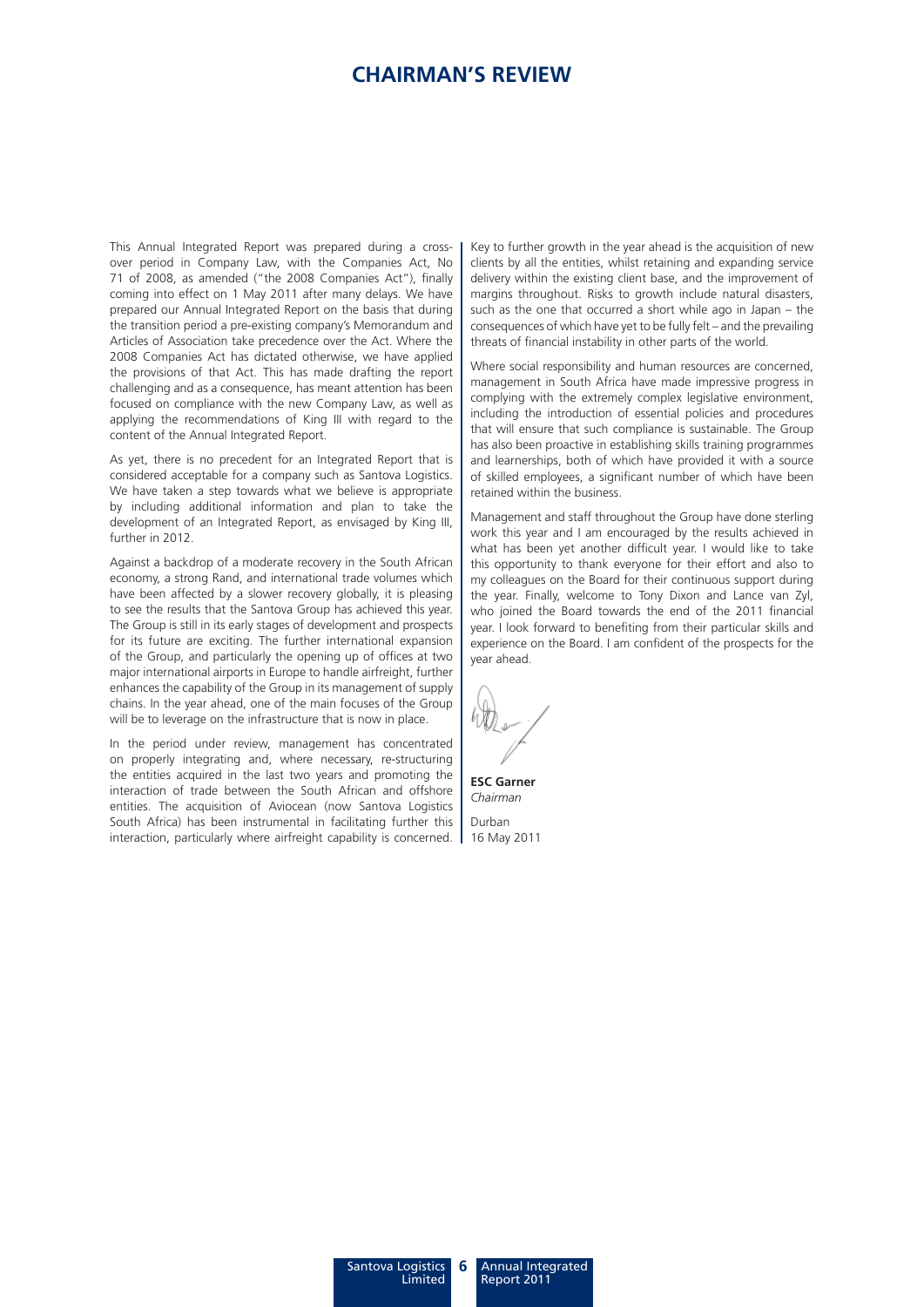## **CHIEF EXECUTIVE OFFICER'S REVIEW**

#### **FINANCIAL PERFORMANCE**

In comparison to the previous financial year, headline earnings per share has increased from 0,31 to 1,07 cents per share, an increase of 245,6%. Furthermore, what is significant is the substantial improvement in the operating margin of the Group which has increased from 12,7% to 22,0%, an increase of 73,5%. The improvement of margins has been and still is a strategic focal point for the Group going forward.

## **A moderately improved trading environment**

South Africa's economy grew by 4,4% in the fourth quarter of 2010 (Statistics South Africa) which was a substantial increase on the 2,7% achieved in the third quarter of 2010. Sales for the fourth quarter (2010) also improved by 7,7% year-on-year whilst sales for December 2010 registered a higher-than-expected 8,3% year-on-year increase. These increases were predominantly driven by pharmaceutical and medical goods, cosmetics and toiletries, followed by retailers in household furniture, appliances and equipment.

These statistics, together with the fact that the real annual gross domestic product ("GDP") had actually increased by 2,8% in 2010 (-1.7% in 2009), confirmed further that South Africa was no longer in a recessionary environment by the end of 2010. Whilst a significant improvement on 2009, 2010 can be described as a period of 'slow to moderate' economic recovery. Reviewing the recent results published by the 'icons' of the industry, the industry in general was not without its challenges.

## **The continued strengthening of the Rand**

Although an impressive performance, the effects of a slower economy were still prevalent during 2010. Lower international trade volumes and the intense price competition among service providers across the spectrum hampered any further improvement in the Group's operating margins and cash flows. Perhaps the most significant challenge was, and still is, the continued strengthening of the Rand against the US Dollar. Not only has this had an adverse effect on the competitiveness of South Africa's exports and an already struggling manufacturing and mining sector, it has significantly limited the operating margin of the industry as a whole.

The majority of Santova's revenue is still being generated by fees or commissions raised on the disbursement of the weighted rand value of goods traded by its clients. This, together with the fact that a significant portion of our revenue in freight forwarding is also raised in US Dollars, has resulted in profitability (operating margins) being proportionately adversely affected with the strengthening of the Rand.

In January this year, the Rand reached its strongest level against the US Dollar since August 2007, translating to a rise of more than 30,0% since the start of 2009. Whilst containing inflationary pressures and any immediate hike in interest rates, the benefits of a strong Rand versus a weak Rand will always be a topic for discussion. Insofar as the year ahead is concerned, the Rand, which is still being supported by strong inflows (investors seeking higher yields in emerging markets), is still an uncertainty. It is pleasing, however, that in spite of the limiting effects of a strong currency on the earnings, the Group was still able to generate respectable growth in earnings for the period under review.

## **SOUTH AFRICA**

The South African operations in the form of Impson Logistics and Santova Logistics SA have produced impressive results. Their strategy of keeping abreast with what is considered 'best practice' and their dedication to ensuring that implementation of such is never compromised, has resulted in these two operations continuing to provide the financial foundation and 'hub' of all development and support for the Group worldwide. Due to the fact that these two South African based businesses still constitute the largest assets of the Group, the responsibility of remaining at the forefront of our innovative ability clearly resides in their hands.

In regard to our short-term insurance activities, the performance of Santova Financial Services has not met expectations. Whilst turnover has grown steadily over the years, cost structure has also grown, which has resulted in diminishing margins over the period. A thorough review of the business has taken place and strategic changes made which have resulted in much improved work flow processes and structures. A decision was also taken to impair the goodwill associated with the acquisition of Standard Insurance Consultants, which has resulted in an impairment loss being effected through the statement of comprehensive income.

An on-going concern, however, is the skills shortage in the insurance industry which is characterised by a high degree of difficulty in sourcing experienced and competent talent. Nevertheless, the business remains robust and confident about the year ahead. This confidence is supported by the fact that new clients were being signed on at regular intervals in the last quarter of the 2011 financial year.

### **EUROPE**

Whilst the earnings achieved by Santova Logistics UK are a significant improvement on the previous year, the business has still felt the effects of a prevailing 'flat' economy. In April 2010, the British Retail Consortium's monthly survey revealed that sales around the country fell by almost 2,0% in the month of March 2010, the largest decrease in 16 years. Furthermore, whilst the inflation rate is still double the Bank of England's 2,0% target rate and there is no guarantee that interest rates will remain low, it seems certain that the year ahead will remain a challenge for the economy.

In spite of this, the Group made a bold step in October 2010 by investing further in this region and opening an airfreight office at Heathrow Airport, London. The motive behind such a decision was to try and improve the current business model which focused predominantly on sea freight consolidation services. The Heathrow office now offers the Group an opportunity to complete its comprehensive service offering which eliminates the need to outsource such services to third parties going forward. Since October 2010, this office has delivered impressive earnings which no doubt will play an instrumental role in building this operation in the year ahead.

With regards to the Netherlands, considering the fact that Santova Logistics B.V. was a 'grass roots' operation in March 2010, results for the first year of trading are pleasing; particularly so if one acknowledges the gradual strengthening of the Rand over this period and the resultant negative impact on the statement of comprehensive income. To this end, one should also take cognisance of the once-off expenses incurred in setting up this office from inception.

To strengthen our service offering in this region, the Group made the strategic decision to set up an airfreight office at Schiphol Airport, Amsterdam. This office was officially opened on 1 April 2011 to service the needs and expectations of our global clients. Furthermore, the set of skills, experience and additional staffing complement now in this office have put it in a position to take transfer of the South African client base which is currently with a third party (agent) in Amsterdam.

The challenge once again, as it is in all business units, is the ability for Santova Logistics B.V. to develop its own client base within this region.

### **AUSTRALIA**

Considering the global economic slowdown and its effect on this region, our Australian operation proved its reliability and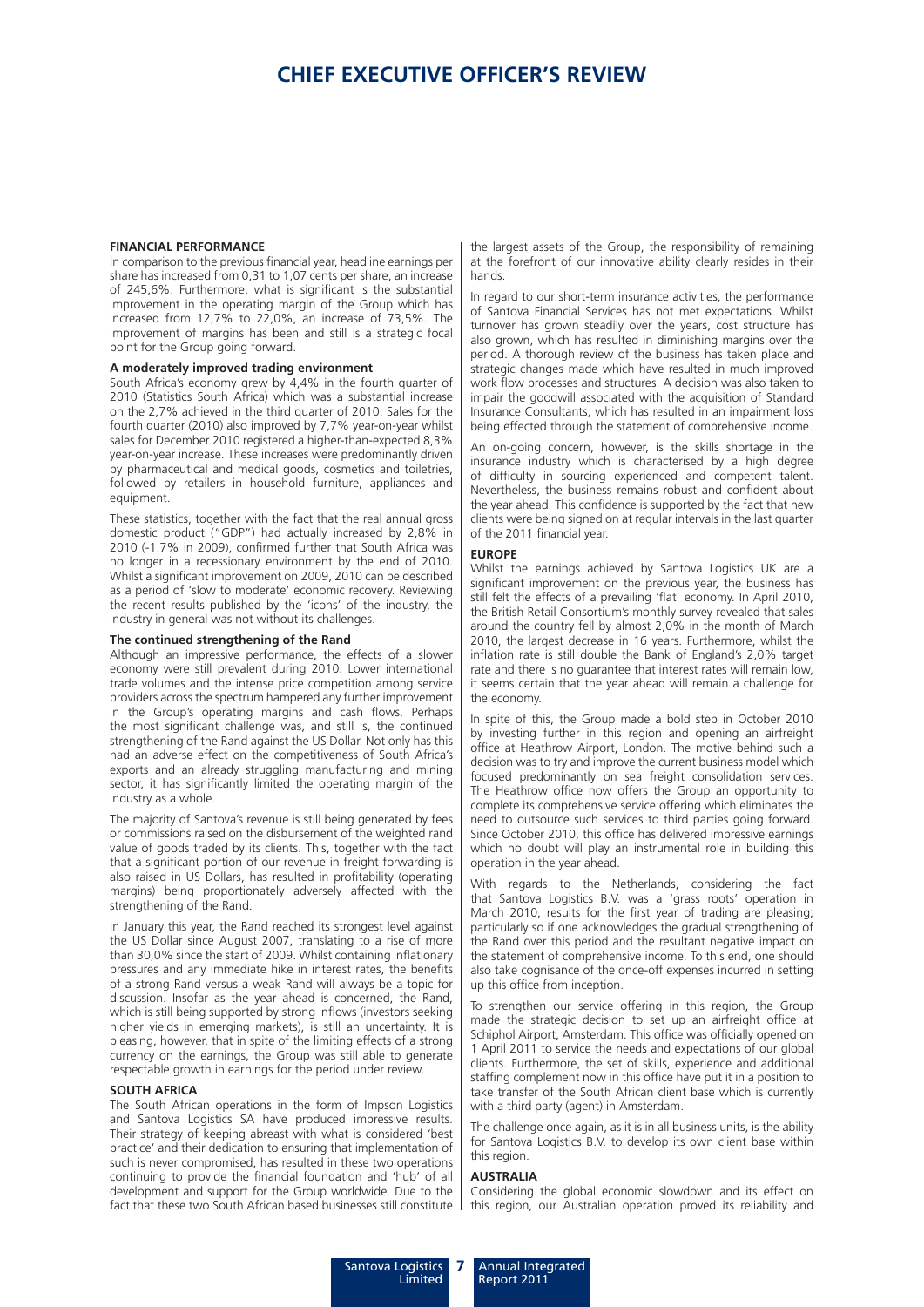consistency by delivering a pleasing set of results. The challenge for this office will now be to evolve to its next level of capability. In this regard, initiatives are underway to introduce software packages and intelligent management information systems (OSCAR) which will result in this business focusing on integrating activities into key supply chain processes rather than managing individual functions – supply chain management as opposed to customs clearing and forwarding. This capability will result in this business being better placed to secure larger, more profitable, clientele whose complex supply chains require sophisticated supply chain solutions.

#### **ASIA**

Santova Logistics Hong Kong continued to play a pivotal role for our offices around the globe. Our capability of facilitating, controlling and managing end-to-end comprehensive supply chain logistics at source – Mainland China – continues to be a valuable asset to the Group. Clients wanting to venture into new territories or markets in China are offered a service through this office which hedges the risks associated with the capital investment required in most 'grass roots' operations. The profitability or financial benefit of such services more often than not resides with our global offices located at point of final consumption.

## **SANTOVA: ALIGNING SUPPLY CHAINS WITH BUSINESS STRATEGIES**

The continued 'globalisation' of world economies is resulting in increased connectivity and interdependence of world markets and businesses. Organisations are no longer competing with one another; rather it is the supply chains of which these organisations are part that are now competing.

The more 'globalised' an organisation's supply chain becomes, the more complex supply chain logistics becomes. In light of this, companies are opting to place themselves in a better position to realise the measureable value of an effective end-to-end supply chain logistics model. It is becoming increasingly obvious that a 'one-stop shop', supported by sophisticated technology systems and software packages, is the preferred option for clients.

Albeit a highly populated and competitive market, competitors who are predominantly product focused rather than solution based will inevitably experience growing difficulty in delivering earnings growth in an evolving or globalised market. For this reason, Santova has over the years invested significantly in 'intellectual infrastructure' to ensure its relevance both today and in the future. As a supply chain integrator, Santova focuses on key supply chain processes rather than managing individual functions. From supplier (ex-works) to consumer (point-of-consumption) Santova manages the entire supply chain for clients.

Among others, our distinctive strategy of end-to-end integrated supply chain optimisation through one IT interface (OSCAR), facilitates the following:

- Total transparency and control enabling educated decision making;
- Multiple view rights suppliers, consignees, agents, truckers, shipping lines;
- Multiple access points for data entry;
- Access to all data for report writing, management tools, EDI;
- EDI transfer to and from customer software; and
- Communication applications (e-mail functionality) between key role players.

This eliminates duplication in infrastructure, systems, physical resources and workflow processes.

Most importantly, as this is an in-house package we are able to accommodate client specific requests and adaptations/additions to the software/interface with client systems.

Santova's emphasis is on learning curves and response times, a necessity in a changing and uncertain world market. After all, as Jack Welch, the CEO of General Electric once said: *"An organisation's ability to learn, and translate that learning into action rapidly, is the ultimate competitive advantage".*

#### **THE YEAR AHEAD**

Whilst our proficiency in a broad range of international services has been tried and tested, the Group has made the strategic decision to focus on developing two further segments of the business.

The first includes contract logistics and distribution which amongst others, constitutes receiving, assembly, quality control, labelling, packaging, inspection and distribution. The second is end-to-end supply chain management services which constitutes an independent division within the International Group. This specialist area of expertise is largely characterised by supply chain analysis, process definitions, sophisticated software packages, data interchange, management information, report writing and the integration of the individual functions of the supply chain.

The decision to intensify the focus on these two segments of our business has been fuelled by our growing number of international clients where the complexity of their supply chains demands a level of sophistication in service delivery beyond that of a typical customs and clearing agent.

#### **A positive economic outlook**

It is indeed encouraging to read in April 2011 that the SA Chamber of Commerce and Industry has said that business confidence is at its highest level since 2008 and that some momentum and resilience to global events had been established. This, together with much improved year-on-year sales and GDP figures in the last quarter of 2010, certainly bodes well for the year ahead.

The Santova Group will continue to grow organically and through strategic acquisitions whilst at the same time embracing the opportunities that fast-changing world markets bring to the fore. With globalisation comes greater mobility of goods and services and enhances prospects for the future demand of our global supply chain management solutions. Supply chains are also changing and becoming more complex, presenting opportunities for organisations such as Santova to leverage off the skills, experience and 'intelligent' infrastructure that they have to offer. With focus and effective strategic decision making and the commitment of our people, the Santova Group will continue to create value for our stakeholders.

## **APPRECIATION**

A sincere thank you to my fellow directors, management, staff, clients and strategic partners for all their support during the 2011 financial year. The year was characterised by an impressive performance by the Santova Group, none of which would have been possible without the continued belief, buy-in and loyal support for what we as one team believe in – becoming a leading international supply chain logistics solutions and management business. The year ahead will be exciting as the Group yet again evolves to its next level of capability and by so doing empowering its clients through sophisticated supply chain management solutions.

**GH Gerber** *Chief Executive Officer* Durban 16 May 2011

Santova Logistics **8** Annual Integrated Report 2011

Limited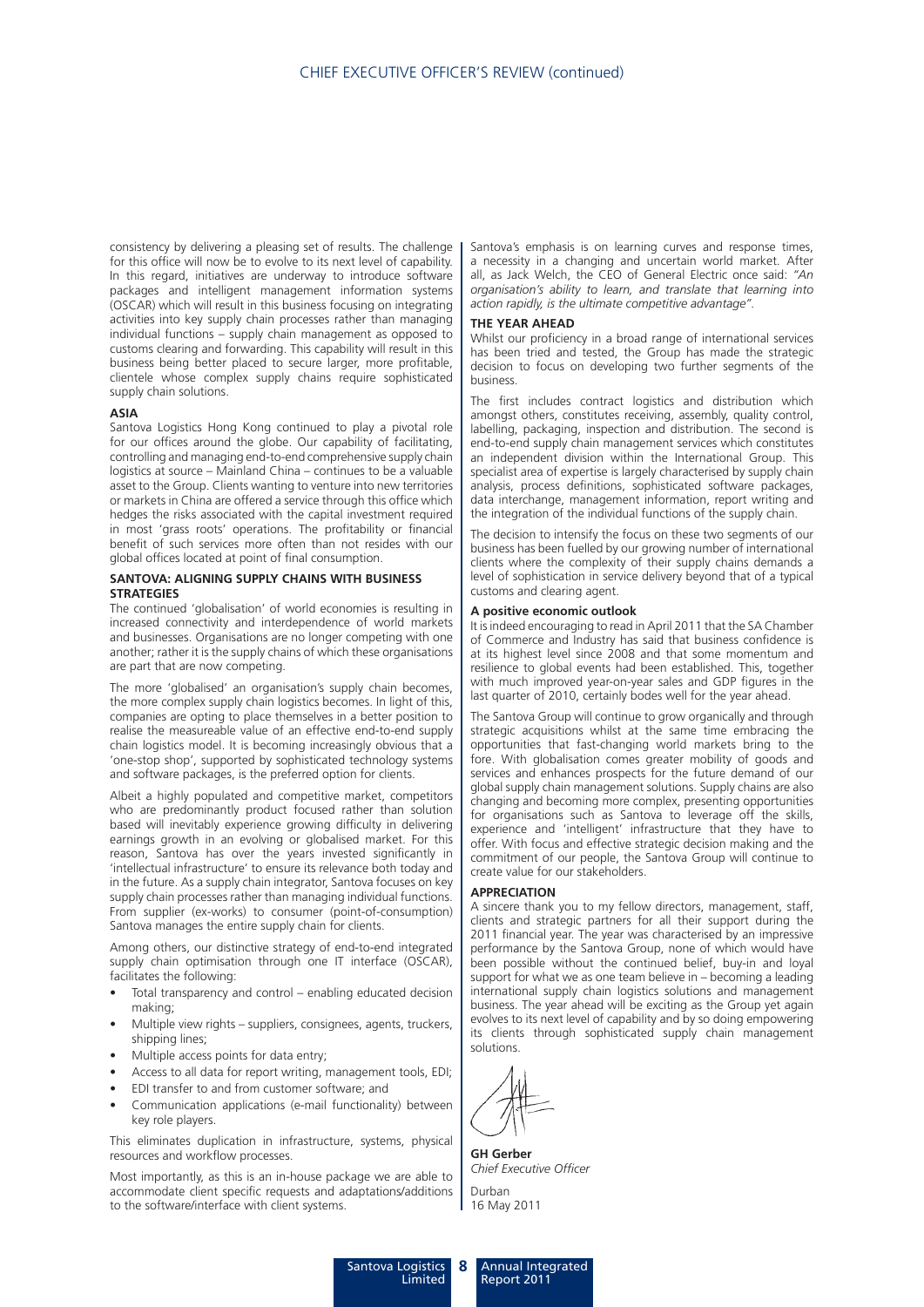## **GROUP FINANCIAL DIRECTOR'S REVIEW**

A review of the Group financial summary, included on page 3 of the Annual Integrated Report, substantiates the fact that the Group is achieving what it set out to achieve through the introduction of strategic initiatives during the economic downturn some two years ago. Furthermore, performance indicators are continuously improving and we look this year to entrenching this trend. It is also encouraging to note that not only have we improved on 2010 but to a large degree against a somewhat successful 2009 as well, which was a particular focus for the year under review.

Return on average ordinary shareholders' funds, at 18,5% for the current year, was a significant improvement on the 4.9% achieved in 2010 and against the 10,3% achieved in 2009. The return on net assets (total equity) increased from 5,2% in 2010 to 16,8% in the current financial year, which constitutes a significant improvement on past performances.

## **2011 FINANCIAL PERFORMANCE REVIEW**

Whilst organic growth was impressive, the acquisition of Santova Logistics SA (formerly Aviocean) made a meaningful contribution to the Group's increase in earnings per share ("EPS") and headline earnings per share ("HEPS") of 312,3% and 245,6% respectively. Included in the EPS figure is negative goodwill raised on the acquisition of Santova Logistics SA amounting to R3,868 million, which accounted for 0,28 cents per share. Excluding the negative goodwill effect of the acquisition, EPS would still have been 0,97 cents per share, which constitutes an increase of 218,3% on the previous year. The above improvement was achieved in spite of the strong Rand that was prevalent during the year under review. Whilst the US Dollar remains the base currency for shipping worldwide, the Group's operating margins will be intrinsically linked to the Rand to US Dollar exchange rate. Notwithstanding the weakening US Dollar and strengthening Rand, the Group managed to increase its operating margin from 12,7% to 22,0%.

The Group's effective tax rate decreased from 38,9% to 25,5%, largely due to the negative goodwill, referred to above, on the consolidation of Santova Logistics SA into the Group.

Net asset value has increased from 6,60 cents per share to 7,37 cents per share as at 28 February 2011, an 11,6% increase; whilst the tangible net asset value has moved from 3,35 cents per share to 3,09 cents per share as at 28 February 2011, a 7,7% decrease. The difference between these two can largely be attributed to the Group's investment in Santova Logistics SA and further developments in OSCAR during the year. It is important to note that, in light of the Group being a non-asset based business, in all likelihood future acquisitions and further investment in 'intellectual' infrastructure will be of an intangible nature.

The fair value of the Group's intangible assets and investments in subsidiaries at year end were assessed and no need for impairment 16 May 2011

was found. During the year under review, the acquisition of a going concern (in the previous year) by Santova Financial Services was found to be impaired and the respective goodwill amounting to R1,152 million written off (refer page 48).

The Group has managed to improve the ageing of its accounts receivables even with the R71,104 million increase in trade receivables on prior year (refer page 67). This has been achieved through strict adherence to the various collection policies.

The statement of cash flows for the Group reflects borrowings raised of R23,945 million (2010: repaid R32,945 million). This is largely attributable to the increased working capital requirements of the Group, in line with the increased operational funding requirements from the 36,6% increase in gross billings, which has been funded through our various invoice discounting facilities. Adequate funding is available for this increase in business through the Group's cash resources and various funding facilities (refer pages 55 and 67); supported by strong relationships that exist with the Group's bankers.

The Group's current ratio has remained constant at 2,02 against last year, even with the R551,068 million increase in gross billings over the year.

During the year, the following share movements took place in the issued share capital of the Company (refer page 53):

- 131 250 000 Ordinary shares were allotted to Lance van Zyl on 9 June 2010 for the purchase of Santova Logistics SA; and
- 11 171 520 Ordinary shares were repurchased on 31 August 2010 from the Camilla Coleman Trust in terms of the specific authority granted by shareholders at the annual general meeting held on 23 September 2008.

The Annual Integrated Report incorporates the Group's operations in South Africa, Australia, Europe *(the Netherlands and United*  Kingdom) and Hong Kong. The Group reports its financial performance and position in compliance with International Financial Reporting Standards (refer pages 35 to 44 for detailed accounting policies).

The year ahead looks to be an exciting one with the global markets within which we operate appearing to be on the mend. The Group continues to focus on building quality earnings through the continued optimisation of operational efficiencies.

**SJ Chisholm** *Group Financial Director*

Durban

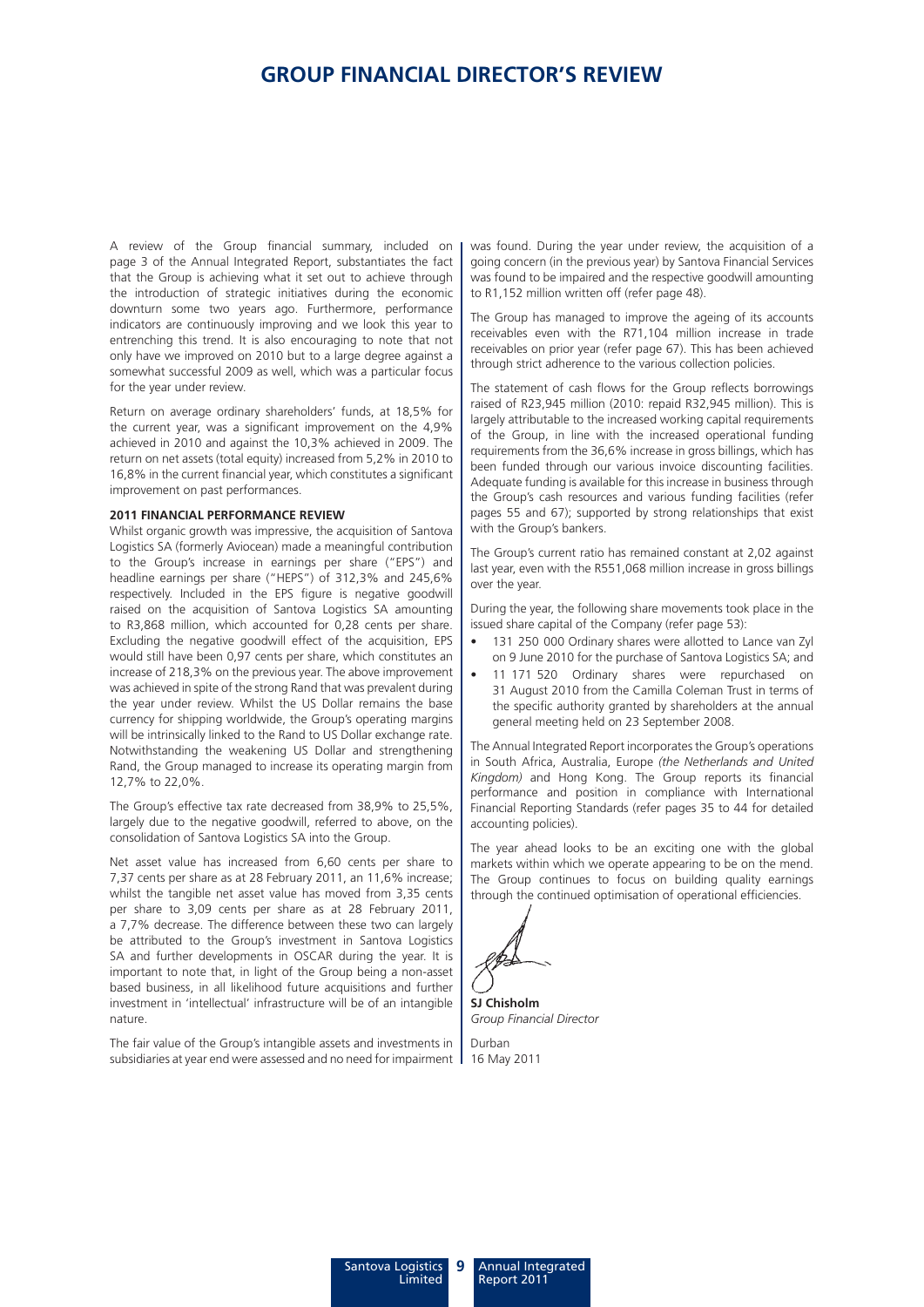## **INDEPENDENT NON-EXECUTIVE DIRECTORS**

**Edward (Ted) Garner** 71, *Chairman* MBL (UNISA), MSIA (Carnegie Mellon, USA), CA (SA)

Ted is a Chartered Accountant (South Africa) with a Masters Degree in Business Administration. Most of his working career has been in the Tongaat Sugar company/Tongaat-Hulett group which he joined in 1967. He was appointed Financial Director of the Tongaat-Hulett group in 1978 and in addition was Executive Chairman of various operating divisions of the group and Vice-Chairman of Triangle Sugar Corporation in Zimbabwe. During his tenure and under the auspices of the group, Ted was a director of overseas operations in Luxemburg, Switzerland and London. Locally Ted served as a director on the Small Business Development Corporation, the Consultative Business Movement and the National Housing Trust. In his personal capacity he served as a Governor on the board of Kearsney College in KwaZulu-Natal and as Chairman of the Kearsney College Trust, of which he is a Life Member. Since his retirement from the Tongaat-Hulett group in 2000, Ted has focused on business consultancy. Ted is also Chairman of the Remuneration and Nominations Committee and a member of the Audit and Risk Committee.

## **Anthony (Tony) David Dixon** 64

CA (SA), F Inst. D

Tony spent 30 years of his business career with Coopers & Lybrand (PricewaterhouseCoopers), becoming Regional Chairman – KwaZulu-Natal, and was a long-serving member of the firm's National Executive and Governing Board. Since 1995 Tony has held executive and non-executive directorships on a number of major listed and unlisted boards, including one of South Africa's largest short-term insurance companies – Guardian National Insurance Company, before its merger with Santam. These directorships included the positions of Managing Director, Financial Director and Chairman. Tony has considerable Audit Committee experience. Tony was the Executive Director of the Institute of Directors for the four years from 2004 to 2007. He is acknowledged as an expert in corporate governance and has been instrumental in establishing the Institute of Directors in South Africa as the recognised custodians of corporate governance in the country. For a number of years Tony provided the secretariat role to the King Committee of which he is currently a member. Tony is a member of the Audit and Risk Committee and of the Remuneration and Nominations Committee.

## **Warwick Lombard** 55  $C\Delta$  (S $\Delta$ )

Warwick qualified as a Chartered Accountant (South Africa) in 1988. He completed his articles with Kessel Feinstein and moved into the commercial environment in 1987. Over the last 20 years he has served on various boards of both listed and unlisted companies as Financial Director in the construction, mining and technology sectors. He is currently the Group Financial Director of a listed industrial holding group. Warwick is Chairman of the Audit and Risk Committee and a member of the Remuneration and Nominations Committee.

## **NON-EXECUTIVE DIRECTOR**

**Stanley Donner** 58 BCom, LLB

Stanley graduated from the University of the Witwatersrand with a law degree, sub-majoring in accounting and finance. He then completed a shipping diploma part-time whilst in the employ of Freight Services, an Anglo American group company. His service with Freight Services covered a number of departmental job situations from import clearing to ship chartering. Thereafter, Stanley and his brother started an international trading company, with a small shipping company to look after terminal cargo requirements. Stanley is the longest serving director of Santova Logistics, having been one of the members of the Board when the Company listed in 2002. He is actively involved in promoting the interests of Santova and became a non-executive director during the year.

## **EXECUTIVE DIRECTORS**

**Glen Gerber** 48, *Chief Executive Officer* BA (Hons), MBA

Glen attained a BA Honours degree at Rhodes University in 1984 and thereafter completed his compulsory two-year national service as an organisational development and research consultant to the former SADF. He then joined Integrated Business Information Systems (Pty) Limited as a research and design manager (statistics and research methodology). On completing his MBA at the University of Pretoria, Glen made a strategic career decision to pursue the field of merchant banking services where companies on the JSE were serviced in respect of trade and working capital finance as well as foreign exchange, asset and structured finance. Shortly thereafter, Glen joined Invester, Group Limited where he headed both the Northern Transvaal and later the KwaZulu-Natal operations for a continuous period of twelve years, focusing on specialised and structured finance, trust, global fiduciary and tax advisory services as well as private equity and direct investment activities. Glen was appointed as a divisional director of Investec Private Bank in 1995. In 2003, Glen joined Santova Logistics as Chief Executive Officer.

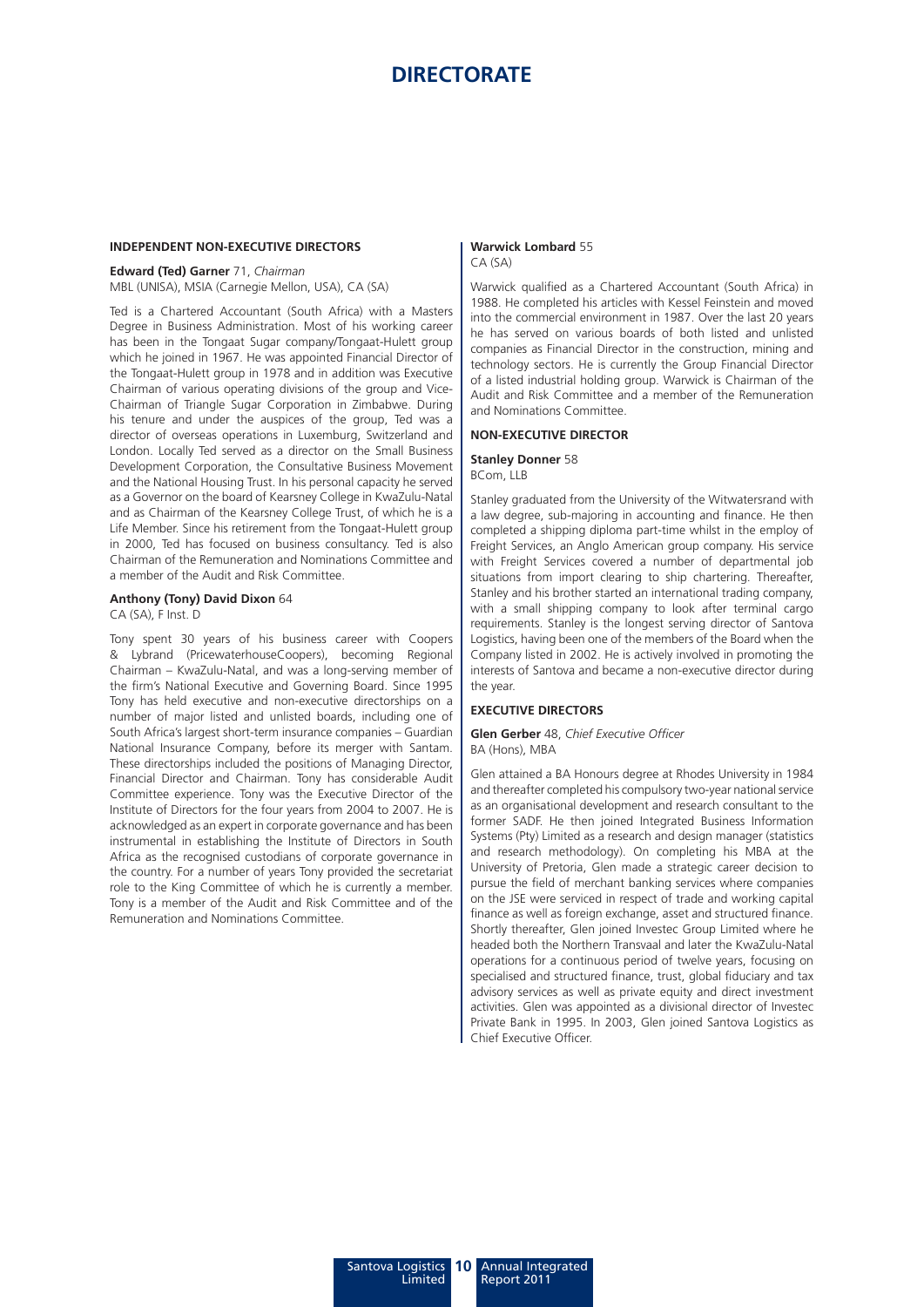## **Sean Chisholm** 36, *Group Financial Director* BCompt (Hons), CTA, CA (SA)

Sean completed his articles with a medium-sized audit firm in KwaZulu-Natal during 1999 only to move on to join Ernst & Young's KwaZulu-Natal audit division. During 2000, he was asked to join the Corporate Finance and Advisory Services division with Ernst & Young, which provided him with a wealth of knowledge and experience in a variety of listed entities. After serving as Financial Director with Retail Solutions, a medium-sized start-up entity servicing a number of multinationals, he decided to break away and consult to a variety of listed entities, providing an array of system improvement solutions. After seeing the potential of Santova, he joined the Group in April 2006.

## **Malcolm Impson** 67, *Chairman of Impson*

Malcolm has been active in the customs clearing and forwarding industry all of his working life and is a Fellow of the Institute of Shipping and Forwarding Agents, South Africa. In 1978, Malcolm founded Impson and has been at the helm throughout its development in becoming one of the leading independent freight forwarding companies in South Africa. In May 2006, the entire shareholding in Impson was sold to Santova Logistics. The operating divisions of Santova Logistics were transferred into Impson, which continues to be Malcolm's responsibility as Chairman of Impson. In August 2008, Malcolm was appointed a director of Santova Logistics.

## **Gary Knight** 44, *Managing Director of Impson* MSc (cum laude)

Gary graduated with an MSc (cum laude) degree (Ecology) from the University of Natal in 1990. He then worked as lecturer and research scientist in Ecology and Microbiology for a further 18 months before making a career change into the logistics industry where he started with Impson in 1993. He has worked in all departments within the business and has at various stages managed the import, export and international forwarding departments before becoming branch manager of the Durban office in 1997. In 1998, he was appointed a director of Impson with a core focus on systems and new business development. Gary has been responsible for many new innovative systems and operational processes that have facilitated Impson's growth into 'blue chip' accounts and has been the main driver and designer of the IT system OSCAR, which is one of Impson's key differentiators. In 2006, Gary was appointed regional director for the coastal offices of Impson, and in 2008 Managing Director of Impson. In August 2008, Gary was appointed a director of Santova Logistics.

#### **Anthony Lance van Zyl** 37, *Managing Director of Santova Logistics SA*

Lance started his freight career in 1993 as a consolidator with a medium-sized company specialising in import and export consolidations. He received 'in-house' training and worked through all the divisions, ending up in a managerial position. In 2001 he left the organisation to join Aviocean as General Manager and six months later bought out his partner to acquire 100% of the business. During the next eight years Lance built the business into a dynamic supply chain solutions business with 'blue chip' clients. Lance sold his interest in Aviocean to Santova Logistics in March 2010 and continues to act as its Managing Director. In February 2011, Lance was appointed a director of Santova Logistics

## **COMPANY SECRETARY**

#### **Jennifer Lupton** 69 FCIS, M Inst. D

Jenny began her career in Rhodesia in the early 1970's and gained her experience in the investment banking environment where the full range of company secretarial services was provided to clients and where she gained wide experience of all aspects of company secretarial work, included listed company transfer secretarial work. She emigrated to South Africa in 1975 and worked in two other investment banking organisations, where she gained experience with pension fund administration and enhanced her secretarial experience as Company Secretary of two listed cash shell companies. Jenny also became an Associate member of the Southern African Institute of Chartered Secretaries during that period, and subsequently has become a Fellow of the Institute. In 1994 Jenny moved to Hillcrest in KwaZulu-Natal and after eight years as Office Manager of an auditing practice, left in 2002 to devote all her energies into building her own company, Highway Corporate Services (Pty) Limited, which provides company secretarial services to listed and unlisted companies and handson training to students aspiring to become Company Secretaries.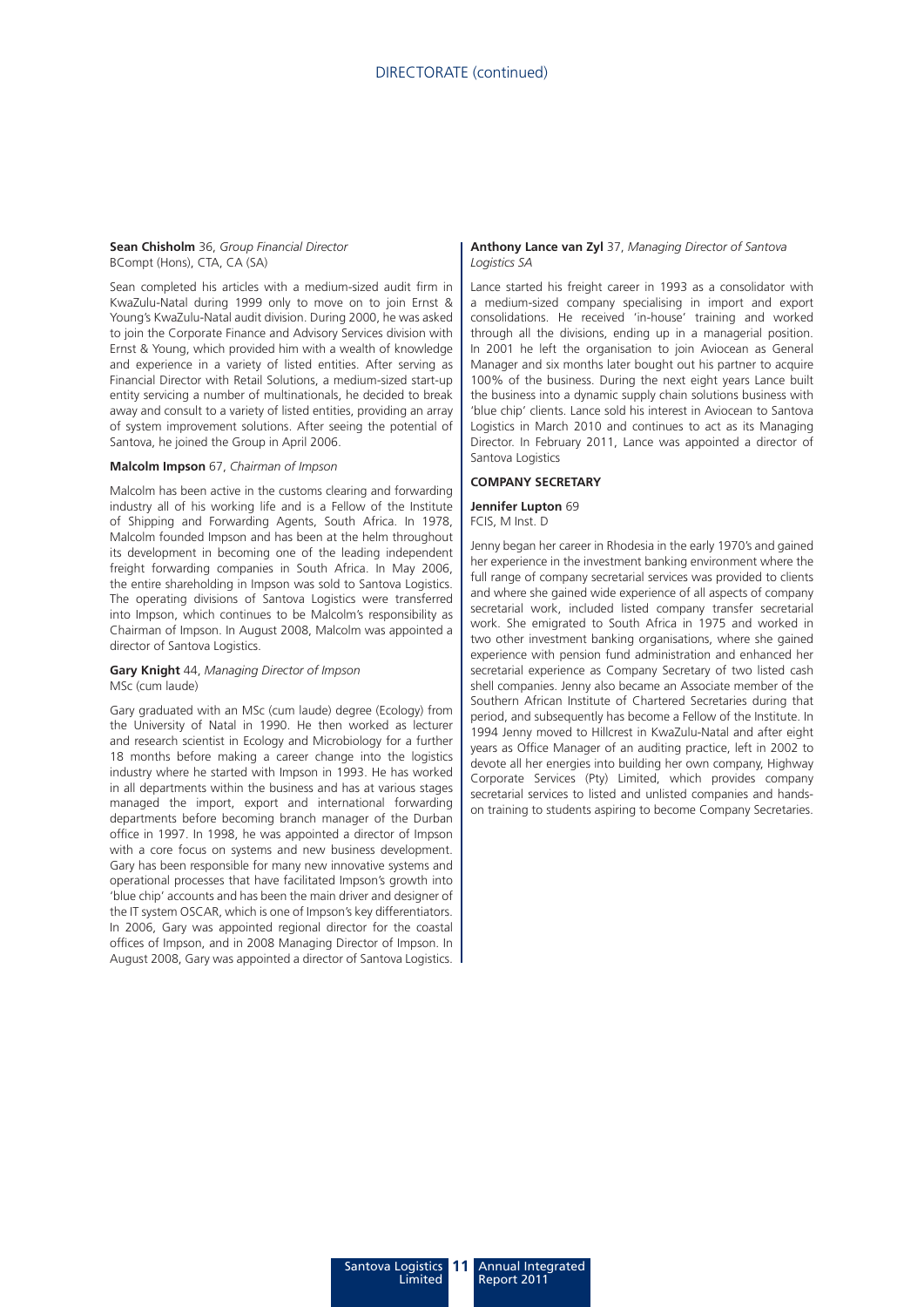## **GROUP SUSTAINABILITY REPORT**

#### **HUMAN RESOURCES**

The 2011 financial year proved to be a challenging year for the Group Human Resources Department resulting from further expansion of the Group with the addition of another South African subsidiary and the expansion of the existing operations in the United Kingdom and the Netherlands.

As experienced with the acquisition of Impson in previous years, the acquisition of Santova Logistics SA (formerly Aviocean) had delayed consequences and necessary tasks for the department long after the legal and accounting aspects were completed. These tasks, which included addressing the employment contracts, payroll, medical aid, pension/provident and other issues, have largely been completed and the human resources needs of Santova Logistics SA have now been brought under the control of the Group Human Resources Department. This was similar on the international front, where additional offices were also opened in the Netherlands and United Kingdom which added to this challenge.

The application of the Group cultures, philosophies and values and the continued drafting and implementation of policy and procedures have played a significant role in bringing the new entity and branches in line with Group standards, as well as assisting the Group as a whole in dealing not only with social needs but also with the constantly-changing legislation and statutory requirements currently being experienced in South Africa.

The Human Resources Department is a Group resource, overseen by a Human Resources Committee which represents all Group entities around the world. This Committee meets on a quarterly basis and ensures all aspects of the Group's social and human resources requirements are achieved. The department continues to function with the assistance of a network of professional specialist suppliers which provide additional expertise in the various fields when required.

#### **INTERNATIONAL STANDARDS ORGANISATION ("ISO") 9001:2008**

On 8 February 2010, the largest trading entity within the Group, Impson, was officially certified as meeting the requirements of ISO 9001:2008 (ISO 9001:2008 model for Quality Management Systems).

Impson has since successfully completed the compulsory annual ISO Management System Certification Audit. Impson is certified for the activities of import and export handling and customs clearing, import and export forwarding, project cargo, warehousing and transport of cargo.

## **BROAD-BASED BLACK ECONOMIC EMPOWERMENT ("B-BBEE")**

Through its respective B-BBEE Committees, the Group in South Africa has continued to work closely with its B-BBEE consultant in the on-going implementation and development of B-BBEE and to build on previous progress made. The three South African trading subsidiaries of the Group (Impson, Santova Financial Services and Santova Logistics SA) have all been audited for B-BBEE during the financial year.

#### **Impson**

For the purposes of B-BBEE, Impson is a 'Generic Enterprise' with an annual turnover in excess of R35 million. As such, all

seven elements of B-BBEE must be focused on by Impson. In July 2010, Impson was subject to B-BBEE verification by Integra Broad Based BEE Scores (an accredited verification agency). Impson achieved a B-BBEE score of 62,1 and as such is classified as a Level 5 contributor. This was an improvement from its previous Level 6 Contributor status last year, with the main areas of progress being Employment Equity, Skills Development and Enterprise Development.

Impson achieved the following scores under the seven elements of B-BBEE (rounded):

| $\bullet$ | Ownership Equity           | 5,0  |
|-----------|----------------------------|------|
| $\bullet$ | Management Control         | 1,9  |
| $\bullet$ | <b>Employment Equity</b>   | 8,1  |
| $\bullet$ | Skills Development         | 11.6 |
| $\bullet$ | Preferential Procurement   | 15,5 |
| $\bullet$ | Enterprise Development     | 15,0 |
| $\bullet$ | Socio-Economic Development | 5,0  |
|           |                            |      |

Enterprise Development contributions have been made to two suppliers within the industry, ABI Freight Carriers CC ("ABI Freight") and Isqiniseko Deliveries CC ("Isqiniseko Deliveries"). Impson has provided, *inter alia*, computer hardware and software, a motorbike, training, employee salaries, legal advice and business support to ABI Freight. In addition, Impson purchased business services (including Container Terminal Orders, documentation and transport) from ABI Freight. Impson has provided, *inter alia*, a vehicle, legal advice and business support to Iginiseko Deliveries

It is important to note that Impson is a 'Value-Adding Enterprise' for the purposes of B-BBEE. This means that the B-BBEE recognition level (score) of Impson may be multiplied by 1,25 by any client of Impson. The effect of this is that Impson has procurement recognition of 100,0%.

## **Santova Financial Services**

Santova Financial Services is for the purposes of B-BBEE, a 'Qualifying Small Enterprise'. Santova Financial Services was verified by Integra Broad Based BEE Scores in September 2010 and achieved a score of 94,1 and as such is classified as a Level 2 contributor.

Santova Financial Services achieved the following scores under the four selected elements of B-BBEE (rounded):

- Employment Equity 19,1 • Preferential Procurement 25,0
- Enterprise Development 25,0
- Socio-Economic Development 25,0

It is important to note that Santova Financial Services is a 'Value-Adding Enterprise' for the purposes of B-BBEE. This means that the B-BBEE recognition level (score) of Santova Financial Services may be multiplied by 1,25 by any client of Santova Financial Services. The effect of this is that Santova Financial Services has a procurement recognition of 156,25%.

## **Santova Logistics SA**

Santova Logistics SA is, for the purposes of B-BBEE, a 'Qualifying Small Enterprise'. Santova Logistics SA was verified in April 2010 and achieved a score of 82,8 and as such is classified as a Level 3 contributor.

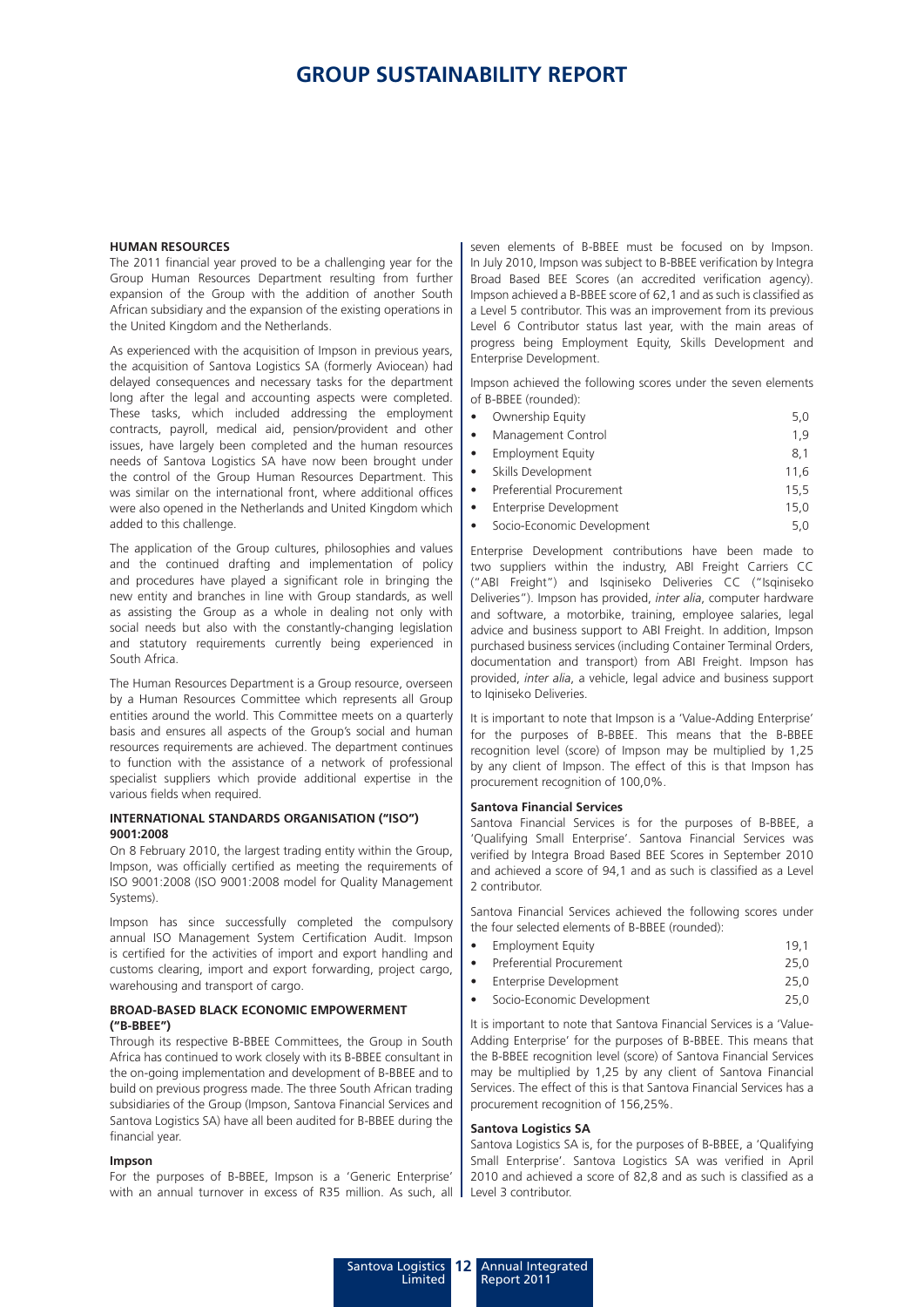#### **EMPLOYMENT EQUITY**

Employment equity is controlled, measured and driven by the Santova Human Resources Department at a Group level, however, every entity plays a direct role in the management of their employment equity planning, implementation and reporting.

All South African Group entities who are required to report to the Department of Labour for the purposes of employment equity in terms of the Employment Equity Act ("the EE Act"), including the recently acquired Santova Logistics SA, have reported in the required time frame.

With a recession and retrenchment year now behind Santova, the effects (including the 'hold' on hiring and limited employee turnover) have been experienced in employment equity. In essence, without employee growth or turnover, the employment equity plan execution, and consequently the ability of the Group to achieve the goals set in this area, have both been severely impeded.

Nonetheless, there has been progress and the Group remains fully committed to this essential area of social reform.

## **TRAINING AND SKILLS DEVELOPMENT**

Training and skills development remains an important area for the Group, not only to ensure minimum required Group standards are maintained, but to also uplift and further develop the skills of the employee complement. Training improved considerably since the last report, with 237 employees across the Group having been trained in a total of 66 different in-house and external training courses. The main training areas were Customs Clearing and Freight Forwarding, Health and Safety, Software and Accounting related courses.

With the previous Adult Basic Education and Training ("ABET") learners having completed their various courses, this project has been revamped and expanded to include new employees who previously had not opted to take up the opportunity of ABET.

Santova has been a proud supporter of 'high level' training within the Group, with a trainee having been signed off as a Chartered Accountant with the South African Institute of Chartered Accountants ("SAICA") for the Training Outside Public Practice ("TOPP") training program in a previous financial year. This support continued during this last year with one employee having obtained her Bachelor of Commerce Degree (specialising in Transport Economics and Logistics) from the University of South Africa ("UNISA") and another having obtained his Professional Post Graduate qualification with the Institute of Chartered Secretaries ("ICSA") and later being admitted as an Associate of the Institute.

#### **LEARNERSHIPS**

The Learnership program within the Group has been identified as one of its most important tools to address the necessary social upliftment and reform required in South African entities. This program has been considered imperative and essential as it addresses four separate social areas, namely, training and development, B-BBEE, employment equity and social responsibility. The results of which have been extremely rewarding.

Due to the recession last year, the project was limited to the largest trading entity, Impson, and a further seven learners completed the programme. Four of these learners have since been retained by Impson. This brings the number of qualified learners in the last three years currently retained by Impson to 17, which represent 8,0% of Impson's total employee complement. Santova Financial Services currently have two retained learners representing 10,0% of their workforce.

These statistics exclude the unqualified learners planned for the upcoming financial year. Impson plan to take on its largest group of learners since the inception of the project. Santova Financial Services will also take on further learners in the upcoming year and it is planned for Santova Logistics SA to begin their Learnership program in the 2013 financial year. The project is therefore set to expand at a notable rate.

#### **HEALTH AND SAFETY**

The project to overhaul health and safety within the Group, which began over a year ago, neared its completion at the end of the financial year. It became necessary to embark on such a project, as the structure of the Group, and the physical locations of its various branches, has changed so significantly over the years. This project included the redrafting of a Group health and safety manual, specialist training of appointed health and safety representatives, site visits and a series of audits. One of the final portions of the project included 'refresher' training for all employees within South Africa, the majority of which was conducted via a 'road show' in January and February 2011.

## **HIV/AIDS**

The Group, through its Human Resources Committee, monitors and manages the HIV/Aids position of its employee complement as far as is reasonably possible within the strict ambit of the law. An extensive training program has been planned for the coming financial year on HIV/Aids awareness.

### **SOCIAL RESPONSIBILITY**

In the period 1 March 2010 to 28 February 2011, the various entities within the South African Group made 76 donations to 25 different charities and causes, many of which were in the form of monthly donations.

In addition to the financial support, the Group made a number of social contributions in other ways, endeavouring always to create awareness for the social needs of South Africa and where applicable, countries around the world. These initiatives included participation by all South African entities in Casual Day on 3 September 2010, promotion of support by individual offices around South Africa for local charities and causes during festival holidays as well as throughout the year, the hosting of blood clinics, promoting blood donation and the support of World Cancer Day.

Employee wellness continued to be a priority for the Group with the first Wellness Day held in the Durban region on 13 October 2010 with 80 employees having participated. Due to its success, further days will be arranged and the project will be expanded to other regions in the coming financial year. The various social committees in the Group continued to build relationships between employees and build morale through a number of different activities all throughout the year, which included a detailed Soccer World Cup 2010 program.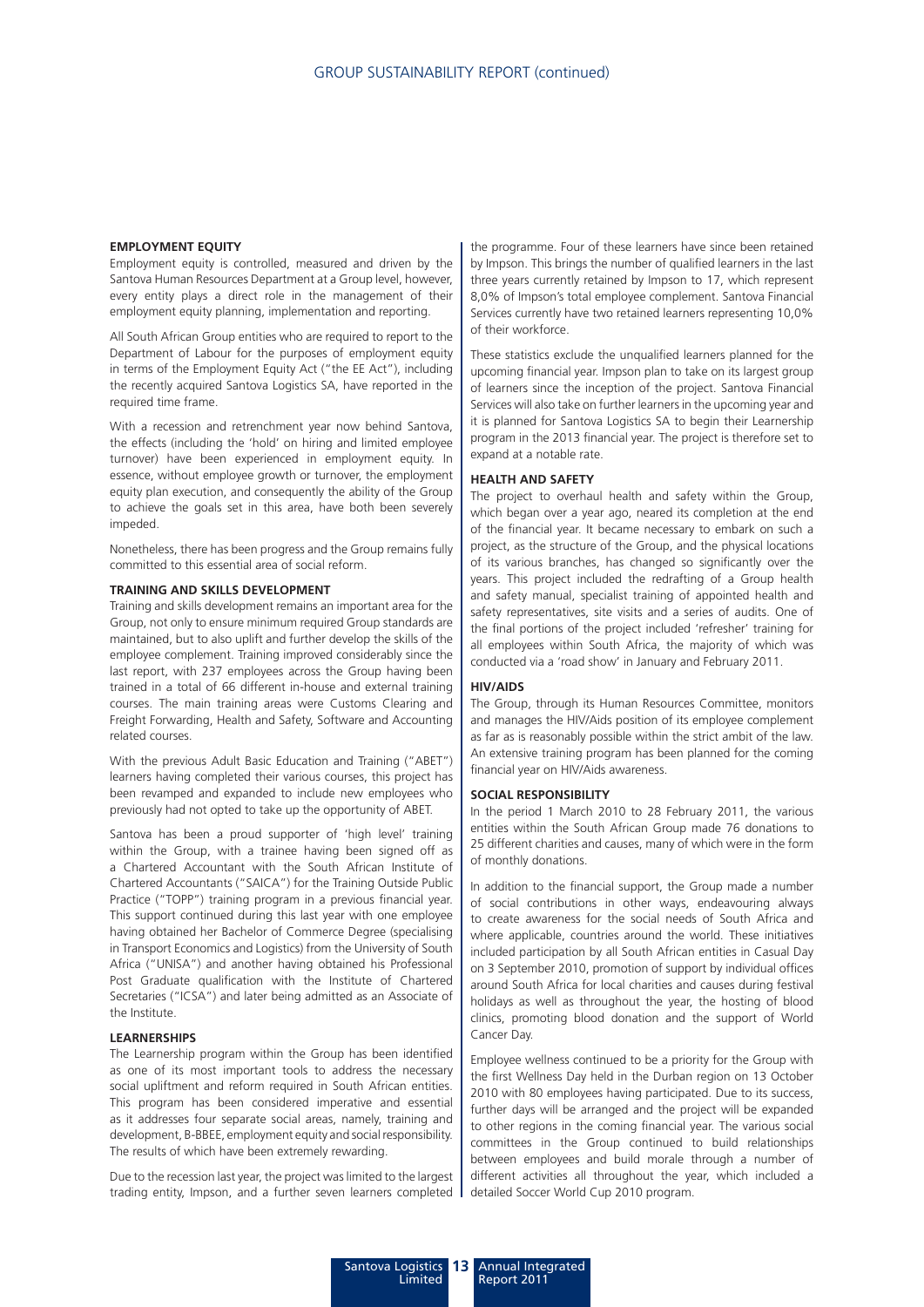## **CORPORATE GOVERNANCE REPORT**

### **BACKGROUND**

The beginning of the 2011 financial year saw the launch of King III, which became applicable to all listed companies with effect from financial years commencing 1 March 2010. In addition, the new Companies Act, No 71 of 2008, as amended ("the 2008 Companies Act"), was finally brought into effect on 1 May 2011 after many delays and amendments. This report has been produced in a 'cross-over' period between the two Companies Acts and whilst every effort has been made to ensure compliance with the new Act, there are areas where the 2008 Companies Act lacks clarity and there are divergent views with regard to its interpretation in certain particulars and discretion has had to be used as to which is applicable.

## **ETHICAL VALUES AND CORPORATE GOVERNANCE**

The Group has a very strong ethical culture and set of values that are permeated throughout the Group and are defined in a document entitled 'Our Culture, Philosophies and Values'. The directors subscribe to the values of good corporate governance, without which a company is not sustainable, and recognise the need to conduct business with integrity and in accordance with generally accepted corporate practices.

The Board reviews and takes steps to enhance the corporate governance culture of the Group on a continuing basis. The Board has been strengthened during the year by the addition of a third independent non-executive director with a strong corporate governance background.

## **THE COMPANIES ACT, NO 71 OF 2008, AS AMENDED**

As mentioned above, the 2008 Companies Act became effective on 1 May 2011. Schedule 5 of the 2008 Companies Act contains transitional arrangements with regard to companies whose financial year ends preceded the effective date of the 2008 Companies Act in that their financial statements may be based on the provisions of the Companies Act, No 61 of 1973, as amended ("the 1973 Companies Act"). There are conflicting opinions as to whether the transitional arrangements also apply to matters directly connected with the production of the annual financial statements, such as the holding of the annual general meeting and the matters that must be dealt with at that meeting. As the transitional arrangements set out in Schedule 5 to the 2008 Companies Act provided that during the two year transitional period a pre-existing company's Memorandum and Articles of Association take precedence over the 2008 Companies Act, the notice of annual general meeting has been drafted in line therewith, unless the provisions of the 2008 Companies Act, dictated otherwise. In view of the very short period of slightly more than two weeks between the coming into effect of the 2008 Companies Act and the date on which this Annual Integrated Report must go to print, every effort has been made to ensure that the provisions of the 2008 Companies Act have been complied with.

## **KING III**

The Group is committed to the promotion of good corporate governance and every effort has been made to institute 'best practice' wherever possible. The Board has undertaken an

assessment of its readiness for King III. Plans are in place for a more in-depth session on King III to take place at a directors strategy workshop scheduled in May 2011 at which areas where the Group has not thus far applied the principles of King III will be addressed. A table setting out where and to what extent the Company has applied the principles of King III thus far can be found at the end of this Corporate Governance Report.

### **THE BOARD OF DIRECTORS**

The Company has a unitary Board of Directors with the roles of the Chairman and Chief Executive Officer separated and their responsibilities clearly defined. The Chairman is an independent non-executive director. The Board is comprised of three independent non-executive directors, all of whom have strong financial backgrounds, one non-executive director and five executive directors. The recommendation in King III that the Board comprise of a majority of non-executive directors has not been applied at this stage of the Company's development.

The Board has adopted a policy detailing procedures for appointments to the Board. All appointments are formal and transparent, and a matter for the Board as a whole. There exists a clear division of responsibilities at Board level that ensures a balance of power and authority, such that no one individual has unfettered powers of decision-making.

## **BOARD CHARTER**

The Board has adopted a Board Charter which regulates its role and defines matters reserved for Board approval. The Board Charter is reviewed annually. The responsibilities of the Board include the following:

- Compliance with all applicable laws, regulations and codes of business practice;
- Responsibility for the proper management and ultimate control of the Company;
- Responsibility for setting the strategic objectives of the Company, determining investment and performance criteria, and taking ultimate responsibility for the proper management and ethical behaviour of the business of the Group;
- Defining levels of materiality, reserving specific powers to itself and delegating other matters to executive management in terms of a limits of authority framework;
- Responsibility for monitoring the management of key risk and performance areas and identifying key non-financial issues relevant to the Group; and
- Reviewing the performance of the various board committees established to assist in the discharge of its duties.

The Company's designated advisor attends Board and Audit and Risk Committee meetings where possible, and is available telephonically if unable to be present in person.

The Board meets at least quarterly on a formal basis with the Board calendar being set at the end of each calendar year for the year to follow, ensuring as comprehensive an attendance by directors as possible. Four meetings were held during the year under review and the directors' attendance record is set out on the following page.

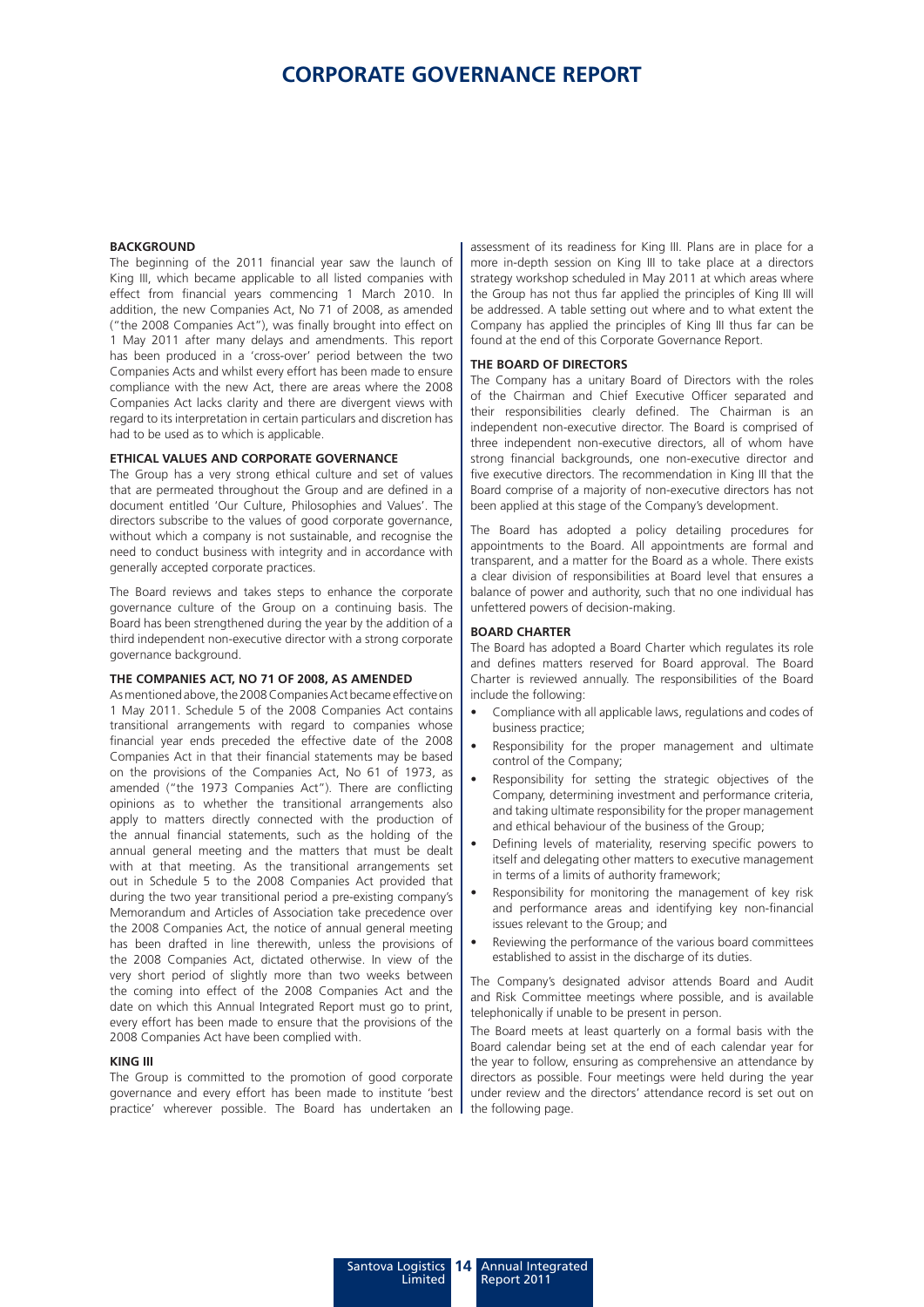## **Meetings**

| Director              | 10 May 2010 | 26 July 2010 | 23 November 2010 | 22 February 2011 |
|-----------------------|-------------|--------------|------------------|------------------|
| ESC Garner (Chairman) |             |              |                  |                  |
| SJ Chisholm (GFD)     |             |              |                  |                  |
| AD Dixon*             | n/a         | n/a          | n/a              |                  |
| S Donner              |             |              |                  |                  |
| GH Gerber (CEO)       |             |              |                  |                  |
| MF Impson             |             |              |                  |                  |
| <b>GM Knight</b>      |             |              |                  |                  |
| WA Lombard            |             |              |                  |                  |
| AL van Zyl**          | n/a         | n/a          | n/a              | n/a              |

*\* AD Dixon was appointed a member of the Board on 1 December 2010.*

*\*\* AL van Zyl was appointed a member of the Board on 22 February 2011.*

## **SUBSIDIARY COMPANIES**

Each of the three South African operating entities has its own Board of Directors on which at least two members of the Board of Santova Logistics sit. Board meetings are held as and when required but at least twice a year and dates of meetings are fixed when the main Board calendar is set. The Company Secretary attends all subsidiary Board meetings and provides secretarial advice and services where required. The remaining trading subsidiary companies do not have operational boards at this stage. The Santova Logistics Audit and Risk Committee has taken on the Audit and Risk Committee function for all of the subsidiaries within the Group and deals with the matters required to be dealt with in terms of the JSE Listings Requirements, the 2008 Companies Act and King III.

#### **BOARD COMMITTEES**

The Board has appointed an Audit and Risk Committee and a Remuneration and Nominations Committee. The Board will consider during the course of the year the setting up of a Social and Ethics Committee, as required by the 2008 Companies Act. A period of 12 months from the coming into effect of the 2008 Companies Act has been allowed for the establishment of such a committee.

## **Audit and Risk Committee**

A full Audit and Risk Committee report can be found on page 22. A report on the internal Risk Management Committee, which reports into the Audit and Risk Committee, follows after the report on the Remuneration and Nominations Committee.

## **Remuneration and Nominations Committee**

The Committee comprises the following members:

| ESC Garner | (Committee Chairman, independent                |
|------------|-------------------------------------------------|
|            | non-executive director)                         |
| AD Dixon   | (Independent non-executive director)            |
|            | WA Lombard (Independent non-executive director) |

GH Gerber (Chief Executive Officer), MF Impson (Chairman of Impson) and GM Knight (Managing Director of Impson) attend the meeting by invitation on a regular basis, and SJ Chisholm (Group Financial Director) when required.

The Committee has adopted a charter setting out its responsibilities, which has been approved by the Board. During the year, in the discharge of its duties, the Committee reviewed Group remuneration policies; set the level of increases for senior executives; determined the fees to be paid to non-executive directors; recommended the appointment of an additional independent non-executive director to the Board and approved the winding up of the Santova Logistics Share Purchase and Option Scheme Trust. Remuneration is one of the largest cost components of the Group and optimising the remuneration expense remains a core focus area.

The Group has a pro-active Group Human Resources Department which looks after the issues of human resource management in terms of social transformation and moral and social responsibility. The Group also has an active training programme to enhance the skills of all its employees and train them in the Group's business. More information on these activities can be found in the Group Sustainability Report on pages 12 to 13.

#### **Meetings**

The Remuneration and Nominations Committee held three meetings during the year. Attendance at these meetings is shown in the table below.

| Director                        | 19 July 2010 | 22 November 2010 | 21 February 2011 |
|---------------------------------|--------------|------------------|------------------|
| ESC Garner (Committee Chairman) |              |                  |                  |
| WA Lombard                      |              |                  |                  |
| AD Dixon *                      | n/a          | n/a              |                  |

*\* AD Dixon was appointed to the Board and as a member of the above Committee on 1 December 2010.*

The Remuneration Report dealing with directors' remuneration can be found on pages 20 to 21.

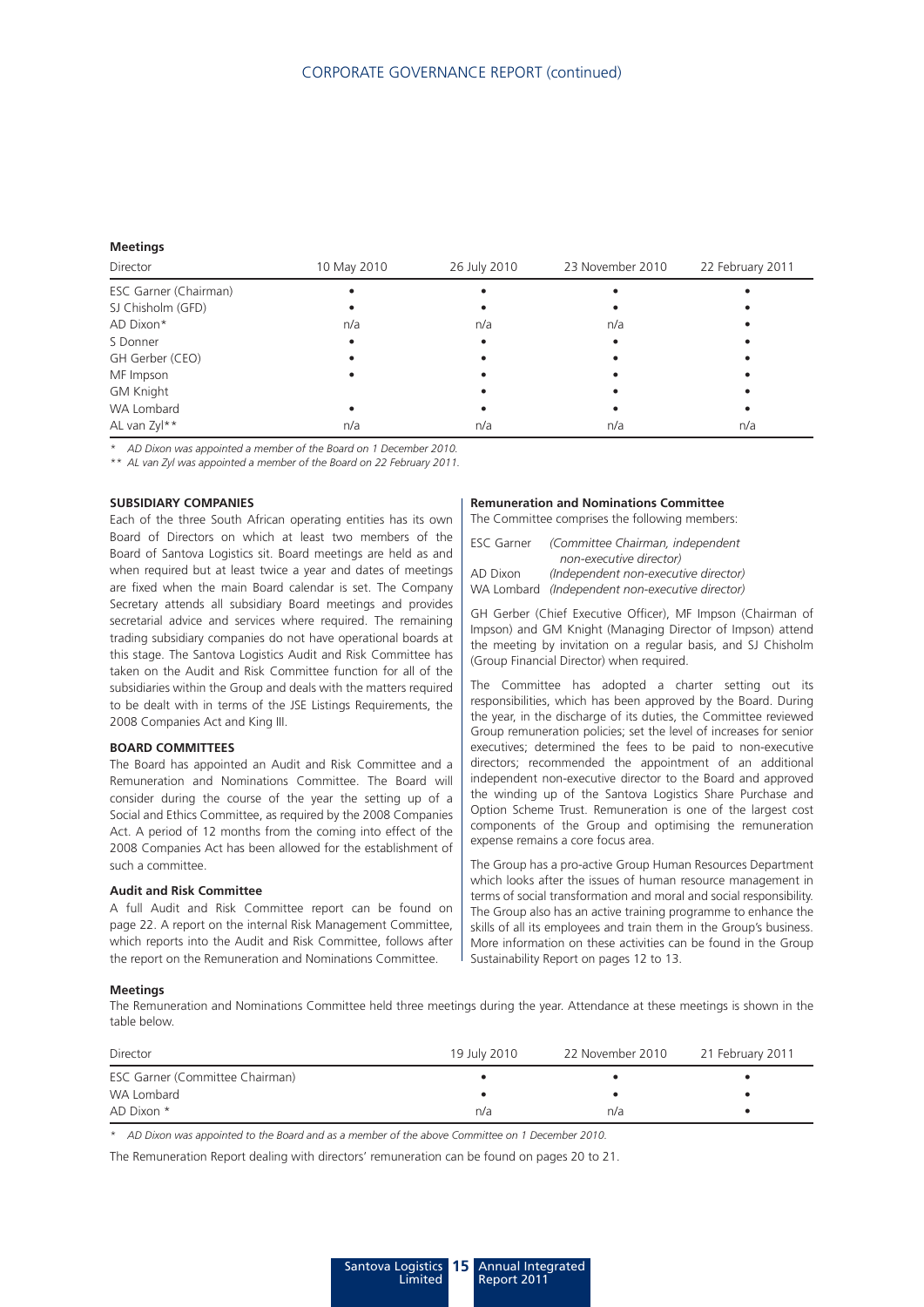## **RISK MANAGEMENT Risk Management Committee**

The Company has an internal Risk Management Committee, which is comprised of senior executives and reports to the Audit and Risk Committee of the Board. The Committee has adopted specific terms of reference, which were approved by the Audit and Risk Committee. Three meetings were held during the year under review, which were reported on in three of the Audit and Risk Committee meetings. As at 28 February 2011, the Risk Management Committee comprised:

|             | MA Croudace (Committee Chairman, Group Financial Manager) |  |  |
|-------------|-----------------------------------------------------------|--|--|
| SJ Chisholm | (Group Financial Director)                                |  |  |
| GH Gerber   | (Chief Executive Officer)                                 |  |  |
| MF Impson   | (Chairman of Impson)                                      |  |  |
| AKG Lewis   | (Group Legal Advisor, director and Company                |  |  |
|             | Secretary of Impson)                                      |  |  |

The management of risk is an ongoing process throughout the Group and in addition to the oversight role played by the Audit and Risk Committee, the internal Risk Management Committee has drawn up combined Group policies and procedures for all identified risk areas and ensures that these policies and procedures are adhered to within the Group. The Committee has also established a Risk Analysis and Compliance Matrix, which is a 'living' document and is used in the assessment and management of risk. This document analyses the identified risks into categories of probability and impact on the Group and is updated on a regular basis. Middle and senior managers are requested prior to each Risk Management meeting to report any new areas of perceived risk not previously identified, which are then assessed by the Committee and, if pertinent, incorporated into the Risk Analysis and Compliance Matrix. This channel of reporting remains open throughout the year.

#### **National Customs Committee**

The National Customs Committee monitors compliance with Customs regulations throughout the Group in South Africa. The Committee meets on a regular basis and reports into the Audit and Risk Committee.

The minutes of both of the aforementioned committees are tabled at Audit and Risk Committee meetings and any matters of concern brought to the attention of the members of that Committee.

## **IT Risk Management Committee**

The Company has an internal IT Risk Management Committee which concerns itself with the identification and management of IT risk throughout the Group on a global basis. The Committee holds monthly internal meetings and external service provider meetings every alternate month to ensure that the integrity of the Group's IT environment is continually in hand. The Committee does not report back to the Audit and Risk Committee at present, but this will be incorporated in the year to come. Members of the internal IT Risk Management Committee are as follows:

| SJ Chisholm      | (Group Financial Director)       |
|------------------|----------------------------------|
| <b>GM Knight</b> | (Managing Director of Impson)    |
| TE Lewis         | (Group IT Management Consultant) |
| <b>B</b> Stirk   | (Group IT Co-ordinator)          |

## **GOING CONCERN**

As a result of the Group's existing client base, strategic initiatives undertaken during the year and funding facilities available, the directors believe that the Group will continue trading as a going concern into the foreseeable future. The key risks, which have been identified by the Risk Management Committee in consultation with Group management and through internal strategy sessions, have been addressed by the Audit and Risk Committee and are being actively managed on an on-going basis by the Risk Management Committee.

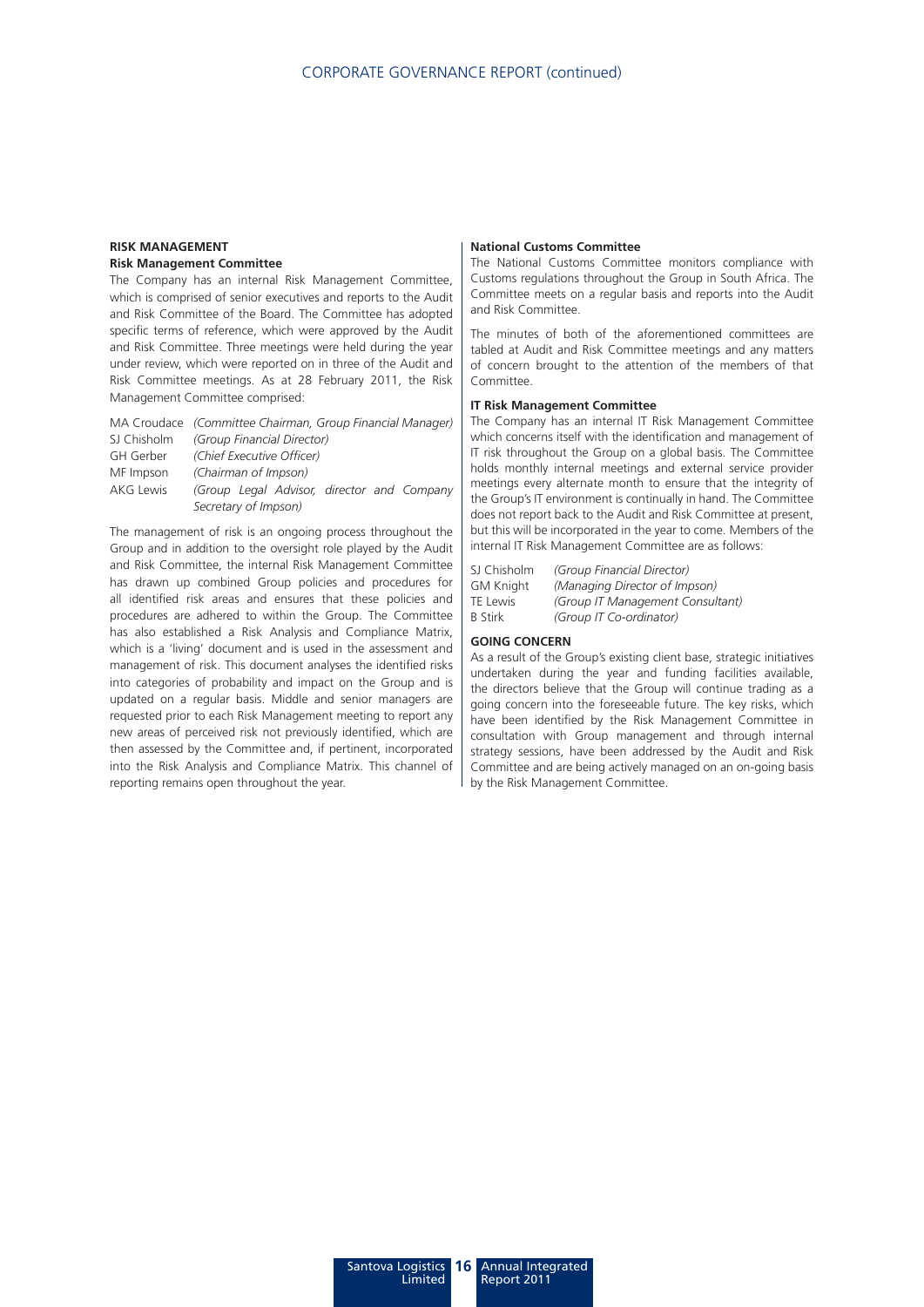# **KING III COMPLIANCE**

| <b>King III Principles</b>                                | <b>Santova Logistics</b><br>Compliance |
|-----------------------------------------------------------|----------------------------------------|
| Chapter 1 – Ethical Leadership and Corporate Citizenship  |                                        |
| Ethical leadership and responsible citizenship            | Yes                                    |
| Effective ethics management                               | Yes                                    |
| Assurance statement on ethics in Annual Integrated Report | No                                     |

| <b>Chapter 2 - Boards and Directors</b> |                                                                      |            |
|-----------------------------------------|----------------------------------------------------------------------|------------|
| 1.                                      | A majority of non-executive directors on the Board                   | <b>No</b>  |
| 2.                                      | Majority of non-executive directors to be independent                | Yes        |
| 3.                                      | Are the positions of Chairman and CEO held by different persons      | Yes        |
| $\overline{4}$ .                        | Is the Chairman of the Board an independent non-executive director   | Yes        |
| 5.                                      | Was the CEO appointed by the Board                                   | Yes        |
| 6.                                      | Are directors appointed through a formal process                     | Yes        |
| 7.                                      | Is a succession plan in place for both the CEO and senior executives | <b>No</b>  |
| 8.                                      | Director induction and training                                      | Yes        |
| 9.                                      | Is the Board assisted by a competent Company Secretary               | Yes        |
| 10.                                     | Has the Company established the necessary committees                 | Yes        |
| 11.                                     | Do the Board and Committees have formal charters                     | Yes        |
| 12.                                     | Formal delegation of authority setting out powers and authority      | Yes        |
| 13.                                     | Does the Board take responsibility for risk and IT governance        | Yes        |
| 14.                                     | Compliance with relevant laws, rules, codes and standards            | Yes        |
| 15.                                     | Is there an effective risk-based internal audit function             | In process |
| 16.                                     | Is a formal evaluation of the Board and directors done annually      | <b>No</b>  |
| 17.                                     | Remuneration policy for remuneration of directors and executives     | Yes        |
| 18.                                     | Is the remuneration policy approved by the Shareholders              | Yes        |
| 19.                                     | Disclosure of individual director remuneration                       | Yes        |
| 20.                                     | Board responsible for effective Stakeholder management               | Yes        |

|     | <b>Chapter 3 - Audit and Risk Committees</b>                                                     |            |
|-----|--------------------------------------------------------------------------------------------------|------------|
| 1.  | Audit Committee members skilled and independent                                                  | Yes        |
| 2.  | Audit Committee chair independent non-executive director                                         | Yes        |
| 3.  | Committee consist of three independent non-executive directors                                   | Yes        |
| 4.  | Chairman a Committee member                                                                      | Yes        |
| 5.  | Does the Committee oversee the internal audit function                                           | In process |
| 6.  | Committee an integral component of the risk management process                                   | Yes        |
| 7.  | Committee ensures experience, resources of finance function                                      | Yes        |
| 8.  | Committee recommends appointment of the external auditor and oversees the external audit process | Yes        |
| 9.  | Committee reports to the Board and Shareholders on discharge of its duties                       | Yes        |
| 10. | Committee oversight of integrated reporting                                                      | In process |

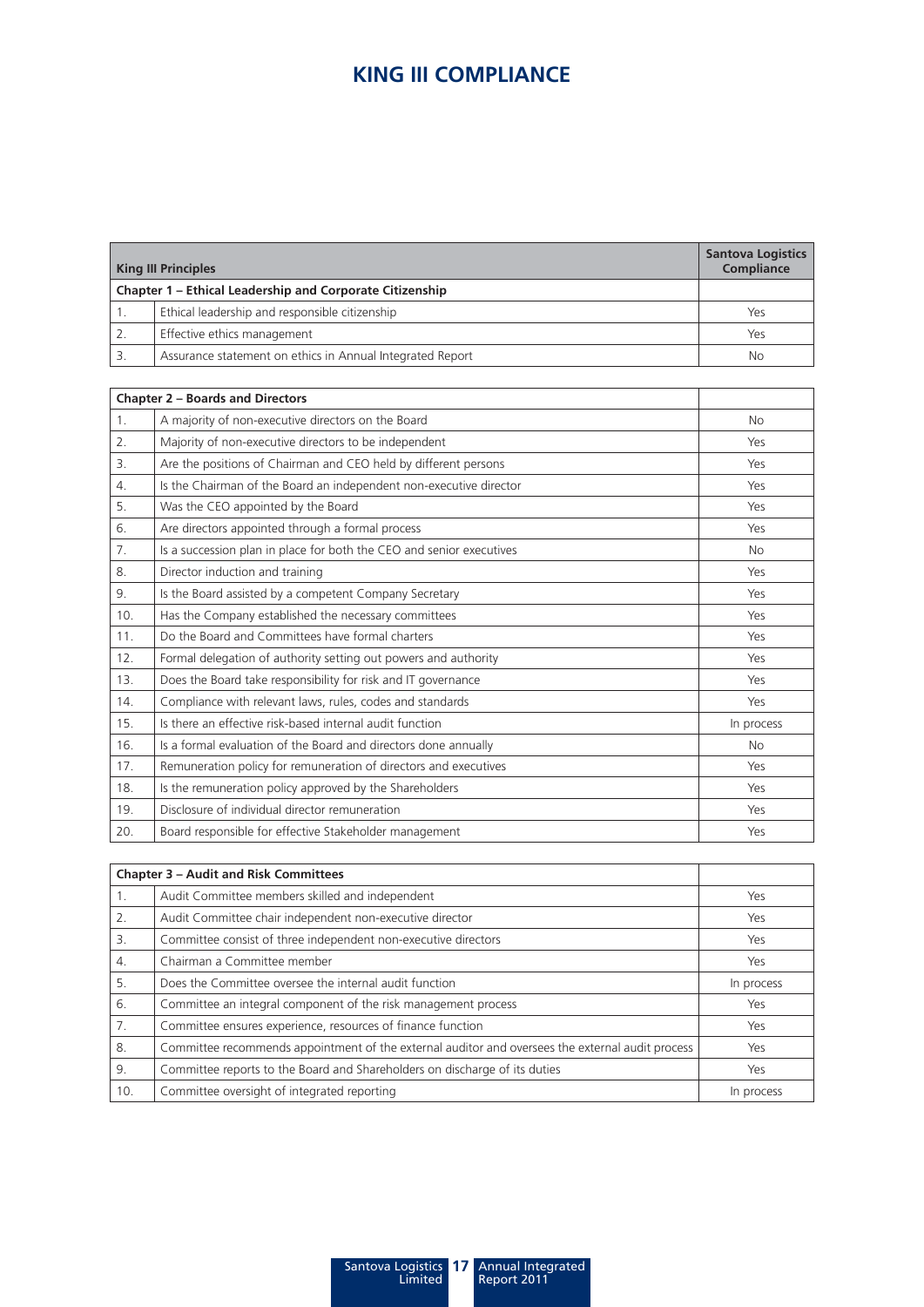|                | <b>King III Principles</b>                                                                                                                    | <b>Santova Logistics</b><br>Compliance |
|----------------|-----------------------------------------------------------------------------------------------------------------------------------------------|----------------------------------------|
|                | Chapter 4 - The Governance of Risk                                                                                                            |                                        |
| 1.             | Does the Board take overall responsibility for the governance of risk                                                                         | Yes                                    |
| 2.             | Does the Board determine the levels of risk tolerance                                                                                         | Yes                                    |
| 3.             | Board assisted by Committees in carrying out its risk responsibilities                                                                        | Yes                                    |
| 4.             | The Board delegates to Management the responsibility for risk management plan                                                                 | Yes                                    |
| 5.             | Does the Board ensure that risk assessments are performed on a regular basis                                                                  | Yes                                    |
| 6.             | Board ensures implementation of an appropriate framework and methodologies to increase the<br>probability of anticipating unpredictable risks | Yes                                    |
| 7 <sub>1</sub> | Board ensures implementation of appropriate risk responses                                                                                    | Yes                                    |
| 8.             | Board receives assurance regarding effectiveness of risk management process                                                                   | Yes                                    |
| 9.             | Board ensures risk disclosure to stakeholders                                                                                                 | <b>No</b>                              |

|                  | Chapter 5 - The Governance of Information Technology                                                     |            |
|------------------|----------------------------------------------------------------------------------------------------------|------------|
| Ί.               | Board ensures proper IT governance                                                                       | Yes        |
| 2.               | IT aligned with the performance and sustainability objectives of the Company                             | Yes        |
| $\overline{3}$ . | Board delegates to management the responsibility for the implementation of an IT governance<br>framework | Yes        |
| $\overline{4}$ . | Board monitors and evaluates significant IT investments and expenditure                                  | Yes        |
| 5.               | IT forms an integral part of the Company's risk management                                               | Yes        |
| 6.               | Board ensures the effective management of the Company's information assets                               | Yes        |
|                  | Does the Audit and Risk Committee assist the Board in carrying out its IT responsibilities               | In process |

| Chapter 6 – Compliance with Laws, Codes, Rules and Standards |                                                                                                                                                |     |
|--------------------------------------------------------------|------------------------------------------------------------------------------------------------------------------------------------------------|-----|
|                                                              | Board ensures compliance with applicable laws and considers adherence to non-binding rules, codes<br>and standards                             | Yes |
|                                                              | Board and directors have working understanding of the effect of applicable laws, rules, codes and<br>standards on the Company and its business | Yes |
| 3.                                                           | Compliance risk forms an integral part of the Company's risk management process                                                                | Yes |
| -4.                                                          | Board delegates to Management the responsibility for the implementation of an effective compliance<br>framework and processes                  | Yes |

| Chapter 7 - Internal Audit |                                                                                                                                       |            |
|----------------------------|---------------------------------------------------------------------------------------------------------------------------------------|------------|
|                            | Board ensures an effective risk-based internal audit                                                                                  | In process |
|                            | Internal audit to provide written assessment of the effectiveness of the Company's system of internal<br>controls and risk management | In process |
| 3.                         | Audit Committee is responsible for overseeing the internal audit function                                                             | Yes        |
| 4.                         | Internal audit positioned to understand the strategy of the Company, and that it can achieve its<br>objectives                        | In process |

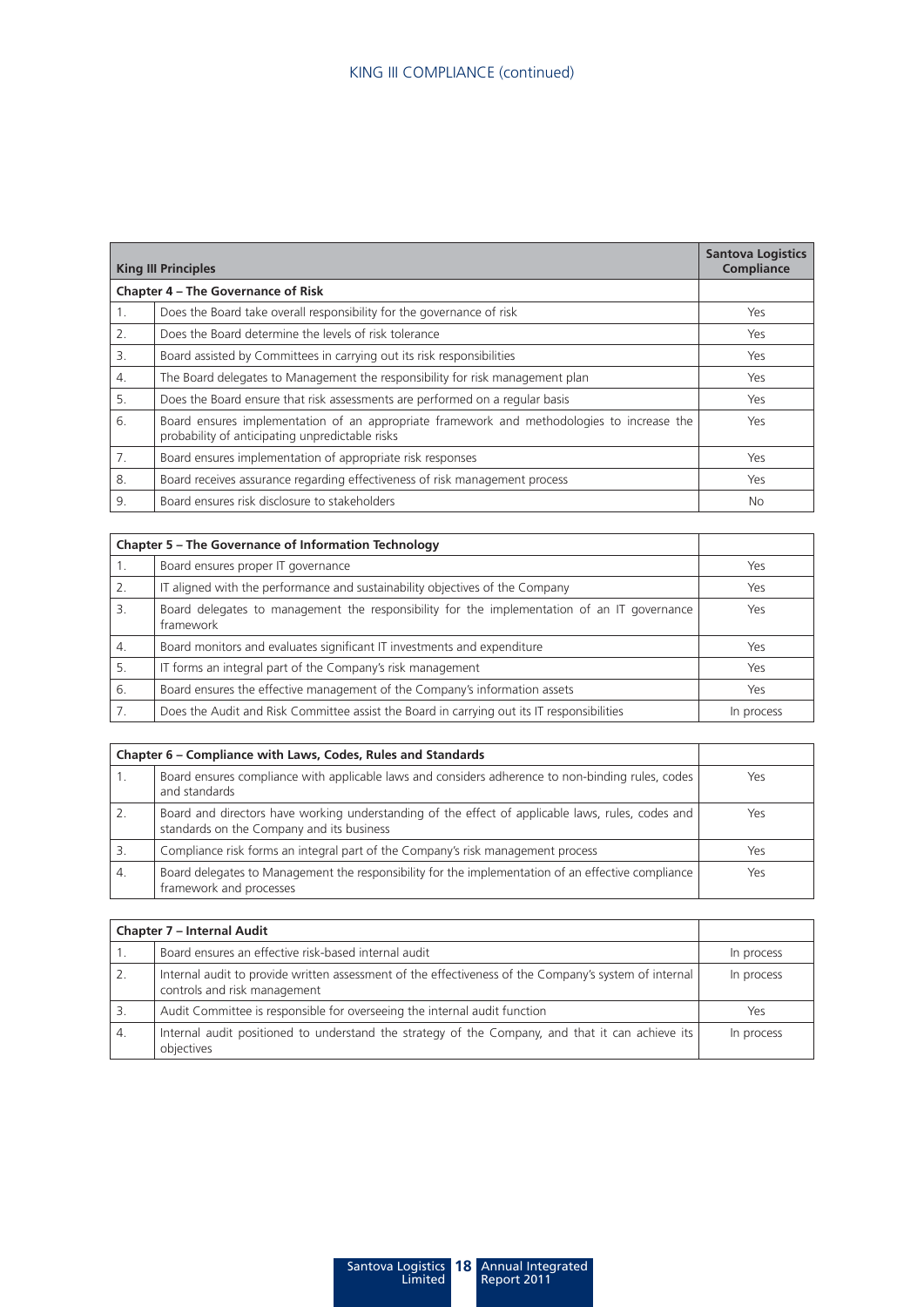| <b>King III Principles</b> | <b>Santova Logistics</b><br>Compliance                                                              |     |
|----------------------------|-----------------------------------------------------------------------------------------------------|-----|
|                            | <b>Chapter 8 - Governing Stakeholder Relationships</b>                                              |     |
| 1 <sub>1</sub>             | Board appreciates that stakeholder perceptions affect the Company's reputation                      | Yes |
| 2.                         | Board delegates to Management the responsibility to proactively deal with stakeholder relationships | Yes |
| 3.                         | Board strives to achieve an appropriate balance between its various stakeholder groupings           | No  |
| $\mathcal{A}$ .            | Board ensures equitable treatment of stakeholders                                                   | Yes |
| 5.                         | Board ensures transparent and effective communication with stakeholders                             | Yes |
| 6.                         | Board ensures effective, efficient and expeditious resolution of disputes with stakeholders         | Yes |

| Chapter 9 - Integrated Reporting and Disclosure |                                                                                           |            |
|-------------------------------------------------|-------------------------------------------------------------------------------------------|------------|
| 1.                                              | Board sets the tone/culture with respect to sustainability                                | Yes        |
| 2.                                              | Company to have a mission statement or codified policy on sustainability                  | No         |
| 3.                                              | Board ensures the integration of strategy and sustainability                              | Yes        |
| 4.                                              | Board to have a formal mandate/stated objective to ensure sustainability                  | No         |
| 5.                                              | Company to have mechanisms in place to measure sustainability                             | <b>No</b>  |
| 6.                                              | Company to prepare an Annual Integrated Report                                            | In process |
| 7 <sub>1</sub>                                  | Sustainability reporting and disclosure integrated with the Company's financial reporting | Yes        |
| 8.                                              | Are sustainability reporting and disclosure independently assured                         | No         |
| 9.                                              | Does the Board have a formal climate change strategy                                      | No         |

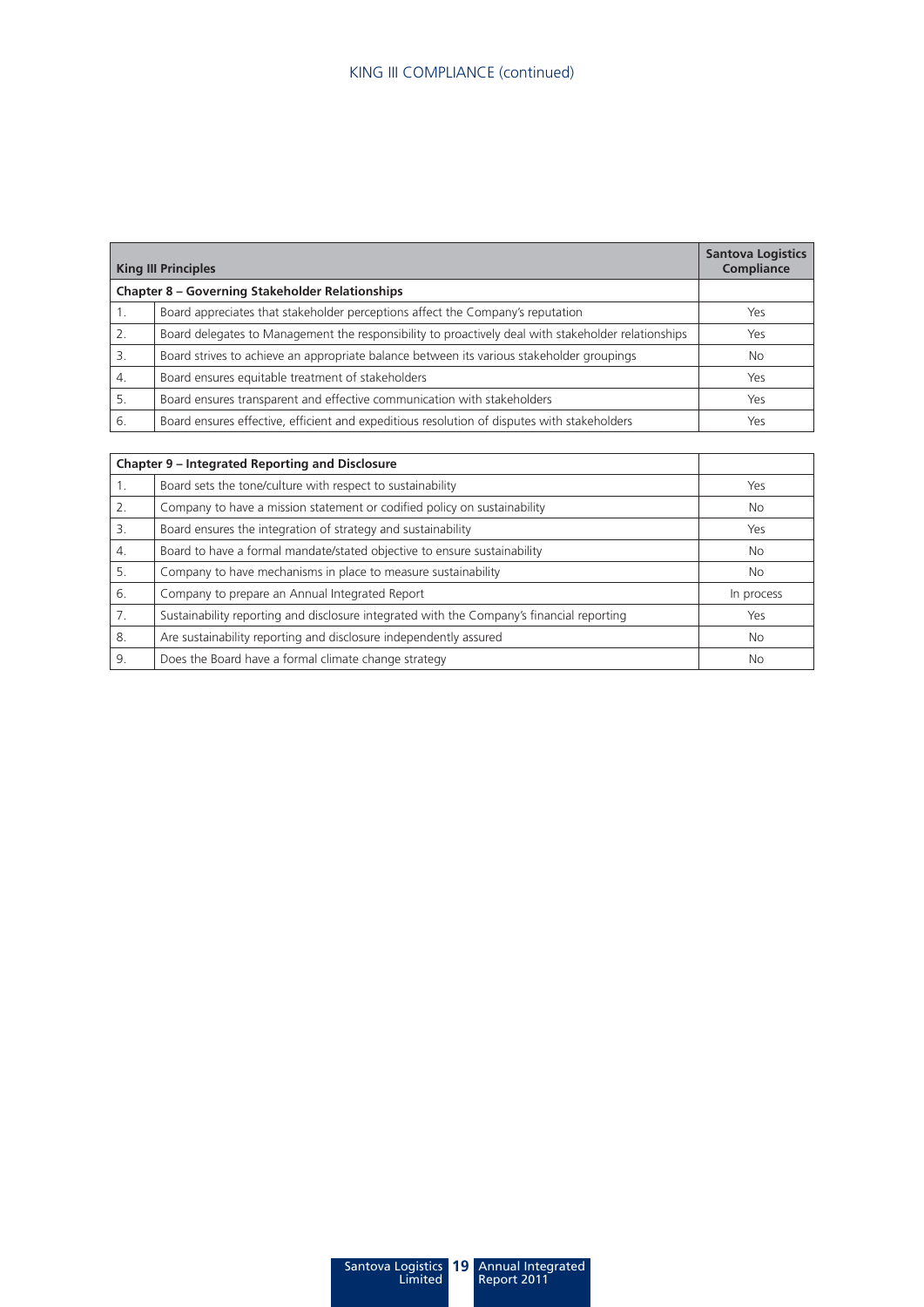## **REMUNERATION REPORT**

The Remuneration and Nominations Committee ("Remco" or "the Committee") is mandated by the Santova Board to support and advise on the Group's remuneration philosophy and policy.

Refer to the Corporate Governance Report on pages 14 to 16 for details of the composition, meetings and mandate of the Committee. During the year under review, the Board accepted the recommendations of Remco under its delegated powers.

The Chairman of the Board ensures that Remco has access to professional advice from outside the Group where necessary.

## **POLICY ON DIRECTORS' REMUNERATION**

The directors are appointed to the Board to provide the management and direction of the Group, together with the skills and experience appropriate to its needs as a diversified leading South African business. The guaranteed remuneration is based just below the median of the market, with discretion to pay a premium to the median for the attraction and retention of the directors.

#### **EXECUTIVE DIRECTORS' REMUNERATION**

The Committee aims to align the directors' total remuneration with shareholders' interest by ensuring that a significant portion of their package is linked to the achievement of performance targets.

Executive directors' salaries comprise a cash salary which is reviewed annually by the Committee. Salaries are compared to pay levels of other South African companies to ensure sustainable performance and market competitiveness. The individual salaries of directors are reviewed annually in light of their own performance, experience, responsibility and Group performance. The Company makes contributions to defined contribution plans on behalf of the executive directors on the basis of a percentage of pensionable salary, which is included in their total cost to company ("TCC"). Death and disability cover reflects best practice amongst comparable employers in South Africa, and is included in the directors TCC, as is cover on the Group's medical healthcare scheme. These elements comprise the fixed remuneration component. Executive directors do not receive directors' fees for attending board and committee meetings.

The following tables show a breakdown of the annual remuneration of the directors for the respective years ended:

| February 2011            | <b>Basic</b><br>remuneration <sup>1</sup><br><b>R'000</b> | <b>Other material</b><br>benefits <sup>2</sup><br><b>R'000</b> | <b>Total excluding</b><br>performance<br>bonus<br><b>R'000</b> | Performance<br>bonus<br><b>R'000</b> | <b>Total</b><br><b>R'000</b> |
|--------------------------|-----------------------------------------------------------|----------------------------------------------------------------|----------------------------------------------------------------|--------------------------------------|------------------------------|
| GH Gerber <sup>3</sup>   | 1 500                                                     |                                                                | 1500                                                           | 94                                   | 1 5 9 4                      |
| SJ Chisholm <sup>4</sup> | 900                                                       |                                                                | 900                                                            | 56                                   | 956                          |
| MF Impson                | 1470                                                      |                                                                | 1470                                                           | 61                                   | 1 5 3 1                      |
| <b>GM Knight</b>         | 1 3 4 9                                                   |                                                                | 1 3 4 9                                                        | 84                                   | 1433                         |
| AL van Zyl               | 1 3 8 1                                                   | 41                                                             | 1422                                                           | 409                                  | 1831                         |
| <b>Total</b>             | 6 600                                                     | 41                                                             | 6 6 4 1                                                        | 704                                  | 7 3 4 5                      |

| February 2010         | <b>Basic</b><br>remuneration <sup>1</sup><br>R'000 | Other material<br>benefits <sup>5</sup><br>R'000 | Total excluding<br>performance<br>bonus<br>R'000 | Performance<br>bonus <sup>6</sup><br>R'000 | Total<br>R'000 |
|-----------------------|----------------------------------------------------|--------------------------------------------------|--------------------------------------------------|--------------------------------------------|----------------|
| <b>GH Gerber</b>      | 1 400                                              |                                                  | 1 400                                            |                                            | 1 400          |
| SJ Chisholm           | 750                                                | 170                                              | 920                                              |                                            | 920            |
| S Donner <sup>7</sup> | 850                                                |                                                  | 850                                              |                                            | 850            |
| MF Impson             | 1 3 9 1                                            |                                                  | 1 3 9 1                                          |                                            | 1 3 9 1        |
| <b>GM Knight</b>      | 1 2 5 0                                            |                                                  | 1 2 5 0                                          |                                            | 1 2 5 0        |
| Total                 | 5 641                                              | 170                                              | 5811                                             |                                            | 5811           |

*1. Remuneration comprises TCC.*

2. Fringe benefit on the settlement of debt.

3. GH Gerber was appointed as Chief Executive Officer on 1 February 2003.

*4. SJ Chisholm was appointed Group Financial Director on 16 August 2006.*

*5. Fringe benefi t on the settlement of debt relating to the closure of the Share Trust.*

*6. No bonuses were paid during the year.*

*7. S Donner became a non-executive director effective 26 May 2010.* 

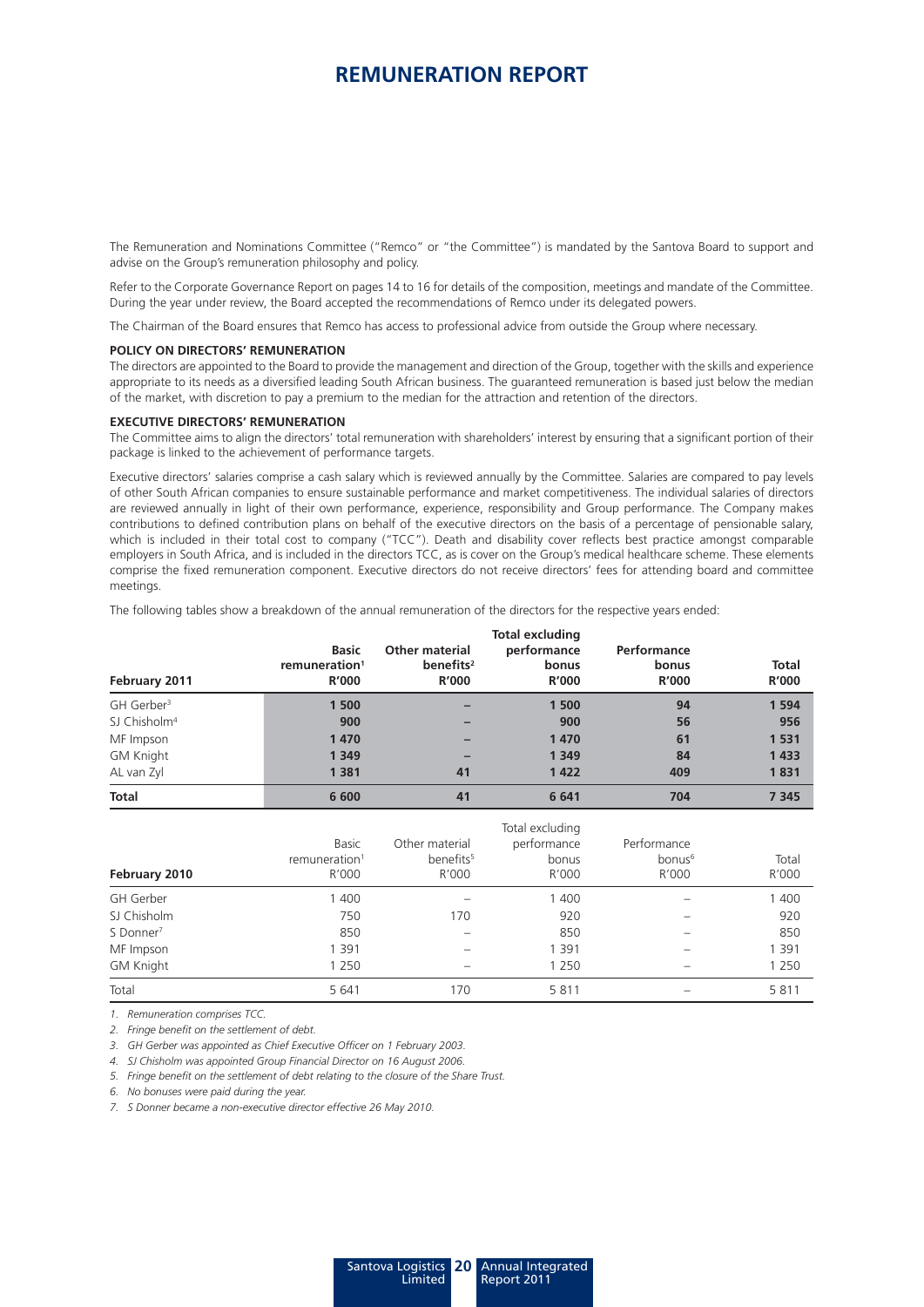## **NON-EXECUTIVE DIRECTORS' FEES**

Non-executive directors receive fixed fees for service on the Board and Board committees on the basis of meetings attended. Nonexecutive directors do not receive short-term incentives nor do they participate in any long-term incentive schemes. The current fees paid to non-executive directors were approved by Remco, the Board of Directors and shareholders at the annual general meeting held on 26 July 2010. At the annual general meeting to be held on 26 July 2011 shareholders will be asked to pass a resolution, as a special resolution, to increase the fees of non-executive directors to the amounts set out in the Notice of annual general meeting.

|                        | <b>Chairman</b><br>fees <sup>1</sup><br><b>R'000</b> | <b>Meeting</b><br>attendance fees<br><b>R'000</b> | Consulting<br>fees<br><b>R'000</b> | Year ended<br>28 February 2011<br><b>R'000</b> | Year ended<br>28 February 2010<br>R'000 |
|------------------------|------------------------------------------------------|---------------------------------------------------|------------------------------------|------------------------------------------------|-----------------------------------------|
| <b>ESC Garner</b>      | 135                                                  | 72                                                |                                    | 207                                            | 110                                     |
| AD Dixon <sup>2</sup>  |                                                      | 12                                                |                                    | 12                                             |                                         |
| S Donner <sup>3</sup>  |                                                      | 28                                                | 1 1 9 9                            | 1 2 2 7                                        |                                         |
| WA Lombard             | 60                                                   | 72                                                |                                    | 132                                            | 104                                     |
| $M$ Tembe <sup>4</sup> |                                                      |                                                   |                                    | -                                              | 32                                      |
| Total                  | 195                                                  | 184                                               | 1 1 9 9                            | 1 5 7 8                                        | 246                                     |

*1. For the Chairman roles for the Board and respective committees.*

*2. AD Dixon was appointed to the Board on 1 December 2010.*

*3. S Donner became a non-executive director effective 26 May 2010.*

*4. M Tembe resigned on 29 April 2010.*

## **DIRECTORS' SERVICE CONTRACTS**

Glen Gerber was appointed as Chief Executive Officer of Santova Logistics and to the Board with effect from 1 February 2003 and has a written letter of appointment which endures indefinitely and is subject to termination on one month's notice. Sean Chisholm was appointed as Group Financial Director on 16 August 2006 and has a written letter of appointment which endures indefinitely and is subject to termination on two months' notice. The contractual relationship between the Company and its executive directors is controlled through Remco which comprises independent non-executive directors only.

These contracts are formulated in a manner which is consistent with the provisions of the Basic Conditions of Employment Act.

#### **INCENTIVE SCHEME**

The Group does not at this stage have any form of incentive scheme in place, the Share Trust having been dissolved in September 2010. Plans are in place to set up a wealth creating, senior executive employee retention scheme within the coming year, recognition having been given to the need for such a scheme to assist with the rewarding and retention of performing senior executives and executive directors

## **BENEFICIAL AND NON-BENEFICIAL SHAREHOLDING**

The beneficial and non-beneficial shareholdings of directors of the Company and its subsidiaries can be found on pages 28 and 70 of this Annual Integrated Report.

#### **INTEREST OF DIRECTORS IN CONTRACTS**

The directors have certified that they were not materially interested in any transaction of material significance, which significantly affected the business of the Group, with the Company or any of its subsidiaries. Accordingly, no conflict of interest with regard to directors' interests in contracts exists. There have been no material changes to the above since 28 February 2011 and up to the date of this Annual Integrated Report.

#### **DIRECTORS TRADING IN COMPANY SECURITIES**

All directors are required to obtain clearance prior to trading in the Company's securities. Such clearance must be obtained from the Chairman, or in his absence, by a designated director. Directors are required to inform their portfolio/investment managers not to trade in the securities of the Company unless they have specific written instructions from that director to do so. Directors also may not trade in their shares during closed periods. Directors are further prohibited from dealing in their shares at any time when they are in possession of unpublished price-sensitive information in relation to those securities, or otherwise where clearance to deal is not given.

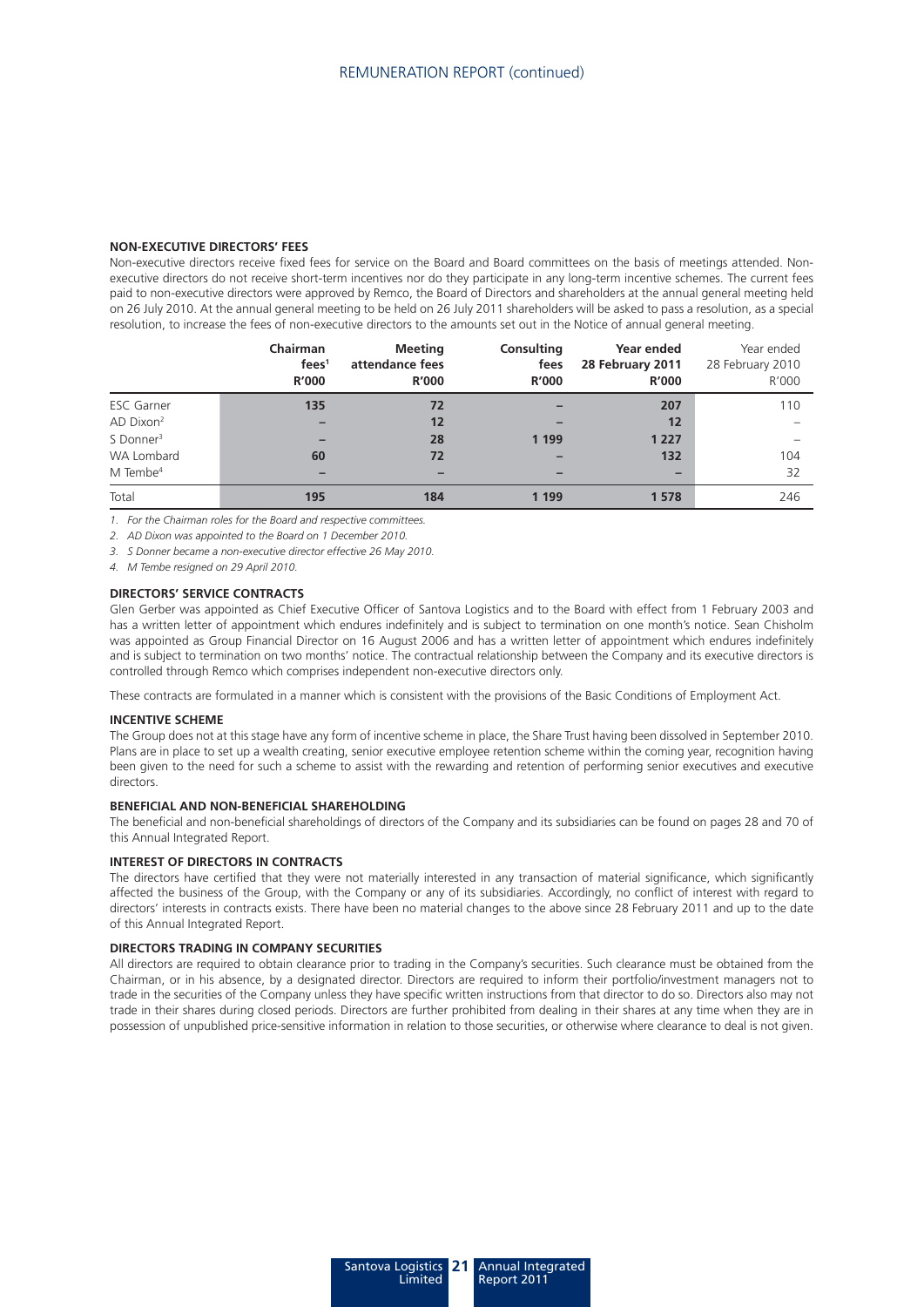# **REPORT OF THE AUDIT AND RISK COMMITTEE**

as at 28 February 2011

The Audit and Risk Committee is a committee of the Board of Directors and in addition to having specific statutory responsibilities to the shareholders in terms of the 2008 Companies Act, it assists the Board through advising and making submissions on financial reporting. oversight of the risk management process and internal financial controls, external and internal audit functions and statutory and regulatory compliance of the Company and Group.

## **TERMS OF REFERENCE**

The Audit and Risk Committee has adopted formal terms of reference that have been approved by the Board and has executed its duties during the past financial year in accordance with these terms of reference.

## **COMPOSITION**

The Committee consists of three independent non-executive directors. As at 28 February 2011, the Audit Committee comprised:

| Name                                                                | Financial<br>Qualifications | Period served                      |
|---------------------------------------------------------------------|-----------------------------|------------------------------------|
| WA Lombard (Committee Chairman, independent non-executive director) | CA(SA)                      | 1 March 2010 - 28 February 2011    |
| ESC Garner (Independent non-executive director)                     | CA(SA)                      | 1 March 2010 - 28 February 2011    |
| AD Dixon (Independent non-executive director)                       | CA(SA)                      | 1 December 2010 - 28 February 2011 |

The Chief Executive Officer, Group Financial Director, Group Financial Manager and representatives from the external auditors attend the committee meetings by invitation. The external auditors have unrestricted access to the members of the Audit and Risk Committee. Representatives of the Designated Advisors attend as required by the JSE Listings Requirements.

## **MEETINGS**

The Audit and Risk Committee held five meetings during the financial year. Attendance at these meetings is shown in the table below.

| Director                        | 3/10 May 2010    |     | 19 July 2010 22 November 2010 21 February 2011 |  |
|---------------------------------|------------------|-----|------------------------------------------------|--|
| WA Lombard (Committee Chairman) | $\bullet\bullet$ |     |                                                |  |
| ESC Garner                      | $\bullet\bullet$ |     |                                                |  |
| AD Dixon*                       | n/a              | n/a | n/a                                            |  |

*\* AD Dixon was appointed to the Board and as a member of the Committee on 1 December 2010.*

## **STATUTORY DUTIES**

In the execution of its statutory duties during the financial year under review, the Audit and Risk Committee:

- Nominated for appointment as auditors, Deloitte & Touche ("Deloitte"), who in our opinion are independent of the Company and Group;
- Nominated for appointment SD Munro as the Registered Auditor, who in our opinion is independent of the Company and Group;
- Determined the fees to be paid to Deloitte;
- Determined Deloitte's terms of engagement;
- Believe that the appointment of Deloitte and SD Munro complies with the relevant provisions of the 2008 Companies Act and the JSE Listings Requirements;
- Developed and implemented a policy which determines that no non-audit services may be provided by the Company's external auditors;
- Did not receive any complaints relating to the accounting practices and internal control of the Company and Group, the content or auditing of its financial statements, the internal financial controls of the Company and Group, or any other related matters during the year; and
- Made submissions to the Board on matters concerning the accounting policies, financial control, records and reporting of the Company and the Group.

## **DELEGATED DUTIES**

#### **Oversight of risk management**

The Committee has:

Received assurance that the process and procedures followed by the Risk Management Committee are adequate to ensure that financial risks are identified and monitored;

> Annual Integrated Report 2011

The Committee has satisfied itself that the following areas have been appropriately addressed:

Santova Logistics Limited

- Financial reporting risks;
- Internal financial controls;
- $-$  Fraud risks as they relate to financial reporting:
- IT risks as they relate to financial reporting; and
- Reviewed tax and technology risks, in particular how they are managed.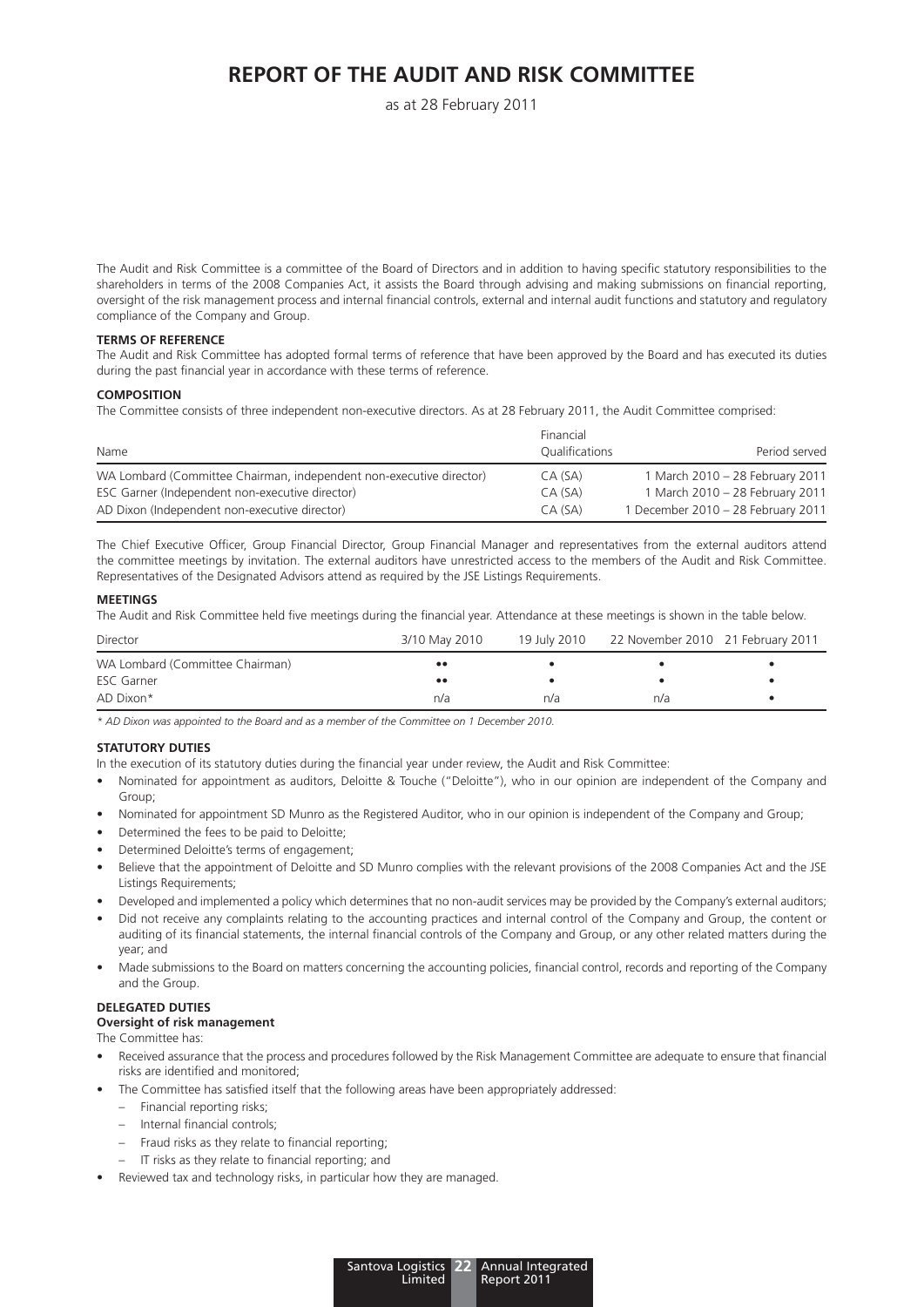as at 28 February 2011

## **Internal fi nancial controls**

The Committee has:

- Reviewed the effectiveness of the Company and Group's system of internal financial controls, including receiving assurance from management and external audit;
- Reviewed significant issues raised by the internal control process; and
- Reviewed policies and procedures for preventing and detecting fraud.

Nothing has come to our notice that leads us to believe that the internal financial controls are not effective.

#### **REGULATORY COMPLIANCE**

The Audit and Risk Committee has complied with all applicable legal and regulatory responsibilities.

#### **EXTERNAL AUDIT**

Based on processes followed and assurances received, we have satisfied ourselves as to the independence of Deloitte and the respective subsidiary companies' auditors.

| Group audit fees   | R'000 | $\%$  |
|--------------------|-------|-------|
| Audit services     | 1393  | 93,6  |
| Non-audit services | 95    | 6.4   |
| Total              | 1488  | 100,0 |

We have recommended to the Board and the shareholders the re-appointment of Deloitte as Group lead auditors.

## **INTERNAL AUDIT**

In the past the Committee had considered the internal audit needs of the Company and Group and felt that at the present stage of the Company and Group's development it was not cost effective to set up and staff a separate internal audit department. In addition, Impson, the largest component of the Group, had recently been certified in terms of ISO 9001:2008 and in that process all of Impson's internal controls were re-evaluated and strengthened, with specific reference to Corrective Action Reports ("CARs"). With the growth of the Group in the financial year under review, the Committee has reconsidered its standpoint and is in the process of investigating the feasibility of establishing an internal audit function utilising internal staff with external oversight.

## **FINANCE FUNCTION**

We have satisfied ourselves that Sean Chisholm, the Group Financial Director, possesses the appropriate expertise and experience to meet his responsibilities in that position as required by the JSE Listings Requirements. We are satisfied with the experience of the financial managers and based on the processes reviewed and assurances obtained, we consider the accounting practices to be effective.

#### **ANNUAL INTEGRATED REPORT**

We recommend the Annual Integrated Report to the Board for approval.

On behalf of the Audit and Risk Committee

**WA Lombard** *Chairman*

Durban 16 May 2011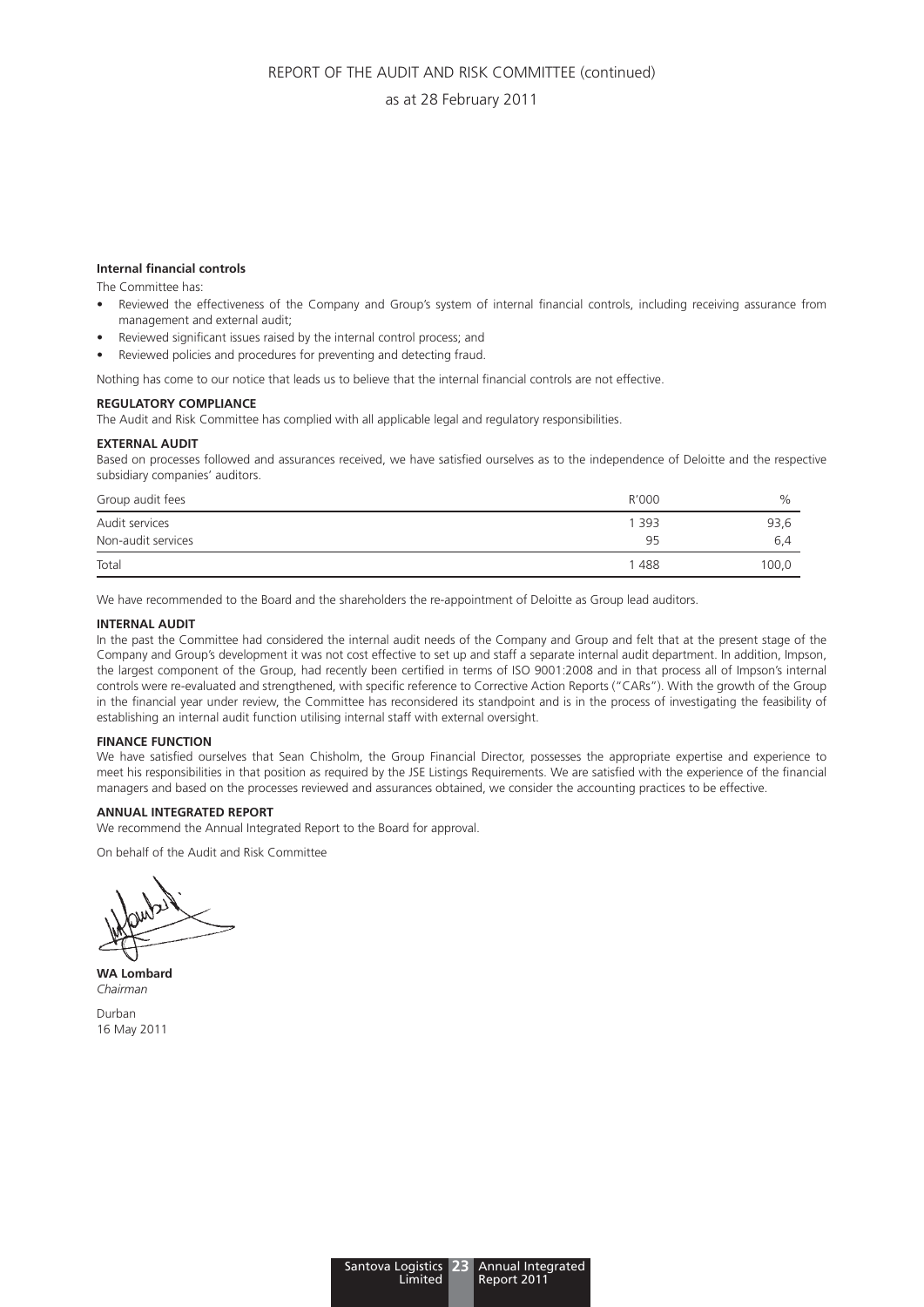## **DIRECTORS' RESPONSIBILITIES AND APPROVAL**

as at 28 February 2011

The directors are required by the South African Companies Act, No 61 of 1973, as amended, to maintain adequate accounting records and are responsible for the content and integrity of the annual financial statements of Santova Logistics Limited and its subsidiaries and related financial information included in this report. It is their responsibility to ensure that the annual financial statements fairly present the state of affairs of the Company and the Group as at the end of the financial year and the results of its operations and cash flows for the year then ended, in conformity with International Financial Reporting Standards. The external auditors are engaged to express an independent opinion on the annual financial statements.

The annual financial statements are prepared in accordance with International Financial Reporting Standards and are based upon appropriate accounting policies consistently applied and supported by reasonable and prudent judgements and estimates.

The directors acknowledge that they are ultimately responsible for the system of internal financial control established by the Group and place considerable importance on maintaining a strong control environment. To enable the directors to meet these responsibilities, the Board of Directors sets standards for internal control aimed at reducing the risk of error or loss in a cost-effective manner. The standards include the proper delegation of responsibilities within a clearly defined framework, effective accounting procedures and adequate segregation of duties to ensure an acceptable level of risk. These controls are monitored throughout the Group and all employees are required to maintain the highest ethical standards in ensuring the Group's business is conducted in a manner that, in all reasonable circumstances, is above reproach. The focus of risk management in the Group is on identifying, assessing, managing and monitoring all known forms of risk across the Group.

While operating risk cannot be fully eliminated, the Group endeavours to minimise it by ensuring that appropriate infrastructure, controls, systems and ethical behaviour are applied and managed within predetermined procedures and constraints.

The directors are of the opinion, based on the information and explanations given by management, that the system of internal control provides reasonable assurance that the financial records may be relied on for the preparation of the annual financial statements. However, any system of internal financial control can provide only reasonable, and not absolute, assurance against material misstatement or loss.

The directors have reviewed the Group's budgets for the year to 29 February 2012 and, in the light of this review and the current financial position, they are satisfied that the Company and the Group have access to adequate resources to continue in operational existence for the foreseeable future.

The annual financial statements of the Group and Company set out on pages 26 to 68, which have been prepared on the going concern basis, together with the report of the Audit and Risk Committee set out on pages 22 to 23, were approved by the Board of Directors on 16 May 2011 and were signed on its behalf by:

**GH Gerber SJ Chisholm**<br>
Chief Executive Officer **ST Chisholm**<br>
Group Finance

Durban 16 May 2011

*Chief Executive Offi cer Group Financial Director*

## **REPORT OF THE COMPANY SECRETARY**

for the year ended 28 February 2011

During the year under review, I conducted the duties of Company Secretary for Santova Logistics Limited. The secretarial matters are the responsibility of the Company's directors. My responsibility is providing the directors collectively and individually with guidance as to their duties, responsibilities and powers.

I hereby certify that the Company has lodged with the Registrar of Companies all such returns as are required of a public company in terms of the Companies Act, No 61 of 1973, as amended, and that all such returns are true, correct and up to date.

**JA Lupton** *Company Secretary*

Practice number: PPG00290

Durban 16 May 2011

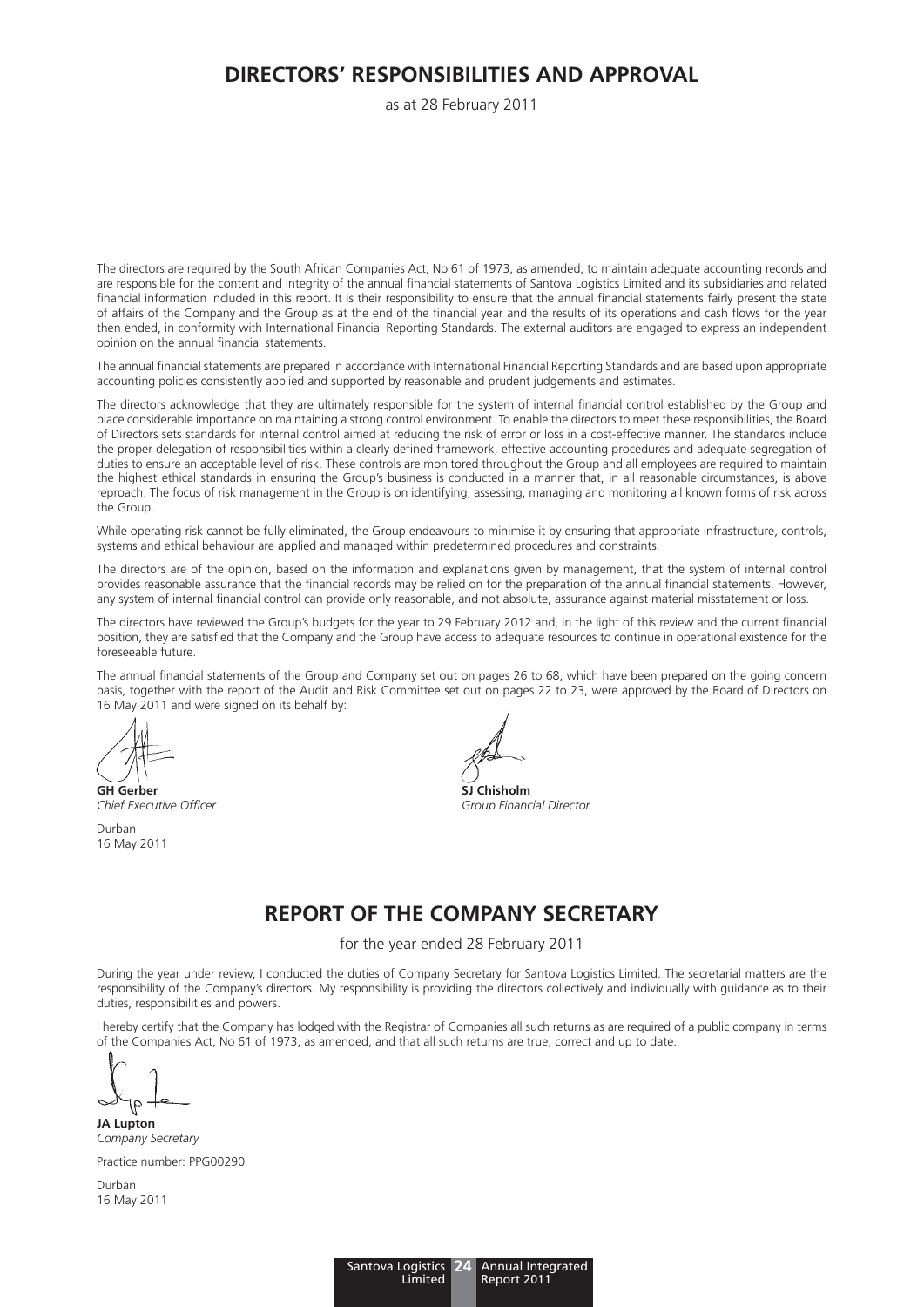## **INDEPENDENT AUDITOR'S REPORT**

to the members of Santova Logistics Limited

We have audited the annual financial statements and the Group annual financial statements of Santova Logistics Limited, which comprise the statement of financial position and the consolidated statement of financial position as at 28 February 2011, the statement of comprehensive income and the consolidated statement of comprehensive income , statement of changes in equity and the consolidated statement of changes in equity and the statement of cash flows and the consolidated statement of cash flows for the year then ended, a summary of significant accounting policies and other explanatory information, the directors' report, as set out on pages 26 to 68, and the report of the Audit and Risk Committee, as set out on pages 22 to 23.

## **Directors' responsibility for the financial statements**

The directors are responsible for the preparation and fair presentation of these financial statements in accordance with International Financial Reporting Standards and in the manner required by the Companies Act, No 61 of 1973, as amended, and for such internal control as the directors determine is necessary to enable the preparation of financial statements that are free from material misstatement, whether due to fraud or error.

#### **Auditor's responsibility**

Our responsibility is to express an opinion on these financial statements based on our audit. We conducted our audit in accordance with International Standards on Auditing. Those standards require that we comply with ethical requirements and plan and perform the audit to obtain reasonable assurance about whether the financial statements are free from material misstatement.

An audit involves performing procedures to obtain audit evidence about the amounts and disclosures in the financial statements. The procedures selected depend on the auditor's judgment, including the assessment of the risks of material misstatement of the financial statements, whether due to fraud or error. In making those risk assessments, the auditor considers internal control relevant to the entity's preparation and fair presentation of the financial statements in order to design audit procedures that are appropriate in the circumstances, but not for the purpose of expressing an opinion on the effectiveness of the entity's internal control. An audit also includes evaluating the appropriateness of accounting policies used and the reasonableness of accounting estimates made by management, as well as evaluating the overall presentation of the financial statements.

We believe that the audit evidence we have obtained is sufficient and appropriate to provide a basis for our audit opinion.

#### **Opinion**

In our opinion, the financial statements present fairly, in all material respects, the financial position of the Company and Group as at 28 February 2011, and its financial performance and its cash flows for the year then ended in accordance with International Financial Reporting Standards and in the manner required by Companies Act, No 61 of 1973, as amended.

Deloitte & Touche

**Deloitte & Touche** *Registered Auditors*

**Per SD Munro** *Partner Registered Auditor*

16 May 2011

2 Pencarrow Crescent La Lucia Ridge Office Estate Durban

National Executive: GG Gelink *(Chief Executive)*, AE Swiegers *(Chief Operating Officer)*, GM Pinnock *(Audit)*, DL Kennedy *(Risk Advisory)*, L Geeringh *(Consulting)*, L Bam *(Corporate Finance)*, CR Beukman *(Finance)*, NB Kader *(Tax and Legal Services)*, JK Mazzocco *(Human Resources)*, TJ Brown *(Clients and Markets)*, MJ Comber *(Deputy Chairman of the Board)*, NT Mtoba *(Chairman of the Board)* 

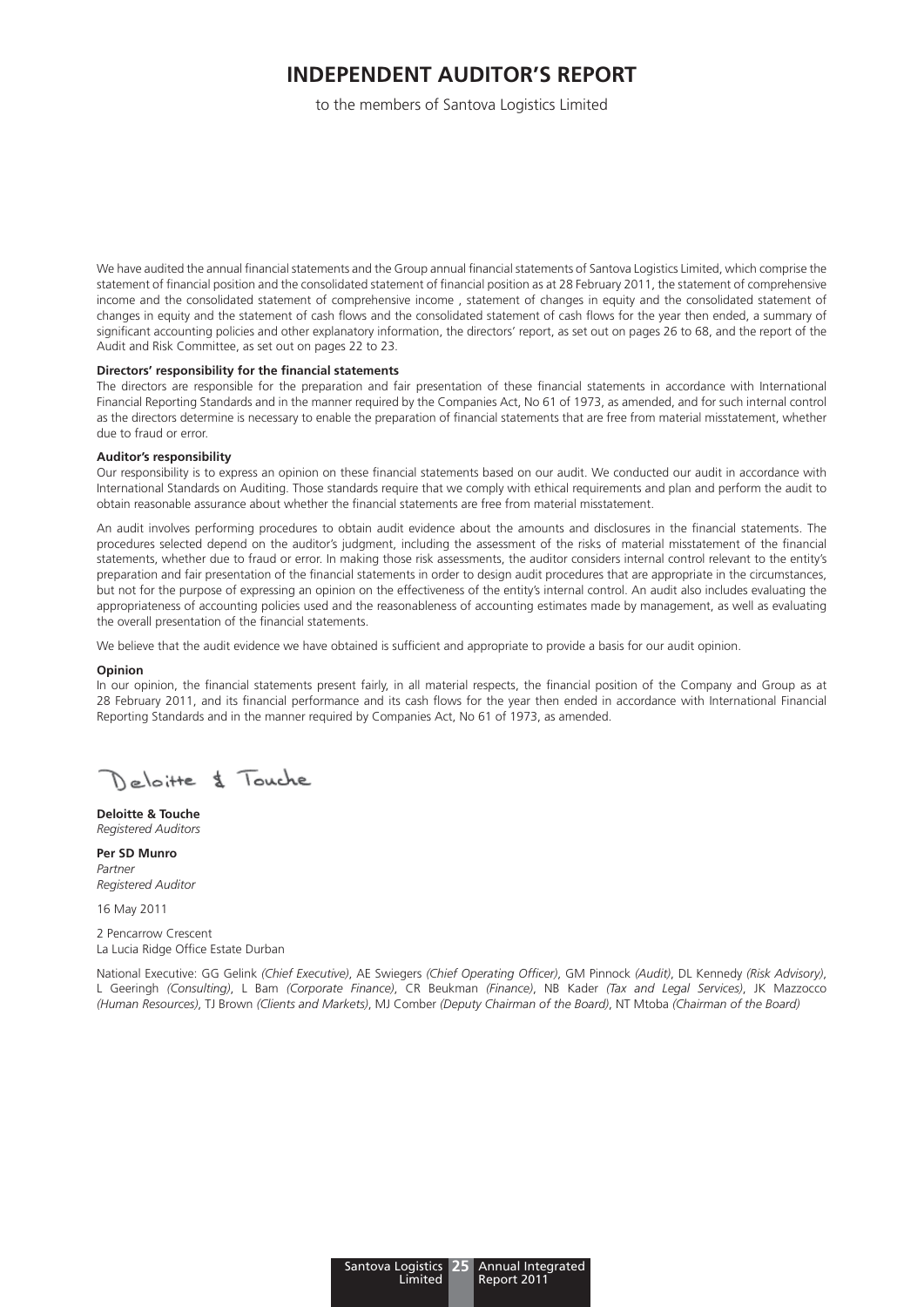## **REPORT OF THE DIRECTORS**

for the year ended 28 February 2011

The directors present their report for the year ended 28 February 2011. This report forms part of the audited financial statements.

#### **1. INCORPORATION**

The Company was incorporated in the Republic of South Africa on 11 September 1998 and obtained its certificate to commence business on the same date.

#### **2. GENERAL REVIEW**

The principal business of the Group is that of a comprehensive logistics solutions provider for select clients moving goods by sea, air, road and rail from origin to final destination internationally, including the provision of insurance, warehousing, information technology and live track and trace.

### **3. STATE OF AFFAIRS**

There were no material changes to the principal business of the Group during the year under review, which was focused on growth and improving the sustainability of the Group.

### **4. REVIEW OF BUSINESS AND FINANCIAL RESULTS**

The Group's profit on ordinary activities before taxation for the year amounted to R23 216 357 (2010; R6 853 073), before deducting taxation of R5 891 455 (2010: R2 666 377).

The profit for the year attributable to equity holders of the parent amounted to R16 963 883 (2010: R3 747 773), which represents earnings per share of 1,25 cents (2010: 0,30 cents).

The financial position of the Group, which is set out in the Group statement of financial position, shows that borrowings are within limits and are regarded as being acceptable for the Group (refer note 13).

The results of the Group and the state of its affairs are set out in the attached annual financial statements and do not, in our opinion, require further comment.

### **5. DIVIDENDS**

During the Company's development years the Board believes that it is appropriate to re-invest earnings, therefore no dividend has been paid by the Company thus far and none has been declared for the current financial year.

#### **6. SHARE CAPITAL**

There has been no change in the authorised share capital of the Company during the year under review.

The issued share capital was increased by the issue of 131 250 000 ordinary shares to the previous vendor of Santova Logistics South Africa (Pty) Limited (formerly Aviocean (Pty) Limited) in terms of the Agreement of Sale. There was a reduction in the issued share capital of the Company in terms of a specific authority granted at the annual general meeting held on 23 September 2008 for the repurchase by the Company of the third tranche of 11 171 520 ordinary shares, which were repurchased on 31 August 2010. The net effect of these two transactions brought the issued share capital to 1 376 127 003 ordinary shares (2010: 1 256 048 523).

## **7. ACCUMULATED LOSS**

Attention is drawn to the accumulated loss, which arose in Micrologix Limited prior to the 'reverse-listing' of the original Spectrum Shipping Limited business into that entity in 2002 (refer Our History on cover page). The profi table results of the business of Santova have been fully disclosed and in no way contributed in the accumulated loss as reflected in the statement of financial position since the 'reverse-listing'.

#### **8. CONTROLLING AND MAJOR SHAREHOLDERS**

There are 925 (2010: 995) shareholders. Controlling and major shareholders are listed below:

|                             | Number of<br>shares held | Percentage<br>of issued<br>share capital |
|-----------------------------|--------------------------|------------------------------------------|
| February 2011               |                          |                                          |
| Maitland Management Limited | 311 473 088              | 22,63                                    |
| AL van Zyl                  | 131 250 000              | 9,54                                     |
| SIX SIS                     | 108 785 000              | 7,91                                     |
| Other shareholders          | 824 618 915              | 59,92                                    |
|                             | 1 376 127 003            | 100,00                                   |
| February 2010               |                          |                                          |
| Maitland Management Limited | 311 473 088              | 24,80                                    |
| SIX SIS                     | 101 785 000              | 8,10                                     |
| Other shareholders          | 842 790 435              | 67,10                                    |
|                             | 1 256 048 523            | 100.00                                   |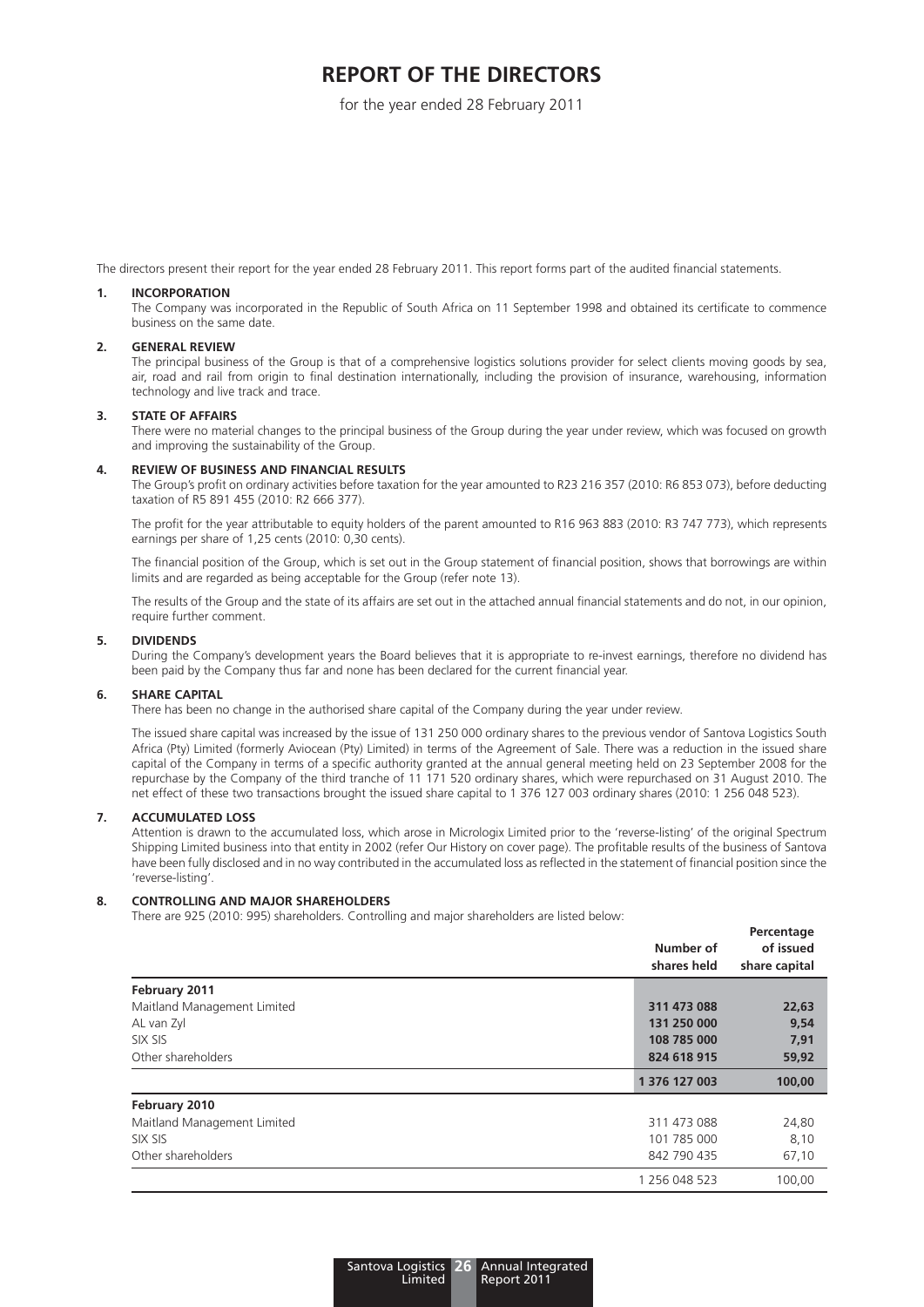for the year ended 28 February 2011

#### **9. PLANT AND EQUIPMENT**

There have been no major changes in the plant and equipment during the year or any changes in the policy relating to their use within the Group.

### **10. BORROWINGS**

The Group has not exceeded its borrowing powers in terms of the Articles of Association of the Company or those of its subsidiaries.

## **11. EVENTS SUBSEQUENT TO THE YEAR END**

No events of a material nature have occurred between the financial year end and the date of this report.

## **12. DETAILS OF SUBSIDIARIES**

The following companies were subsidiaries of the Company as at year end:

| <b>Name</b>                                                                                            | Percentage held | <b>Registration number</b> | <b>Nature of business</b>                  |
|--------------------------------------------------------------------------------------------------------|-----------------|----------------------------|--------------------------------------------|
| Impson Logistics (Pty) Limited                                                                         | 100             | 1987/001296/07             | International logistics solutions provider |
| McGregor Sea and Air Services Pty Limited<br>(registered in Australia)                                 | 75              | 093 012 901                | International logistics solutions provider |
| Mogal International Limited<br>(registered in the United Kingdom)                                      | 100             | 2204157                    | Management company                         |
| Santova (Pty) Limited (formerly Santova<br>Financial Services (Pty) Limited)                           | 100             | 2005/008170/07             | Dormant company - name preservation        |
| Santova Financial Services (Pty) Limited<br>(formerly Leading Edge Insurance Brokers<br>(Pty) Limited) | 100             | 2002/004034/07             | Insurance brokers                          |
| Santova Logistics B.V. (registered in the<br>Netherlands)                                              | 100             | 24457789                   | International logistics solutions provider |
| Santova Logistics Pty Limited<br>(registered in Australia)                                             | 100             | 123 200 760                | Dormant company - name preservation        |
| Santova Logistics Limited<br>(registered in Hong Kong)                                                 | 100             | 36495437-000-11-08-0       | International logistics solutions provider |
| Santova Logistics Limited<br>(registered in the United Kingdom)                                        | 100             | 2463065                    | Clearing and forwarding agents             |
| Santova Logistics South Africa (Pty) Limited<br>(formerly Aviocean (Pty) Limited)                      | 100             | 2005/042259/07             | International logistics solutions provider |
| Santova NVOCC (Pty) Limited                                                                            | 100             | 2004/031099/07             | Non-vessel owner common carrier operations |
| Santova Patent Logistics Co., Limited<br>(registered in Hong Kong)                                     | 51              | 36771425-000-05-08-7       | International logistics solutions provider |

An insurance cell captive, Impson Logistics (Pty) Limited cell number 00180, is 100,0% held by Impson through Guardrisk Insurance Company Limited. Refer note 26 for further information.

## **13. SPECIAL RESOLUTIONS**

At the Santova Logistics annual general meeting held on 26 July 2010, the following special resolution was passed:

• A general authority for the directors to repurchase ordinary shares in the issued share capital of the Company (registered on 24 August 2010).

Subsidiary companies passed the following special resolutions during the year under review:

- On 22 July 2009 McGregor Customs Pty Limited, registered in Australia, passed a special resolution changing its name to McGregor Sea and Air Services Pty Limited;
- On 10 December 2010 Aviocean (Pty) Limited passed a special resolution changing its name to Santova Logistics South Africa (Pty) Limited. The special resolution was registered by the Companies and Intellectual Property Registration Office on 25 January 2011;
- On 9 February 2011 Leading Edge Insurance Brokers (Pty) Limited passed a special resolution changing its name to Santova Financial Services (Pty) Limited. The special resolution was registered by the Companies and Intellectual Property Registration Office on 7 March 2011; and
- On 20 April 2011 Santova Logistics SA (Pty) Limited passed a special resolution rescinding a special resolution passed in 2006 making Anthony Lance van Zyl the sole representative of the company.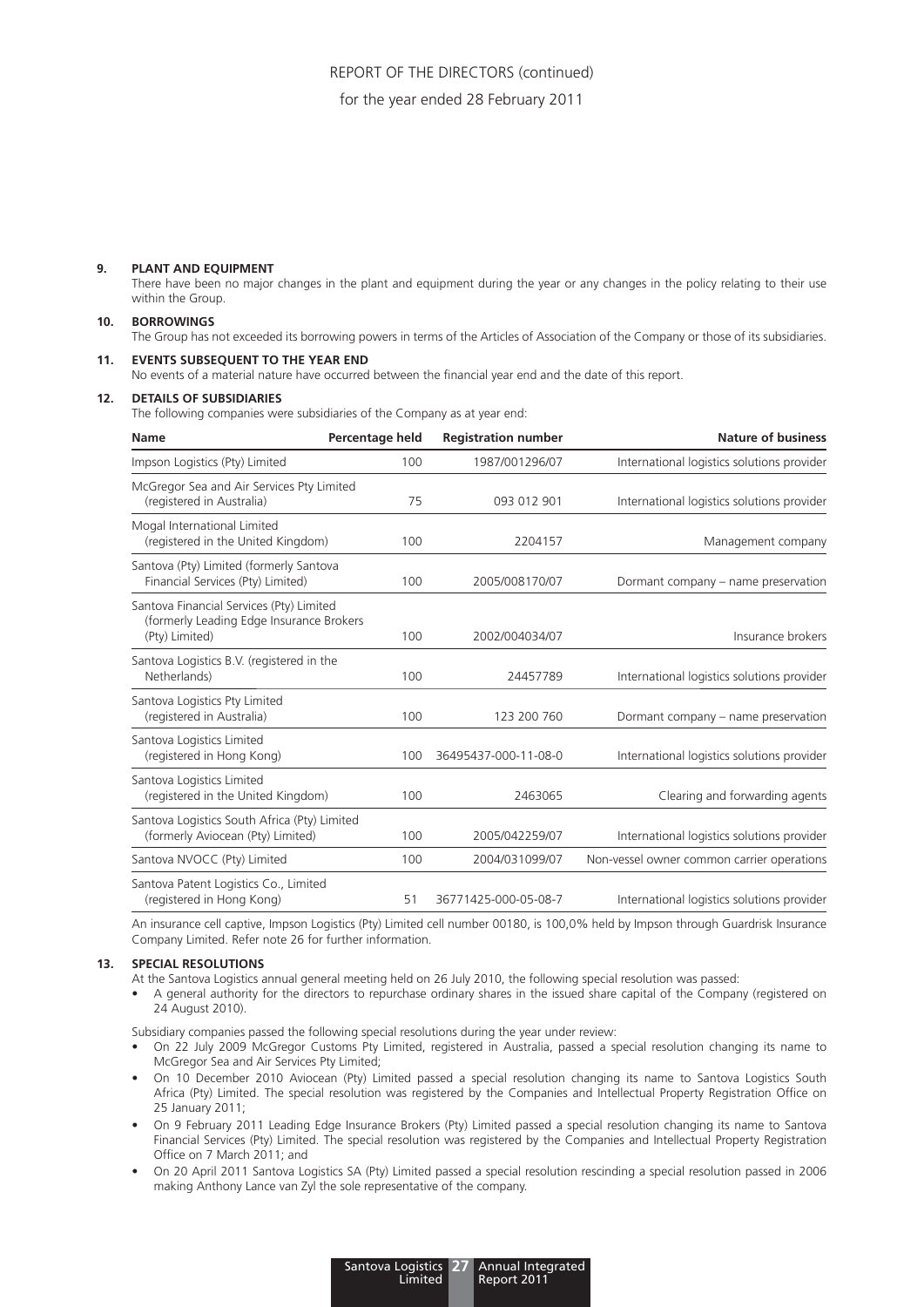for the year ended 28 February 2011

#### **14. THE SHARE TRUST**

During the financial year, the Share Trust was wound-up and dissolved by the Master of the High Court on 15 September 2010. It is the intention to replace the Share Trust with a wealth creating retention scheme as soon as possible.

### **15. DIRECTORS**

The directors of the Company during the financial year and at the date of this report were as follows:

| ESC Garner*      | Chairman                                                |
|------------------|---------------------------------------------------------|
| <b>GH</b> Gerber | Chief Executive Officer                                 |
| SJ Chisholm      | Group Financial Director                                |
| AD Dixon*        | (appointed 1 December 2010)                             |
| S Donner**       | (became a non-executive director effective 26 May 2010) |
| MF Impson        |                                                         |
| <b>GM Knight</b> |                                                         |
| WA Lombard*      |                                                         |
| AL van Zyl       | (appointed 22 February 2011)                            |

*\* Independent non-executive*

*\*\* Non-executive*

## **16. DIRECTORS' INTERESTS**

The direct and indirect beneficial and non-beneficial interests of directors in the share capital of the Company as at 28 February 2011 are:

| <b>Beneficial interests</b> |               |            |            |            |
|-----------------------------|---------------|------------|------------|------------|
| Shares held                 | <b>Direct</b> | Percentage | Indirect   | Percentage |
| February 2011               |               |            |            |            |
| SJ Chisholm                 | 349 876       | 0,03       |            |            |
| AD Dixon                    | 2 800 000     | 0,20       |            |            |
| <b>ESC Garner</b>           |               |            | 3 000 000  | 0,22       |
| <b>GH Gerber</b>            | 875 000       | 0,06       | 41 161 616 | 2,99       |
| MF Impson                   | 52 039 680    | 3,78       |            |            |
| <b>GM Knight</b>            | 16 800 000    | 1,22       |            |            |
| AL van Zyl                  | 131 250 000   | 9,54       |            |            |
| February 2010               |               |            |            |            |
| <b>GH</b> Gerber            | 875 000       | 0,07       | 41 161 616 | 3,28       |
| MF Impson                   | 52 039 680    | 4,14       |            |            |
| <b>GM Knight</b>            | 16 800 000    | 1,34       |            |            |

## **Non-beneficial interests**

There were no non-beneficial interests held by directors in 2011 or in 2010.

## **Directors of subsidiary companies**

The direct and indirect beneficial and non-beneficial interests of directors of subsidiary companies in the shares of the Company as at 28 February 2011 are set out below:

**Indirect**

|                 | <b>Direct</b> |            | muneu<br>beneficial and |            |
|-----------------|---------------|------------|-------------------------|------------|
| Shares held     | beneficial    | Percentage | non-beneficial          | Percentage |
| February 2011   |               |            |                         |            |
| TK Blond        | 12 724 952    | 0,93       |                         |            |
| <b>GH Crews</b> | 1 373 000     | 0,10       |                         |            |
| G McGregor      |               | -          | 61 200 014              | 4,45       |
| CV Simpson      |               |            | 9 632 398               | 0,70       |
| R Singh         | 8 370 081     | 0,61       | 50 165 200              | 3,64       |
| GW Stay         | 14 109 667    | 1,03       |                         |            |
| February 2010   |               |            |                         |            |
| <b>TK Blond</b> | 10 266 667    | 0,82       |                         |            |
| <b>GH Crews</b> | 1 373 000     | 0,11       |                         |            |
| G McGregor      |               | -          | 61 200 014              | 4,87       |
| CV Simpson      |               | -          | 9 632 398               | 0,77       |
| R Singh         | 7870081       | 0,63       | 50 165 200              | 3,99       |
| <b>GW Stav</b>  | 14 190 667    | 1,13       |                         |            |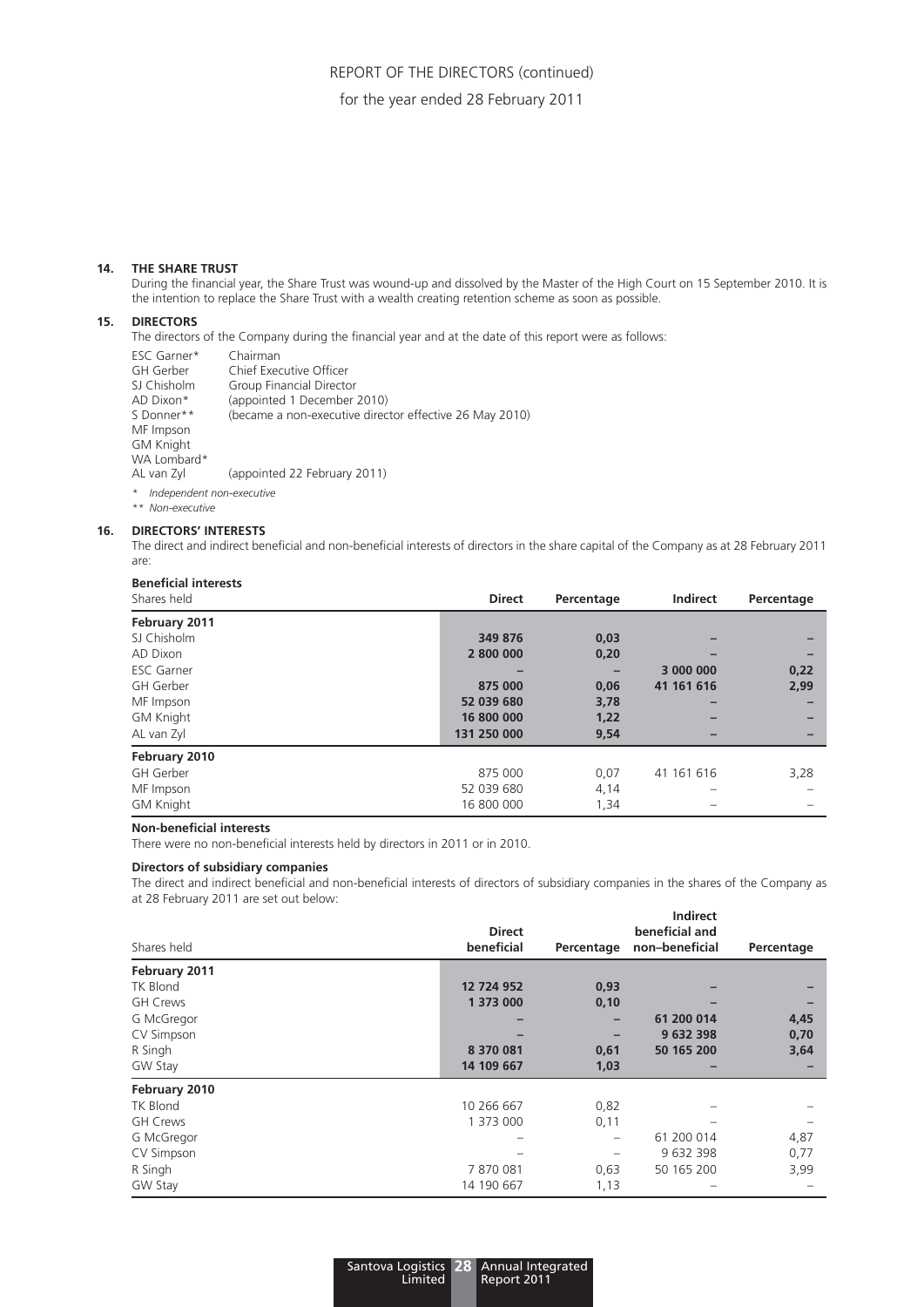## **17. COMPANY SECRETARY**

The Secretary of the Company is JA Lupton, FCIS, whose business and postal addresses are: Highway Corporate Services (Pty) Limited 14 Hillcrest Office Park 2 Old Main Road Hillcrest 3610 PO Box 1319 Hillcrest 3650

## **18. SHARE REGISTRARS**

The share registrars are Computershare Investor Services (Pty) Limited, whose business and postal addresses are:

70 Marshall Street Johannesburg 2001 PO Box 61051 Marshalltown 2107

## **19. AUDITOR**

Deloitte & Touche are the auditors of the Company.

## **20. CORPORATE GOVERNANCE**

The directors subscribe to the values of good corporate governance as set out in the King III Report on Corporate Governance. By supporting this Code of Corporate Practices and Conduct, the directors have recognised the need to conduct the business with integrity and in accordance with generally accepted corporate practices. Refer to the Corporate Governance Report, King III Compliance, Remuneration Report and Report of the Audit and Risk Committee on pages 14 to 23, for specific disclosure requirements.

## **21. NUMBER OF EMPLOYEES**

The number of permanent employees within the Group as at 28 February 2011 was 300 (2010: 268).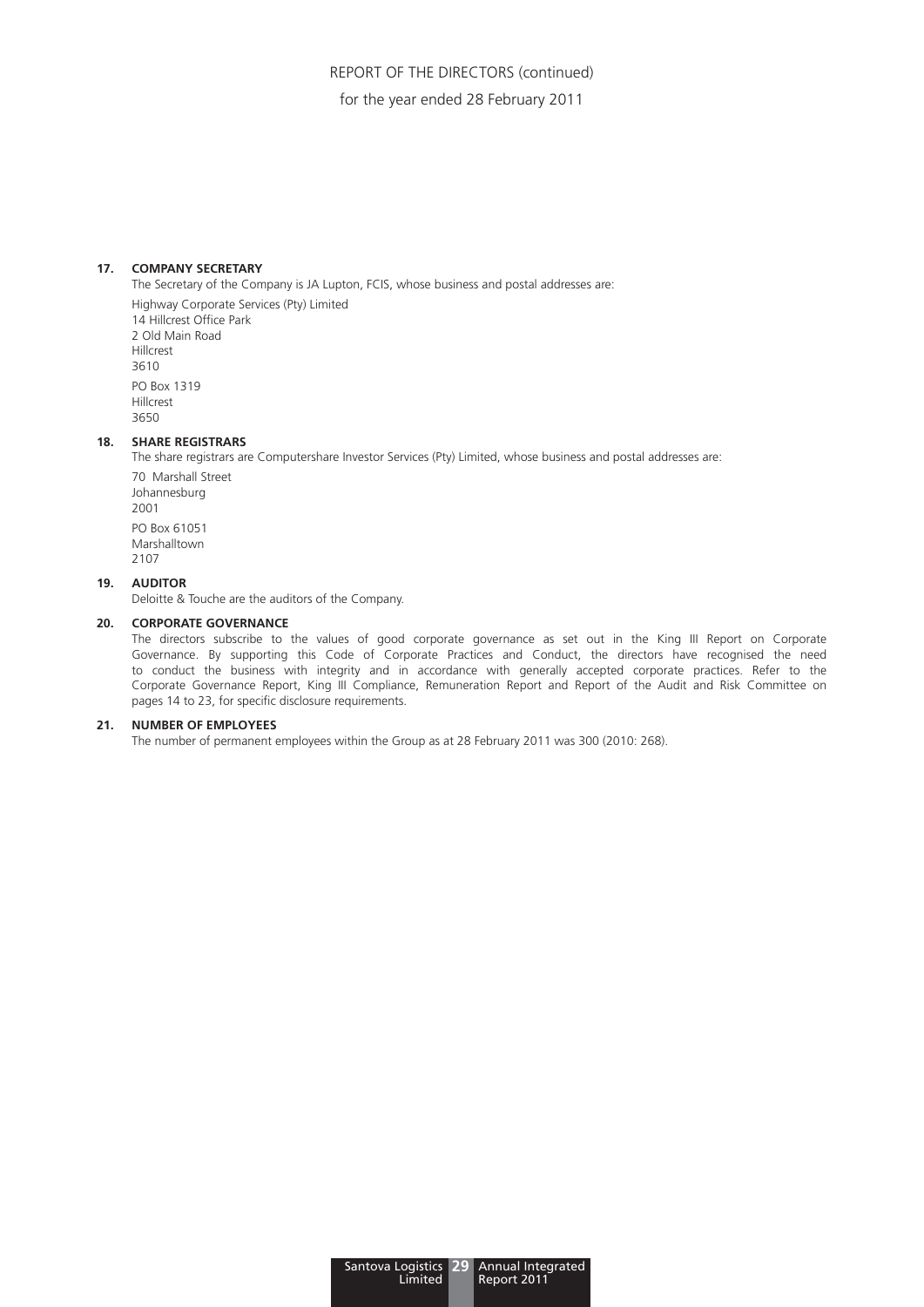# **STATEMENTS OF FINANCIAL POSITION**

as at 28 February 2011

|                                                |                |              | Group   |                          | Company |
|------------------------------------------------|----------------|--------------|---------|--------------------------|---------|
|                                                |                | 2011         | 2010    | 2011                     | 2010    |
|                                                | <b>Notes</b>   | <b>R'000</b> | R'000   | R'000                    | R'000   |
| <b>ASSETS</b>                                  |                |              |         |                          |         |
| <b>Non-current assets</b>                      |                | 72 422       | 52 297  | 77916                    | 58 799  |
| Plant and equipment                            | $\overline{2}$ | 8 5 4 0      | 8 9 4 2 | 72                       | 105     |
| Intangible assets                              | 3              | 59 990       | 39 5 27 |                          | 30      |
| Investments in subsidiaries                    | $\overline{4}$ |              |         | 75 899                   | 55 947  |
| Financial asset                                | 5              | 458          | 579     |                          |         |
| Deferred taxation                              | 6              | 3 4 3 4      | 3 2 4 9 | 1945                     | 2 7 1 7 |
| <b>Current assets</b>                          |                | 275 454      | 188 465 | 6 5 0 5                  | 15 449  |
| Trade receivables                              | 7              | 248 820      | 176 576 | 2 4 2 8                  | 121     |
| Other receivables                              |                | 11789        | 6911    | 37                       | 82      |
| Current tax receivable                         |                | 784          | 622     |                          | 162     |
| Amounts owing from related parties             | 8              | 573          | 34      | 3 6 7 3                  | 14 0 64 |
| Cash and cash equivalents                      |                | 13 4 88      | 4 3 2 2 | 367                      | 1 0 2 0 |
| <b>Total assets</b>                            |                | 347 876      | 240 762 | 84 4 21                  | 74 248  |
|                                                |                |              |         |                          |         |
| <b>EQUITY AND LIABILITIES</b>                  |                |              |         |                          |         |
| <b>Capital and reserves</b>                    |                | 103 415      | 80 277  | 71753                    | 64 866  |
| Share capital and premium                      | 9              | 151 204      | 145 579 | 151 204                  | 145 579 |
| Contingency reserve                            |                | 181          | 132     |                          |         |
| Foreign currency translation reserve           |                | 1068         | 1 1 4 8 |                          |         |
| Accumulated loss                               |                | (50718)      | (67633) | (79 451)                 | (80713) |
| Attributable to equity holders of the parent   |                | 101 735      | 79 226  | 71753                    | 64 866  |
| Minority interest                              |                | 1680         | 1 0 5 1 |                          |         |
| <b>Non-current liabilities</b>                 |                | 5761         | 6772    | 5 4 4 2                  | 5 4 3 4 |
| Interest-bearing borrowings                    | 10             | 318          | 416     |                          |         |
| Long-term provision                            | 11             | 2013         | 2 1 3 6 | 2013                     | 2 1 3 6 |
| <b>Financial liabilities</b>                   | 5              | 3 4 2 9      | 4 2 0 6 | 3 4 2 9                  | 3 2 9 8 |
| Deferred taxation                              | 6              | 1            | 14      | $\overline{\phantom{0}}$ |         |
| <b>Current liabilities</b>                     |                | 238 700      | 153 713 | 7 2 2 6                  | 3 9 4 8 |
| Trade and other payables                       |                | 116 811      | 84 458  | 2 0 0 3                  | 2 1 3 5 |
| Current tax payable                            |                | 593          | 796     |                          |         |
| Current portion of interest-bearing borrowings | 10             | 151          | 321     |                          |         |
| Amounts owing to related parties               | 12             | 157          | 97      |                          | 1       |
| Current portion of financial liabilities       | 5              | 5947         | 3 4 8 5 | 4707                     | 1 5 2 9 |
| Short-term borrowings and overdraft            | 13             | 108 991      | 62 591  |                          |         |
| Short-term provisions                          | 14             | 6050         | 1965    | 516                      | 283     |
| <b>Total equity and liabilities</b>            |                | 347 876      | 240 762 | 84 4 21                  | 74 248  |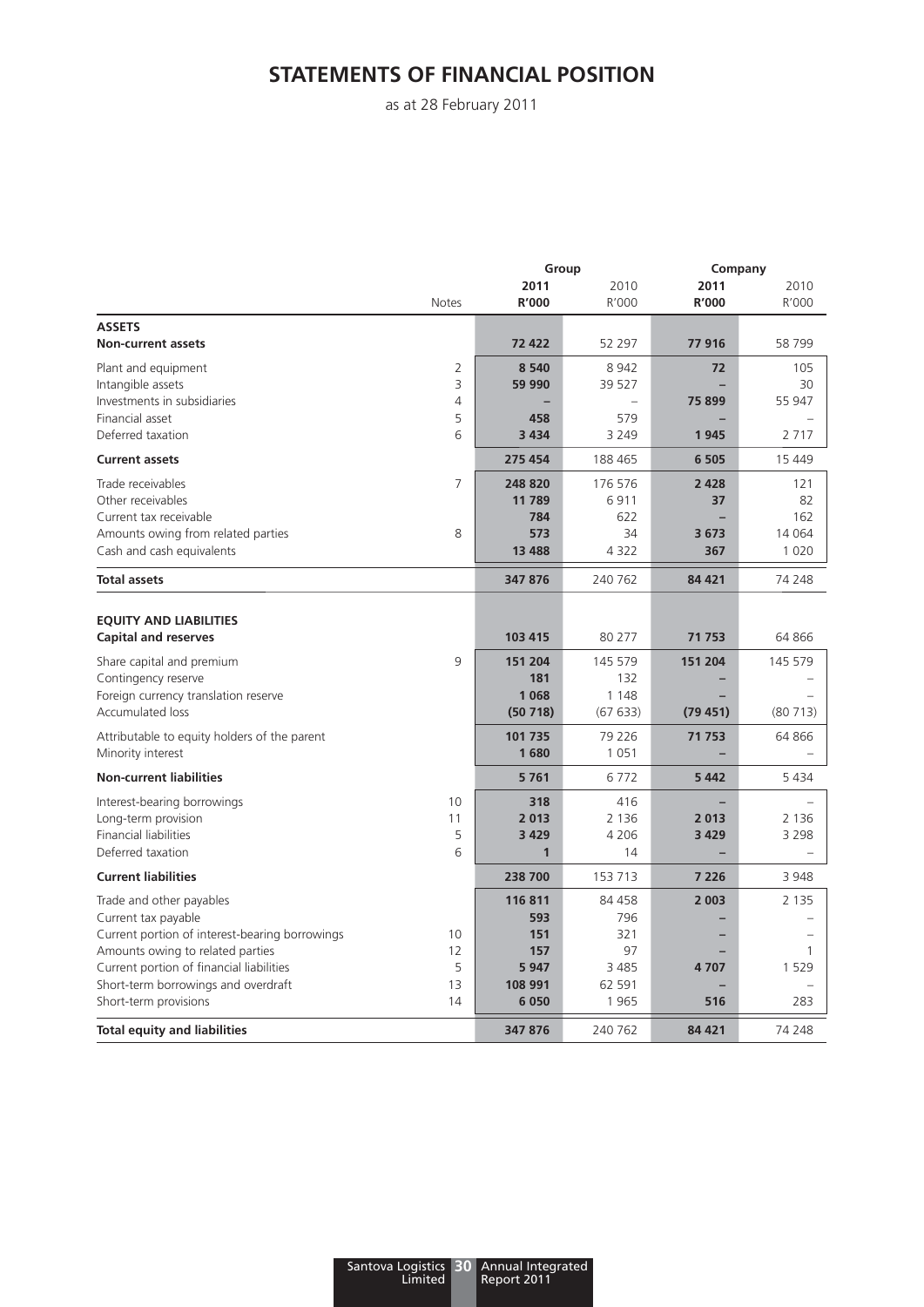# **STATEMENTS OF COMPREHENSIVE INCOME**

for the year ended 28 February 2011

| 2010<br>2011<br>2010<br>2011<br>R'000<br>R'000<br>R'000<br><b>Notes</b><br>R'000<br>98 0 38<br>10 9 14<br>9 0 2 4<br><b>Turnover</b><br>144 230<br>17<br>2 044 439<br>1 493 371<br>14 5 9 9<br>11 079<br>Gross billings<br>Cost of billings<br>(1900209)<br>(139533)<br>(2 055)<br>(3685)<br>Other income<br>6 3 6 5<br>1924<br>167<br>210<br>Depreciation and amortisation<br>(3960)<br>(2669)<br>(83)<br>(148)<br>Administrative expenses<br>(114934)<br>(84875)<br>(8839)<br>(8053) |
|----------------------------------------------------------------------------------------------------------------------------------------------------------------------------------------------------------------------------------------------------------------------------------------------------------------------------------------------------------------------------------------------------------------------------------------------------------------------------------------|
|                                                                                                                                                                                                                                                                                                                                                                                                                                                                                        |
|                                                                                                                                                                                                                                                                                                                                                                                                                                                                                        |
|                                                                                                                                                                                                                                                                                                                                                                                                                                                                                        |
|                                                                                                                                                                                                                                                                                                                                                                                                                                                                                        |
|                                                                                                                                                                                                                                                                                                                                                                                                                                                                                        |
|                                                                                                                                                                                                                                                                                                                                                                                                                                                                                        |
|                                                                                                                                                                                                                                                                                                                                                                                                                                                                                        |
|                                                                                                                                                                                                                                                                                                                                                                                                                                                                                        |
| <b>Operating income</b><br>18<br>31 701<br>12 4 18<br>1 0 3 3<br>2 1 5 9                                                                                                                                                                                                                                                                                                                                                                                                               |
| Interest received<br>20<br>2 2 6 5<br>3648<br>486<br>1 5 6 2                                                                                                                                                                                                                                                                                                                                                                                                                           |
| 21<br>(587)<br>Finance costs<br>(10750)<br>(9213)<br>(742)                                                                                                                                                                                                                                                                                                                                                                                                                             |
| 6853<br>1 9 0 3<br><b>Profit before taxation</b><br>23 216<br>2 0 0 8                                                                                                                                                                                                                                                                                                                                                                                                                  |
| 22<br>(5891)<br>(2666)<br>(641)<br>(1128)<br>Income tax expense                                                                                                                                                                                                                                                                                                                                                                                                                        |
| 880<br>Profit for the year<br>17 325<br>4 1 8 7<br>1 2 6 2                                                                                                                                                                                                                                                                                                                                                                                                                             |
| Attributable to:                                                                                                                                                                                                                                                                                                                                                                                                                                                                       |
| 16 9 64<br>1 2 6 2<br>880<br>Equity holders of the parent<br>3748                                                                                                                                                                                                                                                                                                                                                                                                                      |
| Minority interest<br>439<br>361                                                                                                                                                                                                                                                                                                                                                                                                                                                        |
| Other comprehensive income                                                                                                                                                                                                                                                                                                                                                                                                                                                             |
| Exchange differences arising from translation of foreign                                                                                                                                                                                                                                                                                                                                                                                                                               |
| 619<br>operations<br>188                                                                                                                                                                                                                                                                                                                                                                                                                                                               |
| <b>Total comprehensive income</b><br>17 513<br>4806<br>880<br>1 2 6 2                                                                                                                                                                                                                                                                                                                                                                                                                  |
| Attributable to:                                                                                                                                                                                                                                                                                                                                                                                                                                                                       |
| 16884<br>1 2 6 2<br>880<br>Equity holders of the parent<br>4 3 6 7                                                                                                                                                                                                                                                                                                                                                                                                                     |
| Minority interest<br>629<br>439                                                                                                                                                                                                                                                                                                                                                                                                                                                        |
| Basic earnings per share (cents)<br>23<br>1,25<br>0,30                                                                                                                                                                                                                                                                                                                                                                                                                                 |
| Diluted basic earnings per share (cents)<br>23<br>0,29<br>1,23                                                                                                                                                                                                                                                                                                                                                                                                                         |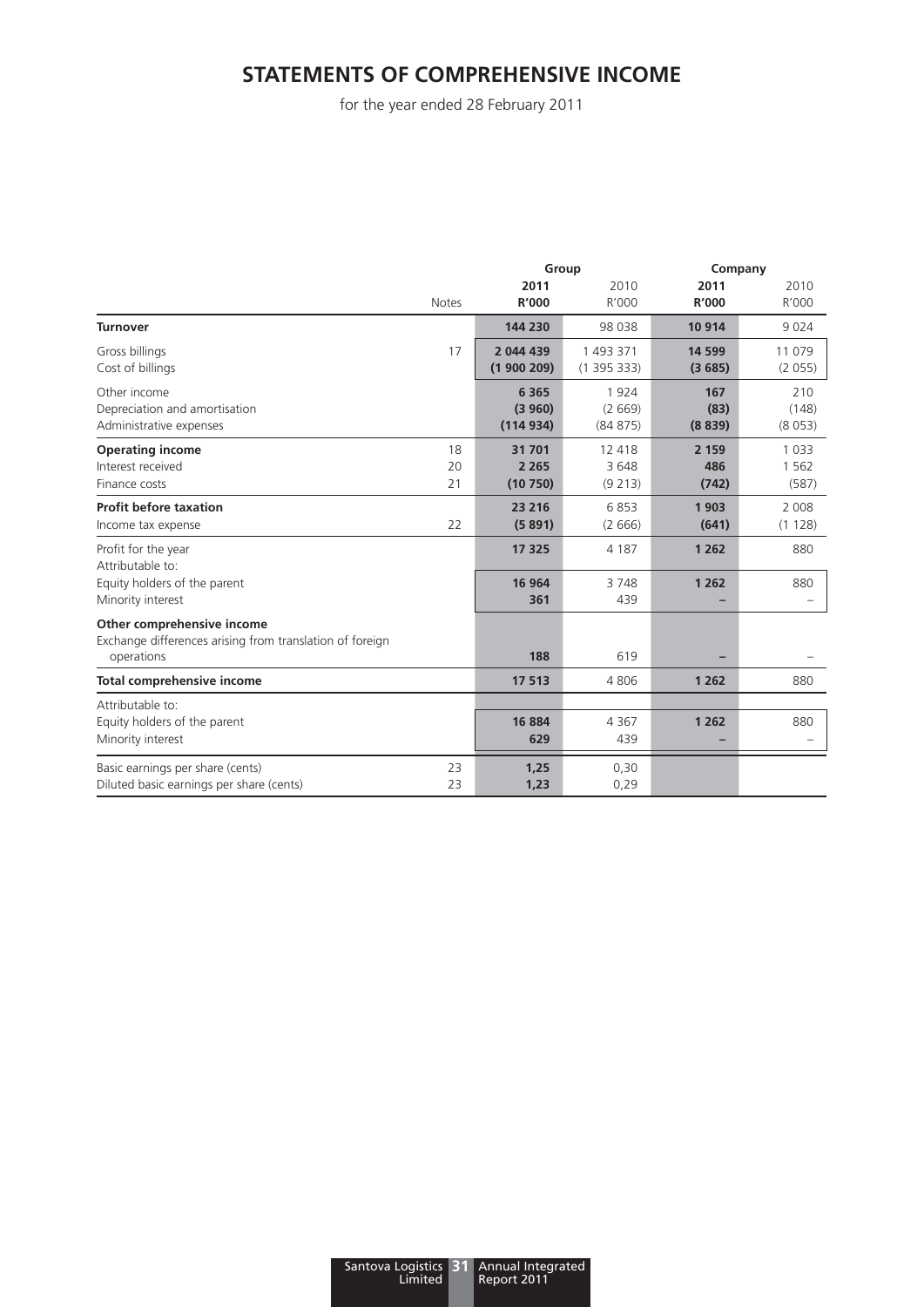# **GROUP STATEMENT OF CHANGES IN EQUITY**

for the year ended 28 February 2011

|                                                                                                      | Attributable to equity holders of the parent |                           |                           |                           |                           |                            |                |                          |                       |                                 |                                 |
|------------------------------------------------------------------------------------------------------|----------------------------------------------|---------------------------|---------------------------|---------------------------|---------------------------|----------------------------|----------------|--------------------------|-----------------------|---------------------------------|---------------------------------|
|                                                                                                      |                                              |                           | Treasury                  | Treasury                  | <b>Share</b>              |                            |                | Accu-                    |                       |                                 |                                 |
|                                                                                                      | Share<br>capital<br>R'000                    | Share<br>premium<br>R'000 | share<br>capital<br>R'000 | share<br>premium<br>R'000 | commit-<br>ments<br>R'000 | Other<br>reserves<br>R'000 | FCTR*<br>R'000 | mulated<br>loss<br>R'000 | <b>Total</b><br>R'000 | Minority<br>interest<br>R'000   | <b>Total</b><br>equity<br>R'000 |
| <b>Balances at 28 February 2009</b><br>Total comprehensive income<br>Transfer of contingency reserve | 1 2 9 7                                      | 151 840                   | (45)                      | (4506)                    | (3474)                    | $\overline{\phantom{0}}$   | 529<br>619     | (71 275)<br>3748         | 74 366<br>4 3 6 7     | $\overline{\phantom{0}}$<br>439 | 74 366<br>4806                  |
| (refer note 26)                                                                                      |                                              |                           |                           |                           |                           | 132                        |                | (132)                    |                       |                                 |                                 |
| Issue of share capital<br>Repurchase of shares in terms of share                                     | 61                                           | 4835                      |                           |                           |                           |                            |                | $\overline{\phantom{0}}$ | 4896                  |                                 | 4896                            |
| commitments<br>Repurchase of unallocated shares in                                                   | (11)                                         | (1106)                    |                           |                           | 1 1 1 7                   |                            |                |                          |                       |                                 |                                 |
| Share Trust<br>Repurchase of shares previously                                                       | (45)                                         | (4506)                    | 45                        | 4506                      |                           |                            |                |                          |                       |                                 |                                 |
| allocated to beneficiaries in<br>Share Trust<br>Minority interest arising from 25,0%                 | (46)                                         | (4383)                    |                           |                           |                           |                            |                |                          | (4429)                |                                 | (4429)                          |
| sale of subsidiary<br>Reversal of minority interest allocated                                        |                                              |                           |                           |                           |                           |                            |                |                          |                       | 638                             | 638                             |
| against parent                                                                                       |                                              |                           |                           |                           |                           |                            |                | 26                       | 26                    | (26)                            |                                 |
| <b>Balances at 28 February 2010</b>                                                                  | 1 2 5 6                                      | 146 680                   |                           |                           | (2357)                    | 132                        | 1 1 4 8        | (67633)                  | 79 226                | 1051                            | 80 277                          |
| Total comprehensive income<br>Transfer of contingency reserve                                        |                                              |                           |                           |                           |                           |                            | (80)           | 16 9 64                  | 16 8 84               | 629                             | 17 513                          |
| (refer note 26)<br>Share commitments arising on                                                      |                                              |                           |                           |                           |                           | 49                         |                | (49)                     |                       |                                 |                                 |
| acquisition of subsidiary<br>Issue of shares in terms of share                                       |                                              |                           |                           |                           | 5 6 2 5                   |                            |                |                          | 5 6 2 5               |                                 | 5 6 2 5                         |
| commitments                                                                                          | 131                                          | 3 807                     |                           |                           | (3938)                    |                            |                |                          |                       |                                 |                                 |
| Repurchase of shares in terms of<br>share commitments                                                | (11)                                         | (1106)                    |                           |                           | 1 1 1 7                   |                            |                |                          |                       |                                 |                                 |
| <b>Balances at 28 February 2011</b>                                                                  | 1 3 7 6                                      | 149 381                   |                           |                           | 447                       | 181                        | 1 0 6 8        |                          | (50 718) 101 735      | 1680                            | 103 415                         |

*\* Foreign currency translation reserve*

# **COMPANY STATEMENT OF CHANGES IN EQUITY**

for the year ended 28 February 2011

|                                                            | <b>Share</b><br>capital<br>R'000 | <b>Share</b><br>premium<br>R'000 | Share<br>commitments<br>R'000 | Accumulated<br>loss<br>R'000 | <b>Total</b><br>equity<br>R'000 |
|------------------------------------------------------------|----------------------------------|----------------------------------|-------------------------------|------------------------------|---------------------------------|
| <b>Balances at 28 February 2009</b>                        | 1 2 9 7                          | 151 840                          | (3474)                        | (81593)                      | 68 070                          |
| Total comprehensive income                                 |                                  |                                  |                               | 880                          | 880                             |
| Issue of share capital                                     | 61                               | 4835                             |                               |                              | 4896                            |
| Repurchase of shares in terms of share commitments         | (11)                             | (1106)                           | 1 1 1 7                       |                              |                                 |
| Repurchase of unallocated shares in Share Trust            | (45)                             | (4506)                           |                               |                              | (4551)                          |
| Repurchase of shares previously allocated to beneficiaries |                                  |                                  |                               |                              |                                 |
| in Share Trust                                             | (46)                             | (4383)                           |                               |                              | (4429)                          |
| <b>Balances at 28 February 2010</b>                        | 1 2 5 6                          | 146 680                          | (2357)                        | (80713)                      | 64 866                          |
| Total comprehensive income                                 |                                  |                                  |                               | 1 2 6 2                      | 1 2 6 2                         |
| Share commitments arising on acquisition of subsidiary     |                                  |                                  | 5 6 2 5                       |                              | 5 6 2 5                         |
| Issue of shares in terms of share commitments              | 131                              | 3807                             | (3938)                        |                              |                                 |
| Repurchase of shares in terms of share commitments         | (11)                             | (1106)                           | 1 1 1 7                       |                              |                                 |
| <b>Balances at 28 February 2011</b>                        | 1 3 7 6                          | 149 381                          | 447                           | (79451)                      | 71753                           |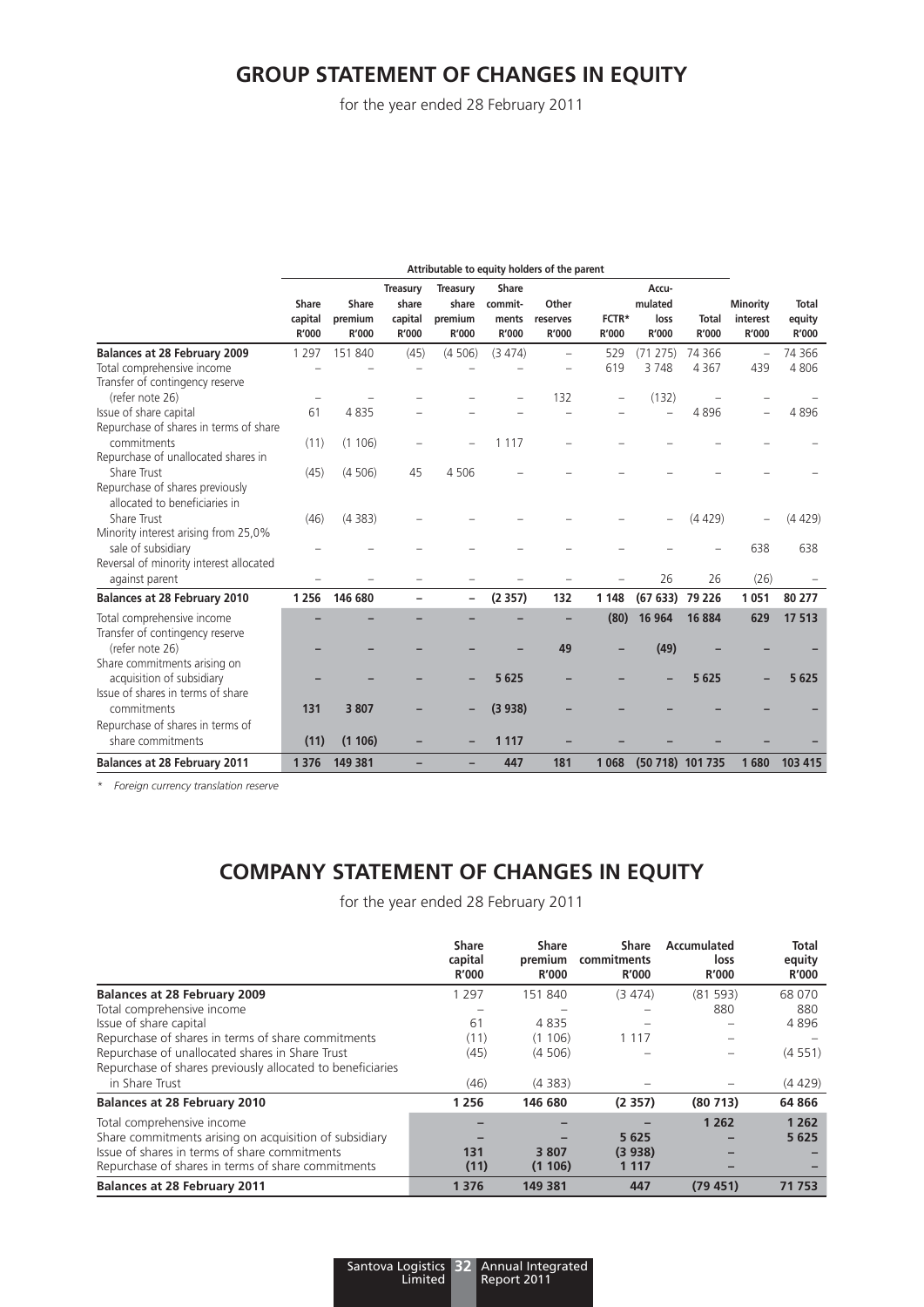# **STATEMENTS OF CASH FLOWS**

|                                                               |              | Group    |         | Company  |         |
|---------------------------------------------------------------|--------------|----------|---------|----------|---------|
|                                                               |              | 2011     | 2010    | 2011     | 2010    |
|                                                               | <b>Notes</b> | R'000    | R'000   | R'000    | R'000   |
| <b>OPERATING ACTIVITIES</b>                                   |              |          |         |          |         |
| Cash generated from/(utilised in) operations                  | 24.1         | 4 4 5 5  | 45 701  | (187)    | 657     |
| Interest received                                             |              | 2 2 6 5  | 3 6 3 4 | 486      | 1 5 6 2 |
| Finance costs                                                 |              | (9897)   | (8430)  |          | (2)     |
| Taxation (paid)/refunded                                      | 24.2         | (7671)   | (1423)  | 292      | (559)   |
| Net cash flows from operating activities                      |              | (10848)  | 39 482  | 591      | 1658    |
| <b>INVESTING ACTIVITIES</b>                                   |              |          |         |          |         |
| Plant and equipment acquired                                  |              | (1588)   | (2149)  | (22)     | (69)    |
| Intangible assets acquired and developed                      |              | (1750)   | (1524)  |          |         |
| Proceeds on disposals of plant and equipment                  |              | 738      | 1 1 2 5 | 4        | 16      |
| (Increase)/decrease in amounts owing from related parties     |              | (223)    |         | 10 391   | 3 3 9 0 |
| Net cash flows on acquisition of subsidiaries                 | 24.3         | (67)     | (8428)  |          |         |
| Cash inflow from disposal of investment                       | 24.4         |          | 2 9 7 5 |          |         |
| Increase in investments in subsidiaries                       |              |          |         | (10 500) | (6775)  |
| Net cash flows from investing activities                      |              | (2890)   | (8001)  | (127)    | (3438)  |
| <b>FINANCING ACTIVITIES</b>                                   |              |          |         |          |         |
| Repurchase of share capital                                   |              | (1117)   | (1117)  | (1117)   | (1117)  |
| Borrowings raised/(repaid)                                    |              | 23 945   | (32945) |          |         |
| Increase/(decrease) in amounts owing to related parties       |              | 60       | (59)    |          | 1       |
| Net cash flows from financing activities                      |              | 22 8 8 8 | (34121) | (1117)   | (1116)  |
| Net increase/(decrease) in cash and cash equivalents          |              | 9 1 5 0  | (2640)  | (653)    | (2896)  |
| Effects of exchange rate changes on cash and cash equivalents |              | 16       | 380     |          |         |
| Cash and cash equivalents at beginning of year                |              | 4 3 2 2  | 6 5 8 2 | 1 0 2 0  | 3916    |
| Cash and cash equivalents at end of year                      |              | 13 4 8 8 | 4 3 2 2 | 367      | 1 0 2 0 |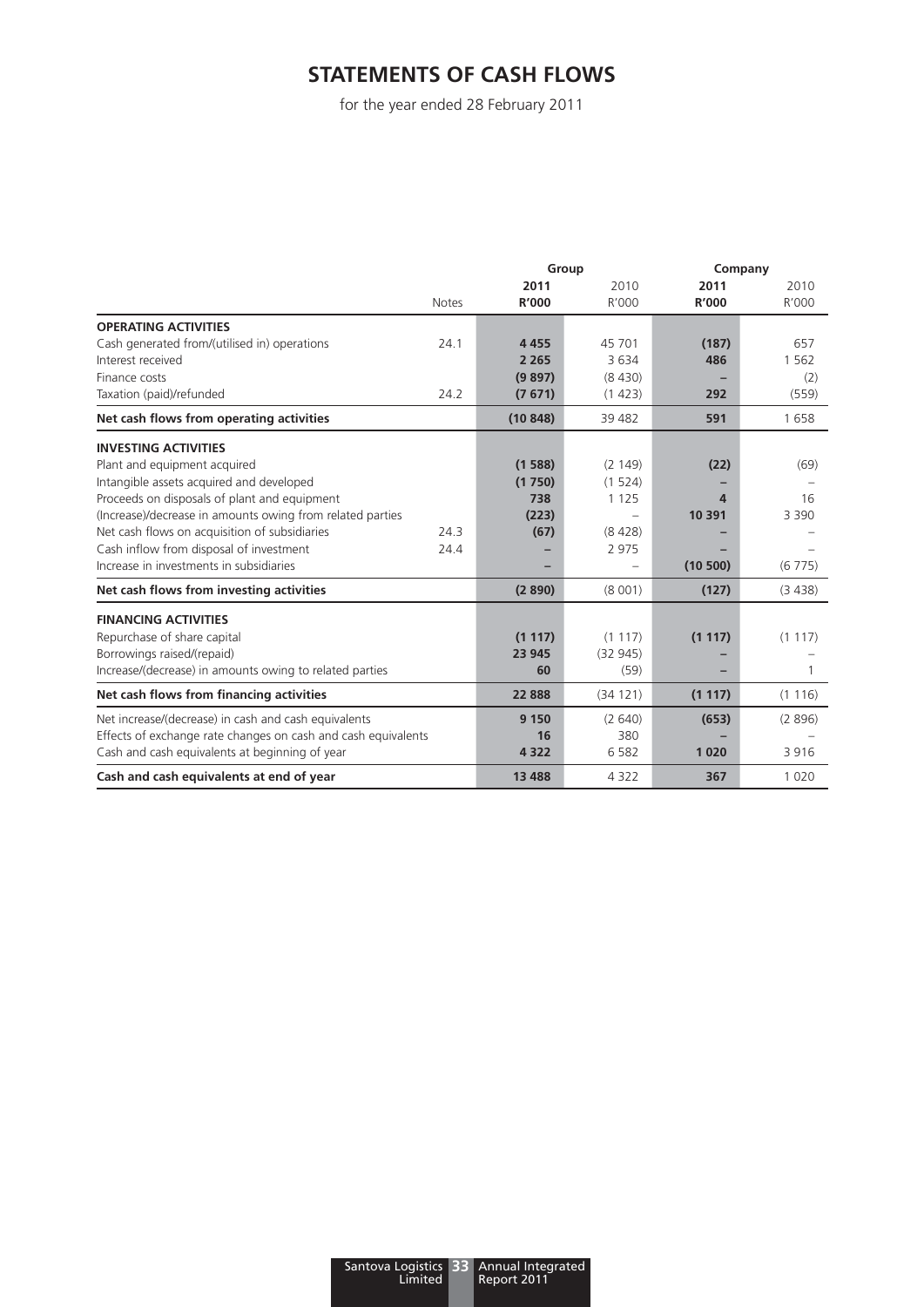# **GROUP SEGMENTAL ANALYSIS**

for the year ended 28 February 2011

| <b>GEOGRAPHICAL SEGMENTS</b>  | <b>South Africa</b><br>R'000 | <b>Australia</b><br>R'000 | <b>Europe</b><br>R'000 | <b>Hong Kong</b><br>R'000 | Group<br>R'000 |
|-------------------------------|------------------------------|---------------------------|------------------------|---------------------------|----------------|
| February 2011                 |                              |                           |                        |                           |                |
| Gross billings                | 1910424                      | 92 142                    | 34 729                 | 7 144                     | 2 044 439      |
| Turnover (external)           | 123 679                      | 10861                     | 6736                   | 2 9 5 4                   | 144 230        |
| Operating income              | 28 901                       | 2 3 2 1                   | 189                    | 290                       | 31 701         |
| Interest received             | 2 2 0 6                      | 15                        | 1                      | 43                        | 2 2 6 5        |
| Finance costs                 | (10341)                      | (95)                      | (314)                  |                           | (10750)        |
| Income tax (expense)/credit   | (5328)                       | (818)                     |                        | 255                       | (5891)         |
| Profit/(loss) for the year    | 15 438                       | 1423                      | (124)                  | 588                       | 17 325         |
| Segment assets                | 261 057                      | 11 902                    | 6 1 1 2                | 5 3 8 1                   | 284 452        |
| Intangible assets             | 59 718                       | 268                       | 4                      |                           | 59 990         |
| Deferred taxation             | 3 192                        | 242                       |                        |                           | 3 4 3 4        |
| Total assets                  | 323 967                      | 12 4 12                   | 6 1 1 6                | 5 3 8 1                   | 347 876        |
| <b>Total liabilities</b>      | 226 881                      | 6 2 5 5                   | 8 2 4 6                | 3 0 7 9                   | 244 461        |
| Depreciation and amortisation | 3 1 4 5                      | 717                       | 81                     | 17                        | 3 9 6 0        |
| Capital expenditure           | 3 2 0 8                      | 378                       | 80                     | 53                        | 3719           |
| February 2010                 |                              |                           |                        |                           |                |
| Gross billings                | 1 356 162                    | 106 416                   | 17 007                 | 13786                     | 1 493 371      |
| Turnover (external)           | 89 458                       | 2 9 0 3                   | 2 9 2 5                | 2 7 5 2                   | 98 038         |
| Operating income/(loss)       | 10 330                       | 2 673                     | (1 226)                | 641                       | 12 418         |
| Interest received             | 3 5 9 3                      | 33                        |                        | 22                        | 3 6 4 8        |
| Finance costs                 | (8718)                       | (338)                     | (157)                  |                           | (9 213)        |
| Income tax (expense)/credit   | (1964)                       | (673)                     | 72                     | (101)                     | (2666)         |
| Profit/(loss) for the year    | 3 2 4 1                      | 1695                      | (1311)                 | 562                       | 4 1 8 7        |
| Segment assets                | 180 174                      | 12 761                    | 916                    | 4 1 3 5                   | 197 986        |
| Intangible assets             | 38 7 31                      | 790                       | 6                      |                           | 39 527         |
| Deferred taxation             | 2 9 8 1                      | 268                       |                        |                           | 3 2 4 9        |
| Total assets                  | 221 886                      | 13819                     | 922                    | 4 1 3 5                   | 240 762        |
| <b>Total liabilities</b>      | 146 062                      | 9 2 3 8                   | 2 9 9 2                | 2 1 9 3                   | 160 485        |
| Depreciation and amortisation | 2 1 4 2                      | 453                       | 56                     | 18                        | 2 6 6 9        |
| Capital expenditure           | 2 0 5 4                      | 2 3 1 1                   | 130                    | $\qquad \qquad -$         | 4 4 9 5        |

| <b>BUSINESS SEGMENT</b>                                                 | Freight<br>forwarding<br>and clearing<br><b>R'000</b> | <b>Insurance</b><br><b>R'000</b> | Group<br>R'000                |
|-------------------------------------------------------------------------|-------------------------------------------------------|----------------------------------|-------------------------------|
| February 2011<br>Net profit/(loss)<br>Total assets<br>Total liabilities | 18 0 90<br>344 333<br>242 493                         | (765)<br>3 5 4 3<br>1968         | 17 325<br>347 876<br>244 461  |
| February 2010<br>Net profit<br>Total assets<br><b>Total liabilities</b> | 3939<br>237 204<br>158 490                            | 248<br>3 5 5 8<br>1995           | 4 1 8 7<br>240 762<br>160 485 |

### **Geographical segments**

For management purposes, the Group is organised into four major geographical operating divisions, namely South Africa, Australia, Europe (the Netherlands and United Kingdom) and Hong Kong.

These divisions are the basis on which the Group reports its primary segment information.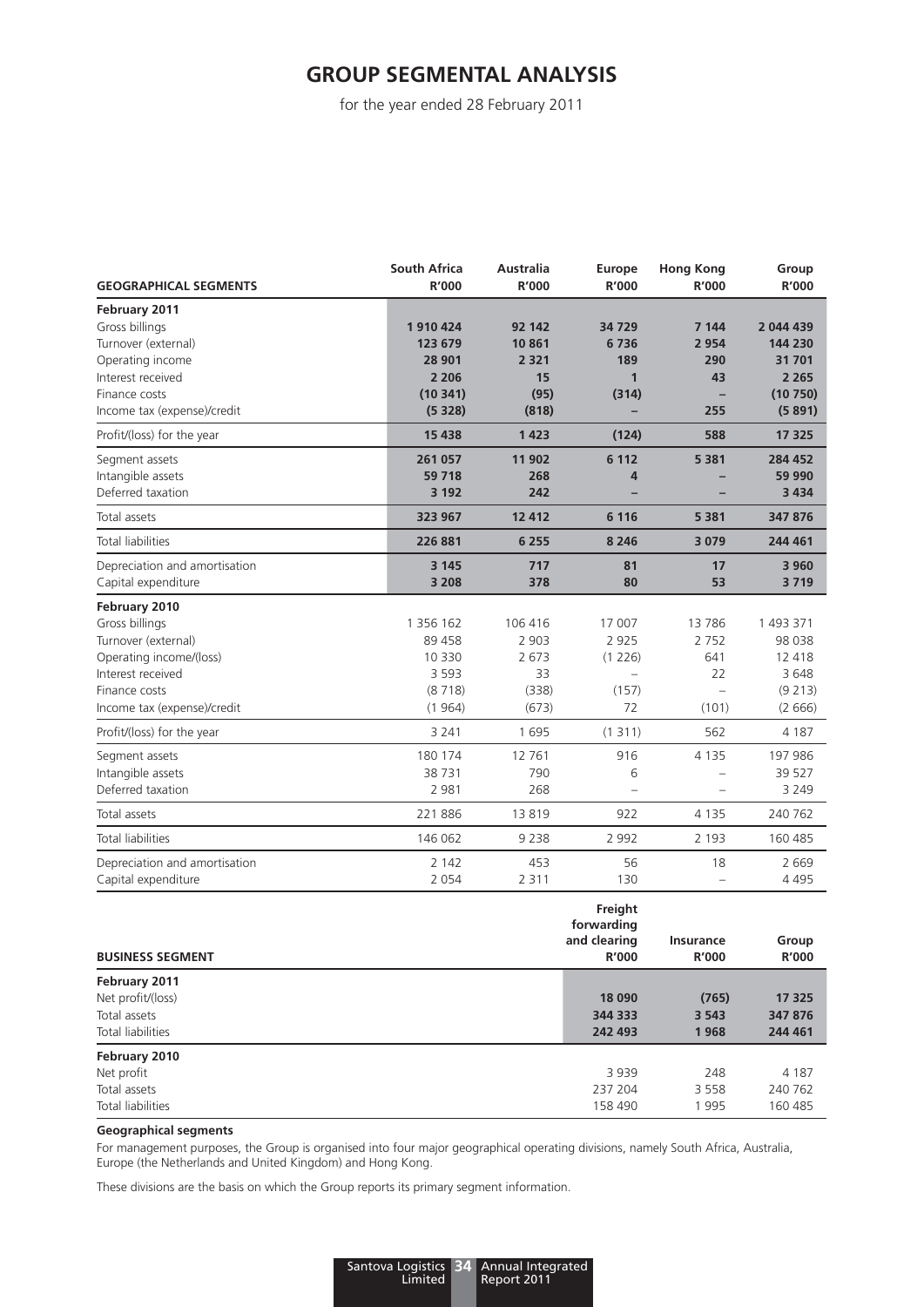# **NOTES TO THE ANNUAL FINANCIAL STATEMENTS**

for the year ended 28 February 2011

#### **1. ACCOUNTING POLICIES**

Santova Logistics Limited is incorporated in South Africa and listed on the Alternative Exchange ("AltX") of the JSE Limited.

The addresses of its registered office and principal place of business are disclosed in the Corporate Information page of this Annual Integrated Report (see page 72).

The principal activities of the Company and its subsidiaries ("the Group") are described on page 26.

#### **1.1 Basis of preparation**

The financial statements have been prepared in accordance with International Financial Reporting Standards ("IFRS") and interpretations adopted by the International Accounting Standards Board ("IASB"), the requirements of the South African Companies Act, No 61 of 1973, as amended, and the JSE Limited Listings Requirements.

The financial statements have been prepared on the historical cost basis except for the revaluation of certain financial assets and derivatives accounted for at fair value through the statement of comprehensive income.

The financial statements are presented in South African Rands, which is the Company's functional currency. All financial information has been rounded to the nearest Rand thousand ("R'000"), except where otherwise indicated.

The principal accounting policies are set out below and have been applied consistently to all periods presented in these financial statements.

The preparation of financial statements in conformity with IFRS require management to make judgements, estimates and assumptions that affect the application of policies and reported amounts of assets, liabilities, income and expense. Although estimates and associated assumptions are based on historical experience and various other factors that are believed to be reasonable under the circumstances and which form the basis of making judgements about carrying values of assets and liabilities, the actual outcome may differ from these estimates.

The estimates and underlying assumptions are reviewed on an on-going basis. Revisions to accounting estimates are recognised in the period in which the estimate is revised, if the revision affects only that period, or in the period of revision and future periods if the revision affects both current and future periods.

Judgements made in the application of IFRS that have had an effect on the financial statements and estimates with a risk of adjustment in the next year are discussed in note 1.25.

#### **1.2 Basis of consolidation**

The consolidated financial statements incorporate the financial statements of the Company and entities controlled by the Company. Control is achieved where the Company has the power, directly or indirectly, to govern the financial and operating policies of an entity so as to obtain benefits from its activities.

The results of subsidiaries acquired or disposed of during the year are included in the consolidated statement of comprehensive income from the effective date of acquisition or up to the effective date of disposal, being the date that control commences or until the date control ceases, as appropriate.

The assets and liabilities of companies acquired are assessed and included in the statement of financial position at their estimated fair values to the Group at acquisition date.

All inter-group transactions, balances, income and expenses are eliminated in full on consolidation.

The financial statements of subsidiaries are prepared for the same reporting period as the parent company, using consistent accounting policies and, where necessary, adjustments are made to the financial statements of subsidiaries to bring their accounting policies into line with those of the Group.

Minority interests in the net assets (excluding goodwill) of consolidated subsidiaries are identified separately from the Group's equity therein. The interest of minority shareholders in the acquiree is initially measured at the minority's proportion of the net fair value of the assets, liabilities and contingent liabilities recognised at the date of the original acquisition and the minority's share of changes in equity since that date.

The Company carries its investments in subsidiaries at cost less accumulated impairment losses.

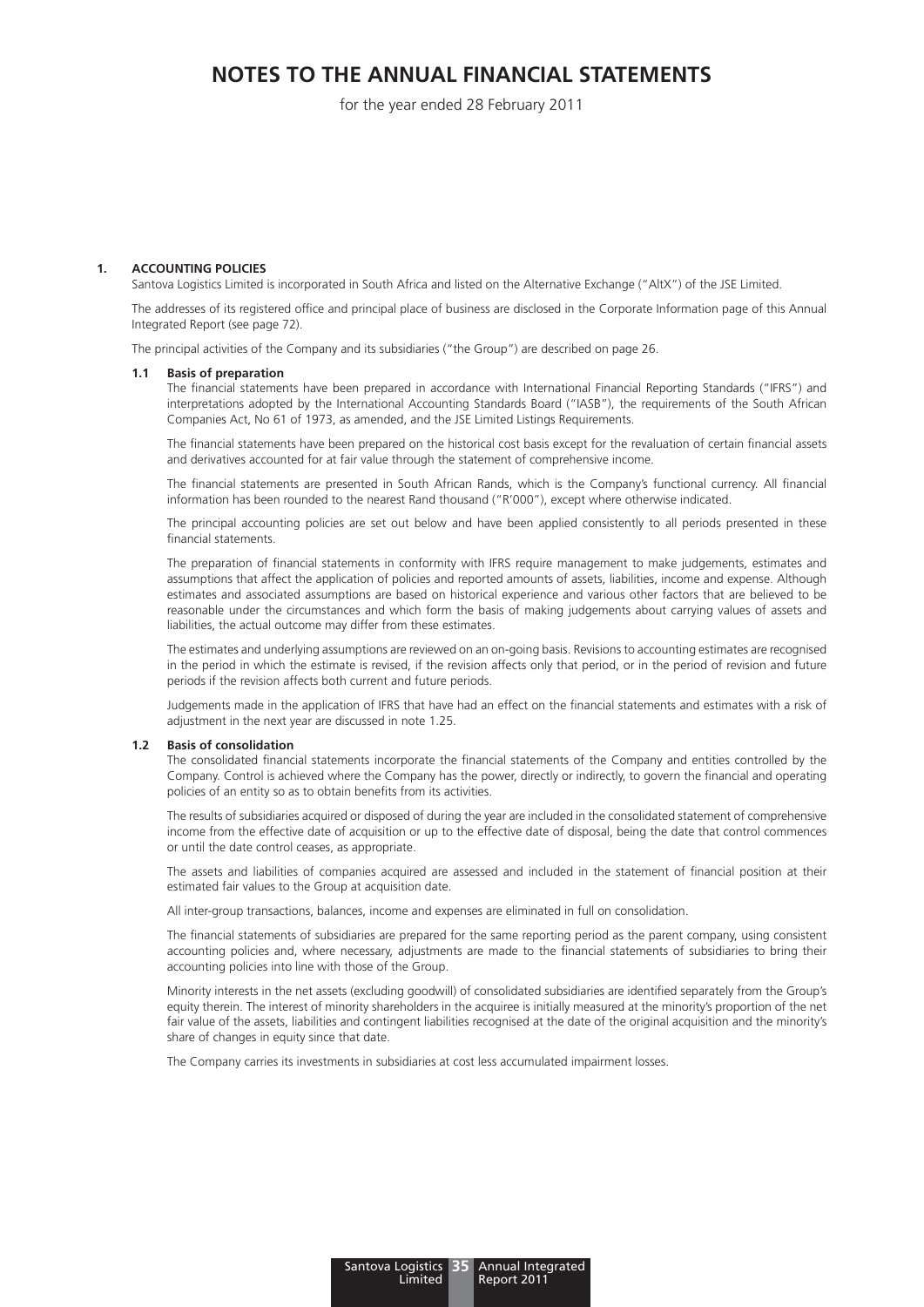### **1. ACCOUNTING POLICIES (continued)**

### **1.3 Business combinations**

Acquisitions of subsidiaries and businesses are accounted for using the purchase method. The cost of the business combination is measured as the aggregate of the fair values (at the date of exchange) of assets given, liabilities incurred or assumed, and equity instruments issued by the Group in exchange for control of the acquiree.

The acquiree's identifiable assets, liabilities and contingent liabilities that meet the conditions for recognition under IFRS 3: Business Combinations, are recognised at their fair values at the acquisition date, except for non-current assets that are classified as held for sale in accordance with IFRS 5: Non-current Assets Held for Sale and Discontinued Operations, which are recognised and measured at fair value less costs to sell.

Goodwill arising on acquisition is recognised as an asset and initially measured at cost, being the excess of the cost of the business combination over the Group's interest in the net fair value of the identifiable assets, liabilities and contingent liabilities recognised.

If the cost of the acquisition is less than the Group's interest in the net fair value of the acquiree's identifiable assets, liabilities and contingent liabilities, the difference is recognised directly in the statement of comprehensive income.

#### **1.4 Translation of foreign currency financial statements**

The individual financial statements of each Group entity are presented in the currency of the primary economic environment in which the entity operates (its functional currency). For the purpose of the consolidated financial statements, the results and financial position of each Group entity are expressed in South African Rands.

For the purpose of presenting consolidated financial statements, the assets and liabilities of the Group's foreign operations are expressed in Rands using exchange rates prevailing at the reporting date. Income and expense items are translated at the average exchange rates for the period, unless exchange rates fluctuated significantly during that period, in which case the exchange rates at the dates of the transactions are used. Exchange differences arising, if any, are classified as equity and recognised in the Group's foreign currency translation reserve. Such exchange differences are recognised in profit or loss in the period in which the foreign operation is disposed of.

Goodwill and fair value adjustments arising on the acquisition of a foreign entity are treated as assets and liabilities of the foreign entity and translated at the closing rate.

#### **1.5 Plant and equipment**

Plant and equipment are stated at cost less accumulated depreciation and accumulated impairment losses. Cost includes expenditure that is directly attributable to the acquisition of the assets.

Depreciation is calculated on a systematic basis to reduce the cost of each asset to its estimated residual value over the estimated useful life of the asset as follows:

| Plant and equipment    | 5 to 20 years           |
|------------------------|-------------------------|
| Motor vehicles         | 4 to 6 years            |
| Furniture and fittings | 5 to 20 years           |
| Leasehold improvements | 5 years or lease period |
| Office equipment       | 5 to 10 years           |
| Computer equipment     | 3 to 10 years           |

The residual values, useful lives and methods of depreciation for each asset are reviewed, and adjusted if appropriate, at each reporting date, with the effect of any changes in estimate being accounted for on a prospective basis.

An item of plant and equipment is derecognised upon disposal or when no future economic benefits are expected from its use or disposal. Any gain or loss arising on derecognition of the asset (calculated as the difference between the net disposal proceeds and the carrying amount of the asset) is included in profit or loss in the year the asset is derecognised.

### **1.6 Intangible assets**

#### *Intangible assets acquired separately*

Intangible assets acquired separately are reported at cost less accumulated amortisation and accumulated impairment losses. Amortisation is charged on a straight-line basis over their estimated useful lives as follows:

| Computer software | 3 to 6 years     |
|-------------------|------------------|
| Customer lists    | 2 to $3,5$ years |

The estimated useful life and amortisation methods are reviewed at each reporting date, with the effect of any changes in estimate being accounted for on a prospective basis.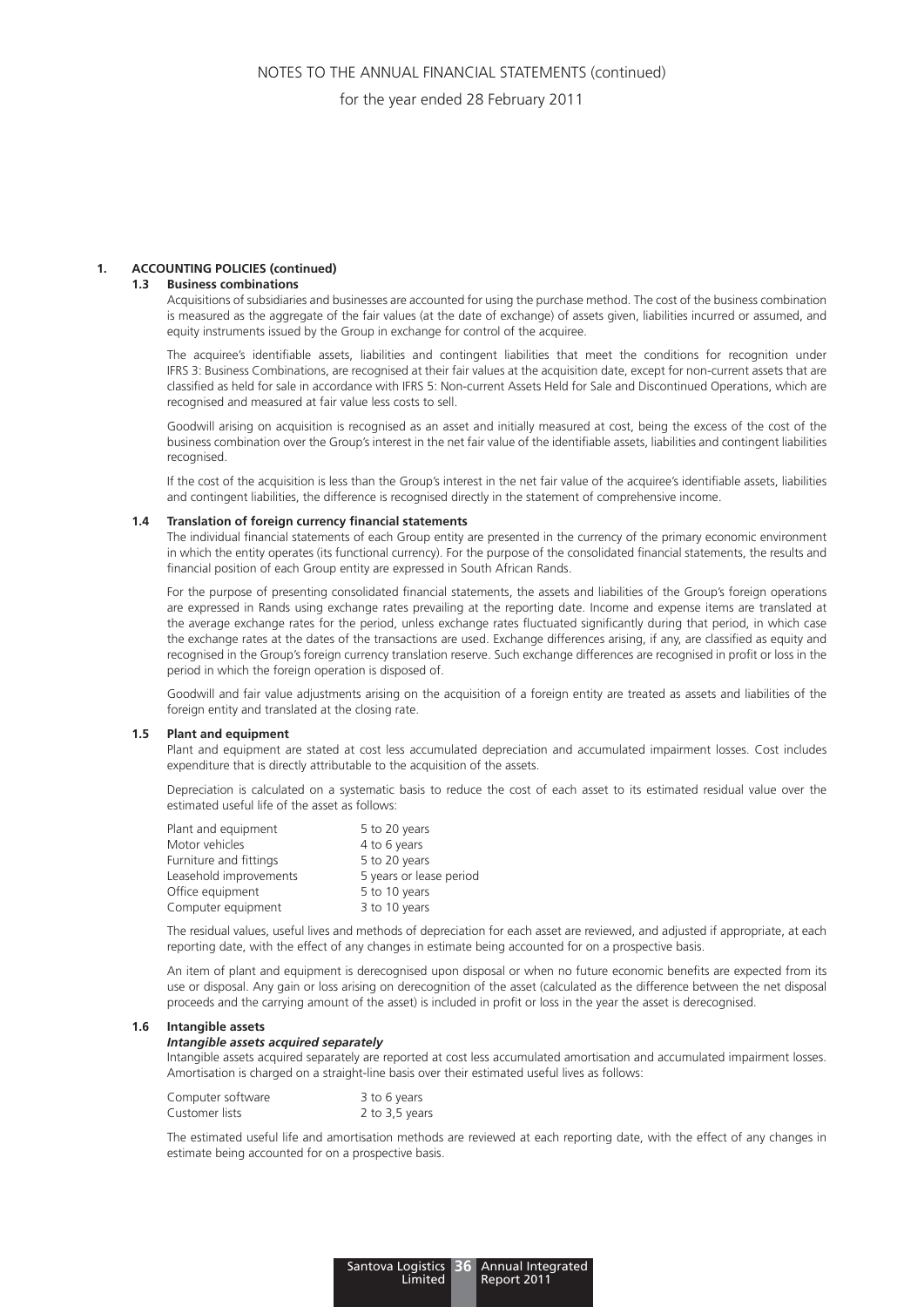### **1. ACCOUNTING POLICIES (continued)**

#### **1.6 Intangible assets (continued)**

*Internally-generated intangible assets – research and development expenditure*

Expenditure on research activities is recognised as an expense in the period in which it is incurred.

An internally-generated intangible asset arising from development (or from the development phase of an internal project) is recognised if, and only if, all of the following have been demonstrated:

- the technical feasibility of completing the intangible asset so that it will be available for use or sale;
- the intention to complete the intangible asset and use or sell it;
- the ability to use or sell the intangible asset;
- how the intangible asset will generate probable future economic benefits;
- the availability of adequate technical, financial and other resources to complete the development and to use or sell the intangible asset; and
- the ability to measure reliably the expenditure attributable to the intangible asset during its development.

The amount initially recognised for internally-generated intangible assets is the sum of the expenditure incurred from the date when the intangible asset first meets the recognition criteria listed above. Where no internally-generated intangible asset can be recognised, development expenditure is charged to profit or loss in the period in which it is incurred.

Subsequent to initial recognition, internally-generated intangible assets are reported at cost less accumulated amortisation and accumulated impairment losses, on the same basis as intangible assets acquired separately.

#### *Intangible assets acquired in a business combination*

Intangible assets acquired in a business combination are identified and recognised separately from goodwill where they satisfy the definition of an intangible asset and their fair values can be measured reliably. The cost of such intangible assets is their fair value at the acquisition date.

Subsequent to initial recognition, intangible assets acquired in a business combination are reported at cost less accumulated amortisation and accumulated impairment losses, on the same basis as intangible assets acquired separately.

#### **1.7 Impairment of tangible and intangible assets excluding goodwill**

At each reporting date, the Group reviews the carrying amounts of its tangible and intangible assets to determine whether there is any indication that those assets have suffered an impairment loss. If any such indication exists, the recoverable amount of the asset is estimated in order to determine the extent of the impairment loss (if any).

Where it is not possible to estimate the recoverable amount of an individual asset, the Group estimates the recoverable amount of the cash-generating unit to which the asset belongs. Where a reasonable and consistent basis of allocation can be identified, corporate assets are also allocated to individual cash-generating units, or otherwise they are allocated to the smallest group of cash-generating units for which a reasonable and consistent allocation basis can be identified.

Intangible assets with indefinite useful lives and intangible assets not yet available for use are tested for impairment annually, and whenever there is an indication that the asset may be impaired.

Recoverable amount is the higher of fair value less costs to sell and value in use. In assessing value in use, the estimated future cash flows are discounted to their present value using a pre-tax discount rate that reflects current market assessments of the time value of money and the risks specific to the asset.

If the recoverable amount of an asset (or cash-generating unit) is estimated to be less than its carrying amount, the carrying amount of the asset (or cash-generating unit) is reduced to its recoverable amount. An impairment loss is recognised immediately in profit or loss, unless the relevant asset is carried at a revalued amount, in which case the impairment loss is treated as a revaluation decrease.

Where an impairment loss subsequently reverses, the carrying amount of the asset (or cash-generating unit) is increased to the revised estimate of its recoverable amount, but so that the increased carrying amount does not exceed the carrying amount that would have been determined had no impairment loss been recognised for the asset (or cash-generating unit) in prior years. A reversal of an impairment loss is recognised immediately in profit or loss, unless the relevant asset is carried at a revalued amount, in which case the reversal of the impairment loss is treated as a revaluation increase.

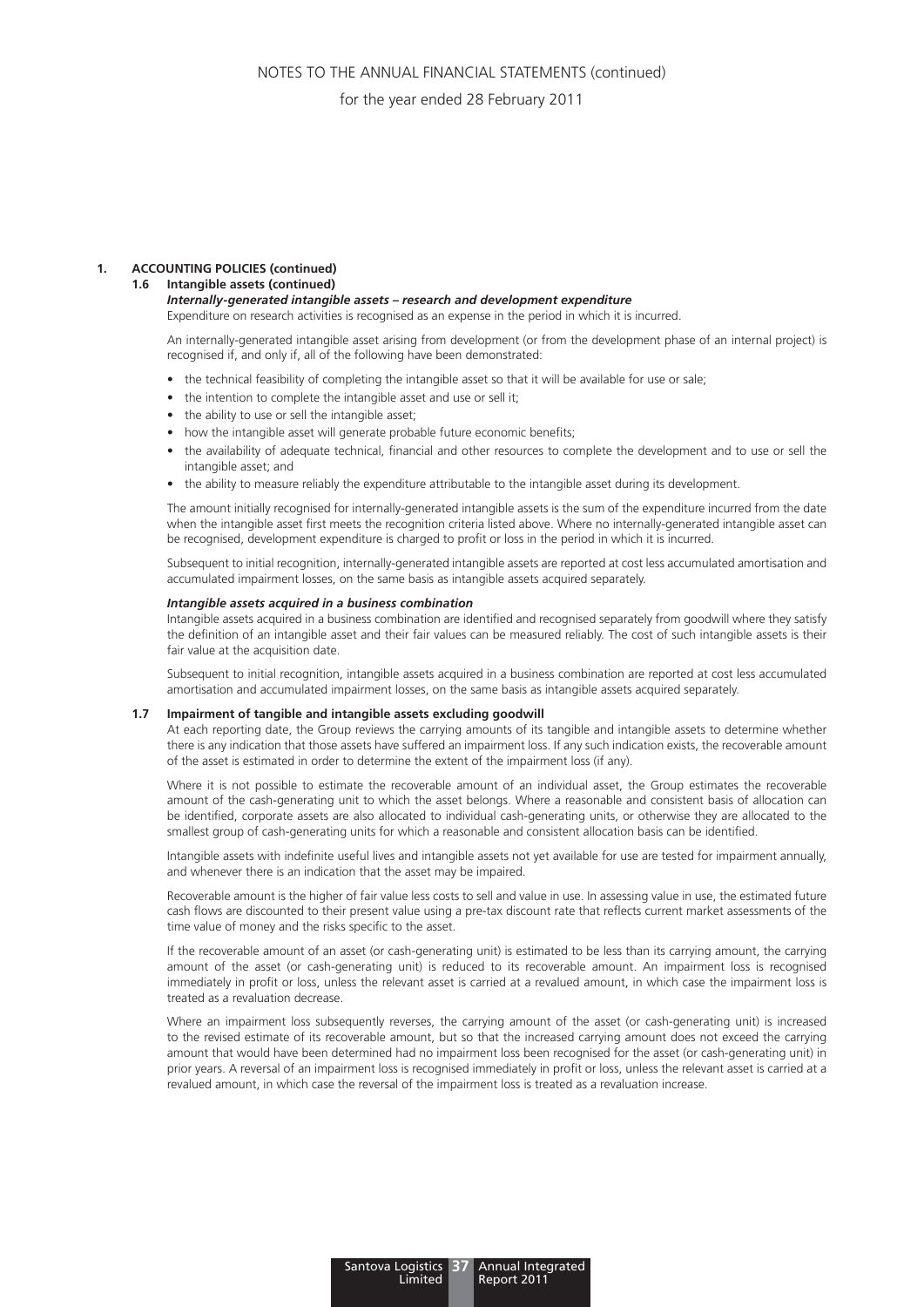### **1. ACCOUNTING POLICIES (continued)**

### **1.8 Goodwill**

Goodwill arising on the acquisition of a subsidiary represents the excess of the cost of acquisition over the Group's interest in the net fair value of the identifiable assets, liabilities and contingent liabilities of the subsidiary recognised at the date of acquisition. Goodwill is initially recognised as a non-current asset at cost and is subsequently measured at cost less any accumulated impairment losses.

For the purpose of impairment testing, goodwill is allocated to each of the Group's cash-generating units expected to benefit from the synergies of the combination. Cash-generating units to which goodwill has been allocated are tested for impairment annually, or more frequently when there is an indication that the unit may be impaired.

If the recoverable amount of the cash-generating unit is less than the carrying amount of the unit, the impairment loss is allocated first to reduce the carrying amount of any goodwill allocated to the unit and then to the other assets of the unit pro rata on the basis of the carrying amount of each asset in the unit. An impairment loss recognised for goodwill is not reversed in a subsequent period.

On disposal of a subsidiary, the attributable amount of goodwill is included in the determination of the profit or loss on disposal.

### **1.9 Financial assets**

Financial assets are classified into the following specified categories:

- "loans and receivables";
- "held-to-maturity" investments;
- financial assets "at fair value through profit or loss" ("FVTPL"); and
- "available-for-sale" ("AFS") financial assets.

The classification depends on the nature and purpose of the financial assets and is determined at the time of initial recognition. When financial assets are recognised initially, they are measured at fair value, plus, in the case of investments not at fair value through profit or loss, directly attributable transactions costs. The Group considers whether a contract contains an embedded derivative when the entity first becomes a party to it.

The Group determines the classification of its financial assets after initial recognition and, where allowed and appropriate, reevaluates this designation at each reporting date.

Normal purchases and sales of financial assets are recognised on the trade date, which is the date that the Group commits to purchase the asset.

#### *Loans and receivables*

Trade receivables, loans, and other receivables that have fixed or determinable payments that are not quoted in an active market are classified as loans and receivables. Loans and receivables are measured at amortised cost using the effective interest method, less any impairment. Interest income is recognised by applying the effective interest rate, except for short-term receivables when the recognition of interest would be immaterial.

#### *Held-to-maturity investments*

Bills of exchange and debentures with fixed or determinable payments and fixed maturity dates that the Group has the positive intent and ability to hold to maturity, are classified as held-to-maturity investments. Held-to-maturity investments are recorded at amortised cost using the effective interest method less any impairment, with revenue recognised on an effective yield basis.

#### *Other investments*

Other investments are measured at fair value, plus transaction costs, except for those financial assets classified as at fair value through profit or loss, which are initially measured at fair value.

#### **Financial assets at fair value through profit or loss**

Financial assets are classified as at FVTPL where the financial asset is either held for trading or it is designated as at FVTPL.

#### *Set-off*

Where a legally enforceable right of set-off exists for recognised financial assets and liabilities, and there is an intention to settle the liability and realise the asset simultaneously, or to settle on a net basis, all related financial effects are offset.

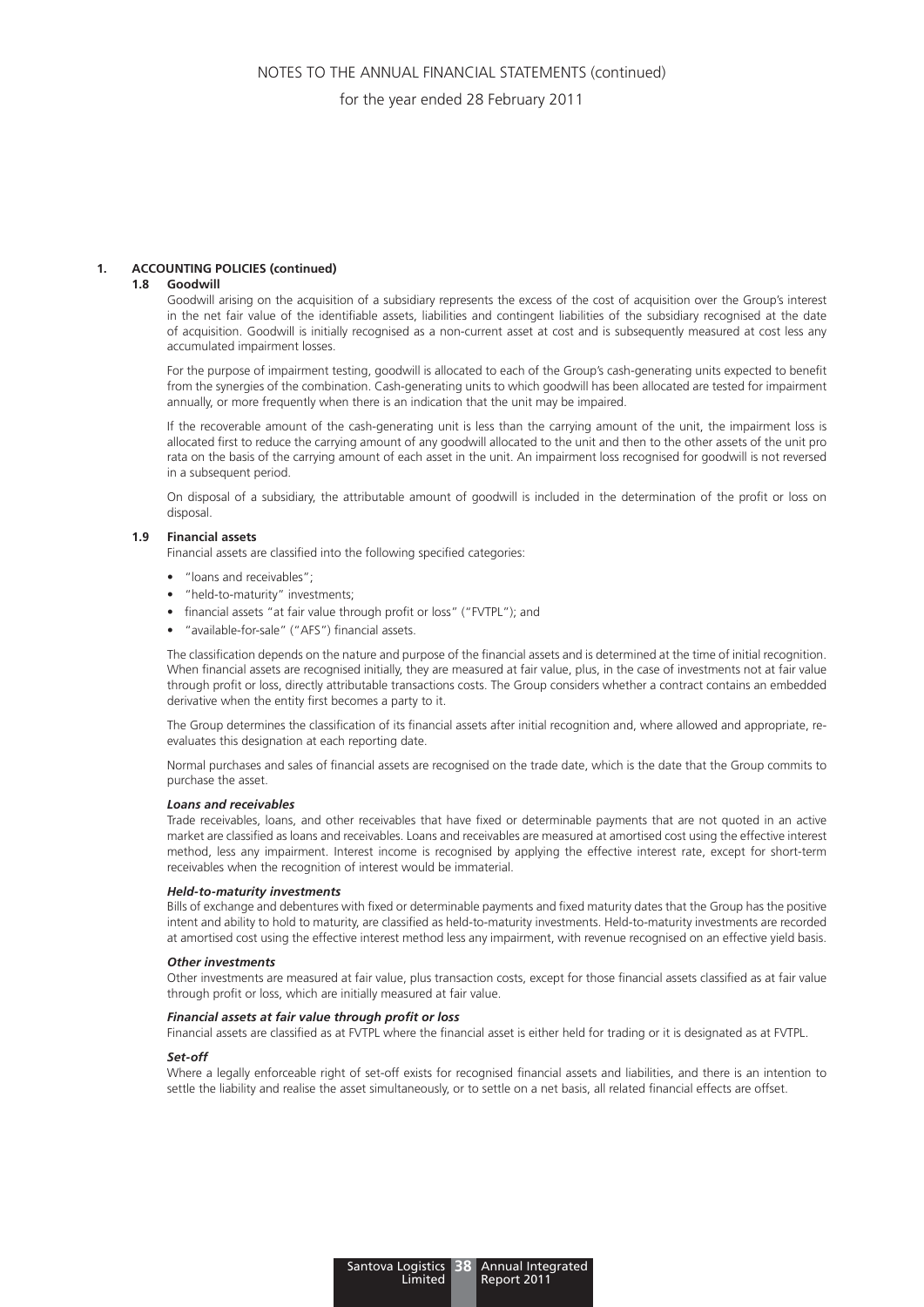### **1. ACCOUNTING POLICIES (continued)**

## **1.9 Financial assets (continued)**

### *Effective interest method*

The effective interest method is a method of calculating the amortised cost of a financial asset and of allocating interest income over the relevant period. The effective interest rate is the rate that exactly discounts estimated future cash receipts through the expected life of the financial asset, or, where appropriate, a shorter period.

Income is recognised on an effective interest basis for debt instruments other than those financial assets designated as at **FVTPL.** 

#### **1.10** Impairment of financial assets

Financial assets, other than those at FVTPL, are assessed for indicators of impairment at each reporting date.

Financial assets are impaired where there is objective evidence that, as a result of one or more events that occurred after the initial recognition of the financial asset, the estimated future cash flows of the investment have been impacted.

The carrying amount of the financial asset is reduced by the impairment loss directly for all financial assets with the exception of trade receivables, where the carrying amount is reduced through the use of an allowance account. When a trade receivable is considered uncollectible, it is written off against the allowance account. Subsequent recoveries of amounts previously written off are credited against the allowance account. Changes in the carrying amount of the allowance account are recognised in profit or loss.

With the exception of AFS equity instruments, if, in a subsequent period, the amount of the impairment loss decreases and the decrease can be related objectively to an event occurring after the impairment was recognised, the previously recognised impairment loss is reversed through profit or loss to the extent that the carrying amount of the investment at the date the impairment is reversed does not exceed what the amortised cost would have been had the impairment not been recognised.

#### *Assets carried at amortised cost*

If there is objective evidence that an impairment loss on loans and receivables carried at amortised cost has been incurred, the amount of the loss is measured as the difference between the asset's carrying amount and the present value of estimated future cash flows (excluding future expected credit losses that have not been incurred) discounted at the financial asset's original effective interest rate.

The carrying amount of the asset is reduced through use of an allowance account. The amount of the loss is recognised in profit or loss.

#### *Loans and receivables*

In relation to trade receivables, a provision for impairment is made when there is objective evidence that the Group will not be able to collect all of the amounts due under the original terms of the invoice. The carrying amount of the receivable is reduced through the use of an allowance account. Impaired debts are derecognised when they are assessed as uncollectible.

For certain categories of financial assets, such as trade receivables, assets that are assessed not to be impaired individually are subsequently assessed for impairment on a collective basis. Objective evidence of impairment for a portfolio of receivables could include the Group's past experience of collecting payments, an increase in the number of delayed payments in the portfolio past the average credit period of 30 days, as well as observable changes in national or local economic conditions that correlate with default on receivables.

#### *Investments*

For financial assets carried at amortised cost, the amount of the impairment is the difference between the asset's carrying amount and the present value of estimated future cash flows, discounted at the financial asset's original effective interest rate.

#### *Available-for-sale fi nancial assets*

For unlisted shares classified as AFS, a significant or prolonged decline in the fair value of the security below its cost is considered to be objective evidence of impairment.

For all other financial assets, including redeemable notes classified as AFS and finance lease receivables, objective evidence of impairment could include:

- significant financial difficulty of the issuer or counterparty:
- default or delinquency in interest or principal payments; or
- it becoming probable that the borrower will enter bankruptcy or financial re-organisation.

In respect of AFS equity securities, impairment losses previously recognised through profit or loss are not reversed through profit or loss. Any increase in fair value subsequent to an impairment loss is recognised directly in equity.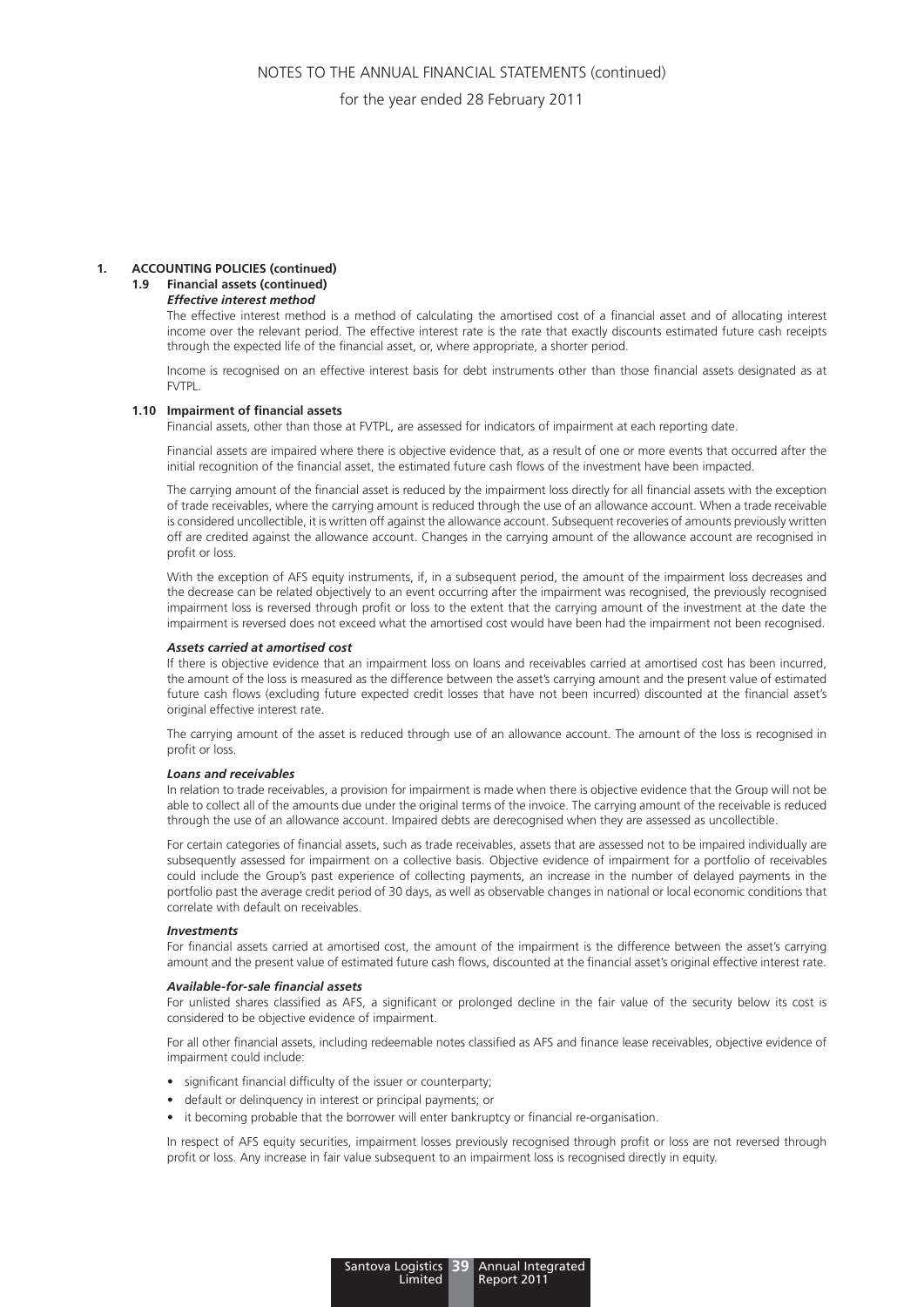### **1. ACCOUNTING POLICIES (continued)**

### **1.11 Derecognition of financial assets**

The Group derecognises a financial asset only when the contractual rights to the cash flows from the asset expire; or it transfers the financial asset and substantially all the risks and rewards of ownership of the asset to another entity.

If the Group neither transfers nor retains substantially all the risks and rewards of ownership and continues to control the transferred asset, the Group recognises its retained interest in the asset and an associated liability for amounts it may have to pay. If the Group retains substantially all the risks and rewards of ownership of a transferred financial asset, the Group continues to recognise the financial asset and also recognises a collateralised borrowing for the proceeds received.

#### **1.12 Equity instruments**

An equity instrument is any contract that evidences a residual interest in the assets of an entity after deducting all of its liabilities. Equity instruments issued by the Group are recorded at the proceeds received, net of direct issue costs.

#### *Classifi cation as debt or equity*

Debt and equity instruments are classified as either financial liabilities or as equity in accordance with the substance of the contractual arrangement.

#### **1.13 Financial guarantee contract liabilities**

Financial guarantee contract liabilities are measured initially at their fair values and are subsequently measured at the higher of:

- the amount of the obligation under the contract, as determined in accordance with IAS 37: Provisions, Contingent Liabilities and Contingent Assets; and
- the amount initially recognised less, where appropriate, cumulative amortisation recognised in accordance with the revenue recognition policies of the Group.

#### **1.14 Financial liabilities**

Financial liabilities are classified as either:

- "financial liabilities at FVTPL"; or
- $\bullet$  "other financial liabilities"

#### *Financial liabilities at FVTPL*

Financial liabilities are classified as at FVTPL where the financial liability is either held for trading or it is designated as at FVTPL. A financial liability is classified as held for trading if:

- it has been incurred principally for the purpose of repurchasing in the near future;
- it is a part of an identified portfolio of financial instruments that the Group manages together and has a recent actual pattern of short-term profit-taking; or
- it is a derivative that is not designated and effective as a hedging instrument.

Financial liabilities at FVTPL are stated at fair value, with any resultant gain or loss recognised in profit or loss. The net gain or loss recognised in profit or loss incorporates any interest paid on the financial liability.

#### **Other financial liabilities**

Other financial liabilities, including borrowings, are initially measured at fair value, net of transaction costs.

Other financial liabilities are subsequently measured at amortised cost using the effective interest method, with interest expense recognised on an effective yield basis.

The effective interest method is a method of calculating the amortised cost of a financial liability and of allocating interest expense over the relevant period. The effective interest rate is the rate that exactly discounts estimated future cash payments through the expected life of the financial liability, or, where appropriate, a shorter period.

#### *Derecognition of fi nancial liabilities*

The Group derecognises financial liabilities when, and only when, the Group's obligations are discharged, cancelled or they expire.

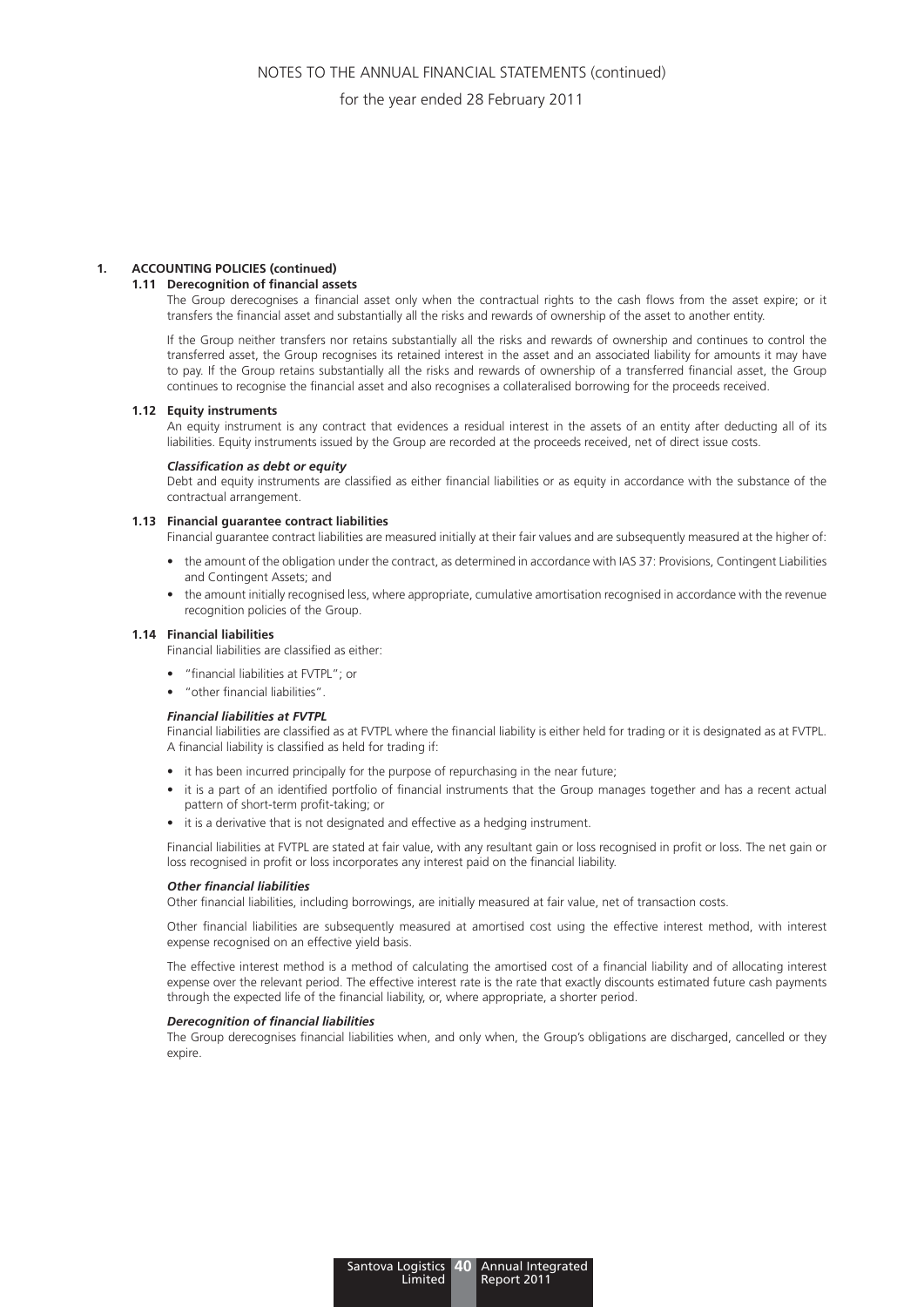### **1. ACCOUNTING POLICIES (continued)**

#### **1.15 Derivative financial instruments**

The Group enters into a variety of derivative financial instruments to manage its exposure to interest rate and foreign exchange rate risk, including foreign exchange forward contracts. Further details of derivative financial instruments are disclosed in note 28.

Derivatives are initially recognised at fair value at the date a derivative contract is entered into and are subsequently remeasured to their fair value at each reporting date. The resulting gain or loss is recognised in profit or loss immediately unless the derivative is designated and effective as a hedging instrument, in which event the timing of the recognition in profit or loss depends on the nature of the hedge relationship. The Group designates certain derivatives as either hedges of the fair value of recognised assets or liabilities or firm commitments (fair value hedges), hedges of highly probable forecast transactions or hedges of foreign currency risk of firm commitments (cash flow hedges), or hedges of net investments in foreign operations.

A derivative is presented as a non-current asset or a non-current liability if the remaining maturity of the instrument is more than 12 months and it is not expected to be realised or settled within 12 months. Other derivatives are presented as current assets or current liabilities.

#### *Embedded derivatives*

Derivatives embedded in other financial instruments or other host contracts are treated as separate derivatives when their risks and characteristics are not closely related to those of the host contracts and the host contracts are not measured at fair value with changes in fair value recognised in profit or loss.

#### **1.16 Provisions**

Provisions are recognised when the Group has a present obligation (legal or constructive) as a result of a past event, it is probable that the Group will be required to settle the obligation, and a reliable estimate can be made of the amount of the obligation.

The amount recognised as a provision is the best estimate of the consideration required to settle the present obligation at the reporting date, taking into account the risks and uncertainties surrounding the obligation.

Where a provision is measured using the cash flows estimated to settle the present obligation, its carrying amount is the present value of those cash flows. When some or all of the economic benefits required to settle a provision are expected to be recovered from a third party, the receivable is recognised as an asset if it is virtually certain that reimbursement will be received and the amount of the receivable can be measured reliably.

#### **1.17 Cash and cash equivalents**

Cash and cash equivalents in the statement of financial position comprise cash at banks and on hand and short-term deposits with an original maturity of three months or less.

For the purpose of the statements of cash flows, cash and cash equivalents consist of cash and cash equivalents as defined above.

#### **1.18 Revenue recognition**

Revenue is measured at the fair value of the consideration received or receivable.

#### *Rendering of services*

Revenue from a contract to provide services is recognised by reference to the stage of completion of the contract.

The stage of completion of the contract is determined by reference to the work and value of the transactions undertaken and agreed tariffs or industry practices.

### *Dividend and interest revenue*

Dividend revenue from investments is recognised when the shareholder's right to receive payment has been established.

Interest revenue is accrued on a time basis, by reference to the principal outstanding and at the effective interest rate applicable, which is the rate that exactly discounts estimated future cash receipts through the expected life of the financial asset to that asset's net carrying amount.

#### *Government grants*

Government grants are not recognised until there is reasonable assurance that the Group will comply with the conditions attached to them and that the grants will be received.

Other government grants are recognised as income over the periods necessary to match them with the costs for which they are intended to compensate, on a systematic basis.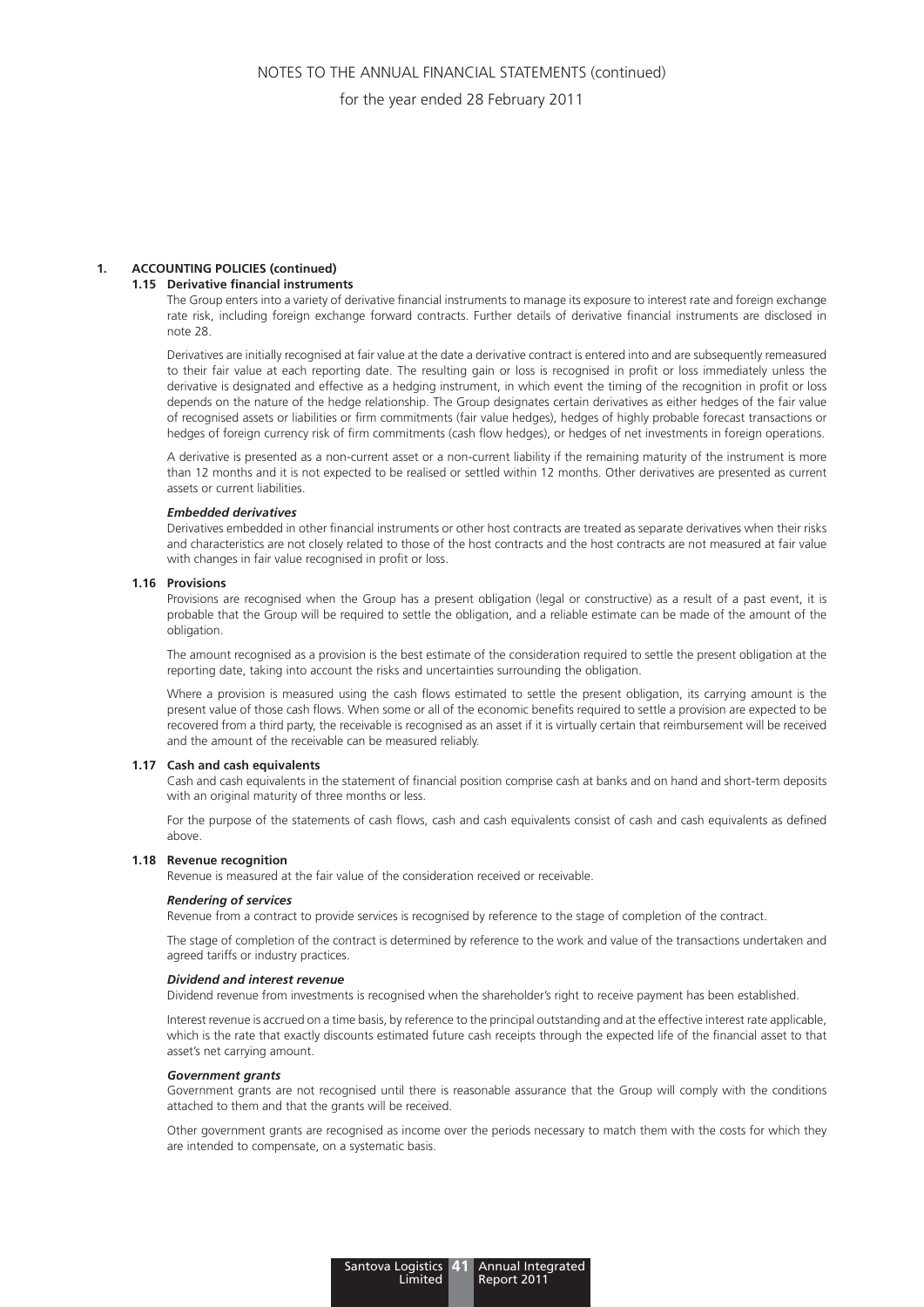### **1. ACCOUNTING POLICIES (continued)**

### **1.19 Leasing**

Leases are classified as finance leases whenever the terms of the lease transfer substantially all the risks and rewards of ownership to the lessee. All other leases are classified as operating leases.

#### *The Group as lessor*

Amounts due from lessees under finance leases are recorded as receivables at the amount of the Group's net investment in the leases. Finance lease income is allocated to accounting periods so as to reflect a constant periodic rate of return on the Group's net investment outstanding in respect of the leases.

Rental income from operating leases is recognised on a straight-line basis over the term of the relevant lease. Initial direct costs incurred in negotiating and arranging an operating lease are added to the carrying amount of the leased asset and recognised on a straight-line basis over the lease term.

#### *The Group as lessee*

Assets held under finance leases are initially recognised at their fair value at the inception of the lease or, if lower, at the present value of the minimum lease payments. The corresponding liability to the lessor is included in the statement of financial position as a finance lease obligation.

Lease payments are apportioned between finance charges and reduction of the lease obligation so as to achieve a constant rate of interest on the remaining balance of the liability. Finance charges are charged directly to profit or loss, unless they are directly attributable to qualifying assets, in which case they are capitalised in accordance with the Group's general policy on borrowing costs. Contingent rentals are recognised as expenses in the periods in which they are incurred.

Operating lease payments are recognised as an expense on a straight-line basis over the lease term, except where another systematic basis is more representative of the time pattern in which economic benefits from the leased asset are consumed. Contingent rentals arising under operating leases are recognised as an expense in the period in which they are incurred.

In the event that lease incentives are received to enter into operating leases, such incentives are recognised as a liability. The aggregate benefit of incentives is recognised as a reduction of rental expense on a straight-line basis, except where another systematic basis is more representative of the time pattern in which economic benefits from the leased asset are consumed.

#### **1.20 Borrowing costs**

Borrowing costs directly attributable to the acquisition, construction or production of qualifying assets, which are assets that necessarily take a substantial period of time to get ready for their intended use or sale, are added to the cost of those assets, until such time as the assets are substantially ready for their intended use or sale.

Investment income earned on the temporary investment of specific borrowings pending their expenditure on qualifying assets is deducted from the borrowing costs eligible for capitalisation.

All other borrowing costs are recognised in profit or loss in the period in which they are incurred.

#### **1.21 Retirement benefit costs**

#### *Defi ned contribution benefi t plans*

Contributions to defined contribution retirement benefit plans are recognised as an expense when employees have rendered service entitling them to the contributions.

#### **Post-employment healthcare benefits**

No contributions are made to the medical aid of retired employees, except for a closed user group of retirees who were employed and subsequently retired under a defined benefit plan. The present value of the post-retirement medical aid obligation for such retirees is actuarially determined every year, on a projected unit credit method, and any deficit or surplus is recognised in the statement of comprehensive income.

#### **Other benefits**

The cost of all other short-term employee benefits such as salaries, bonuses, allowances, medical and other contributions are recognised in the statement of comprehensive income during the period in which the employee renders the related service.

Leave pay is provided for in full, together with provisions for bonuses where the payment of such is certain.

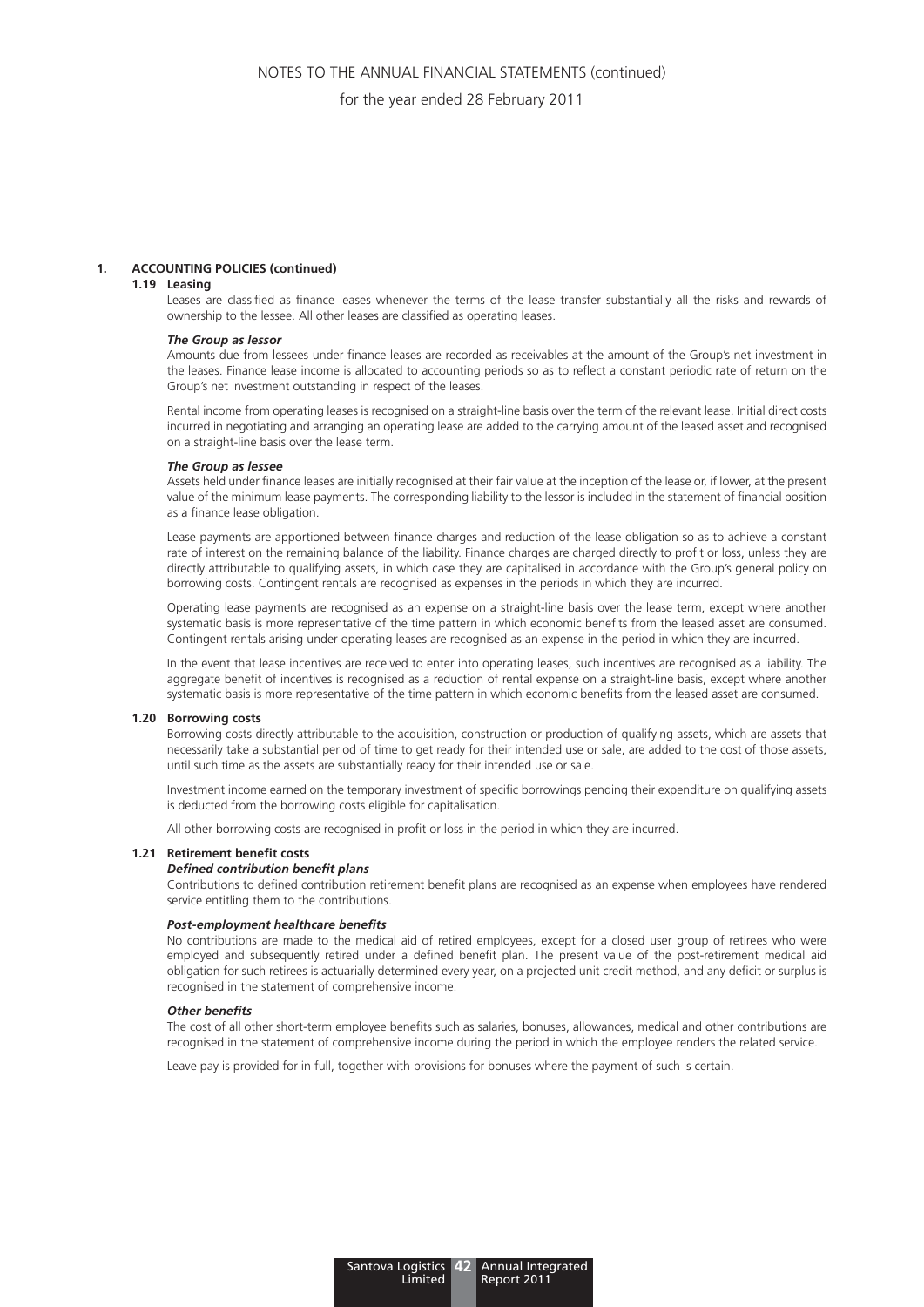### **1. ACCOUNTING POLICIES (continued)**

### **1.22 Share-based payments**

Equity-settled share-based payments to employees and others providing similar services are measured at the fair value of the equity instruments at the grant date.

The fair value determined at the grant date of the equity-settled share-based payments is expensed on a straight-line basis over the vesting period, based on the Group's estimate of equity instruments that will eventually vest. At each reporting date, the Group revises its estimate of the number of equity instruments expected to vest. The impact of the revision of the original estimates, if any, is recognised in profit or loss over the remaining vesting period, with a corresponding adjustment to the equity-settled employee benefits reserve.

Equity-settled share-based payment transactions with other parties are measured at the fair value of the goods or services received, except where the fair value cannot be estimated reliably, in which case they are measured at the fair value of the equity instruments granted, measured at the date the entity obtains the goods or the counterparty renders the service.

For cash-settled share-based payments, a liability equal to the portion of the goods or services received is recognised at the current fair value determined at each reporting date.

#### **1.23 Taxation**

Income tax expense represents the sum of the tax currently payable and deferred tax.

#### *Current tax*

The tax currently payable is based on taxable profit for the year. Taxable profit differs from profit as reported in the consolidated statement of comprehensive income because it excludes items of income or expense that are taxable or deductible in other years and it further excludes items that are never taxable or deductible. The Group's liability for current tax is calculated using tax rates that have been enacted or substantively enacted by the reporting date.

#### *Deferred tax*

Deferred tax is recognised on differences between the carrying amounts of assets and liabilities in the financial statements and the corresponding tax bases used in the computation of taxable profit, and is accounted for using the balance sheet liability method. Deferred tax liabilities are generally recognised for all taxable temporary differences, and deferred tax assets are generally recognised for all deductible temporary differences to the extent that it is probable that taxable profits will be available against which those deductible temporary differences can be utilised. Such assets and liabilities are not recognised if the temporary difference arises from goodwill or from the initial recognition (other than in a business combination) of other assets and liabilities in a transaction that affects neither the taxable profit nor the accounting profit.

Deferred tax liabilities are recognised for taxable temporary differences associated with investments in subsidiaries and associates, and interests in joint ventures, except where the Group is able to control the reversal of the temporary difference and it is probable that the temporary difference will not reverse in the foreseeable future.

Deferred tax assets arising from deductible temporary differences associated with such investments and interests are only recognised to the extent that it is probable that there will be sufficient taxable profits against which to utilise the benefits of the temporary differences and they are expected to reverse in the foreseeable future.

The carrying amount of deferred tax assets is reviewed at each reporting date and reduced to the extent that it is no longer probable that sufficient taxable profits will be available to allow all or part of the asset to be recovered.

Deferred tax assets and liabilities are measured at the tax rates that are expected to apply in the period in which the liability is settled or the asset realised, based on tax rates (and tax laws) that have been enacted or substantively enacted by the reporting date. The measurement of deferred tax liabilities and assets reflects the tax consequences that would follow from the manner in which the Group expects, at the reporting date, to recover or settle the carrying amount of its assets and liabilities.

Deferred tax assets and liabilities are offset when there is a legally enforceable right to set-off current tax assets against current tax liabilities and when they relate to income taxes levied by the same taxation authority and the Group intends to settle its current tax assets and liabilities on a net basis.

#### *Current and deferred tax for the period*

Current and deferred tax are recognised as an expense or income in profit or loss, except when they relate to items credited or debited directly to equity, in which case the tax is also recognised directly in equity, or where they arise from the initial accounting for a business combination. In the case of a business combination, the tax effect is taken into account in calculating goodwill or in determining the excess of the acquirer's interest in the net fair value of the acquiree's identifiable assets, liabilities and contingent liabilities over the cost of the business combination.

#### **1.24 Foreign currencies**

Monetary assets and liabilities denominated in foreign currencies are translated at the ruling spot rates at the reporting date. Exchange differences are recognised in profit or loss in the period in which they arise.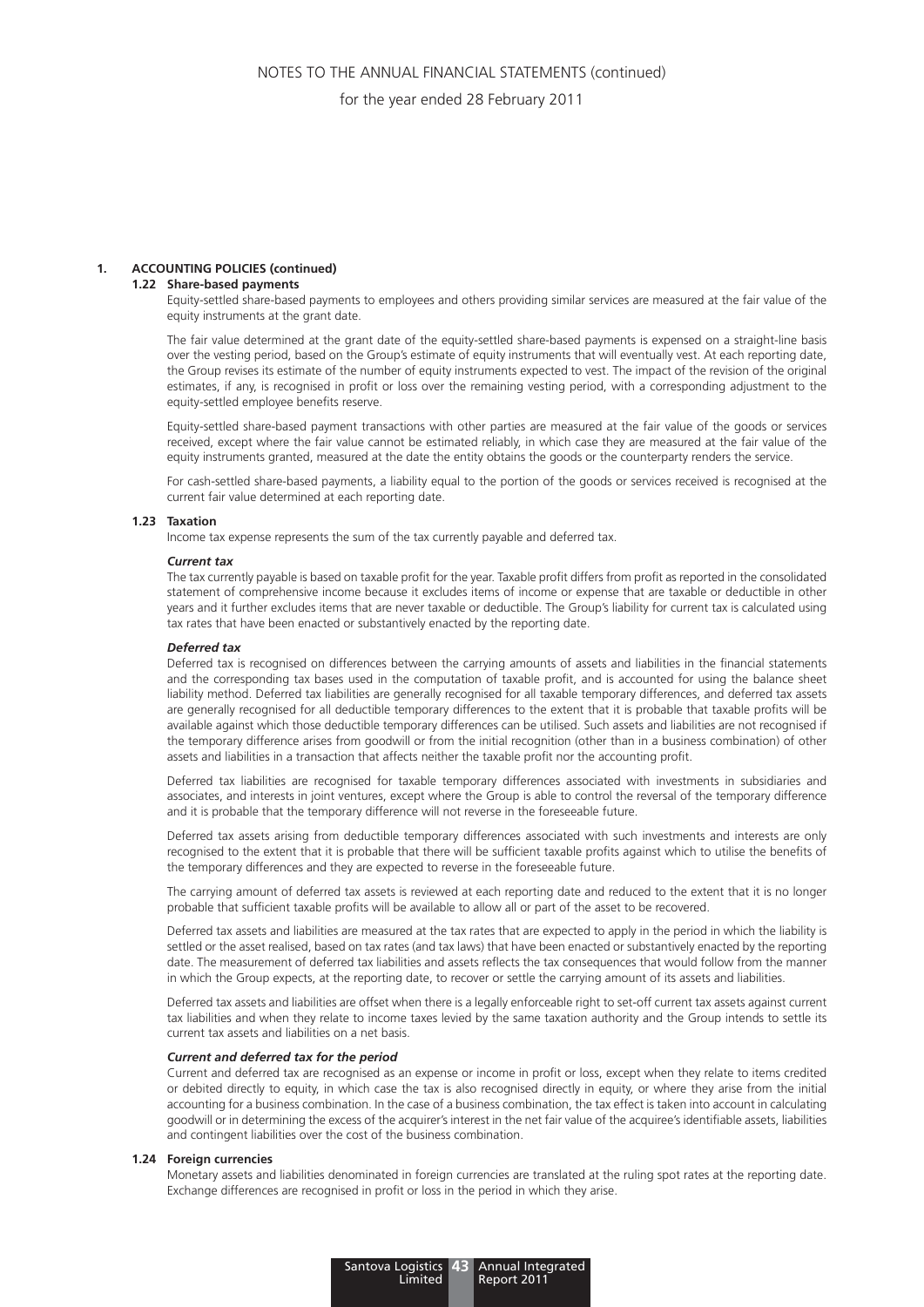### **1. ACCOUNTING POLICIES (continued)**

### **1.25 Critical accounting judgements**

There are a number of areas where judgement is applied in the financial statements. The following areas that have a significant risk of causing material adjustments to the carrying values of assets and liabilities within the next financial period are as follows:

- impairment provisions for trade receivables;
- impairment provisions of other loans and receivables;
- valuation of goodwill; and
- estimating the useful lives and residual values of plant and equipment.

The determination of whether goodwill is impaired requires that estimates be made of the value in use of the Group's cashgenerating units to which goodwill has been allocated. To calculate the value in use, the Group estimates the future cash flows from the cash-generating unit and applies a suitable discount rate in order to arrive at the present value of such future cash flows.

The discount rate is based on current pre-tax market rates that reflect the time value of money and the risks specific to the cash-generating units. Growth rates are based on objective assessments of external data. Goodwill is tested annually for impairment or when indications arise that goodwill might be impaired.

#### **1.26 Segmental information**

The Group is organised and records its primary segment information by significant geographical region based on location of assets and on a secondary basis by business segment.

#### **1.27 New/revised accounting standards/interpretations**

Management has assessed the impact of the revised standards/interpretations that were effective for the current year and that the adoption of these revised standards/interpretations had no material impact on the results presented.

#### *Future changes to accounting standards*

Management has considered all standards, interpretations and amendments that are in issue but not yet effective. The standards, interpretations and amendments that are relevant to the Group but which the Group has not early adopted are as follows:

#### *New International Financial Reporting Interpretations*

IFRIC 19: Extinguishing Financial Liabilities with Equity Instruments (effective for periods beginning 1 July 2010)

#### *New International Financial Reporting Standards*

IFRS 9: Financial Instruments (effective 1 January 2013)

#### *Amended International Accounting Standards*

### *IFRS 3: Business Combinations (effective for periods beginning effective 1 July 2010)*

- Transition requirements for contingent consideration from a business combination that occurred before the effective date of the revised IFRS;
- Measurement of non-controlling interests; and
- Un-replaced and voluntarily replaced share-based payment awards.

*IFRS 7: Financial Instruments – Disclosures (effective for periods beginning 1 January 2011)*  Clarification of disclosures.

#### *IFRS 7: Financial Instruments - Disclosures (effective for periods beginning 1 July 2011)* Transfers to financial assets.

*IAS 1: Presentation of Financial Statements (effective for periods beginning 1 January 2011)* Clarification of statement of changes in equity.

### *IAS 12: Income Taxes (effective 1 January 2012)*

Limited scope amendment (recovery of underlying assets).

*IAS 24: Related Party Disclosures (effective for periods beginning 1 January 2011)* Revised definition of related parties.

*IAS 27: Consolidated and Separate Financial Statements (effective for periods beginning 1 July 2010)* Transition requirements for amendments arising as a result of IAS 27.

*IAS 34: Interim Financial Reporting (effective for periods beginning 1 January 2011)* Significant events and transactions.

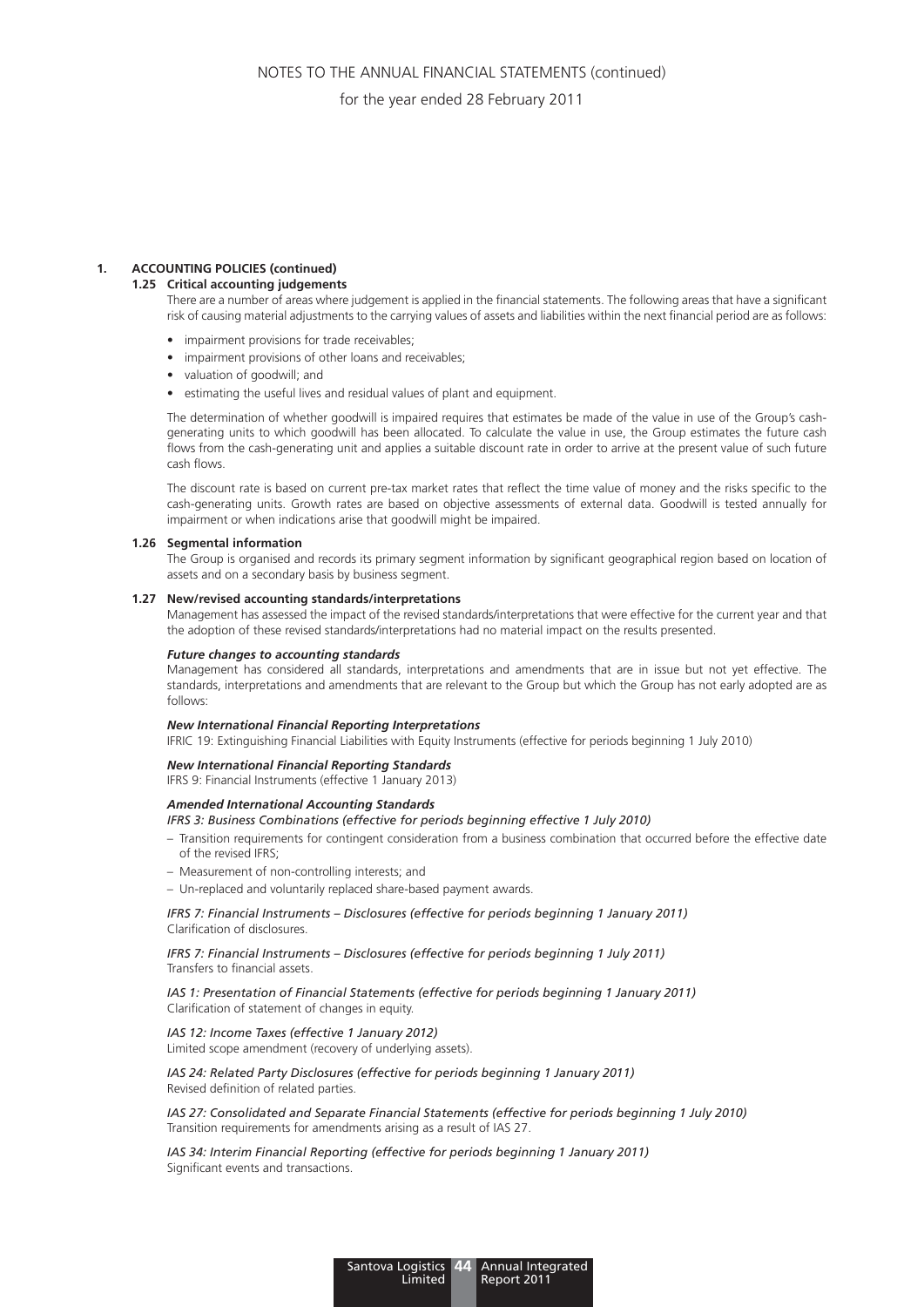|    |                            | Cost/<br>valuation<br>R'000 | 2011<br>Accumulated<br>depreciation<br>R'000 | Carrying<br>value<br><b>R'000</b> | Cost/<br>valuation<br>R'000 | 2010<br>Accumulated<br>depreciation<br>R'000 | Carrying<br>value<br>R'000 |
|----|----------------------------|-----------------------------|----------------------------------------------|-----------------------------------|-----------------------------|----------------------------------------------|----------------------------|
| 2. | <b>PLANT AND EOUIPMENT</b> |                             |                                              |                                   |                             |                                              |                            |
|    | Group                      |                             |                                              |                                   |                             |                                              |                            |
|    | Plant and equipment        | 626                         | (161)                                        | 465                               | 618                         | (121)                                        | 497                        |
|    | Motor vehicles             | 4 0 3 1                     | (1806)                                       | 2 2 2 5                           | 3840                        | (1372)                                       | 2 4 6 8                    |
|    | Furniture and fittings     | 2 5 4 5                     | (1, 200)                                     | 1 3 4 5                           | 2 1 5 5                     | (671)                                        | 1484                       |
|    | Leasehold improvements     | 1035                        | (370)                                        | 665                               | 976                         | (223)                                        | 753                        |
|    | Office equipment           | 3 0 3 9                     | (1536)                                       | 1 503                             | 2871                        | (1166)                                       | 1 705                      |
|    | Computer equipment         | 5833                        | (3496)                                       | 2 3 3 7                           | 3 9 4 1                     | (1906)                                       | 2 0 3 5                    |
|    |                            | 17 109                      | (8569)                                       | 8 5 4 0                           | 14 401                      | (5459)                                       | 8 9 4 2                    |

Motor vehicles and equipment held under instalment sale agreements with a carrying value of R585 203 (2010: R1 151 356) and Rnil (2010: R91 666) respectively are pledged as security for the related instalment sale agreement (refer note 10). Assets with a carrying value of R1 089 055 have been pledged as security for the Coface Finance Australia Pty Limited facility. No other assets have been pledged for security purposes.

It is the policy of the Group to insure their plant and equipment at replacement value, however, in certain circumstances asset cover is limited to market value.

There are no contractual commitments for plant or equipment.

### **The carrying value of plant and equipment can be reconciled as follows:**

|                        | Carrying<br>value at<br>beginning<br>of year<br>R'000 | Additions*<br><b>R'000</b> | <b>Disposals</b><br><b>R'000</b> | <b>Depreciation</b><br><b>R'000</b> | <b>Translation</b><br>profit/(loss)<br>R'000 | Carrying<br>value at<br>end of year<br><b>R'000</b> |
|------------------------|-------------------------------------------------------|----------------------------|----------------------------------|-------------------------------------|----------------------------------------------|-----------------------------------------------------|
| 2011                   |                                                       |                            |                                  |                                     |                                              |                                                     |
| Plant and equipment    | 497                                                   | 8                          |                                  | (40)                                |                                              | 465                                                 |
| Motor vehicles         | 2 4 6 8                                               | 948                        | (642)                            | (554)                               | 5                                            | 2 2 2 5                                             |
| Furniture and fittings | 1484                                                  | 199                        | (116)                            | (220)                               | (2)                                          | 1 3 4 5                                             |
| Leasehold improvements | 753                                                   | 12                         |                                  | (104)                               | 4                                            | 665                                                 |
| Office equipment       | 1705                                                  | 299                        | (122)                            | (365)                               | (14)                                         | 1 503                                               |
| Computer equipment     | 2 0 3 5                                               | 1070                       | (73)                             | (703)                               | 8                                            | 2 3 3 7                                             |
|                        | 8 9 4 2                                               | 2 5 3 6                    | (953)                            | (1986)                              | $\blacksquare$                               | 8 5 4 0                                             |
| 2010                   |                                                       |                            |                                  |                                     |                                              |                                                     |
| Plant and equipment    | 534                                                   | $\overline{2}$             | (1)                              | (38)                                |                                              | 497                                                 |
| Motor vehicles         | 2 3 0 3                                               | 1804                       | (1095)                           | (550)                               | 6                                            | 2 4 6 8                                             |
| Furniture and fittings | 1 5 9 3                                               | 136                        | (68)                             | (164)                               | (13)                                         | 1484                                                |
| Leasehold improvements | 444                                                   | 394                        |                                  | (90)                                | 5                                            | 753                                                 |
| Office equipment       | 1761                                                  | 256                        |                                  | (307)                               | (5)                                          | 1705                                                |
| Computer equipment     | 2 0 7 5                                               | 554                        | (28)                             | (549)                               | (17)                                         | 2 0 3 5                                             |
|                        | 8710                                                  | 3 1 4 6                    | (1 192)                          | (1698)                              | (24)                                         | 8 9 4 2                                             |

*\* Plant and equipment to the value of R947 610 (2010: R997 226) arising from acquisitions of subsidiaries is included in additions above.*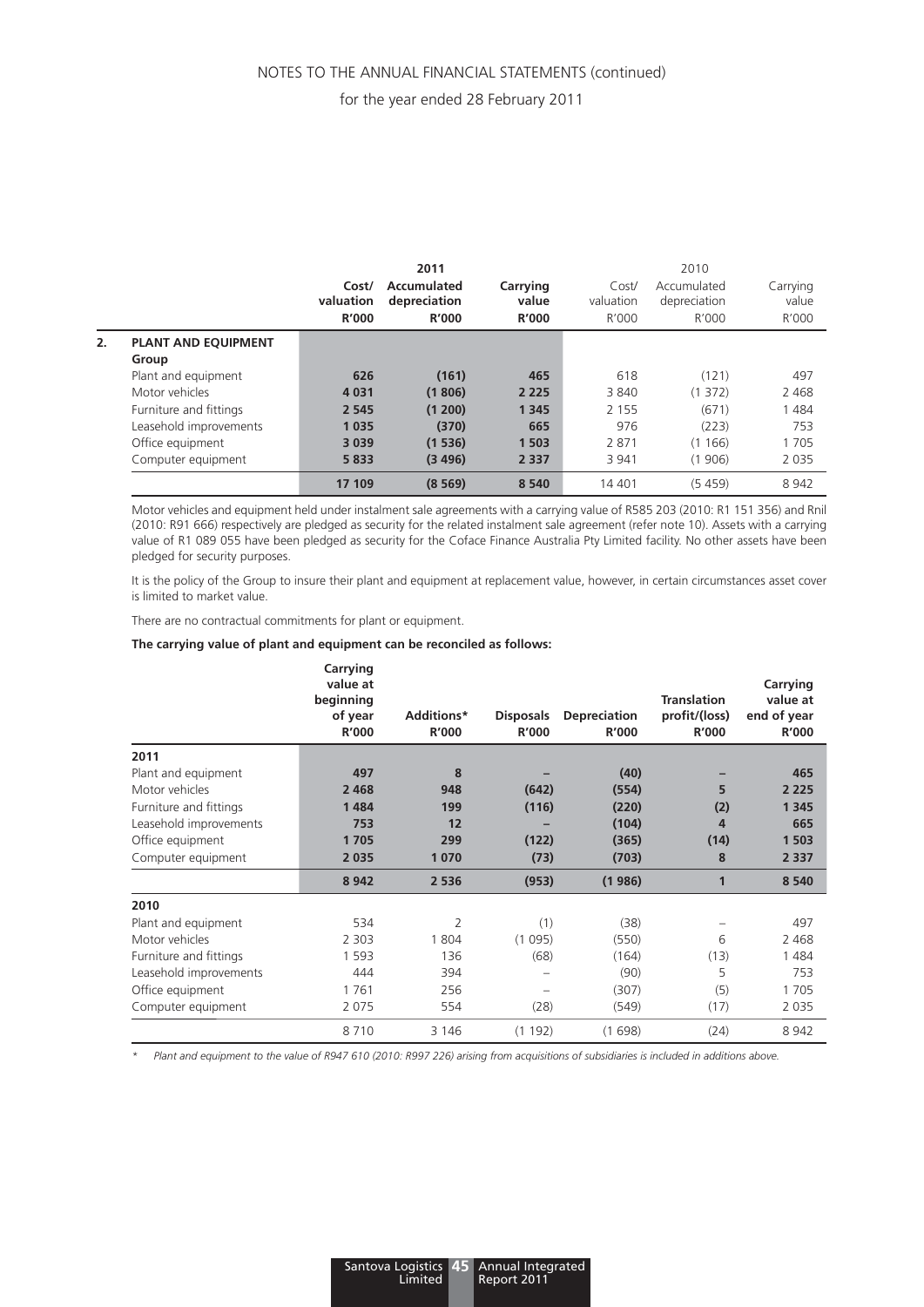|    |                                                      |                                    | 2011                                 |                                   |                             | 2010                                 |                            |
|----|------------------------------------------------------|------------------------------------|--------------------------------------|-----------------------------------|-----------------------------|--------------------------------------|----------------------------|
|    |                                                      | Cost/<br>valuation<br><b>R'000</b> | Accumulated<br>depreciation<br>R'000 | Carrying<br>value<br><b>R'000</b> | Cost/<br>valuation<br>R'000 | Accumulated<br>depreciation<br>R'000 | Carrying<br>value<br>R'000 |
| 2. | <b>PLANT AND EQUIPMENT</b><br>(continued)<br>Company |                                    |                                      |                                   |                             |                                      |                            |
|    | Furniture and fittings                               | 38                                 | (26)                                 | 12                                | 38                          | (22)                                 | 16                         |
|    | Computer equipment                                   | 337                                | (277)                                | 60                                | 336                         | (247)                                | 89                         |
|    |                                                      | 375                                | (303)                                | 72                                | 374                         | (269)                                | 105                        |

No Company plant or equipment has been pledged as security, and no commitments for the purchase of plant or equipment have been entered into.

### **The carrying value of plant and equipment can be reconciled as follows:**

|                        | Carrying<br>value at<br>beginning<br>of year<br>R'000 | <b>Additions</b><br><b>R'000</b> | <b>Disposals</b><br>R'000 | <b>Depreciation</b><br><b>R'000</b> | Carrying<br>value at<br>end of year<br><b>R'000</b> |
|------------------------|-------------------------------------------------------|----------------------------------|---------------------------|-------------------------------------|-----------------------------------------------------|
| 2011                   |                                                       |                                  |                           |                                     |                                                     |
| Furniture and fittings | 16                                                    |                                  |                           | (4)                                 | 12                                                  |
| Computer equipment     | 89                                                    | 22                               | (2)                       | (49)                                | 60                                                  |
|                        | 105                                                   | 22                               | (2)                       | (53)                                | 72                                                  |
| 2010                   |                                                       |                                  |                           |                                     |                                                     |
| Furniture and fittings | 24                                                    | 3                                | (7)                       | (4)                                 | 16                                                  |
| Computer equipment     | 108                                                   | 66                               | (9)                       | (76)                                | 89                                                  |
|                        | 132                                                   | 69                               | (16)                      | (80)                                | 105                                                 |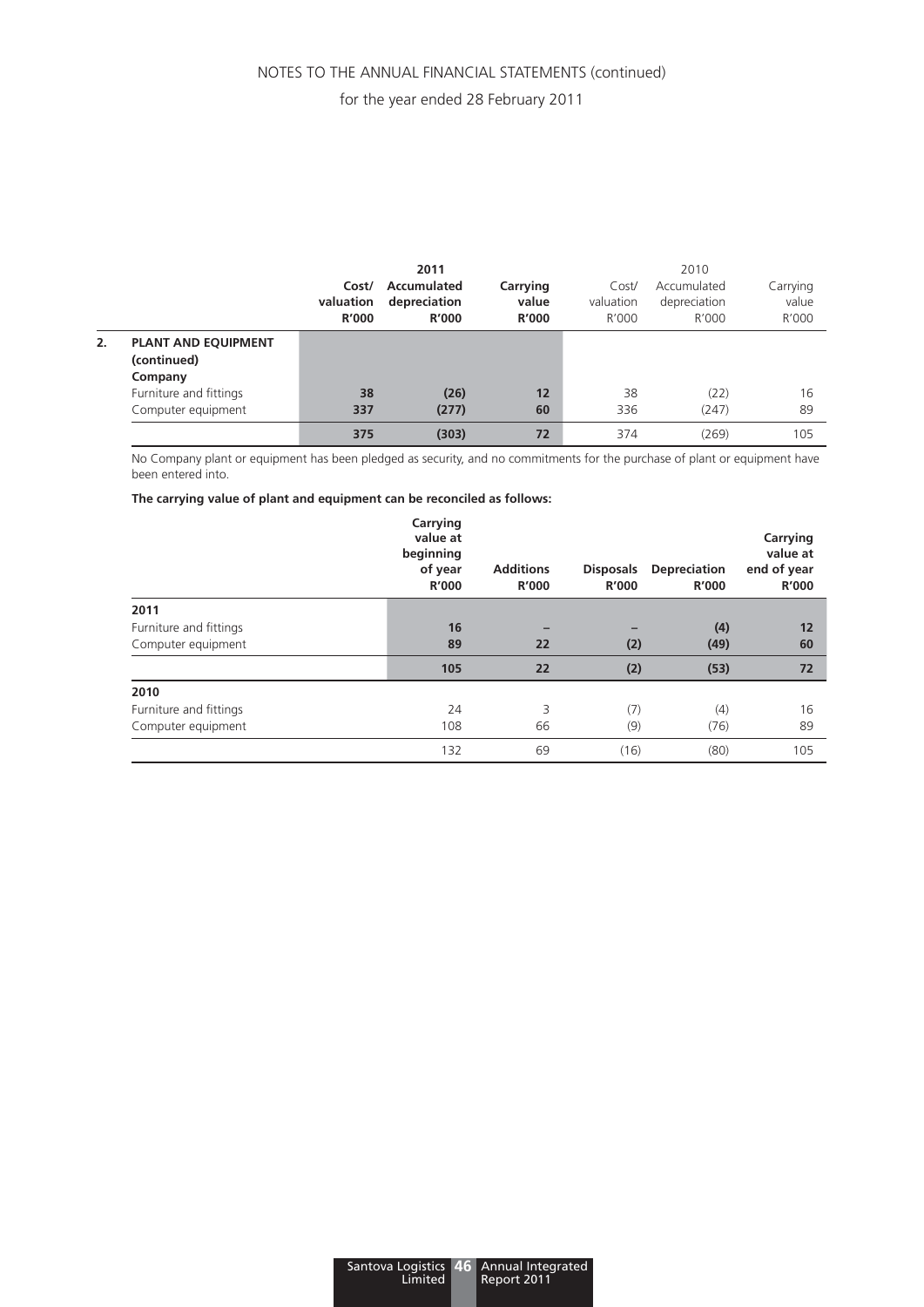|     |                                                                                                                                   | Group                                                                          |         | Company |       |
|-----|-----------------------------------------------------------------------------------------------------------------------------------|--------------------------------------------------------------------------------|---------|---------|-------|
|     |                                                                                                                                   | 2011                                                                           | 2010    | 2011    | 2010  |
|     |                                                                                                                                   | <b>R'000</b>                                                                   | R'000   | R'000   | R'000 |
|     |                                                                                                                                   |                                                                                |         |         |       |
| 3.1 | <b>Computer software</b>                                                                                                          |                                                                                |         |         |       |
|     | Cost                                                                                                                              | 3 5 6 1                                                                        | 2 2 6 8 | 211     | 211   |
|     | Accumulated amortisation                                                                                                          | (1166)                                                                         | (619)   | (181)   | (113) |
|     | Carrying value at beginning of year                                                                                               | 2 3 9 5                                                                        | 1649    | 30      | 98    |
|     | <b>Additions</b>                                                                                                                  | 1 1 8 3                                                                        | 1 2 9 3 |         |       |
|     | <b>Disposals</b>                                                                                                                  |                                                                                |         |         |       |
|     | $-$ Cost                                                                                                                          |                                                                                |         |         |       |
|     | - Accumulated amortisation                                                                                                        | 5                                                                              |         | 5       |       |
|     | Amortisation                                                                                                                      | (971)                                                                          | (547)   | (30)    | (68)  |
|     | Carrying value at end of year                                                                                                     | 2 607                                                                          | 2 3 9 5 |         | 30    |
|     |                                                                                                                                   |                                                                                |         |         |       |
|     | Cost                                                                                                                              | 4739                                                                           | 3 5 6 1 | 206     | 211   |
|     | Accumulated amortisation                                                                                                          | (2 132)                                                                        | (1166)  | (206)   | (181) |
|     | Group and Company computer software additions<br>consists both of internally developed systems and generic<br>software purchases. |                                                                                |         |         |       |
| 3.2 | <b>Customer lists</b>                                                                                                             |                                                                                |         |         |       |
|     | Cost                                                                                                                              | 2 5 9 6                                                                        | 329     |         | 329   |
|     | Accumulated amortisation                                                                                                          | (424)                                                                          | (329)   |         | (329) |
|     |                                                                                                                                   | 2 1 7 2                                                                        |         |         |       |
|     | Additions*                                                                                                                        |                                                                                | 2 608   |         |       |
|     | Write-off                                                                                                                         |                                                                                |         |         |       |
|     | $-$ Cost                                                                                                                          |                                                                                |         |         | (329) |
|     | - Accumulated amortisation                                                                                                        | -                                                                              | 329     | -       | 329   |
|     | Amortisation                                                                                                                      | (1003)                                                                         | (424)   |         |       |
|     | <b>Translation loss</b>                                                                                                           | (13)                                                                           | (12)    |         |       |
|     | Carrying value at end of year                                                                                                     | 1 1 5 6                                                                        | 2 1 7 2 | -       |       |
|     | Comprising:                                                                                                                       |                                                                                |         |         |       |
|     | Cost                                                                                                                              | 2 5 8 3                                                                        | 2 5 9 6 |         |       |
|     | Accumulated amortisation                                                                                                          | (1427)                                                                         | (424)   |         |       |
|     |                                                                                                                                   | <b>INTANGIBLE ASSETS</b><br>Comprising:<br>Carrying value at beginning of year | (5)     | (329)   | (5)   |

*\* Customer lists to the value of Rnil (2010: R1 555 060) arising from acquisitions of subsidiaries are included in additions above.*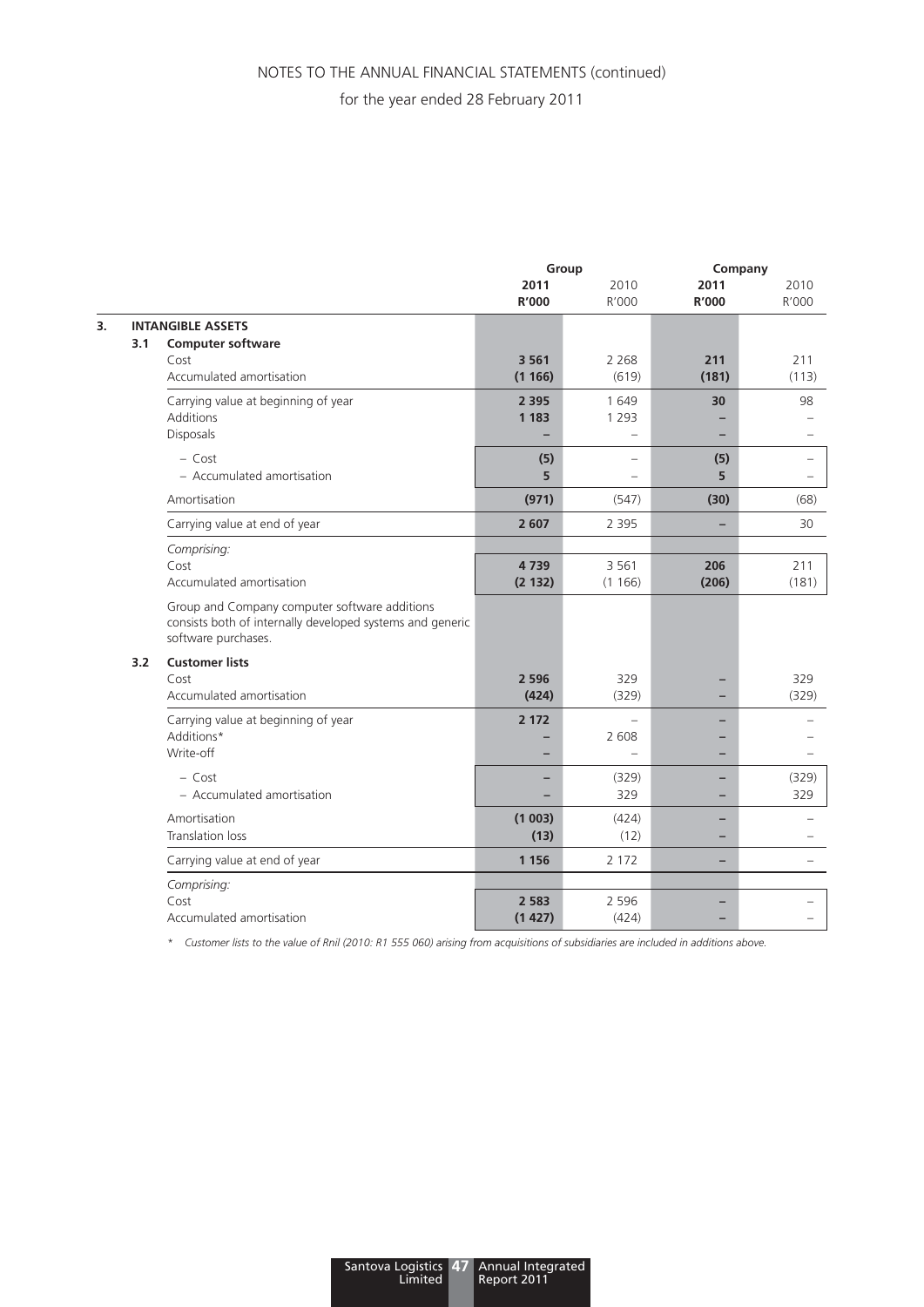|                                                                                                      | Group         |               |               | Company       |  |
|------------------------------------------------------------------------------------------------------|---------------|---------------|---------------|---------------|--|
|                                                                                                      | 2011<br>R'000 | 2010<br>R'000 | 2011<br>R'000 | 2010<br>R'000 |  |
| <b>INTANGIBLE ASSETS (continued)</b>                                                                 |               |               |               |               |  |
| Goodwill<br>3.3                                                                                      |               |               |               |               |  |
| Carrying value at beginning of year                                                                  | 34 960        | 24 299        |               |               |  |
| Amounts recognised from acquisitions of/in subsidiaries:                                             |               |               |               |               |  |
| - Santova Logistics South Africa (Pty) Limited                                                       | 22 246        | 7862          |               |               |  |
| - McGregor Sea and Air Services Pty Limited<br>- Standard Insurance Consultants (acquired by Santova |               |               |               |               |  |
| Financial Services (Pty) Limited)                                                                    |               | 1 1 5 2       |               |               |  |
| - Santova Logistics B.V.                                                                             |               | 1 647         |               |               |  |
| Amounts written-off in subsidiary:                                                                   |               |               |               |               |  |
| - Impairment (Standard Insurance Consultants)                                                        | (1152)        |               |               |               |  |
| Translation profit                                                                                   | 173           |               |               |               |  |
| Carrying value at end of year                                                                        | 56 227        | 34 960        |               |               |  |
| Comprising:                                                                                          |               |               |               |               |  |
| Cost                                                                                                 | 56 227        | 34 960        |               |               |  |
| The goodwill relates to:                                                                             |               |               |               |               |  |
| - Impson, an international logistics solutions provider;                                             | 20818         | 20818         |               |               |  |
| - Santova Financial Services, an insurance brokerage;                                                | 2826          | 2826          |               |               |  |
| - Mogal, an international logistics solutions provider                                               |               |               |               |               |  |
| based in the United Kingdom;                                                                         | 655           | 655           |               |               |  |
| - McGregor, an international logistics solutions provider<br>based in Australia;                     | 7999          | 7862          |               |               |  |
| - Santova Logistics B.V., an international logistics                                                 |               |               |               |               |  |
| solutions provider based in the Netherlands;                                                         | 1683          | 1647          |               |               |  |
| - Santova Logistics South Africa, an international                                                   |               |               |               |               |  |
| logistics solutions provider; and                                                                    | 22 246        |               |               |               |  |
| - Standard Insurance Consultants (acquired by Santova                                                |               |               |               |               |  |
| Financial Services), an insurance consultancy.                                                       |               | 1 1 5 2       |               |               |  |
| For more detail on investments, refer note 4.                                                        |               |               |               |               |  |
| <b>Total intangible assets</b>                                                                       | 59 990        | 39 527        |               | 30            |  |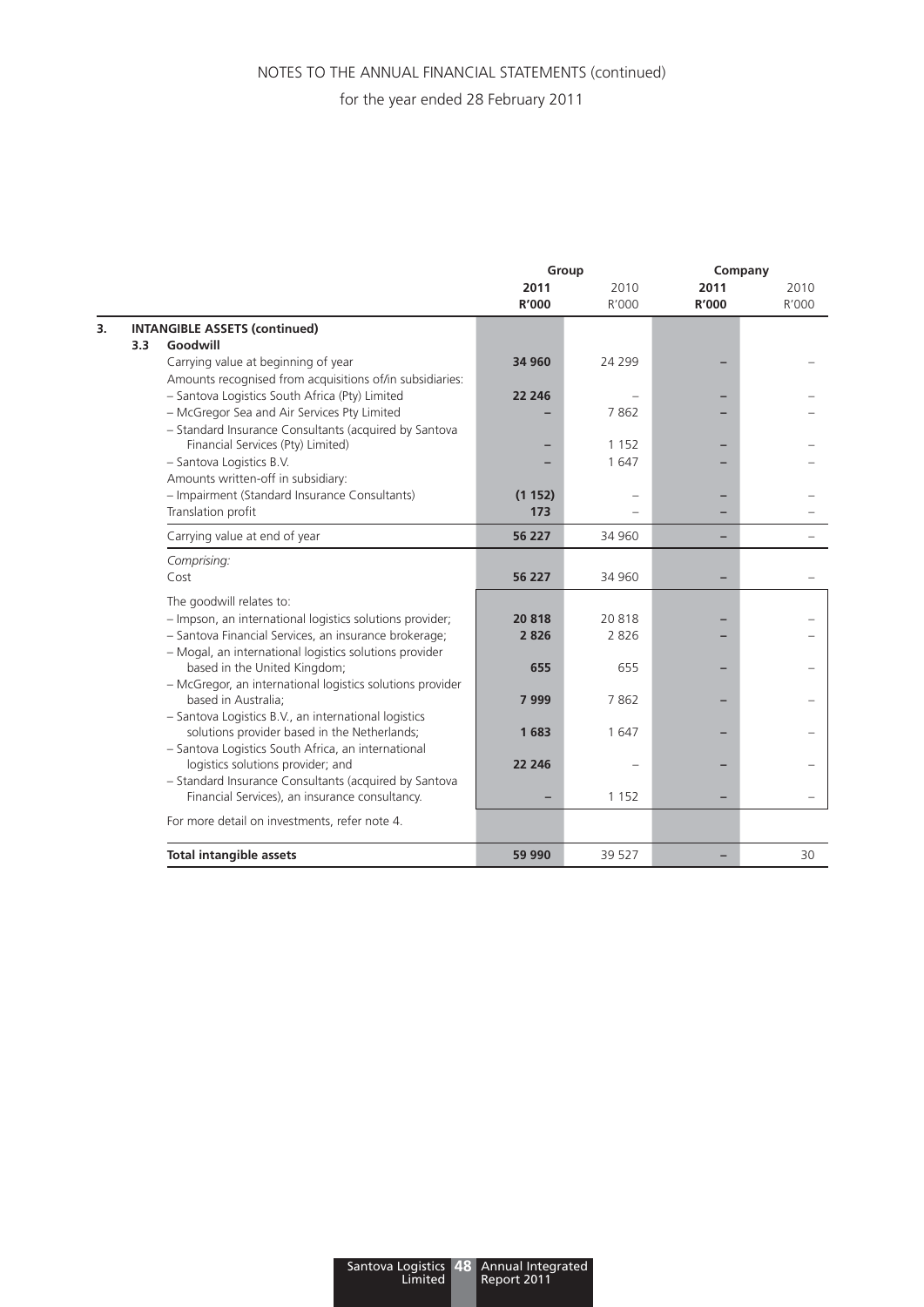|                                                                                   | Company<br><b>Effective holding</b><br>2011<br>$\%$ | 2010<br>$\%$ | 2011<br>$R*$ | Company<br>Investment at cost<br>2010<br>$R*$ |
|-----------------------------------------------------------------------------------|-----------------------------------------------------|--------------|--------------|-----------------------------------------------|
| <b>INVESTMENTS IN SUBSIDIARIES</b>                                                |                                                     |              |              |                                               |
| <b>Incorporated in South Africa</b>                                               |                                                     |              |              |                                               |
| Impson Logistics (Pty) Limited                                                    | 100                                                 | 100          | 39 273 193   | 39 273 193                                    |
| Santova (Pty) Limited (formerly Santova Financial Services                        |                                                     |              |              |                                               |
| (Pty) Limited)                                                                    | 100                                                 | 100          | 100          | 100                                           |
| Santova Financial Services (Pty) Limited (formerly Leading Edge                   |                                                     |              |              |                                               |
| Insurance Brokers (Pty) Limited)                                                  | 100                                                 | 100          | 3 088 694    | 3 088 694                                     |
| Santova Logistics Share Purchase and Option Scheme Trust                          |                                                     | 100          |              | 1 0 0 0                                       |
| Santova Logistics South Africa (Pty) Limited (formerly Aviocean<br>(Pty) Limited) | 100                                                 |              | 19 952 529   |                                               |
| Santova NVOCC (Pty) Limited                                                       | 100                                                 | 100          | 100          | 100                                           |
| <b>Incorporated in Australia</b>                                                  |                                                     |              |              |                                               |
| McGregor Sea and Air Services Pty Limited (formerly McGregor                      |                                                     |              |              |                                               |
| Customs Pty Limited)                                                              | 75                                                  | 75           | 9792736      | 9 7 9 2 7 3 6                                 |
| Santova Logistics Pty Limited                                                     | 100                                                 | 100          | 6            | 6                                             |
| <b>Incorporated in Europe</b>                                                     |                                                     |              |              |                                               |
| Mogal International Limited (United Kingdom)                                      | 100                                                 | 100          | 1984 174     | 1 984 174                                     |
| Santova Logistics B.V. (Netherlands)                                              | 100                                                 | 100          | 1 797 748    | 1 797 748                                     |
| <b>Incorporated in Hong Kong</b>                                                  |                                                     |              |              |                                               |
| Santova Logistics Limited                                                         | 100                                                 | 100          | 9 3 5 2      | 9 3 5 2                                       |
|                                                                                   |                                                     |              | 75 898 632   | 55 947 103                                    |

Based on an assessment of the underlying potential of the businesses housed in the major subsidiaries listed above, the directors are of the opinion that there has been no impairment in the above investments, or the underlying goodwill (refer note 3.3), as at 28 February 2011 . **<sup>2011</sup>**<sup>2010</sup>

| Reconciliation of movements for the year                        | <b>ZUTT</b><br>$R*$ | ZUJU<br>$R*$  |
|-----------------------------------------------------------------|---------------------|---------------|
| Balance at beginning of year                                    | 55 947 103          | 44 357 033    |
| Purchase of 100% of the share capital in Santova Logistics      |                     |               |
| South Africa (Pty) Limited                                      | 19 952 529          |               |
| Deregistration of Santova Logistics Share Purchase and          |                     |               |
| Option Scheme Trust                                             | (1000)              |               |
| Purchase of 75% of the share capital in McGregor Sea and        |                     |               |
| Air Services Pty Limited                                        |                     | 9 7 9 2 7 3 6 |
| Purchase of 100% of the share capital in Santova Logistics B.V. |                     |               |
| (formerly Maxxs B.V.)                                           |                     | 1 797 748     |
| Deregistration of e-OSCI Logistics (Pty) Limited                |                     | (100)         |
| Deregistration of Santova Warehouse Solutions (Pty) Limited     |                     | (100)         |
| Deregistration of Spectrum Shipping 2007 (Pty) Limited          |                     | (100)         |
| Deregistration of Supply Chain Insurance Brokers (Pty) Limited  |                     | (100)         |
| Deregistration of Owens International Freight Limited           |                     | (14)          |
| Balance at end of year                                          | 75 898 632          | 55 947 103    |

*\* Due to some of the subsidiaries having values below R500 amounts have been presented in Rands.*

#### **Acquisition of subsidiary**

On 1 March 2010, the Group acquired the entire issued share capital of Santova Logistics South Africa (Pty) Limited (formerly Aviocean (Pty) Limited), a South African registered company specialising in customs brokerage, trade facilitation and international freight forwarding and clearing. The acquisition was concluded for a purchase consideration of R20 625 000. The purchase consideration consists of R10 500 000 cash paid on 19 May 2010; R3 937 500 from the issue of 131 250 000 Santova Logistics ordinary shares on 9 June 2010; contingent considerations of R2 000 000 in cash and R750 000 from the issue of 25 000 000 Santova Logistics ordinary shares on achieving the first profit warranty at the end of the 28 February 2011 financial year; and contingent considerations of R2 500 000 in cash and R937 500 from the issue of 31 250 000 Santova Logistics ordinary shares on achieving the second profit warranty at the end of the 29 February 2012 financial year.

The fair value of the purchase consideration at the acquisition date was R19 952 529, computed using a discount rate of 9,5%. The fair value of the assets acquired amounted to R23 821 022, resulting in negative goodwill of R3 868 493 at acquisition. The acquisition gives the Group a greater presence in Gauteng, South Africa.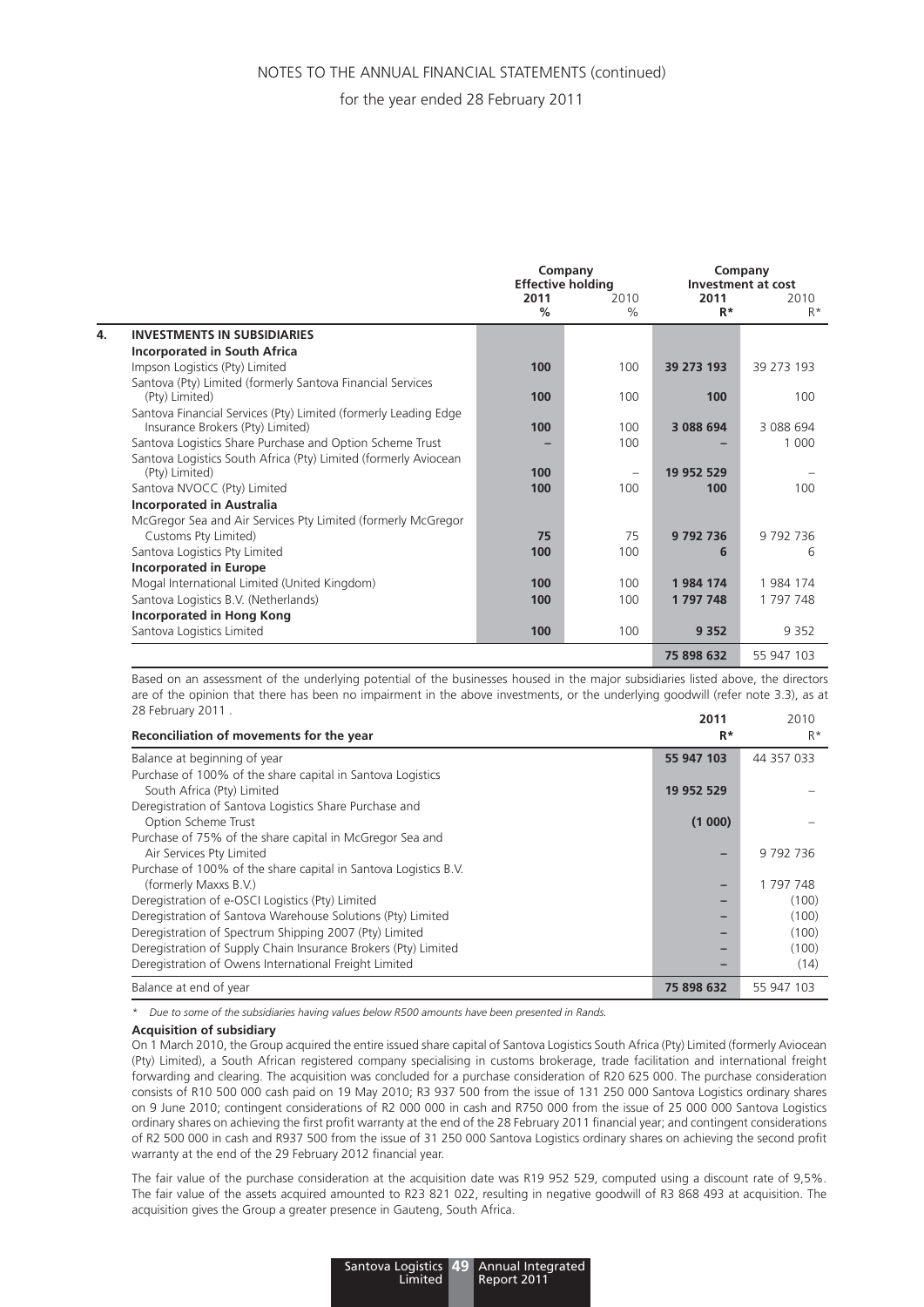|                                                                 |       | Group        |         |              | Company |  |
|-----------------------------------------------------------------|-------|--------------|---------|--------------|---------|--|
|                                                                 |       | 2011         | 2010    | 2011         | 2010    |  |
|                                                                 | Level | <b>R'000</b> | R'000   | <b>R'000</b> | R'000   |  |
| <b>FINANCIAL ASSET/(LIABILITIES)</b>                            |       |              |         |              |         |  |
| <b>Financial asset</b>                                          |       |              |         |              |         |  |
| <b>Non-current financial asset</b>                              |       |              |         |              |         |  |
| Profit share on rental agreement <sup>1</sup>                   | 3     | 458          | 579     |              |         |  |
| <b>Financial liabilities</b>                                    |       |              |         |              |         |  |
| <b>Non-current financial liabilities</b>                        |       |              |         |              |         |  |
| Share commitments <sup>2</sup>                                  | 3     | (2735)       | (3519)  | (2735)       | (3 517) |  |
| Contingent purchase considerations on acquisitions <sup>3</sup> | 3     | (6488)       | (4149)  | (5401)       | (1310)  |  |
| Less: current portion included in current liabilities           |       |              |         |              |         |  |
| Share commitments <sup>2</sup>                                  | 3     | 2735         | 1 0 6 2 | 2 7 3 5      | 1 0 6 2 |  |
| Contingent purchase considerations on acquisitions <sup>3</sup> | 3     | 3 0 5 9      | 2 400   | 1972         | 467     |  |
|                                                                 |       | (3429)       | (4206)  | (3 429)      | (3 298) |  |
| <b>Current portion of financial liabilities</b>                 |       |              |         |              |         |  |
| Current portion of share commitments                            | 3     | (2735)       | (1062)  | (2735)       | (1062)  |  |
| Current portion of contingent purchase considerations on        |       |              |         |              |         |  |
| acquisitions                                                    | Β     | (3059)       | (2,400) | (1972)       | (467)   |  |
| Forward exchange contracts                                      |       | (153)        | (23)    |              |         |  |
|                                                                 |       | (5947)       | (3485)  | (4707)       | (1529)  |  |

#### **Hierachy for fair value measurement**

Fair value determination:

Level 1 – Quoted prices (unadjusted) in active markets for identical assets or liabilities.

- Level 2 Inputs other than quoted prices included within Level 1 that are observable for the asset or liability, either directly (as prices) or indirectly (derived from prices).
- Level 3 Inputs for the asset or liability that are not based on observable market data (unobservable inputs).
- *1 Impson entered into a profi t sharing agreement with each of the landlords of their Durban and Johannesburg premises, on inception of the leases,*  in the 2007 and 2008 financial years respectively. As at 28 February 2011, the fair value of the profit share on the Durban premises amounted to *R458 323 (2010: R284 558). The Johannesburg premises was sold during the year which resulted in Impson receiving R690 198 from the profi t*  sharing agreement. R293 710 of this amount was recognised in the 2010 financial year, resulting in income of R396 488 being recognised in the 2011 financial year.

*2 This represents the present value of the remaining obligation that was entered into with the Camilla Coleman Trust. Refer note 9 for further details.*

*3 This represents the present value of the remaining contingent purchase obligation arising from the following acquisitions:*

 *– Freightmatters customer list;* 

 *– Santova Logistics B.V.; and*

 *– Santova Logistics South Africa.*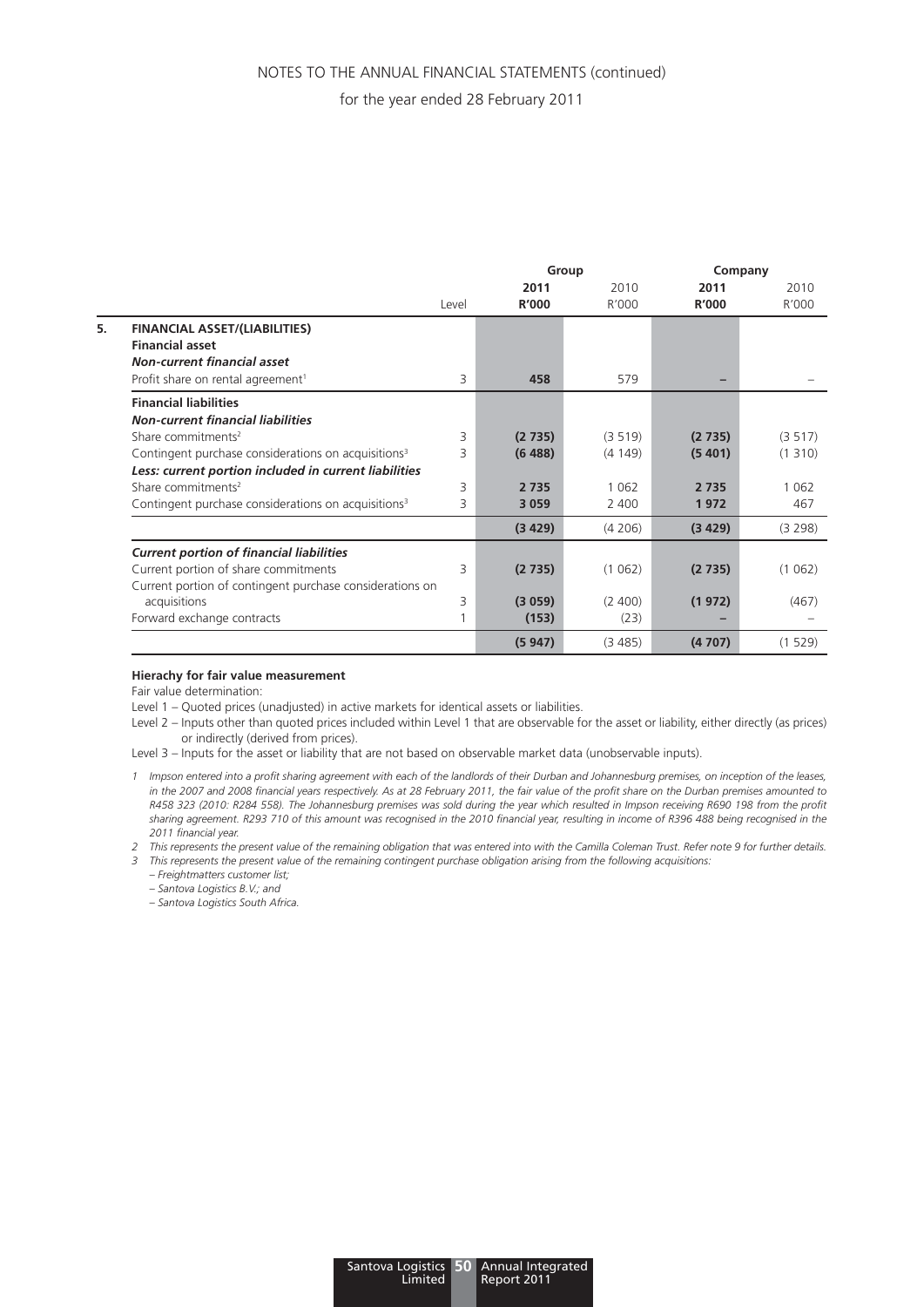|                                                                   |         | Group   |         | Company |  |
|-------------------------------------------------------------------|---------|---------|---------|---------|--|
|                                                                   | 2011    | 2010    | 2011    | 2010    |  |
|                                                                   | R'000   | R'000   | R'000   | R'000   |  |
| <b>DEFERRED TAXATION</b>                                          |         |         |         |         |  |
| Deferred tax comprises:                                           |         |         |         |         |  |
| - Capital allowances and provisions                               | 2800    | 3 1 1 9 | 1696    | 2 7 1 7 |  |
| - Other timing differences                                        | 384     | 116     |         |         |  |
| - Assessed loss                                                   | 249     |         | 249     |         |  |
|                                                                   | 3 4 3 3 | 3 2 3 5 | 1945    | 2 7 1 7 |  |
| <b>Reconciliation of deferred taxation:</b>                       |         |         |         |         |  |
| Balance at beginning of year                                      | 3 2 3 5 | 4 0 5 4 | 2 7 1 7 | 3 5 0 5 |  |
| Movements during the period attributable to:                      |         |         |         |         |  |
| - Timing differences                                              | (385)   | (958)   | (1021)  | (788)   |  |
| - Acquisition of subsidiaries                                     | 384     | 116     |         |         |  |
| - Prior year adjustments                                          | (50)    | 23      |         |         |  |
| - Assessed loss                                                   | 249     |         | 249     |         |  |
| Balance at end of year                                            | 3 4 3 3 | 3 2 3 5 | 1945    | 2 7 1 7 |  |
| Comprising:                                                       |         |         |         |         |  |
| Deferred tax assets                                               | 3 4 3 4 | 3 2 4 9 | 1945    | 2 7 1 7 |  |
| Deferred tax liabilities                                          | (1)     | (14)    |         |         |  |
| <b>TRADE RECEIVABLES</b>                                          |         |         |         |         |  |
| Trade receivables                                                 | 254 393 | 183 289 | 5 5 3 0 | 3976    |  |
| Provision for impairment of trade receivables                     | (5573)  | (6713)  | (3 102) | (3855)  |  |
|                                                                   | 248 820 | 176 576 | 2 4 2 8 | 121     |  |
| The movement in provision for impairment of trade<br>receivables: |         |         |         |         |  |
| Balance at beginning of year                                      | 6713    | 7 30 6  | 3855    | 4 2 7 0 |  |
| Charge/(release) for the year                                     | 167     | (639)   | (216)   | (202)   |  |
| Amounts (written-off)/recovered                                   | (1307)  | 46      | (537)   | (213)   |  |
| Balance at end of year                                            | 5 5 7 3 | 6 7 1 3 | 3 10 2  | 3855    |  |

Certain trade receivables included above have been ceded to Nedbank Limited (2011: R243 295 548; 2010: R170 937 384), the Royal Bank of Scotland Invoice Finance Limited (2011: R2 443 334; 2010: R1 091 574) and Coface Finance Australia Pty Limited (2011: R9 306 110; 2010: R9 040 305) as security for the respective invoice discounting facilities included in short-term borrowings (refer note 13).

Trade receivables are non-interest bearing and are generally settled on 30 – 60 day terms.

Overdue receivables in South Africa incur interest at rates linked to the South African prime rate on a discretionary basis.

Included in the provision for impairment of trade receivables are specific trade receivables with a carrying value of R144 126 (2010: R112 572), which have been placed under liquidation.

There is a second and third cession, on the trade receivables ceded to Nedbank Limited, in favour of Lombards Insurance Company Limited and Coface South Africa Insurance Company Limited respectively for facilities afforded.

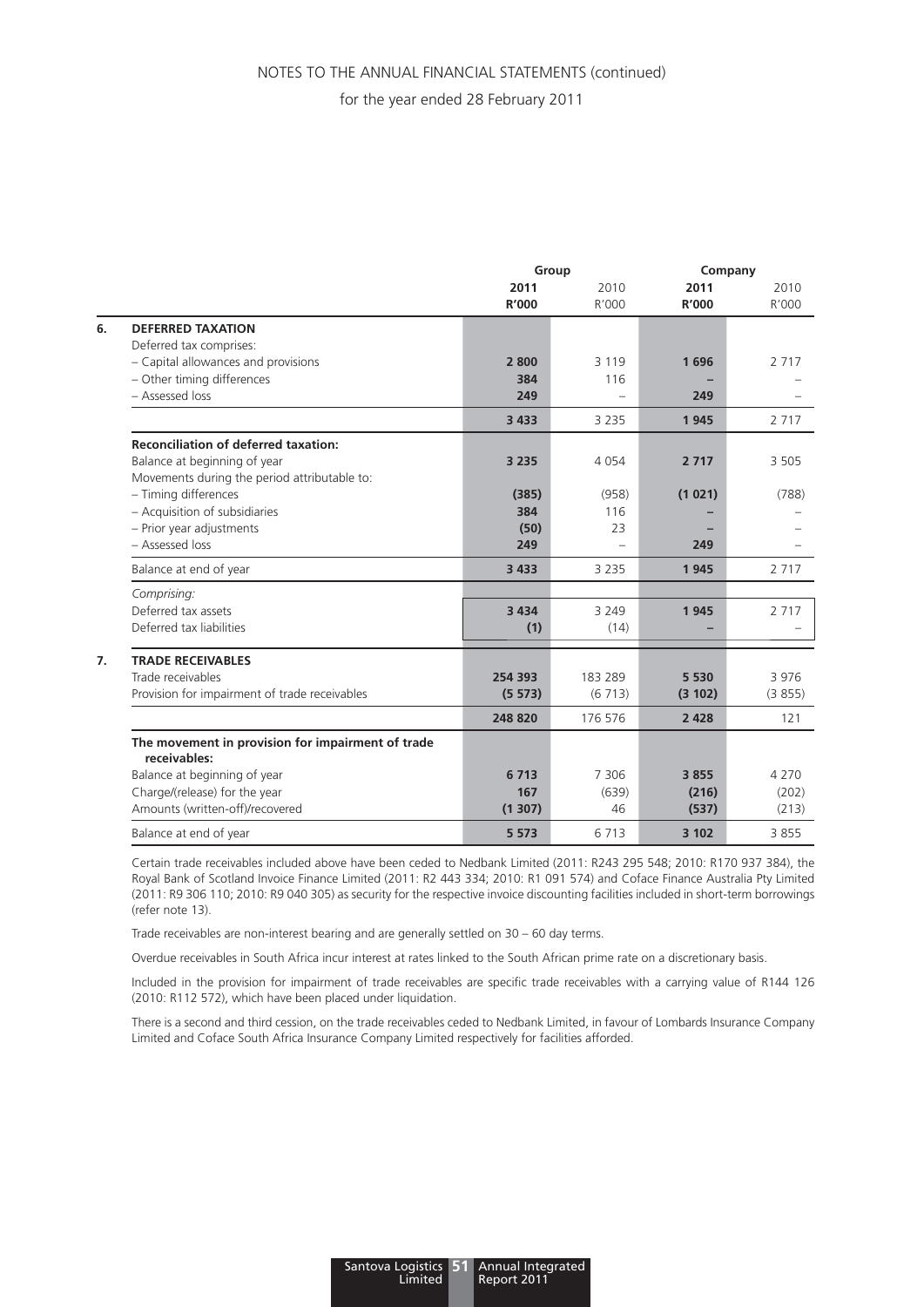|                                                                                                                                         | Group   |         |         | Company |  |
|-----------------------------------------------------------------------------------------------------------------------------------------|---------|---------|---------|---------|--|
|                                                                                                                                         | 2011    | 2010    | 2011    | 2010    |  |
|                                                                                                                                         | R'000   | R'000   | R'000   | R'000   |  |
| <b>AMOUNTS OWING FROM RELATED PARTIES</b>                                                                                               |         |         |         |         |  |
| Relating to subsidiaries and other related parties                                                                                      |         |         |         |         |  |
| Previous vendors of Santova Logistics B.V. (Netherlands) <sup>1</sup>                                                                   | 573     | 34      |         |         |  |
| Impson Logistics (Pty) Limited <sup>2</sup>                                                                                             |         |         | 1082    | 12 743  |  |
| Santova Logistics Limited (United Kingdom) <sup>3</sup>                                                                                 |         |         | 1 1 8 7 | 1 0 7 8 |  |
| Santova Logistics Pty Limited (Australia) <sup>3</sup>                                                                                  |         |         | 9       | 138     |  |
| Santova Logistics B.V. (Netherlands) <sup>3</sup>                                                                                       |         |         | 1 3 9 5 | 104     |  |
| Santova Financial Services (Pty) Limited (formerly Leading Edge                                                                         |         |         |         |         |  |
| Insurance Brokers (Pty) Limited) <sup>1</sup>                                                                                           |         |         |         | 1       |  |
|                                                                                                                                         | 573     | 34      | 3 6 7 3 | 14 0 64 |  |
| 1 Unsecured, interest-free and no fixed terms of repayment (consistent                                                                  |         |         |         |         |  |
| with prior year).                                                                                                                       |         |         |         |         |  |
| 2 Unsecured, interest is charged at South African prime rate less 2,0%<br>and no fixed terms of repayment (consistent with prior year). |         |         |         |         |  |
| 3 Unsecured, interest is charged at South African prime rate, and no                                                                    |         |         |         |         |  |
| fixed terms of repayment (consistent with prior year).                                                                                  |         |         |         |         |  |
| <b>SHARE CAPITAL AND PREMIUM</b>                                                                                                        |         |         |         |         |  |
| <b>Authorised</b>                                                                                                                       |         |         |         |         |  |
| 2 000 000 000 Ordinary shares of 0,1 cent each                                                                                          |         |         |         |         |  |
| (2010: 2 000 000 000)                                                                                                                   | 2 0 0 0 | 2 0 0 0 | 2 0 0 0 | 2 000   |  |
| <b>Issued</b>                                                                                                                           |         |         |         |         |  |
| 1 376 127 003 Ordinary shares of 0,1 cent each                                                                                          |         |         |         |         |  |
| (2010: 1 256 048 523)                                                                                                                   | 1 3 7 6 | 1 2 5 6 | 1 3 7 6 | 1 2 5 6 |  |
| Share premium                                                                                                                           | 149 381 | 146 680 | 149 381 | 146 680 |  |
| Carrying value of shares in issue                                                                                                       | 150 757 | 147 936 | 150 757 | 147 936 |  |
| <b>Share commitments</b>                                                                                                                |         |         |         |         |  |
| 28 549 440 Ordinary shares of 0,1 cent each to repurchase                                                                               |         |         |         |         |  |
| (2010: 39 720 960)                                                                                                                      | (29)    | (40)    | (29)    | (40)    |  |
| Share premium                                                                                                                           | (1211)  | (2317)  | (1211)  | (2317)  |  |
| 56 250 000 Ordinary shares of 0,1 cent each to issue                                                                                    |         |         |         |         |  |
| (2010: nil)                                                                                                                             | 56      |         | 56      |         |  |
| Share premium                                                                                                                           | 1631    |         | 1631    |         |  |
| Total share capital and premium                                                                                                         | 151 204 | 145 579 | 151 204 | 145 579 |  |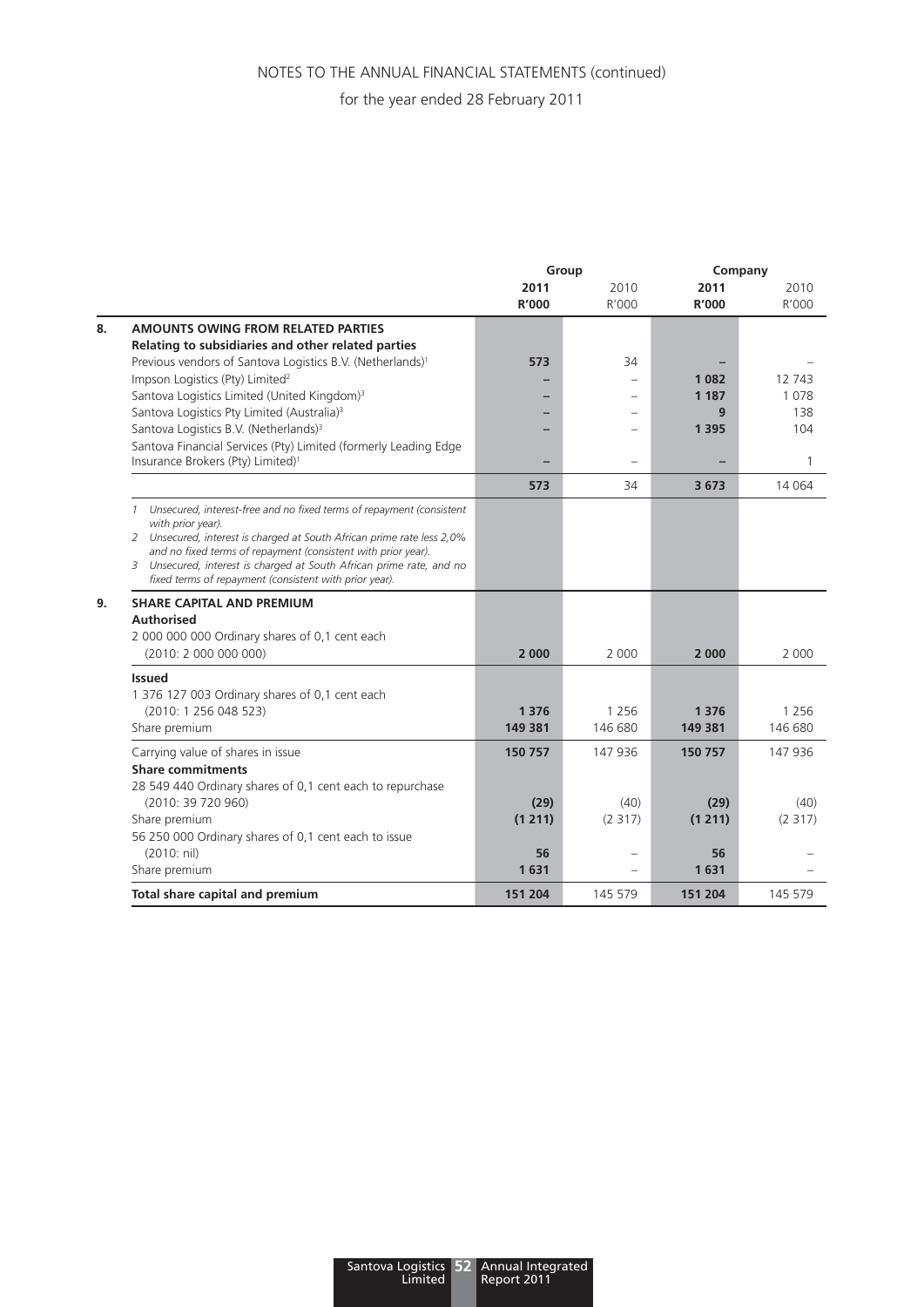#### **9. SHARE CAPITAL AND PREMIUM (continued)**

The following share movements occurred during the 2011 financial year:

- 131 250 000 Ordinary shares were allotted on 9 June 2010 for the purchase of Santova Logistics South Africa (Pty) Limited (formerly Aviocean (Pty) Limited); and
- 11 171 520 Ordinary shares were repurchased on 31 August 2010 from the Camilla Coleman Trust in terms of the share commitments approved at the Santova Logistics AGM held on 23 September 2008.

| Reconciliation of number of ordinary shares in issue                               | 2011<br><b>Shares</b> | 2010<br>Shares |
|------------------------------------------------------------------------------------|-----------------------|----------------|
| Ordinary shares in issue at beginning of year                                      | 1 256 048 523         | 1 297 355 538  |
| Issued for purchase of Santova Logistics South Africa (Pty) Limited (formerly      |                       |                |
| Aviocean (Pty) Limited)                                                            | 131 250 000           |                |
| Shares repurchased from Camilla Coleman Trust as approved at 2008 AGM <sup>1</sup> | (11 171 520)          | (11171520)     |
| Issued for the purchase of McGregor Sea and Air Services Pty Limited               |                       | 61 200 014     |
| Shares repurchased from the Share Trust as approved at 2009 AGM <sup>2</sup>       |                       | (91335509)     |
| Ordinary shares in issue at end of year                                            | 1 376 127 003         | 1 256 048 523  |

*1 The above shares repurchased were approved at the Santova Logistics AGM on 23 September 2008.*

*2 The above shares repurchased were approved at the Santova Logistics AGM on 20 July 2009.*

| Movement of share commitments during the year<br>(number of shares)                                        | Per sales<br>agreement/<br>approved<br>at AGM | (Issued)/<br>repurchased         | <b>Balance</b> |
|------------------------------------------------------------------------------------------------------------|-----------------------------------------------|----------------------------------|----------------|
| In terms of the acquisition of Santova Logistics South Africa (Pty)                                        |                                               |                                  |                |
| <b>Limited (refer note 4)</b>                                                                              |                                               |                                  |                |
| - On completion date                                                                                       | 131 250 000                                   | (131 250 000)                    |                |
| - On achieving the first profit warranty at the end of the 28 February 2011<br>financial year              | 25 000 000                                    |                                  | 25 000 000     |
| - On achieving the second profit warranty at the end of the<br>29 February 2012 financial year             | 31 250 000                                    |                                  | 31 250 000     |
| In terms of the repurchase agreement, dated 18 July 2008, with the<br>Camilla Coleman Trust (refer note 5) |                                               |                                  |                |
| - On the day following the 2008 AGM                                                                        | (11171520)                                    | 11 171 520                       |                |
| $-31$ August 2009                                                                                          | (11171520)                                    | 11 171 520                       |                |
| $-31$ August 2010                                                                                          | (11 171 520)                                  | 11 171 520                       |                |
| $-31$ August 2011                                                                                          | (28549440)                                    |                                  | (28549440)     |
|                                                                                                            | 125 436 000                                   | (97735440)                       | 27 700 560     |
|                                                                                                            | $\sim$ $\sim$ $\sim$ $\sim$                   | $\mathcal{L}$ - and an extension |                |

|     |                                                       |               | Group         |               | Company       |  |
|-----|-------------------------------------------------------|---------------|---------------|---------------|---------------|--|
|     |                                                       | 2011<br>R'000 | 2010<br>R'000 | 2011<br>R'000 | 2010<br>R'000 |  |
| 10. | <b>INTEREST-BEARING BORROWINGS</b>                    |               |               |               |               |  |
|     | Instalment sale agreements                            | 469           | 737           |               |               |  |
|     | Less: current portion included in current liabilities | (151)         | (321)         |               |               |  |
|     |                                                       | 318           | 416           |               |               |  |

The instalment sale agreement loans are secured by motor vehicles with carrying values of R585 203 (2010: R1 151 356) (refer note 2).

The remaining loan period for motor vehicles ranges from 3 to 47 months, with instalments of between R2 680 (2010: R2 820) and R8 846 (2010: R18 449) at interest rates linked to the relevant base rates of the countries in which the subsidiaries operate.

There are no instalment sale agreements in place over equipment at year end (2010: Instalment sale agreements secured by equipment with carrying values of R91 666 and instalments of between R2 277 and R5 283, at interest rates linked to the relevant base rates of the countries in which the subsidiaries operate).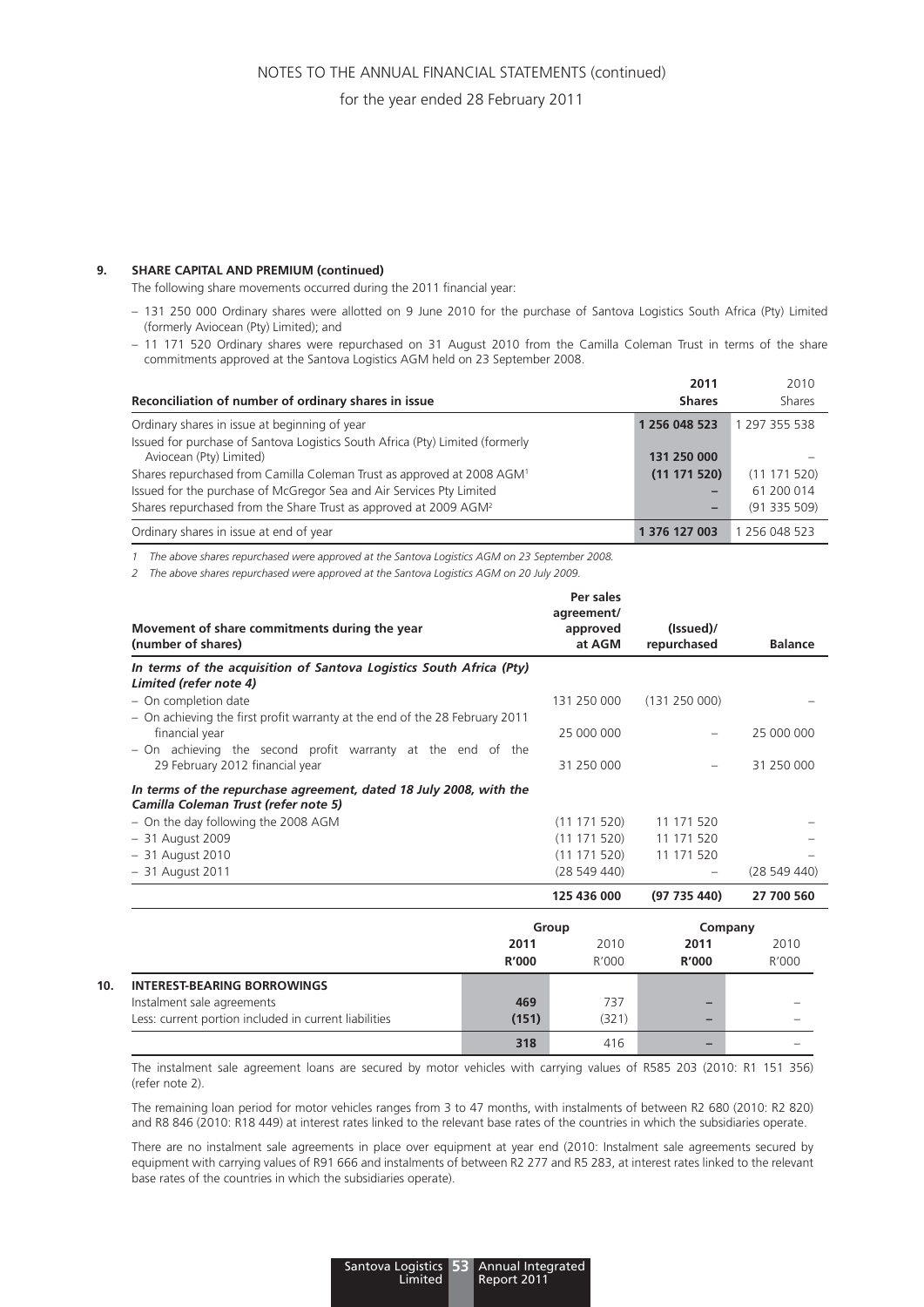### NOTES TO THE ANNUAL FINANCIAL STATEMENTS (continued)

### for the year ended 28 February 2011

|     |                                                            | Group        |         | Company |         |  |
|-----|------------------------------------------------------------|--------------|---------|---------|---------|--|
|     |                                                            | 2011         | 2010    | 2011    | 2010    |  |
|     |                                                            | <b>R'000</b> | R'000   | R'000   | R'000   |  |
| 11. | <b>LONG-TERM PROVISION</b>                                 |              |         |         |         |  |
|     | Post-retirement medical aid benefits for the Group and the |              |         |         |         |  |
|     | Company                                                    | 2013         | 2 1 3 6 | 2013    | 2 1 3 6 |  |
|     | Obligations under a defined benefit medical plan:          |              |         |         |         |  |
|     | Present value obligation                                   | 2013         | 2 1 3 6 | 2013    | 2 1 3 6 |  |
|     | Less: liability already recognised                         | (2136)       | (2 252) | (2136)  | (2 252) |  |
|     | Decrease in liability                                      | (123)        | (116)   | (123)   | (116)   |  |
|     | Movement represented by:                                   |              |         |         |         |  |
|     | - Net actuarial gain                                       | (13)         | (15)    | (13)    | (15)    |  |
|     | - Interest cost                                            | 219          | 205     | 219     | 205     |  |
|     | - Contributions paid to fund                               | (329)        | (306)   | (329)   | (306)   |  |
|     | Decrease in liability                                      | (123)        | (116)   | (123)   | (116)   |  |

The Company contributes to a medical aid scheme for the benefit of 17 retired employees (2010: 19) with three dependants (2010: three). During the year under review there were two exits from the scheme amongst the continuation members. The Company contributes 75,0% of the monthly contribution (to a maximum of R1 600 per retired employee) and the retired employees contribute 25,0%. The liability has been actuarially determined and the present value of post-retirement medical aid obligations for these retired employees is shown above.

The principal actuarial assumptions applied in the determination of fair values, expressed as weighted averages include:

– Medical aid inflation rate: 7,7% per annum (2010: 9,2%); and

– Discount factor: 8,7% per annum (2010: 10,2%).

### **Sensitivity analysis: investment return**

The actuaries have assumed that the required premiums to the medical aid schemes will increase in line with medical inflation. Most of the retired employees on this scheme are currently receiving their maximum subsidy or are close to the maximum, therefore, the liabilities will not be very sensitive to changes in the medical aid inflation rate. Instead, the actuaries have determined the sensitivity of the liabilities to changes in the current investment return assumption of 8,7%.

As can be seen below, the higher the investment return, the lower the liability to the Group/Company.

|                                      | $-1,0%$<br>investment<br>return<br><b>R'000</b> | Valuation<br>assumption<br><b>R'000</b> | $+1,0%$<br>investment<br>return<br><b>R'000</b> |
|--------------------------------------|-------------------------------------------------|-----------------------------------------|-------------------------------------------------|
| Total accrued liability              | 2 1 1 8                                         | 2 0 1 3                                 | 1 918                                           |
| Interest cost for the following year | 163                                             | 175                                     | 186                                             |

The liability is valued annually, the latest actuarial valuation was performed in February 2011, on a projected unit credit method, by an independent qualified actuary.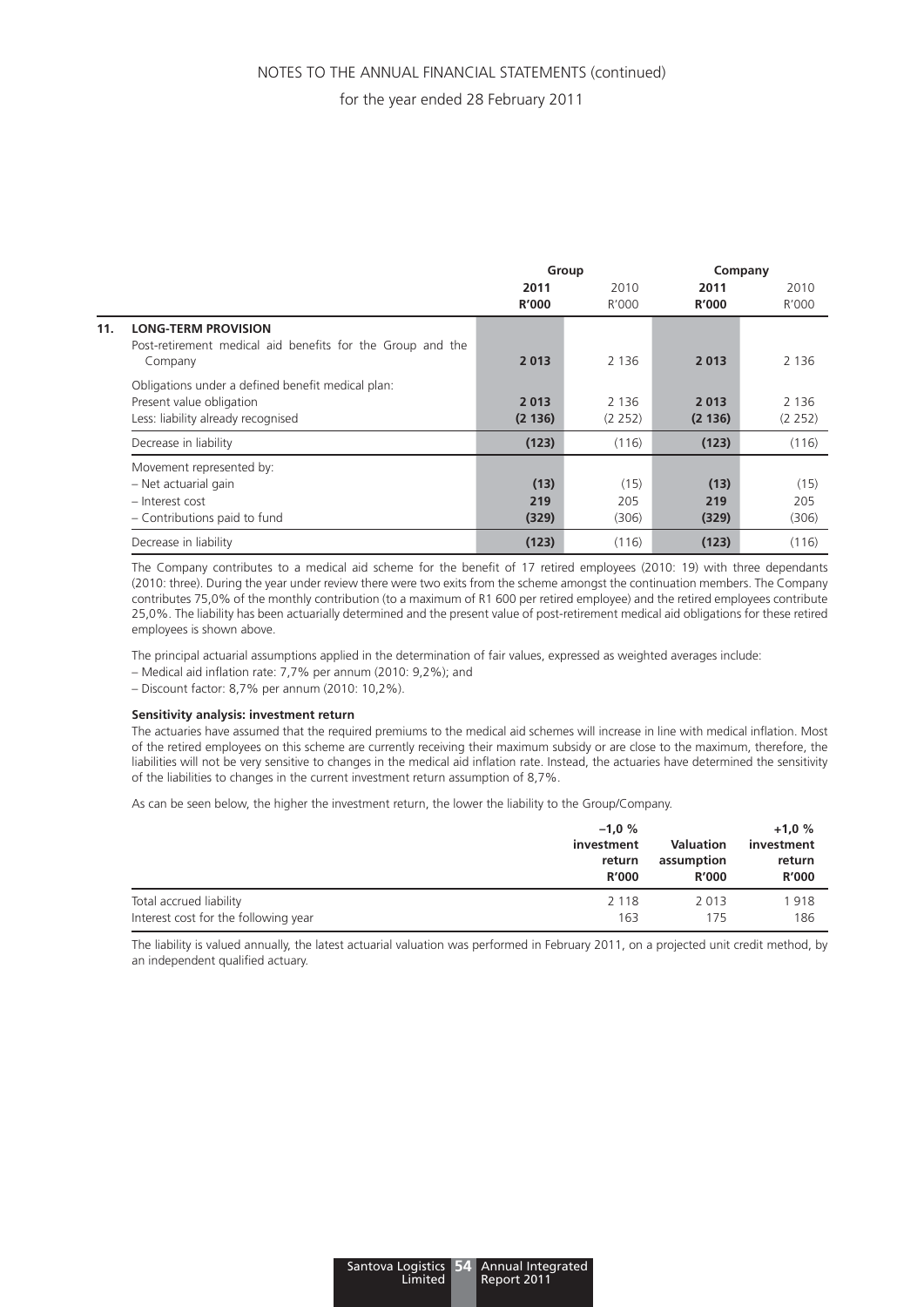|     |                                                                                                                                               | Group        |         | Company      |       |  |
|-----|-----------------------------------------------------------------------------------------------------------------------------------------------|--------------|---------|--------------|-------|--|
|     |                                                                                                                                               | 2011         | 2010    | 2011         | 2010  |  |
|     |                                                                                                                                               | <b>R'000</b> | R'000   | <b>R'000</b> | R'000 |  |
| 12. | AMOUNTS OWING TO RELATED PARTIES                                                                                                              |              |         |              |       |  |
|     | Patent International Co., Limited <sup>1</sup>                                                                                                | 73           | 97      |              |       |  |
|     | Previous vendor of Santova Logistics B.V. <sup>2</sup>                                                                                        | 84           |         |              |       |  |
|     | Santova Logistics Share Purchase and Option Scheme Trust <sup>1</sup>                                                                         |              |         |              |       |  |
|     |                                                                                                                                               | 157          | 97      |              |       |  |
|     | Unsecured, interest-free and no fixed terms of repayment (consistent<br>with prior year).                                                     |              |         |              |       |  |
|     | Unsecured, interest is charged at 6,5% compounded annually in<br>arrears, specified terms of repayment arising from the agreement<br>of sale. |              |         |              |       |  |
| 13. | <b>SHORT-TERM BORROWINGS AND OVERDRAFT</b>                                                                                                    |              |         |              |       |  |
|     | Bank overdraft                                                                                                                                | 306          | 2 1 9 9 |              |       |  |
|     | Invoice discounting facility                                                                                                                  | 108 685      | 60 392  |              |       |  |
|     |                                                                                                                                               | 108 991      | 62 591  |              |       |  |

The Group has an overdraft facility of R5 000 000 (2010: R5 000 000), with a maximum limit of R21 000 000 (2010: R21 000 000) when fully covered by ceded debit balances of up to R16 000 000 (2010: R16 000 000) within the same financial institution on a Rand for Rand basis; an overdraft facility of R5 000 (2010: Rnil); and an off-shore overdraft facility of EUR200 000 (R1 922 920) (2010: Nil), secured by a letter of credit from Santova Logistics; invoice discounting facilities of R257 425 325 (2010: R207 783 645), secured by unlimited suretyship from Impson, Santova Logistics South Africa and Santova Logistics and unlimited suretyships by Santova Logistics (United Kingdom) and McGregor (Australia).

Certain trade receivables included at R255 044 992 (2010: R181 069 263), which includes intercompany balances eliminated on consolidation, are ceded as security for the bank overdraft, invoice discounting facilities and various acceptances (refer note 7).

Securities and guarantees in respect of Impson's invoice discounting facility include the agreement of sale of book debts and the cession of the Coface South Africa Insurance Company Limited policy. Interest is charged on these facilities at the South African prime rate less 0,5%. The maximum term of invoice sale is 120 days.

Securities and guarantees held by First National Bank of South Africa Limited on behalf of loans advanced to Impson include:

– Unlimited cession of current, call and fi xed deposits held with First National Bank of South Africa Limited; and

– Unlimited cession of credit balances held with First National Bank of South Africa Limited.

Securities and guarantees in respect of Santova Logistics South Africa's invoice discounting facility include the agreement of sale of book debts and the cession of the Credit Guarantee Insurance Corporation Policy. Interest is charged on these facilities at the South African prime rate less 0,5%. The maximum term of invoice sale is 120 days.

Included in the above is an offshore invoice discounting facility of £150 000 (R1 691 820) (2010: £450 000 (R5 333 445)), set up with The Royal Bank of Scotland Invoice Finance Limited on 26 February 2008. Interest on this facility is charged at the Bank of England base rate plus 3,0% (2010: Bank of England base rate plus 1,75%), and securities and guarantees include the agreement of sale of book debts and the cession of relevant clients on the Chartis South Africa Limited policy. The maximum term of invoice sale is 90 days.

Included in the above is an offshore invoice discounting facility of AUD950 000 (R6 733 505) (2010: AUD1 500 000 (R10 450 200)), set up with Coface Finance Australia Pty Limited on 18 February 2009. Interest on this facility is charged at the Australian base rate plus 1,4%. The facility is secured by the assets of McGregor and the maximum term of invoice sale is 90 days. Santova has issued a letter of guarantee to Coface Finance Australia Pty Limited to the value of AUD2 000 000 (R14 175 800) (2010: AUD 2 000 000 (R13 933 600)).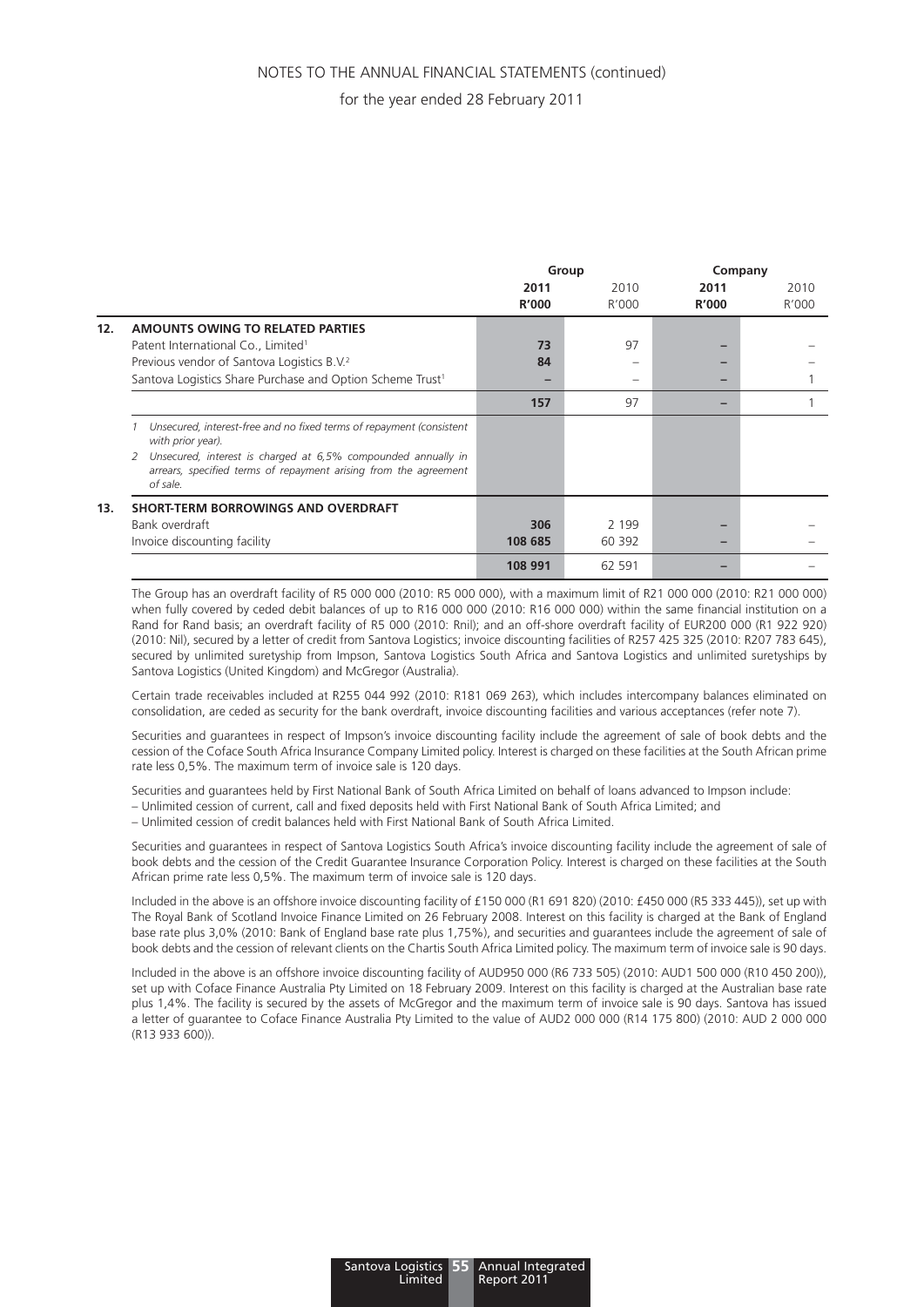### NOTES TO THE ANNUAL FINANCIAL STATEMENTS (continued)

### for the year ended 28 February 2011

|                              | Carrying<br>value at<br>beginning<br>of year | <b>Provisions</b><br>created/<br>(released) | Carrying<br>value at<br>end<br>of year |
|------------------------------|----------------------------------------------|---------------------------------------------|----------------------------------------|
| <b>SHORT-TERM PROVISIONS</b> |                                              |                                             |                                        |
| Group                        |                                              |                                             |                                        |
| 2011                         |                                              |                                             |                                        |
| <b>Bonuses</b>               |                                              | 3752                                        | 3752                                   |
| Leave pay                    | 1965                                         | 333                                         | 2 2 9 8                                |
|                              | 1965                                         | 4 0 8 5                                     | 6 0 5 0                                |
| 2010                         |                                              |                                             |                                        |
| <b>Bonuses</b>               | 1 5 2 8                                      | (1 528)                                     |                                        |
| Leave pay                    | 1458                                         | 507                                         | 1965                                   |
|                              | 2 9 8 6                                      | (1 021)                                     | 1965                                   |
| Company                      |                                              |                                             |                                        |
| 2011                         |                                              |                                             |                                        |
| <b>Bonuses</b>               |                                              | 250                                         | 250                                    |
| Leave pay                    | 283                                          | (17)                                        | 266                                    |
|                              | 283                                          | 233                                         | 516                                    |
| 2010                         |                                              |                                             |                                        |
| <b>Bonuses</b>               | 1 0 3 1                                      | (1031)                                      |                                        |
| Leave pay                    | 282                                          | 1                                           | 283                                    |
|                              | 1 3 1 3                                      | (1 030)                                     | 283                                    |

The expected release date of leave pay benefits are within the subsequent year of trading.

The payment of bonuses are based on the Group, subsidiaries and individual employee's performance.

#### **15. GROUP NET ASSET VALUE PER SHARE**

The net asset value per share of 7,37 cents (2010: 6,60 cents) is calculated on the total shares in issue, excluding share commitments, which amounted to 1 403 827 563 (2010: 1 216 327 563) shares at the end of the year and net assets of R103 414 925 (2010: R80 276 676).

### **16. GROUP TANGIBLE NET ASSET VALUE PER SHARE**

The tangible net asset value per share of 3,09 cents (2010: 3,35 cents) is calculated on the total shares in issue, excluding share commitments, which amounted to 1 403 827 563 (2010: 1 216 327 563) shares at the end of the year and tangible net assets of R43 425 387 (2010: R40 749 729).

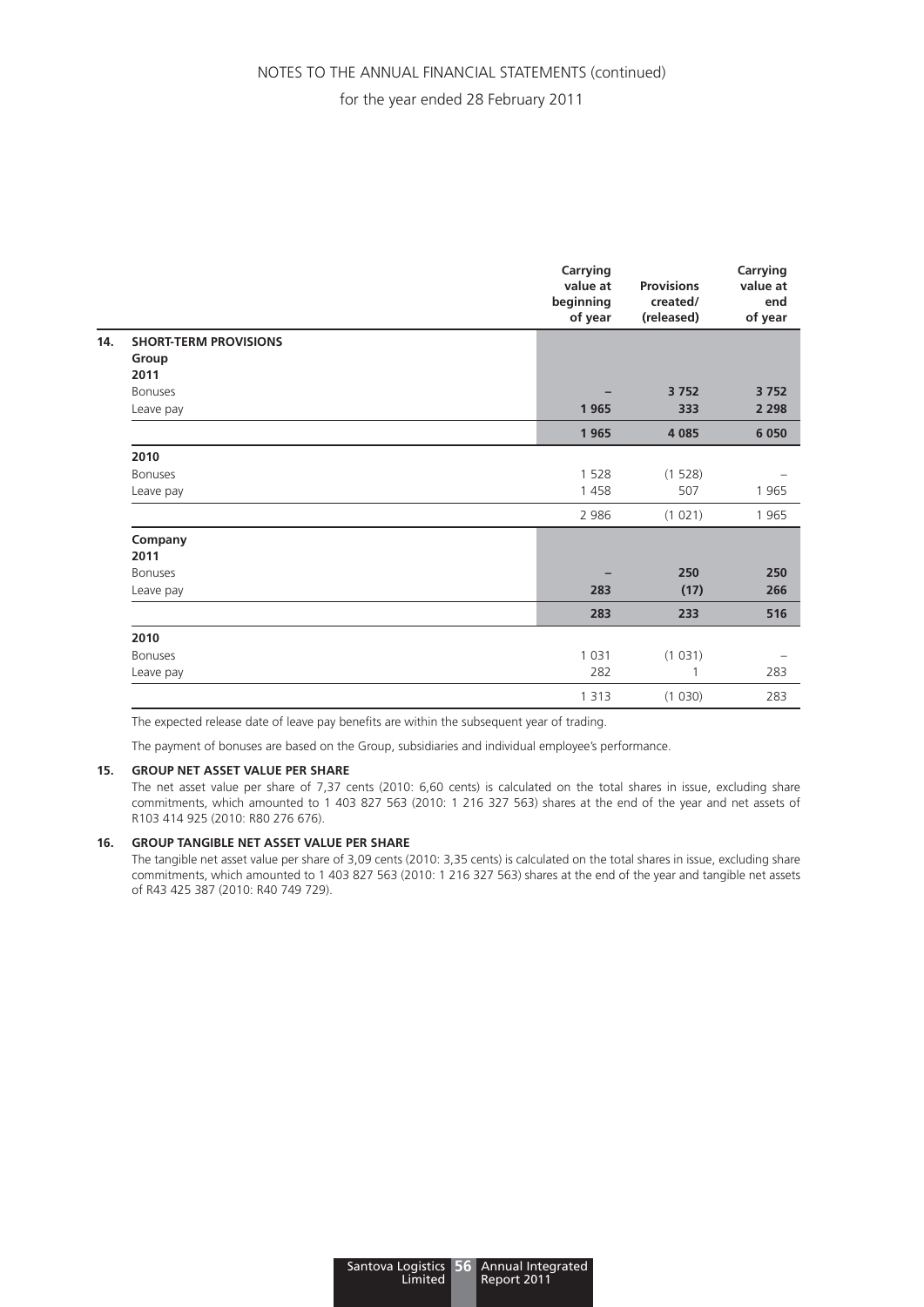|     |                                                                                                                                       | Group          |                |                       | Company  |  |
|-----|---------------------------------------------------------------------------------------------------------------------------------------|----------------|----------------|-----------------------|----------|--|
|     |                                                                                                                                       | 2011           | 2010           | 2011                  | 2010     |  |
|     |                                                                                                                                       | R'000          | R'000          | R'000                 | R'000    |  |
| 17. | <b>GROSS BILLINGS</b><br>Gross billings                                                                                               | 2 044 439      | 1 493 371      | 14 599                | 11 0 79  |  |
|     | Gross billings indicate the total level of invoiced activity,<br>including recoverable disbursements and value added taxation.        |                |                |                       |          |  |
| 18. | <b>OPERATING INCOME</b><br>Operating income is stated after:<br><b>Income</b>                                                         |                |                |                       |          |  |
|     | Bad debts recovered                                                                                                                   | 15             | 734<br>155     |                       |          |  |
|     | Foreign exchange gains<br>Profit share on rental agreement (refer note 5)<br>Negative goodwill arising from acquisition of subsidiary | 777<br>570     | 415            | 145                   |          |  |
|     | (refer note 4)<br>Decrease in post-retirement medical aid benefits liability                                                          | 3868           |                |                       |          |  |
|     | (refer note 11)<br>Profit on disposals of plant and equipment                                                                         | 123<br>94      | 116<br>106     | 123<br>$\overline{2}$ | 116      |  |
|     | Profit on disposal of investment                                                                                                      |                | 18             |                       |          |  |
|     | <b>Expenditure</b>                                                                                                                    |                |                |                       |          |  |
|     | Auditors' remuneration                                                                                                                | 1488           | 1 4 7 2        | 289                   | 436      |  |
|     | - In respect of current year<br>- In respect of other services                                                                        | 1 3 9 3<br>95  | 1 1 0 9<br>127 | 289                   | 200      |  |
|     | - Underprovision in prior year                                                                                                        |                | 236            |                       | 236      |  |
|     | Depreciation and amortisation                                                                                                         | 3 9 6 0        | 2 6 6 9        | 83                    | 148      |  |
|     | - Plant and equipment (refer note 2)<br>- Intangible assets (refer note 3)                                                            | 1986<br>1974   | 1698<br>971    | 53<br>30              | 80<br>68 |  |
|     | Lease rentals                                                                                                                         | 8888           | 5936           | 119                   | 182      |  |
|     | - Premises                                                                                                                            | 8 4 6 0<br>428 | 5 6 7 8<br>258 | 119                   | 182      |  |
|     | - Equipment                                                                                                                           |                |                |                       |          |  |
|     | Loss on disposal of plant and equipment<br>Impairment loss written off (refer note 3.3)                                               | 309<br>1 1 5 2 | 173            |                       |          |  |
|     | Foreign exchange losses                                                                                                               | 115            | 327            |                       | 23       |  |
|     | Staff costs                                                                                                                           | 56 580         | 42 245         | 1 5 8 7               | 696      |  |
|     | Directors' emoluments (refer note 19)                                                                                                 | 15 5 18        | 10 271         | 4 3 7 8               | 3656     |  |
|     | Directors and past directors - executive<br>- In connection with the affairs of the Company and its                                   |                |                |                       |          |  |
|     | subsidiaries<br>Directors and past directors - non-executive                                                                          | 13 940         | 10 0 25        | 2800                  | 3410     |  |
|     | - For services rendered                                                                                                               | 1 1 9 9        |                | 1 1 9 9               |          |  |
|     | - For attending meetings                                                                                                              | 379            | 246            | 379                   | 246      |  |
|     |                                                                                                                                       |                |                |                       |          |  |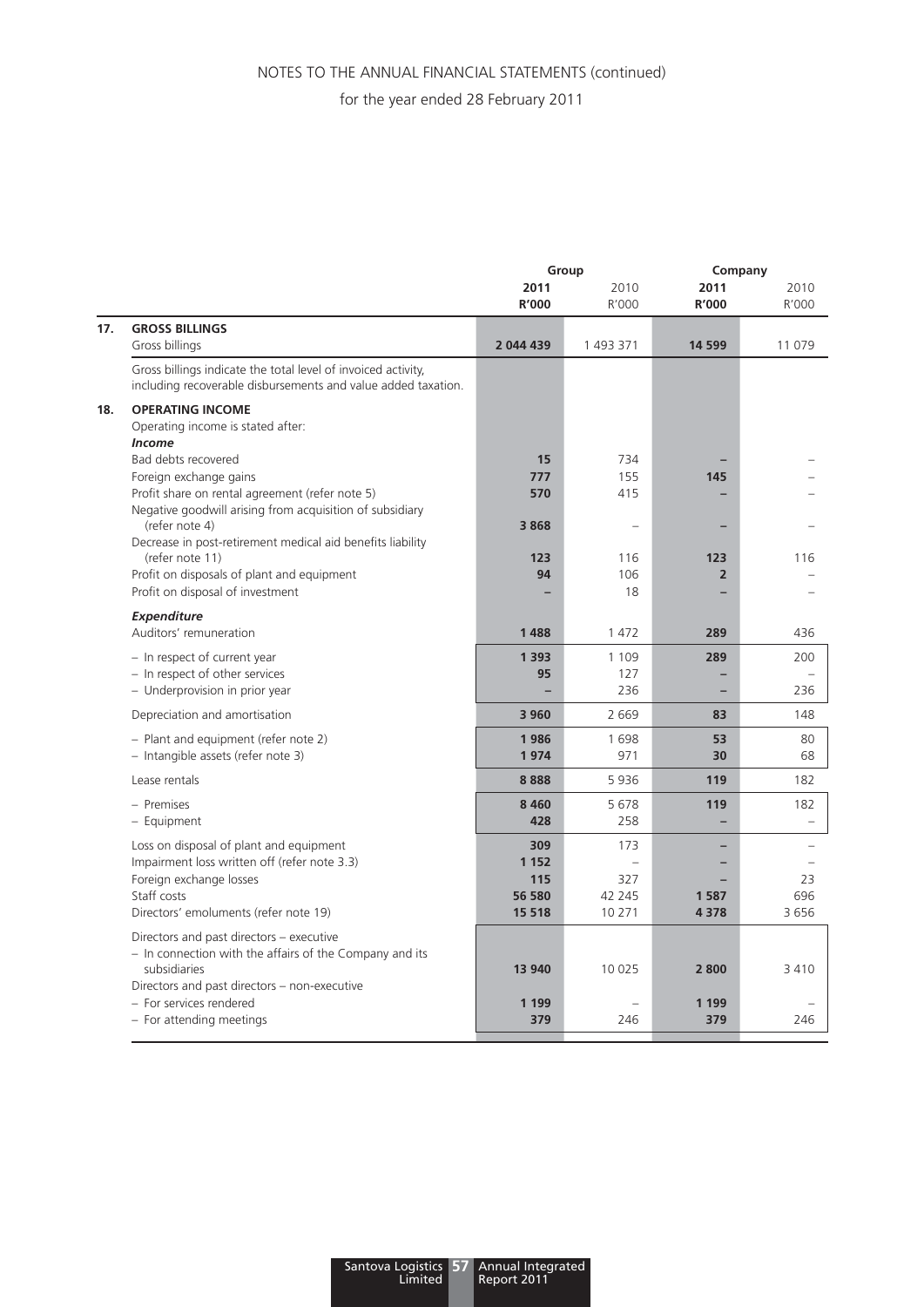|                                                                                                  | Group         |                          |                          | Company       |
|--------------------------------------------------------------------------------------------------|---------------|--------------------------|--------------------------|---------------|
|                                                                                                  | 2011<br>R'000 | 2010<br>R'000            | 2011<br>R'000            | 2010<br>R'000 |
|                                                                                                  |               |                          |                          |               |
| <b>DIRECTORS' EMOLUMENTS</b><br><b>Emoluments received</b>                                       |               |                          |                          |               |
| Directors and past directors - executive                                                         |               |                          |                          |               |
| In connection with the affairs of the Company or its subsidiaries                                | 13 940        | 10 0 25                  | 2 800                    | 3 4 1 0       |
| Total cost to company                                                                            |               |                          |                          |               |
| - SJ Chisholm                                                                                    | 900           | 750                      | 900                      | 750           |
| $-$ S Donner <sup>1</sup>                                                                        |               | 850                      |                          | 850           |
| - GH Gerber                                                                                      | 1500          | 1 400                    | 1500                     | 1 400         |
| $-$ MF Impson <sup>2</sup>                                                                       | 1470          | 1 3 9 1                  |                          |               |
| - GM Knight <sup>2</sup>                                                                         | 1 3 4 9       | 1 2 5 0                  |                          |               |
| $-$ AL van Zyl <sup>3</sup>                                                                      | 1 3 8 1       | $\overline{\phantom{0}}$ |                          |               |
| Bonus and performance related payments                                                           |               |                          |                          |               |
| - SJ Chisholm                                                                                    | 56            | $\overline{\phantom{0}}$ | 56                       |               |
| - GH Gerber                                                                                      | 94            |                          | 94                       |               |
| $-$ MF Impson <sup>2</sup>                                                                       | 61            |                          |                          |               |
| - GM Knight <sup>2</sup><br>$-$ AL van Zyl <sup>3, 4</sup>                                       | 84<br>409     |                          |                          |               |
| Settlement of debt                                                                               |               |                          |                          |               |
| $-$ SJ Chisholm <sup>5</sup>                                                                     |               | 170                      |                          | 170           |
| $-$ AL van Zyl <sup>3</sup>                                                                      | 41            |                          |                          |               |
| Directors' emoluments - subsidiaries                                                             |               |                          |                          |               |
| Other directors (subsidiary companies)                                                           | 6 5 9 5       | 4 2 1 4                  | 250                      | 240           |
| Directors and past directors - non-executive                                                     |               |                          |                          |               |
| For services rendered                                                                            |               |                          |                          |               |
| $- S$ Donner <sup>1</sup>                                                                        | 1 1 9 9       |                          | 1 1 9 9                  |               |
| For attending meetings                                                                           | 379           | 246                      | 379                      | 246           |
| - AD Dixon                                                                                       | 12            | $\overline{\phantom{0}}$ | $12 \overline{ }$        |               |
| $-$ S Donner <sup>1</sup>                                                                        | 28            |                          | 28                       |               |
| - ESC Garner <sup>6</sup>                                                                        | 207           | 110                      | 207                      | 110           |
| - WA Lombard <sup>7</sup>                                                                        | 132           | 104                      | 132                      | 104           |
| - M Tembe                                                                                        |               | 32                       | -                        | 32            |
|                                                                                                  | 15 5 18       | 10 271                   | 4 3 7 8                  | 3 6 5 6       |
| 1 Paid to Alvanley Services (Pty) Limited; became a non-executive                                |               |                          |                          |               |
| director effective 26 May 2010.                                                                  |               |                          |                          |               |
| 2 Paid by Impson.                                                                                |               |                          |                          |               |
| Paid by Santova Logistics SA.<br>3<br>Performance bonus paid in terms of agreement of sale.<br>4 |               |                          |                          |               |
| Settlement of debt relating to closure of the Share Trust.<br>5                                  |               |                          |                          |               |
| Paid to Delmas Crushers CC.<br>6                                                                 |               |                          |                          |               |
| Paid to WAAM CC.<br>7                                                                            |               |                          |                          |               |
| <b>INTEREST RECEIVED</b>                                                                         |               |                          |                          |               |
| Interest received from third parties                                                             | 2 2 6 5       | 3 6 2 6                  | $\overline{\phantom{a}}$ |               |
| Interest received from related parties                                                           |               | 22                       | 479                      | 1 5 6 2       |
|                                                                                                  | 2 2 6 5       | 3648                     | 486                      | 1 5 6 2       |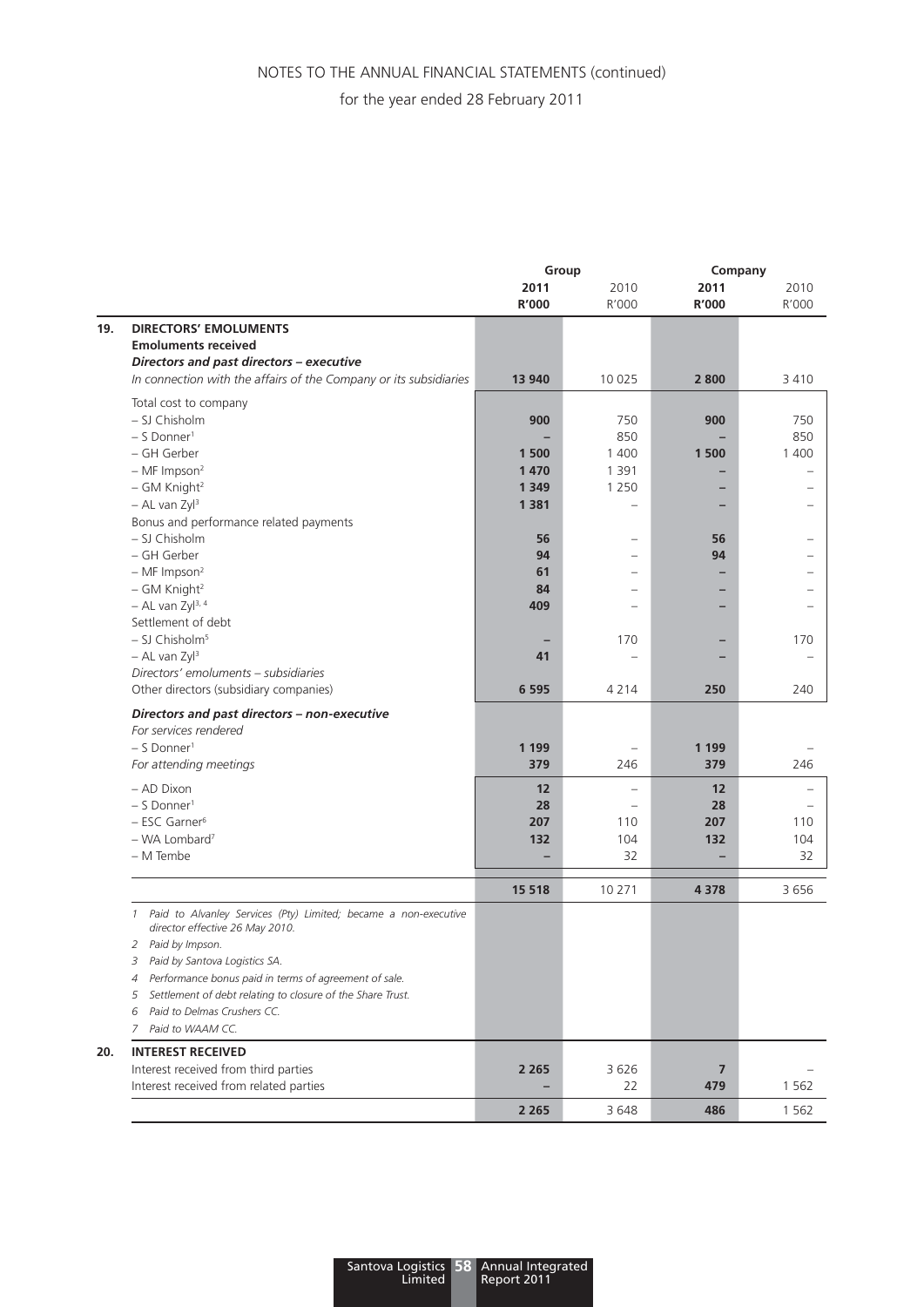|                                                                    | Group   |                |              | Company        |  |
|--------------------------------------------------------------------|---------|----------------|--------------|----------------|--|
|                                                                    | 2011    | 2010           | 2011         | 2010           |  |
|                                                                    | R'000   | R'000          | <b>R'000</b> | R'000          |  |
| <b>FINANCE COSTS</b>                                               |         |                |              |                |  |
| Bank overdrafts and invoice discounting facilities (refer note 13) | 9728    | 8 3 3 7        |              |                |  |
| Financial liabilities (refer note 5)                               | 853     | 783            | 742          | 585            |  |
| Interest-bearing borrowings (refer note 10)                        | 120     | 93             |              |                |  |
| Interest paid to related parties (refer note 12)                   | 6       |                |              | $\overline{2}$ |  |
| Other interest paid                                                | 43      |                |              |                |  |
|                                                                    | 10 750  | 9 2 1 3        | 742          | 587            |  |
| <b>INCOME TAX EXPENSE</b>                                          |         |                |              |                |  |
| South African normal tax                                           |         |                |              |                |  |
| Current tax                                                        |         |                |              |                |  |
| - Current year                                                     | 5 1 9 7 | 546            |              | 94             |  |
| - Prior year                                                       | (27)    | 334            | (130)        | 246            |  |
| Deferred tax                                                       |         |                |              |                |  |
| - Current year                                                     | 108     | 1 0 7 1        | 771          | 788            |  |
| - Prior year                                                       | 50      | 14             |              |                |  |
|                                                                    | 5 3 2 8 | 1965           | 641          | 1 1 2 8        |  |
| Foreign tax                                                        |         |                |              |                |  |
| $-$ Current tax                                                    | 523     | 851            |              |                |  |
| - Deferred tax                                                     | 40      | (150)          |              |                |  |
|                                                                    | 563     | 701            |              |                |  |
| Tax for the year                                                   | 5891    | 2 6 6 6        | 641          | 1 1 2 8        |  |
| <b>Reconciliation of rate of taxation</b>                          | %       | $\frac{0}{0}$  | %            | $\frac{0}{0}$  |  |
| South African normal tax rate                                      | 28,0    | 28,0           | 28,0         | 28,0           |  |
| Adjusted for:                                                      |         |                |              |                |  |
| - Disallowable expenditure                                         | 2,9     | 0,1            | 12,5         | 15,9           |  |
| - Non-taxable foreign items                                        | (4,2)   | 4,9            |              |                |  |
| - Prior year: current tax                                          | (1,0)   | 6,0            | (6, 8)       | 12,3           |  |
| - Prior year: deferred tax                                         | 0,2     | (0,1)          |              |                |  |
| - Capital gains tax                                                | (0,4)   | $\overline{a}$ |              |                |  |
| Effective tax rate                                                 | 25,5    | 38,9           | 33,7         | 56,2           |  |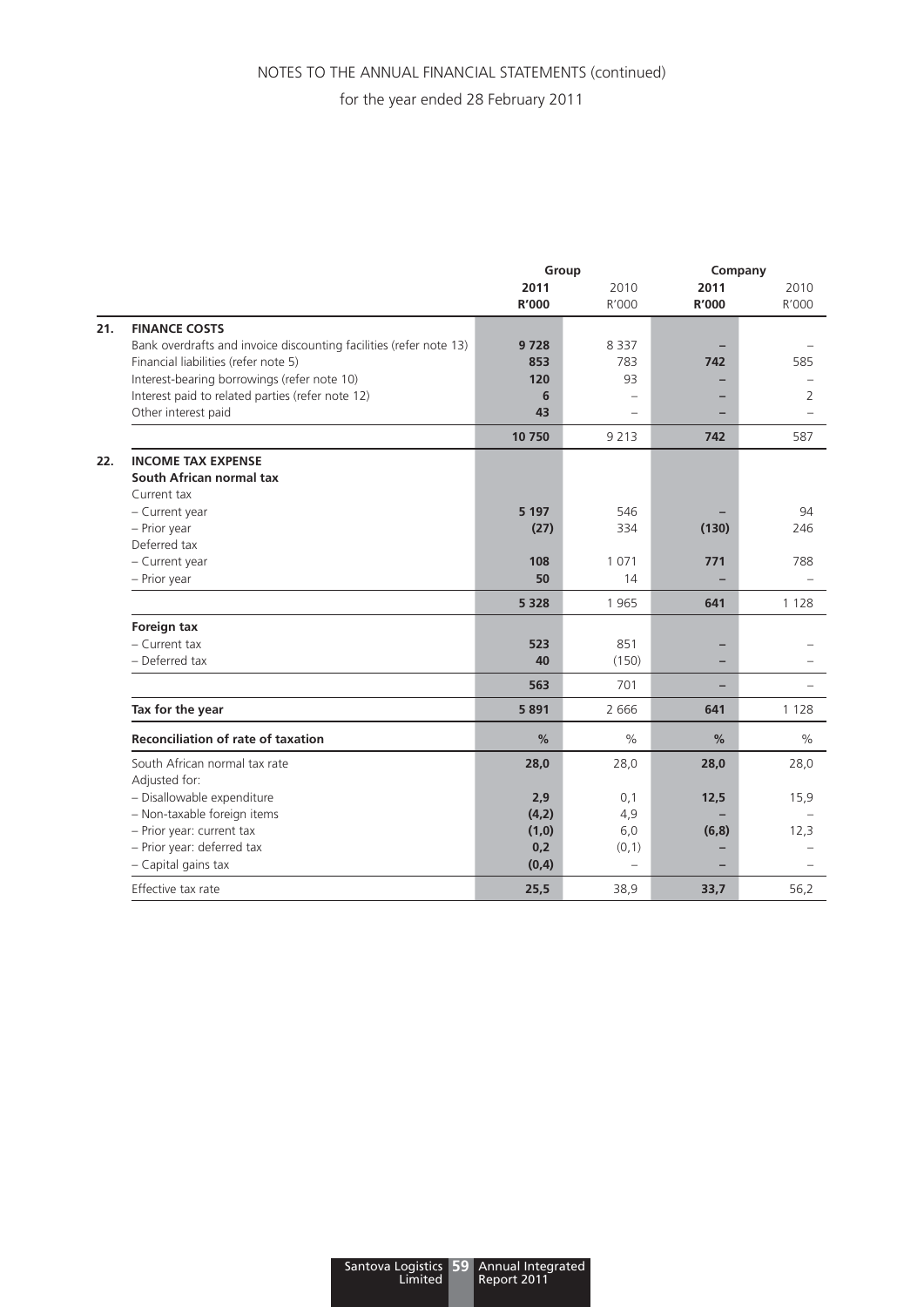|     |                                                | Group<br>2011 | Group<br>2010 |
|-----|------------------------------------------------|---------------|---------------|
| 23. | <b>EARNINGS PER SHARE</b>                      |               |               |
|     | Basic earnings per share<br>(cents)            | 1,25          | 0,30          |
|     | Headline earnings per share<br>(cents)         | 1,07          | 0,31          |
|     | Diluted basic earnings per share<br>(cents)    | 1,23          | 0,29          |
|     | Diluted headline earnings per share<br>(cents) | 1,04          | 0.29          |

### **Basic earnings per share**

The calculation of basic earnings per ordinary share is based on net profit attributable to ordinary shareholders of R16 963 884 (2010: R3 747 773), and a weighted average number of ordinary shares, including share commitments, of 1 351 944 001 (2010: 1 231 456 831).

### **Headline earnings per share**

The calculation of headline earnings per ordinary share is based on headline earnings of R14 402 011 (2010: R3 796 217), and a weighted average number of ordinary shares, including share commitments, of 1 351 944 001 (2010: 1 231 456 831).

### **Diluted earnings per share**

The calculation of diluted earnings per ordinary share is based on earnings of R16 963 884 (2010: R3 747 773) and headline earnings of R14 402 011 (2010: R3 796 217), and a diluted weighted average number of ordinary shares of 1 380 493 441 (2010: 1 291 038 271). **Profi t on**

| Reconciliation between basic earnings and<br>headline earnings               | Profit on<br>ordinary<br>activities<br>R'000 | <b>Taxation</b><br>effect<br>R'000 | <b>Minority</b><br>interest<br>R'000 | <b>Net</b><br>effect<br>R'000 |
|------------------------------------------------------------------------------|----------------------------------------------|------------------------------------|--------------------------------------|-------------------------------|
| February 2011                                                                |                                              |                                    |                                      |                               |
| Profit for the year<br>Adjusted for:                                         | 23 216                                       | (5891)                             | (361)                                | 16 964                        |
| - Impairment of goodwill (refer note 3.3)                                    | 1 1 5 2                                      |                                    |                                      | 1 1 5 2                       |
| - Net loss on disposals of plant and equipment                               |                                              |                                    |                                      |                               |
| (refer note 18)<br>- Negative goodwill arising from purchase of subsidiary   | 215                                          | (60)                               |                                      | 155                           |
| (refer note 4)                                                               | (3868)                                       |                                    |                                      | (3868)                        |
| Headline earnings                                                            | 20715                                        | (5951)                             | (361)                                | 14 403                        |
| February 2010                                                                |                                              |                                    |                                      |                               |
| Profit for the year                                                          | 6853                                         | (2666)                             | (439)                                | 3748                          |
| Adjusted for:<br>- Net loss on disposals of plant and equipment              |                                              |                                    |                                      |                               |
| (refer note 18)                                                              | 67                                           | (19)                               |                                      | 48                            |
| Headline earnings                                                            | 6920                                         | (2685)                             | (439)                                | 3796                          |
|                                                                              |                                              |                                    | 2011                                 | 2010                          |
| Calculation of weighted average number of ordinary shares ("WANOS")          |                                              |                                    | <b>Shares</b>                        | Shares                        |
| Shares in issue at beginning of year                                         |                                              |                                    | 1 216 327 563                        | 1 200 855 883                 |
| - Ordinary shares in issue at beginning of year                              |                                              |                                    | 1 2 1 6 3 2 7 5 6 3                  | 1 246 463 058                 |
| - Treasury shares                                                            |                                              |                                    |                                      | (45607175)                    |
| WANOS allotted for purchase of McGregor Sea and Air Services Pty Limited     |                                              |                                    |                                      | 30 851 514                    |
| WANOS allotted for purchase of Santova Logistics South Africa (Pty) Limited* | 135 616 438                                  |                                    |                                      |                               |
| WANOS repurchased from the Share Trust                                       |                                              |                                    |                                      | (250 566)                     |
| WANOS at end of year                                                         |                                              |                                    | 1 351 944 001                        | 1 231 456 831                 |
| Dilution effects:                                                            |                                              |                                    |                                      |                               |
| Share commitments to Camilla Coleman Trust approved at the 2008 AGM*         |                                              |                                    | 28 549 440                           | 59 581 440                    |
| Diluted WANOS                                                                |                                              |                                    | 1 380 493 441                        | 1 291 038 271                 |

*\* The full number of shares in terms of share commitments approved at the Santova Logistics AGM held on 23 September 2008 and from the acquisition of Santova Logistics South Africa (Pty) Limited (formerly Aviocean (Pty) Limited) are excluded from the calculation of WANOS (refer note 9).*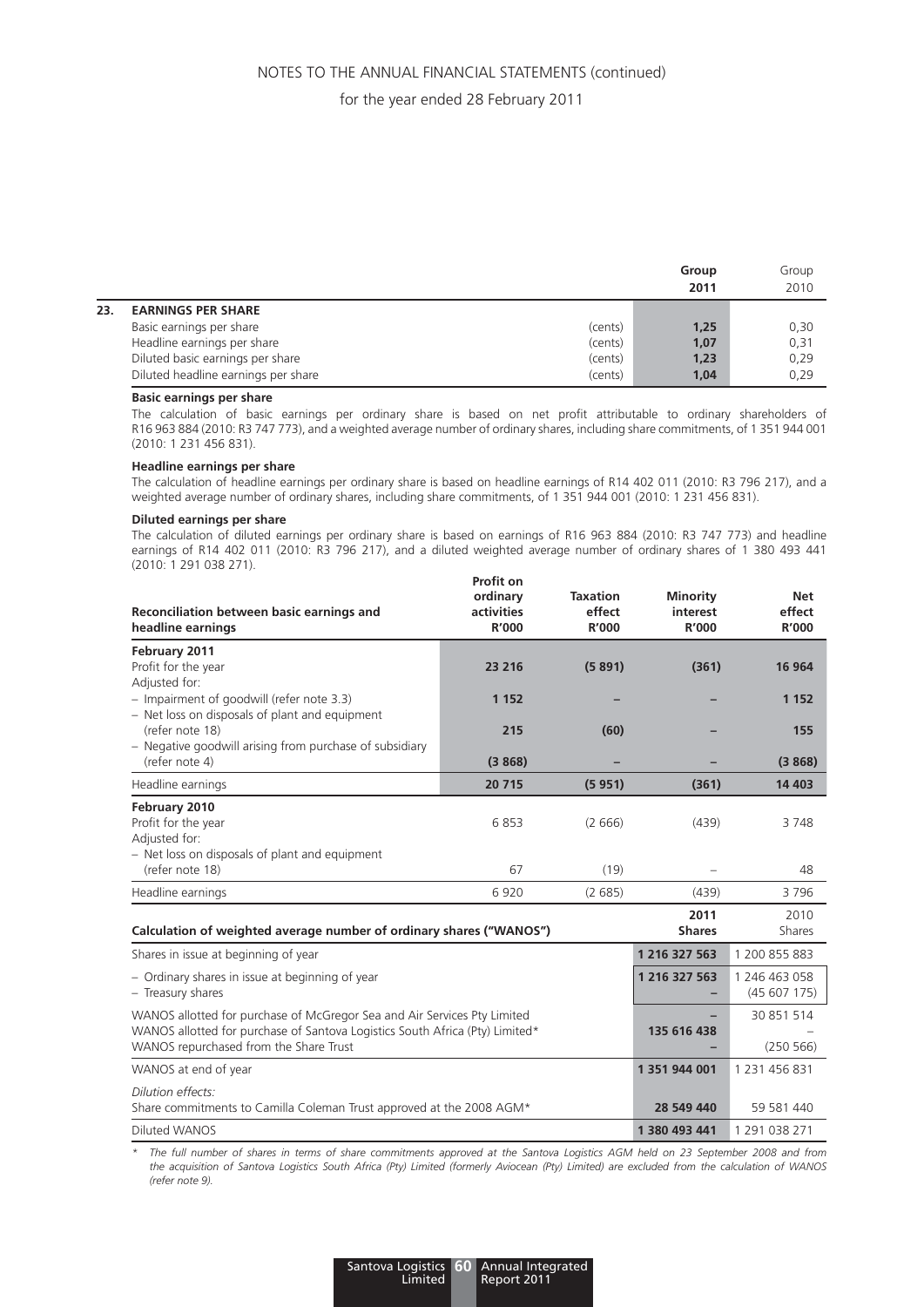|    |                                                                                       | Group          |         |         | Company |
|----|---------------------------------------------------------------------------------------|----------------|---------|---------|---------|
|    |                                                                                       | 2011           | 2010    | 2011    | 2010    |
|    |                                                                                       | R'000          | R'000   | R'000   | R'000   |
| 24 | NOTES TO THE STATEMENTS OF CASH FLOW                                                  |                |         |         |         |
|    | 24.1 Cash generated from/(utilised in) operations                                     |                |         |         |         |
|    | Profit before taxation                                                                | 23 216         | 6853    | 1 9 0 3 | 2 0 0 8 |
|    | Adjustments for:                                                                      |                |         |         |         |
|    | Depreciation and amortisation                                                         | 3 9 6 0        | 2 6 6 9 | 83      | 148     |
|    | Net loss/(profit) on disposal of plant and equipment                                  | 215            | 67      | (1)     |         |
|    | Profit on disposal of investment                                                      |                | (18)    |         |         |
|    | Interest received                                                                     | (2265)         | (3648)  | (486)   | (1562)  |
|    | Finance costs                                                                         | 10750          | 9 2 1 3 | 742     | 587     |
|    | Foreign exchange gain on financial liabilities                                        | (147)          |         | (144)   |         |
|    | Loss limitation adjustment in subsidiary                                              | (315)          |         |         |         |
|    | Impairment loss written off<br>Movement in fair value of financial assets/liabilities | 1 1 5 2<br>250 | (415)   |         |         |
|    | Movement in retirement benefits                                                       | (123)          | (116)   | (123)   | (116)   |
|    | Negative goodwill arising from acquisition of subsidiary                              | (3868)         |         |         |         |
|    |                                                                                       |                |         |         |         |
|    | Working capital changes:                                                              |                |         |         |         |
|    | (Increase)/decrease in trade and other receivables                                    | (40996)        | 31 448  | (2 262) | 1 3 2 5 |
|    | Increase/(decrease) in trade payables and provisions                                  | 12 6 26        | (352)   | 101     | (1733)  |
|    |                                                                                       | 4455           | 45 701  | (187)   | 657     |
|    | 24.2 Taxation paid/(refunded)                                                         |                |         |         |         |
|    | Charge in the statements of comprehensive income                                      | 5891           | 2 6 6 6 | 641     | 1 1 2 8 |
|    | Adjustment for deferred tax                                                           | (198)          | (935)   | (771)   | (788)   |
|    | Movement in taxation balance                                                          | 1978           | (308)   | (162)   | 219     |
|    |                                                                                       | 7671           | 1423    | (292)   | 559     |
|    | 24.3 Net cash flow on acquisition of subsidiaries                                     |                |         |         |         |
|    | Fair value of assets acquired:                                                        |                |         |         |         |
|    | Plant and equipment                                                                   | 948            | 997     |         |         |
|    | Intangible assets                                                                     | 22 246         | 1 5 5 5 |         |         |
|    | Trade receivables                                                                     | 35 324         | 6 2 7 9 |         |         |
|    | Other receivables                                                                     | 802            | 539     |         |         |
|    | Cash and cash equivalents                                                             | 11 730         | 635     |         |         |
|    | Deferred taxation                                                                     | 384            | 116     |         |         |
|    | Interest-bearing borrowings                                                           | (588)          | (327)   |         |         |
|    | Trade and other payables                                                              | (23812)        | (4915)  |         |         |
|    | Current tax payable                                                                   | (1613)         |         |         |         |
|    | Short-term borrowings and overdraft                                                   | (21599)        |         |         |         |
|    | Short-term provisions                                                                 |                | (580)   |         |         |
|    | Net assets acquired                                                                   | 23 822         | 4 2 9 9 |         |         |
|    | Goodwill                                                                              | (3868)         | 12 981  |         |         |
|    | Purchase consideration                                                                | 19 9 54        | 17 280  |         |         |
|    | Financial liability at beginning of year                                              | 3 3 0 1        |         |         |         |
|    | Financial liabilities at end of year                                                  | (6208)         | (3301)  |         |         |
|    | Finance charges relating to financial liability                                       | 523            | 227     |         |         |
|    | Effects of foreign currency translations                                              | (148)          | (247)   |         |         |
|    | Settled in shares                                                                     | (5625)         | (4896)  |         |         |
|    | Settled in cash                                                                       | 11797          | 9 0 63  |         |         |
|    | Less: cash and cash equivalents acquired on acquisition                               | (11730)        | (635)   |         |         |
|    |                                                                                       |                |         |         |         |
|    |                                                                                       | 67             | 8428    |         |         |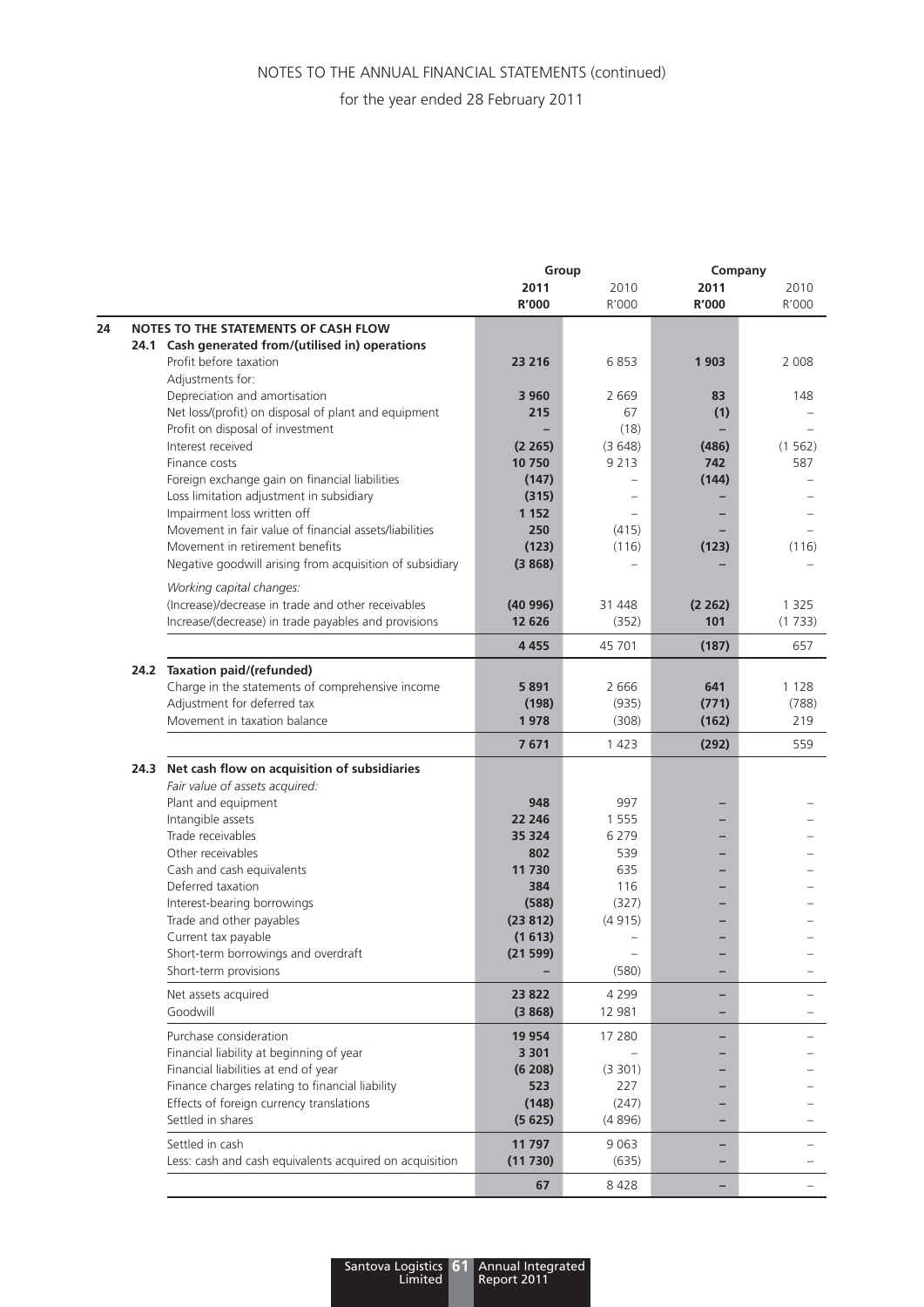|     |                                                                                                                              | Group        |         | Company |       |
|-----|------------------------------------------------------------------------------------------------------------------------------|--------------|---------|---------|-------|
|     |                                                                                                                              | 2011         | 2010    | 2011    | 2010  |
|     |                                                                                                                              | <b>R'000</b> | R'000   | R'000   | R'000 |
| 24. | NOTES TO THE STATEMENTS OF CASH FLOW (continued)                                                                             |              |         |         |       |
|     | 24.4 Cash inflow on disposal of investment                                                                                   |              |         |         |       |
|     | Decrease in goodwill                                                                                                         |              | 2 3 2 0 |         |       |
|     | Increase in minority interests                                                                                               |              | 638     |         |       |
|     | Profit on disposal of investment                                                                                             |              | 18      |         |       |
|     | Effects of foreign currency translations                                                                                     |              | (1)     |         |       |
|     |                                                                                                                              | -            | 2 9 7 5 |         |       |
| 25. | <b>EMPLOYEE BENEFITS</b>                                                                                                     |              |         |         |       |
|     | Retirement benefit expense                                                                                                   |              |         |         |       |
|     | - Provident and pension                                                                                                      | 4 0 8 2      | 3 2 9 3 | 192     | 192   |
|     | Defined contribution retirement plans                                                                                        |              |         |         |       |
|     | The Group makes retirement benefits available to its employees.                                                              |              |         |         |       |
|     | A defined contribution provident fund and pension fund, which                                                                |              |         |         |       |
|     | are subject to the Pension Funds Act, 1956, exist for this purpose                                                           |              |         |         |       |
|     | in South Africa, with similar alternative retirement benefit<br>options available for employees of foreign subsidiaries. The |              |         |         |       |
|     | schemes are funded by employer and employee contributions,                                                                   |              |         |         |       |
|     | which are charged to the respective entities' statement of                                                                   |              |         |         |       |
|     | comprehensive income as they are incurred.                                                                                   |              |         |         |       |
| 26. | <b>COMMITMENTS</b>                                                                                                           |              |         |         |       |
|     | <b>Operating lease commitments</b>                                                                                           |              |         |         |       |
|     | No later than one year                                                                                                       | 8026         | 5802    |         |       |
|     | Later than one year and no later than five years                                                                             | 13830        | 6446    |         |       |
|     |                                                                                                                              | 21856        | 12 248  |         |       |

The Group leases offices, motor vehicles and certain of its office equipment in terms of operating leases. The Group does not have the option to acquire the assets at the termination of the lease and there are no restrictions imposed by the leases. A leased premises is subject to a profit sharing agreement (refer note 5).

The future minimum lease payments under non-cancellable operating leases are shown above.

#### **Insurance cell captive**

Impson acquired an insurance cell captive through Guardrisk Insurance Company Limited on 1 March 2009. In the event of claims being lodged with the cell captive, it will be required to cover the first R50 000 of any claim, which is subject to a maximum liability limit of R100 000 per incident. The balance of the claim is covered by the cell captive's underwriters, with the ultimate maximum liability that can be borne by the cell captive being limited to R750 000 per year, provided that this is matched by the premiums received during the year. The cell has received the minimum premiums required during the current year. Any claims received thereafter will be settled by the underwriters.

Based on the claims history and the likelihood of future claims, the directors believe that the cell captive has adequate reserves and provisions to cover future claims raised.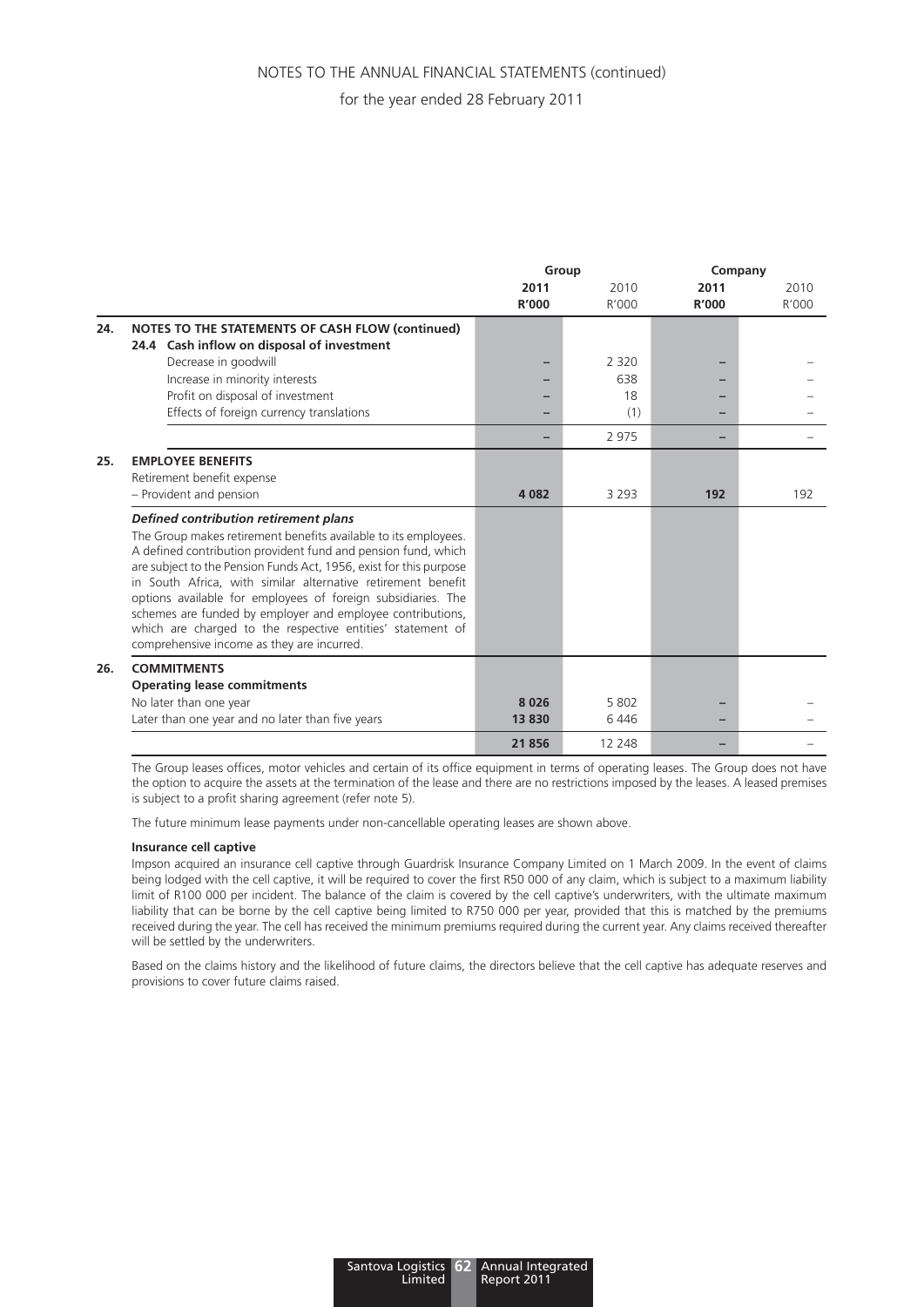### **27. RELATED PARTIES**

During the year, the Company, in the ordinary course of business, entered into various transactions with its subsidiaries. These transactions occurred under terms that are no more or less favourable than those arranged with third party companies. All intercompany transactions and balances within the Group are eliminated in full on consolidation. Refer notes 8 and 12 for amounts owing from and to related parties which are not part of the Group structure.

|                                                                                                     | of billings for goods                          | Net of gross billings and cost<br>and services | Net outstanding balances<br>arising from sale/(purchase)<br>of goods and services |                                    |
|-----------------------------------------------------------------------------------------------------|------------------------------------------------|------------------------------------------------|-----------------------------------------------------------------------------------|------------------------------------|
| Company                                                                                             | 2011<br><b>R'000</b>                           | 2010<br>R'000                                  | 2011<br><b>R'000</b>                                                              | 2010<br>R'000                      |
| Alvanley Services (Pty) Limited                                                                     | 119                                            | 180                                            |                                                                                   |                                    |
| Impson Logistics (Pty) Limited                                                                      | 10 4 54                                        | 10872                                          |                                                                                   | (2)                                |
| McGregor Sea and Air Services Pty Limited                                                           | 389                                            | 33                                             | 389                                                                               |                                    |
| Santova Financial Services (Pty) Limited<br>(formerly Leading Edge Insurance Brokers (Pty) Limited) | 702                                            | 244                                            |                                                                                   |                                    |
| Santova Logistics South Africa (Pty) Limited<br>(formerly Aviocean (Pty) Limited)                   | 1 3 7 8                                        |                                                | 1 3 6 8                                                                           |                                    |
| Santova Logistics Limited (Hong Kong)                                                               | 600                                            | (20)                                           | 486                                                                               |                                    |
| Santova Logistics Limited (United Kingdom)                                                          | 71                                             |                                                | 71                                                                                |                                    |
| Santova NVOCC (Pty) Limited                                                                         |                                                | 109                                            |                                                                                   |                                    |
|                                                                                                     | 13 7 13                                        | 11 418                                         | 2 3 1 4                                                                           | (2)                                |
|                                                                                                     | Interest on loans to/(from)<br>related parties |                                                |                                                                                   | Loans to/(from)<br>related parties |

|                                                          |       | related parties | related parties |        |  |
|----------------------------------------------------------|-------|-----------------|-----------------|--------|--|
|                                                          | 2011  | 2010            | 2011            | 2010   |  |
| Company                                                  | R'000 | R'000           | R'000           | R'000  |  |
| Impson Logistics (Pty) Limited                           | 256   | 1 1 9 3         | 1082            | 12 743 |  |
| Santova Financial Services (Pty) Limited                 |       |                 |                 |        |  |
| (formerly Leading Edge Insurance Brokers (Pty) Limited)  |       | 6               |                 |        |  |
| Santova Logistics B.V. (Netherlands)                     | 111   |                 | 1 3 9 5         | 104    |  |
| Santova Logistics Limited (Australia)                    | 4     | 233             | 9               | 138    |  |
| Santova Logistics Limited (Hong Kong)                    |       | (2)             |                 |        |  |
| Santova Logistics Limited (United Kingdom)               | 109   | 115             | 1 1 8 6         | 1078   |  |
| Santova Logistics Share Purchase and Option Scheme Trust |       | 15              |                 | (1)    |  |
|                                                          | 480   | 560             | 3672            | 14 063 |  |

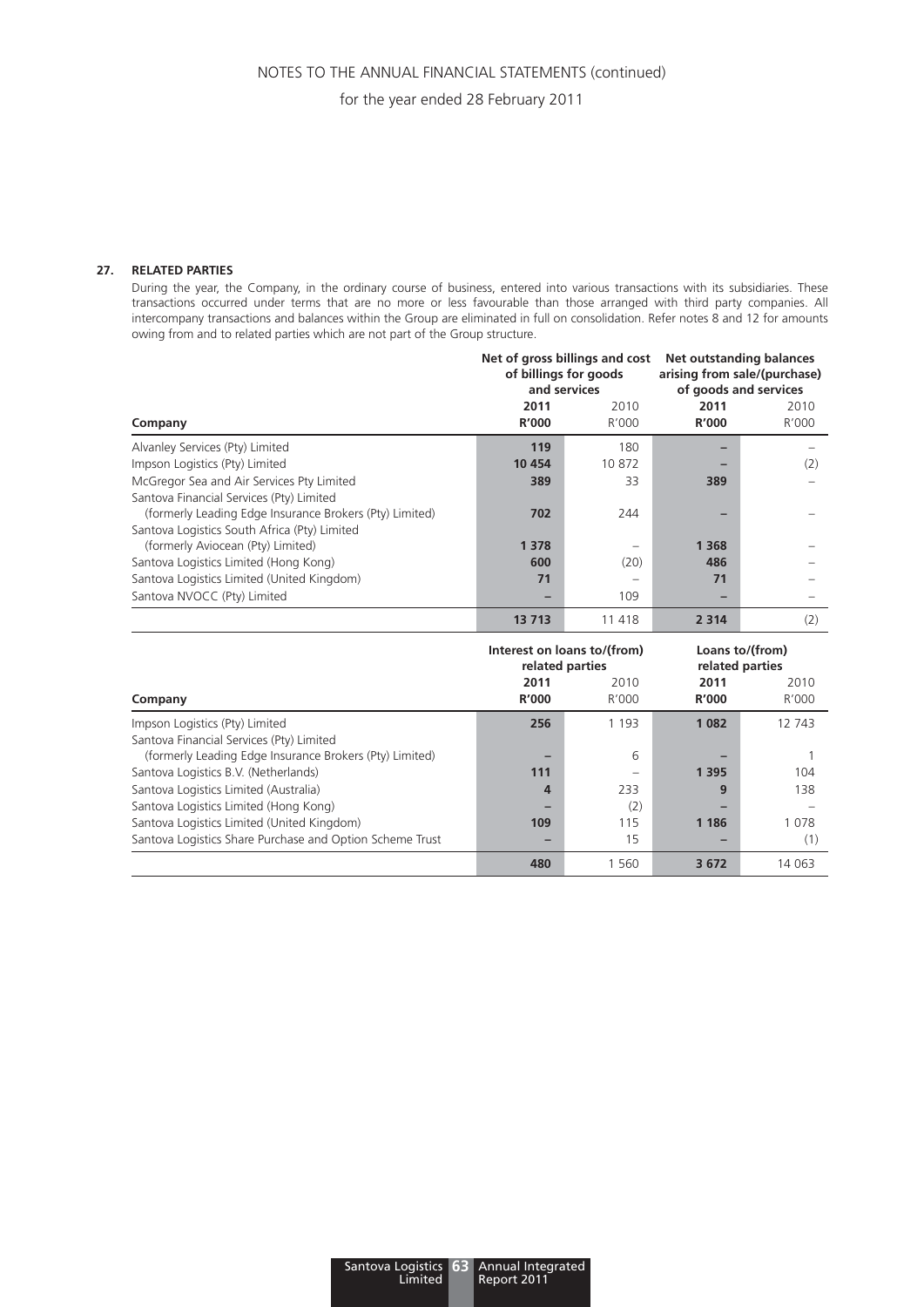|                                                               |              | Group   |         | Company  |  |  |
|---------------------------------------------------------------|--------------|---------|---------|----------|--|--|
|                                                               | 2011         | 2010    | 2011    | 2010     |  |  |
|                                                               | <b>R'000</b> | R'000   | R'000   | R'000    |  |  |
| 28.<br>FINANCIAL RISK MANAGEMENT, OBJECTIVES AND              |              |         |         |          |  |  |
| <b>POLICIES</b><br><b>Categories of financial instruments</b> |              |         |         |          |  |  |
| <b>Financial assets</b>                                       |              |         |         |          |  |  |
| Loans and receivables                                         | 274 670      | 187843  | 6 5 0 5 | 15 2 8 7 |  |  |
| Financial assets at fair value through profit or loss         | 458          | 579     |         |          |  |  |
| <b>Financial liabilities</b>                                  |              |         |         |          |  |  |
| Financial liabilities at fair value through profit or loss    | 153          | 23      |         |          |  |  |
| Financial liabilities measured at amortised cost              | 235 651      | 155 551 | 10 139  | 6963     |  |  |
| Reconciliation to statements of financial position            |              |         |         |          |  |  |
| Trade receivables                                             | 248 820      | 176 576 | 2 4 2 8 | 121      |  |  |
| Other receivables                                             | 11 789       | 6911    | 37      | 82       |  |  |
| Amounts owing from related parties                            | 573          | 34      | 3 6 7 3 | 14 0 64  |  |  |
| Cash and cash equivalents                                     | 13 4 8 8     | 4 3 2 2 | 367     | 1 0 2 0  |  |  |
| <b>Loans and receivables</b>                                  | 274 670      | 187843  | 6 5 0 5 | 15 287   |  |  |
| Financial asset                                               | 458          | 579     |         |          |  |  |
| Financial assets at fair value through profit or loss         | 458          | 579     | -       |          |  |  |
| Financial liability                                           | 153          | 23      |         |          |  |  |
| Financial liabilities at fair value through profit or loss    | 153          | 23      | -       |          |  |  |
| Trade and other payables                                      | 116811       | 84 45 8 | 2 0 0 3 | 2 1 3 5  |  |  |
| Amounts owing to related parties                              | 157          | 97      |         |          |  |  |
| Interest-bearing borrowings                                   | 469          | 737     |         |          |  |  |
| <b>Financial liabilities</b>                                  | 9 2 2 3      | 7668    | 8 1 3 6 | 4827     |  |  |
| Short-term borrowings and overdraft                           | 108 991      | 62 591  |         |          |  |  |
| Financial liabilities measured at amortised cost              | 235 651      | 155 551 | 10 139  | 6963     |  |  |

### **Significant accounting policies**

Details of significant accounting policies and methods adopted in respect of each class of financial asset, financial liability and equity instruments are disclosed under significant accounting policies on pages 38 to 41 of these financial statements.

### **Financial risk management objectives**

In the normal course of operations, the Group is exposed to foreign currency risk, interest rate risk, credit risk and liquidity risk.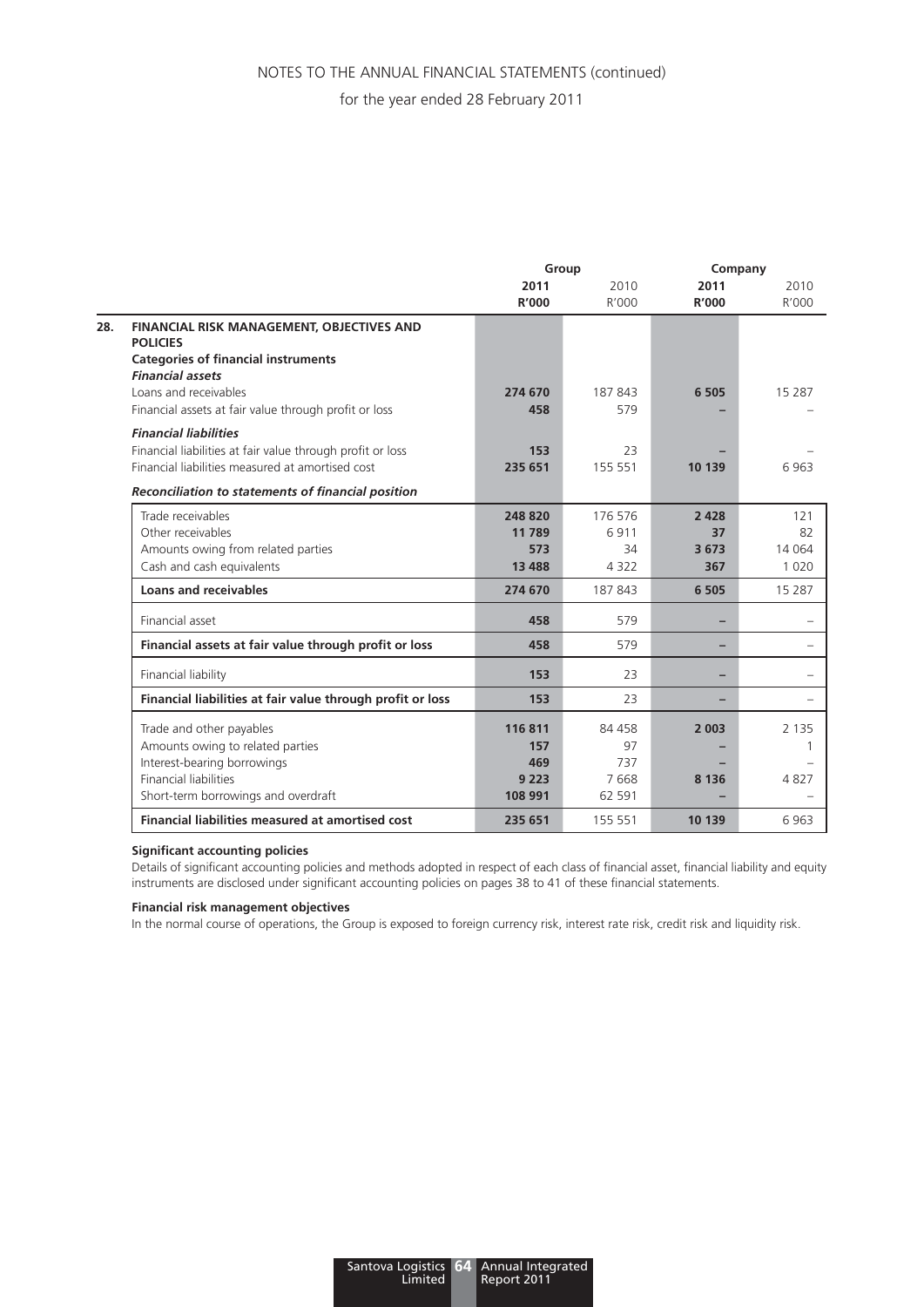### **28. FINANCIAL RISK MANAGEMENT OBJECTIVES AND POLICIES (continued)**

### **Foreign currency risk management**

The Group undertakes certain transactions denominated in foreign currencies on behalf of principals, hence exposures to exchange rate fluctuations arise. Exchange rate exposures are managed within approved policy parameters utilising forward exchange contracts in respect of liabilities.

The carrying amount of the Group's foreign currency denominated monetary assets and monetary liabilities at the reporting date are as follows:

|                                                                                                   | Foreign<br>currency<br>balances<br><b>R'000</b> | 2011<br>Forward<br>exchange<br>contracts<br><b>R'000</b> | <b>Net</b><br>uncovered<br>position<br><b>R'000</b> | Foreign<br>currency<br>balances<br>R'000 | 2010<br>Forward<br>exchange<br>contracts<br>R'000 | <b>Net</b><br>uncovered<br>position<br>R'000 |
|---------------------------------------------------------------------------------------------------|-------------------------------------------------|----------------------------------------------------------|-----------------------------------------------------|------------------------------------------|---------------------------------------------------|----------------------------------------------|
| <b>Credit balances</b><br>Australian Dollar<br><b>British Pound</b><br>Euro<br>US Dollar<br>Other | (119)<br>(640)<br>(2671)<br>(2742)<br>(253)     | 105<br>814<br>1784<br>2 9 2 7<br>124                     | (14)<br>174<br>(887)<br>185<br>(129)                | (66)<br>(90)<br>(551)<br>(1441)<br>(40)  | 61<br>55<br>591<br>1 3 3 5<br>54                  | (5)<br>(35)<br>40<br>(106)<br>14             |
| <b>Debit balances</b><br>US Dollar                                                                | 67                                              |                                                          | 67                                                  |                                          |                                                   |                                              |
|                                                                                                   | (6358)                                          | 5 7 5 4                                                  | (604)                                               | (2188)                                   | 2 0 9 6                                           | (92)                                         |

### *Foreign currency sensitivity*

The Group's exchange rate exposure relates mainly to the Australian Dollar, British Pound, Euro and the US Dollar. The following table details the Group's sensitivity to a 10,0% increase or decrease in the Rand against the relevant foreign currencies. 10,0% is the sensitivity rate used when reporting foreign currency internally to key management personnel and represents management's best assessment of the possible change in foreign exchange rates. The sensitivity analysis includes only outstanding foreign currency denominated monetary items and adjusts their translation at the year end for a 10,0% change in foreign currency rates. The amounts below indicate the amount by which profit or loss and equity would increase or decrease if the Rand strengthens or weakens by 10,0%.

| Sensitivity analysis                                                                                                                                                        | 2011<br><b>R'000</b> | 2010<br>R'000 |
|-----------------------------------------------------------------------------------------------------------------------------------------------------------------------------|----------------------|---------------|
| If the foreign currency rates had been 10.0% higher/lower and all other variables held constant,<br>the Group's profit for the year (before tax) would increase/decrease by | 60                   |               |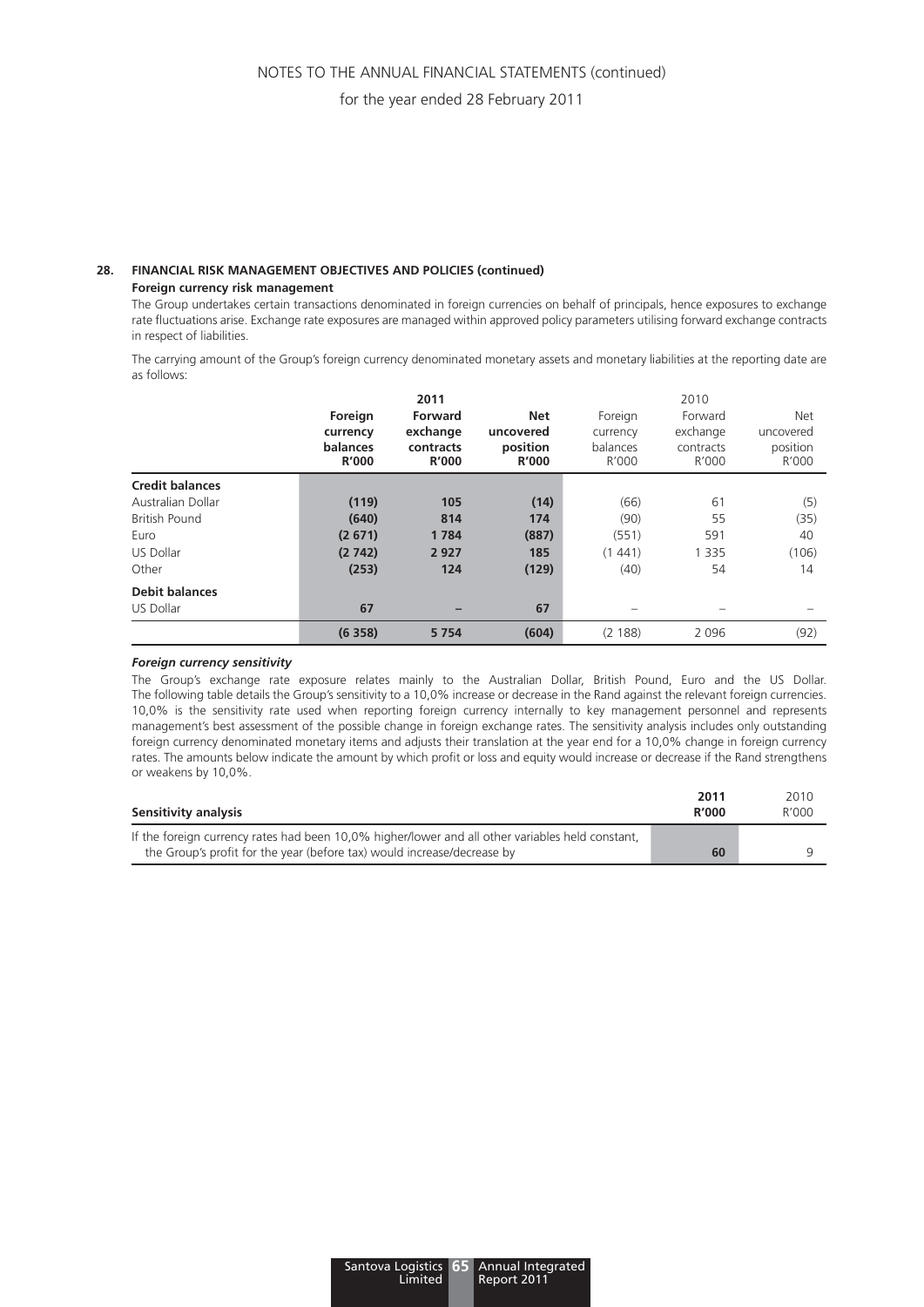## **28. FINANCIAL RISK MANAGEMENT OBJECTIVES AND POLICIES (continued)**

### **Forward exchange contracts**

It is the policy of the Group to enter into forward exchange contracts to cover specific foreign currency payments. The Group also enters into forward exchange contracts to manage the risk associated with anticipated purchase transactions.

The following table details the forward exchange contracts outstanding at reporting date:

|                                                               | Buy<br>AUD <sup>1</sup> | Buy<br>CHF <sup>2</sup>      | Buy<br>EUR <sup>3</sup> | Buy<br>GBP <sup>4</sup>                  | Buy<br>NZD <sup>5</sup> | Buy<br>SEK <sup>6</sup>  | Buy<br>USD <sup>7</sup> | Buy<br><b>HKD<sup>8</sup></b> |
|---------------------------------------------------------------|-------------------------|------------------------------|-------------------------|------------------------------------------|-------------------------|--------------------------|-------------------------|-------------------------------|
| Average exchange rate                                         |                         |                              |                         |                                          |                         |                          |                         |                               |
| 2011                                                          | 7,34                    | 7,73                         | 9,81                    | 11,63                                    | 5,74                    | 1,14                     | 7,24                    | 0,92                          |
| 2010                                                          | 6,96                    | 7,30                         | 10,74                   | 12,09                                    |                         | $\qquad \qquad -$        | 7,85                    |                               |
| Foreign currency                                              |                         |                              |                         |                                          |                         |                          |                         |                               |
| 2011                                                          | 14 2 8 4                | 6734                         | 181885                  | 69 999                                   | 544                     | 3 2 2 4                  | 404 018                 | 70 936                        |
| 2010                                                          | 8792                    | 5 3 9 7                      | 55 000                  | 4581                                     |                         |                          | 170 000                 |                               |
| Contract value (Rands)                                        |                         |                              |                         |                                          |                         |                          |                         |                               |
| 2011                                                          | 104 849                 | 52 033                       | 1783544                 | 814 410                                  | 3 1 2 3                 | 3 6 6 5                  | 2 926 625               | 65 146                        |
| 2010                                                          | 61 2 2 9                | 39 418                       | 590 643                 | 55 366                                   |                         | $\overline{\phantom{0}}$ | 1 335 342               |                               |
| Year end value (Rands) <sup>9</sup>                           |                         |                              |                         |                                          |                         |                          |                         |                               |
| 2011                                                          | 101 236                 | 50 779                       | 1758 164                | 790 047                                  | 2856                    | 3 5 6 7                  | 2 821 338               | 63 509                        |
| 2010                                                          | 60 7 63                 | 39 011                       | 581719                  | 53 988                                   |                         | -                        | 1 323 519               |                               |
| Australian Dollar<br>$\mathcal{I}$<br>New Zealand Dollar<br>5 | 2                       | Swiss Franc<br>Swedish Krona |                         | 3<br>Euro<br><b>United States Dollar</b> |                         | 4<br>8                   | <b>British Pound</b>    |                               |
|                                                               | 6                       |                              |                         |                                          |                         |                          | Hong Kong Dollar        |                               |

*9 The year end value represents the foreign currency exposure translated at the closing spot rate at year end.*

The Group does not have any balances or forward exchange contracts at the end of the current year relating to the Canadian Dollar (CAD), Norwegian Kroner (NOK) or the Singapore Dollar (SGD).

(2010): CAD – Average exchange rate: 7,44; Foreign currency: 706; Contract value (Rands): 5 249; Fair value (Rands): 5 199 (2010): NOK – Average exchange rate: 1,33; Foreign currency: 5 156; Contract value (Rands): 6 855; Fair value (Rands): 6 763 (2010): SGD – Average exchange rate: 5,57; Foreign currency: 414; Contract value (Rands): 2 305; Fair value (Rands): 2 289

All the forward exchange contracts are short-dated and maturity is within two months of year end.

#### **Interest rate risk management**

The Group is exposed to interest rate risk in respect of variable rate borrowings and fixed and variable rate facility fees on monies disbursed on behalf of customers. This risk is managed predominantly through monitoring and negotiation of interest rates by management on an ongoing basis with financing suppliers and customers.

#### **Interest rate sensitivity**

 The sensitivity analysis below has been determined based on the exposure of short-term borrowings and overdraft to interest rates. A 50-basis point increase or decrease has been used for a period of 45 days, being the average credit term from invoice date of trade receivables.

|                                                                                                    | Group |       |
|----------------------------------------------------------------------------------------------------|-------|-------|
|                                                                                                    | 2011  | 2010  |
|                                                                                                    | R'000 | R'000 |
| Sensitivity analysis                                                                               |       |       |
| If the interest rates had been 50 basis points higher/lower and all other variables held constant, |       |       |
| the Group's profit for the year (before tax) would increase/decrease by                            | 727   | 44    |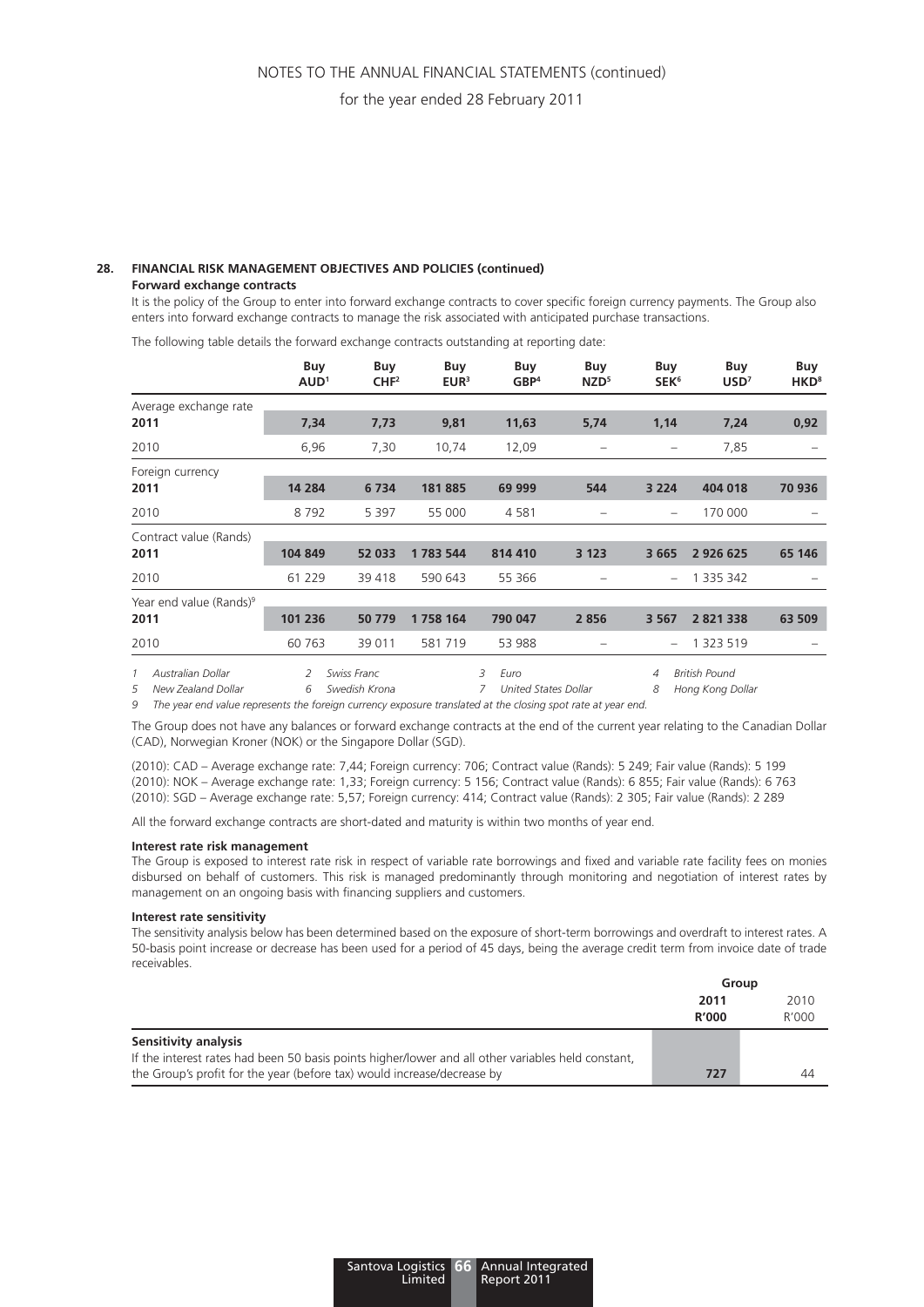#### **28. FINANCIAL RISK MANAGEMENT OBJECTIVES AND POLICIES (continued) Credit risk management**

Credit risk is the risk that a counterparty will default on its contractual obligations resulting in financial loss to the Group. The Group has adopted a policy of only dealing with creditworthy customers. Trade receivables comprise a widespread customer base and Group companies undertake ongoing credit evaluations of the financial condition of their customers. Where appropriate, credit guarantee insurance cover is purchased for all debtors in terms of the respective invoice discounting facilities, which is covered at a rate of 90,0%. Insurance cover is provided by Coface South Africa Services (Pty) Limited for the South African operations and Chartis South Africa Limited for the United Kingdom and Hong Kong subsidiaries. Management regularly assesses the counter party risk of these insurers. At 28 February 2011, the Group does not consider there to be any material credit risk that has not been insured or adequately provided for.

The carrying amount of the financial assets recorded in the financial statements, grossed up for any allowances or losses, represents the Group's maximum exposure to credit risk.

The Group grants varied credit terms of between 7 to 90 days to its customers. The analysis of trade receivables which are past due at reporting date is as follows:

|                                                                                                                                                                                                                                                                                                                                                          | Group   |         | Company |         |
|----------------------------------------------------------------------------------------------------------------------------------------------------------------------------------------------------------------------------------------------------------------------------------------------------------------------------------------------------------|---------|---------|---------|---------|
|                                                                                                                                                                                                                                                                                                                                                          | 2011    | 2010    | 2011    | 2010    |
|                                                                                                                                                                                                                                                                                                                                                          | R'000   | R'000   | R'000   | R'000   |
| Not past due                                                                                                                                                                                                                                                                                                                                             | 215 264 | 155 826 | 2 2 4 7 | 5       |
| Past due by 0-30 days                                                                                                                                                                                                                                                                                                                                    | 22 808  | 6872    |         |         |
| Past due by 31-60 days                                                                                                                                                                                                                                                                                                                                   | 8438    | 2 8 1 3 | 26      |         |
| Past due by 61-90 days                                                                                                                                                                                                                                                                                                                                   | 3 6 5 8 | 4 2 7 2 | 71      |         |
| Past due over 90 Days                                                                                                                                                                                                                                                                                                                                    | 4 2 2 5 | 13 506  | 3 18 6  | 3 9 7 1 |
| Trade receivables                                                                                                                                                                                                                                                                                                                                        | 254 393 | 183 289 | 5 5 3 0 | 3976    |
| Provision for impairment of trade receivables (refer note 7)                                                                                                                                                                                                                                                                                             | (5573)  | (6713)  | (3 102) | (3855)  |
| Total trade receivables                                                                                                                                                                                                                                                                                                                                  | 248 820 | 176 576 | 2 4 2 8 | 121     |
| <b>Liquidity risk management</b><br>The ultimate responsibility for liquidity risk management rests<br>with the Board of Directors. The Group manages liquidity risk<br>by maintaining adequate reserves and banking facilities and by<br>continuously monitoring cash flows and the maturity profiles of<br>financial assets and financial liabilities. |         |         |         |         |
| There were no defaults of terms with lenders during the year.                                                                                                                                                                                                                                                                                            |         |         |         |         |
| The Group has continued to enjoy uninterrupted access to its<br>facilities, which at year end amounted to:                                                                                                                                                                                                                                               |         |         |         |         |
| <b>Facilities available</b> (refer note 13)                                                                                                                                                                                                                                                                                                              |         |         |         |         |
| Bank overdraft                                                                                                                                                                                                                                                                                                                                           | 22 9 28 | 21 000  |         |         |
| Invoice discounting facilities                                                                                                                                                                                                                                                                                                                           | 257 425 | 207 784 |         |         |
| <b>Total facilities available</b>                                                                                                                                                                                                                                                                                                                        | 280 353 | 228 784 |         |         |
| Facilities utilised at year end (refer note 13)                                                                                                                                                                                                                                                                                                          |         |         |         |         |
| <b>Bank overdraft</b>                                                                                                                                                                                                                                                                                                                                    | 306     | 2 1 9 9 |         |         |
| Invoice discounting facilities                                                                                                                                                                                                                                                                                                                           | 108 685 | 60 392  |         |         |
| <b>Total facilities utilised</b>                                                                                                                                                                                                                                                                                                                         | 108 991 | 62 591  |         |         |
| <b>Available unutilised facilities</b>                                                                                                                                                                                                                                                                                                                   |         |         |         |         |
| Bank overdraft                                                                                                                                                                                                                                                                                                                                           | 22 622  | 18 801  |         |         |
| Invoice discounting facilities                                                                                                                                                                                                                                                                                                                           | 148 740 | 147 392 |         |         |
| <b>Total available unutilised facilities</b>                                                                                                                                                                                                                                                                                                             | 171 362 | 166 193 |         |         |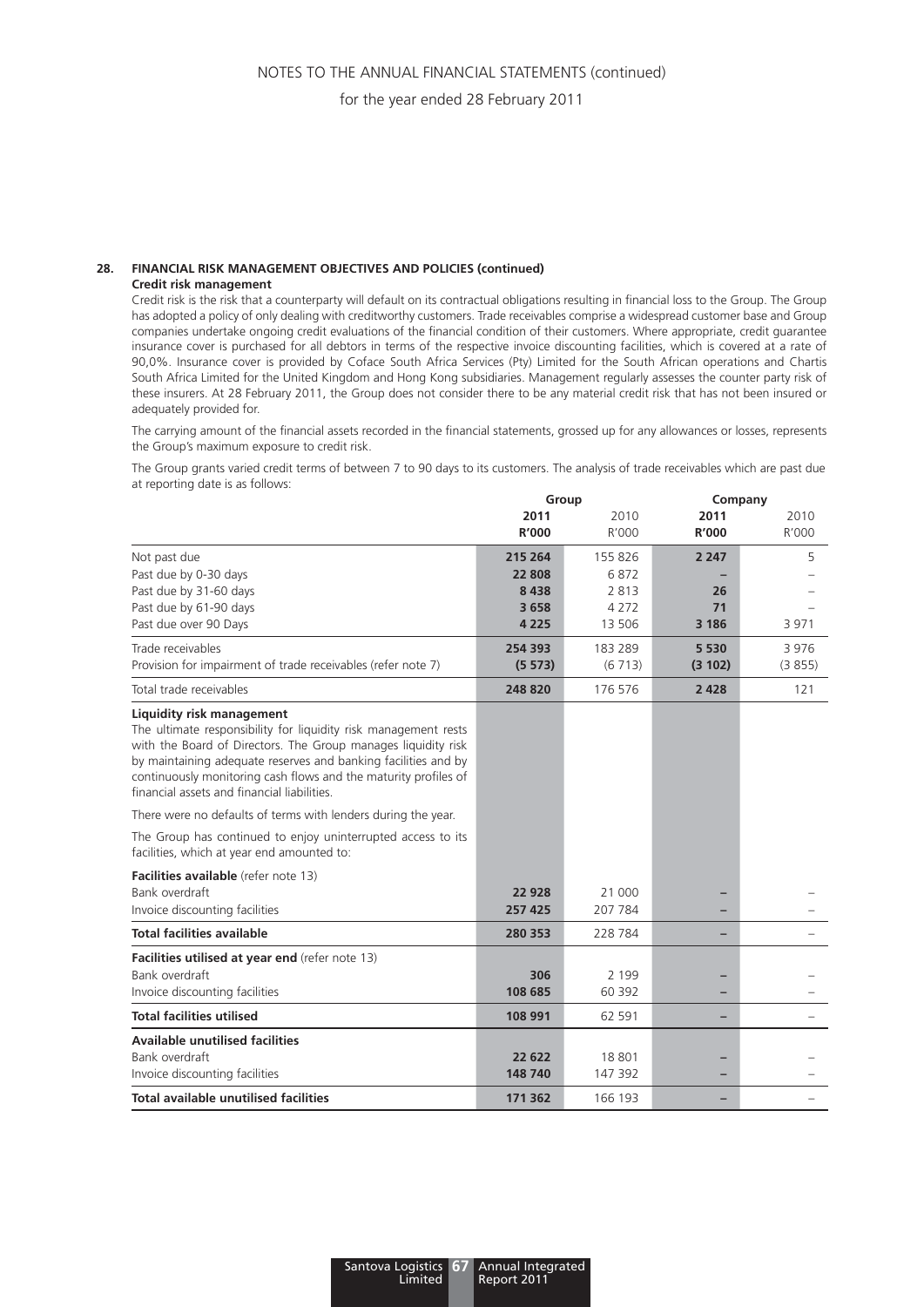### **28. FINANCIAL RISK MANAGEMENT OBJECTIVES AND POLICIES (continued)**

The following table details the Group's remaining contractual maturity for its non-derivative financial assets:

|                      | Within<br>one month<br><b>R'000</b> | One to three<br>months<br>R'000 | Three to<br>12 months<br>R'000 | <b>Greater than</b><br>12 months<br><b>R'000</b> | <b>Total</b><br><b>R'000</b> |
|----------------------|-------------------------------------|---------------------------------|--------------------------------|--------------------------------------------------|------------------------------|
| 2011                 |                                     |                                 |                                |                                                  |                              |
| Non-interest bearing | 40 221                              | 217 097                         | 3 8 6 4                        |                                                  | 261 182                      |
| Interest-bearing     |                                     |                                 | 13 4 88                        | -                                                | 13 4 88                      |
|                      | 40 221                              | 217 097                         | 17 3 52                        |                                                  | 274 670                      |
| 2010                 |                                     |                                 |                                |                                                  |                              |
| Non-interest bearing | 27 527                              | 154 767                         | 1 2 2 7                        |                                                  | 183 521                      |
| Interest-bearing     |                                     |                                 | 4 3 2 2                        |                                                  | 4 3 2 2                      |
|                      | 27 527                              | 154 767                         | 5 5 4 9                        |                                                  | 187 843                      |

The following table details the Group's remaining contractual maturity for its non-derivative financial liabilities:

|                      | Within<br>one month<br><b>R'000</b> | One to three<br>months<br>R'000 | Three to<br>12 months<br><b>R'000</b> | Greater than<br>12 months<br><b>R'000</b> | <b>Total</b><br>R'000 |
|----------------------|-------------------------------------|---------------------------------|---------------------------------------|-------------------------------------------|-----------------------|
| 2011                 |                                     |                                 |                                       |                                           |                       |
| Non-interest bearing | 116 884                             |                                 |                                       |                                           | 116 884               |
| Interest-bearing     | 109 070                             | 2 2 0 3                         | 3 6 6 3                               | 3831                                      | 118 767               |
|                      | 225 954                             | 2 2 0 3                         | 3 6 6 3                               | 3831                                      | 235 651               |
| 2010                 |                                     |                                 |                                       |                                           |                       |
| Non-interest bearing | 84 555                              |                                 |                                       |                                           | 84 555                |
| Interest-bearing     | 62 635                              | 132                             | 3 607                                 | 4 6 2 2                                   | 70 996                |
|                      | 147 190                             | 132                             | 3 607                                 | 4 6 2 2                                   | 155 551               |

The following table details the Group's remaining contractual maturity for its derivative financial instruments:

|                                   | <b>Within one</b><br>month<br><b>R'000</b> | One to three<br>months<br>R'000 | Three to<br>12 months<br><b>R'000</b> | Greater than<br>12 months<br><b>R'000</b> | <b>Total</b><br>R'000 |
|-----------------------------------|--------------------------------------------|---------------------------------|---------------------------------------|-------------------------------------------|-----------------------|
| 2011                              |                                            |                                 |                                       |                                           |                       |
| Forward exchange contracts        | 3                                          | (156)                           |                                       |                                           | (153)                 |
| Profit share derivative on rental |                                            |                                 |                                       |                                           |                       |
| agreement                         |                                            |                                 |                                       | 458                                       | 458                   |
|                                   | 3                                          | (156)                           |                                       | 458                                       | 305                   |
| 2010                              |                                            |                                 |                                       |                                           |                       |
| Forward exchange contracts        | (1)                                        | (22)                            |                                       |                                           | (23)                  |
| Profit share derivative on rental |                                            |                                 |                                       |                                           |                       |
| agreement                         |                                            |                                 |                                       | 579                                       | 579                   |
|                                   | (1)                                        | (22)                            |                                       | 579                                       | 556                   |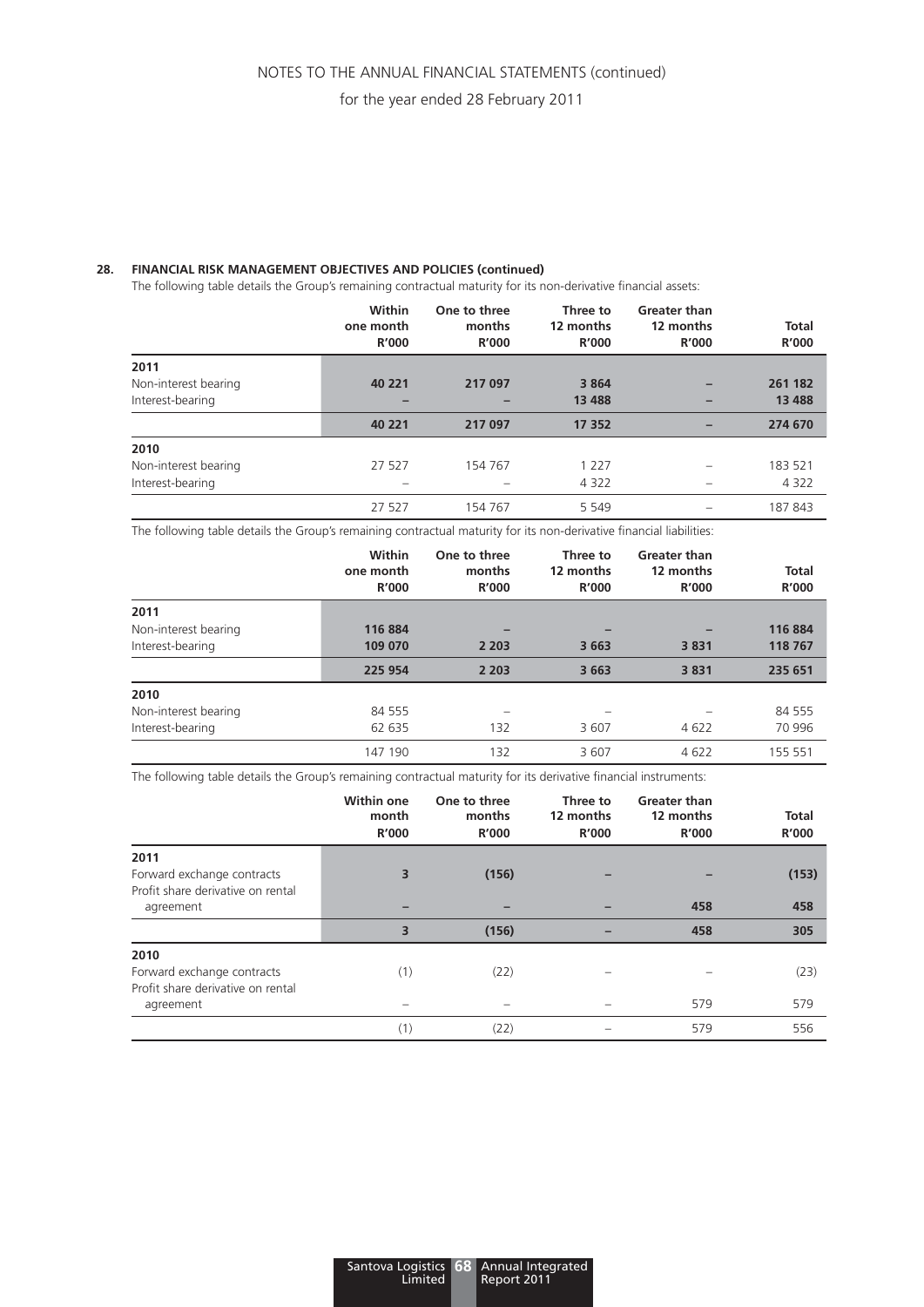# **SHARE ANALYSIS**

for the year ended 28 February 2011

|                                                  | Number of<br>shareholders | Percentage of<br>shareholders | Number of<br>shares | Percentage<br>of shares |
|--------------------------------------------------|---------------------------|-------------------------------|---------------------|-------------------------|
| Shareholder spread                               |                           |                               |                     |                         |
| 1 to<br>1 000 shares                             | 54                        | 5,84                          | 40 891              | 0,00                    |
| 10 000 shares<br>1 001 to                        | 216                       | 23,35                         | 1 324 142           | 0,10                    |
| 100 000 shares<br>10 001 to                      | 341                       | 36,87                         | 16 547 669          | 1,20                    |
| 100 001 to 1 000 000 shares                      | 230                       | 24,86                         | 84 905 529          | 6,17                    |
| 1,000,001 shares and over                        | 84                        | 9,08                          | 1 273 308 772       | 92,53                   |
| <b>Total</b>                                     | 925                       | 100,00                        | 1 376 127 003       | 100,00                  |
| <b>Distribution of shareholders</b>              |                           |                               |                     |                         |
| <b>Banks</b>                                     | 23                        | 2,49                          | 251 194 466         | 18,26                   |
| Close Corporations                               | 17                        | 1,84                          | 10 265 225          | 0,75                    |
| Endowment funds                                  | 5                         | 0,54                          | 1 545 743           | 0,11                    |
| Individuals                                      | 786                       | 84,97                         | 388 970 028         | 28,27                   |
| Investment companies                             | $\overline{2}$            | 0,21                          | 5 0 9 4 7 7 8       | 0,37                    |
| Mutual funds                                     | 1                         | 0,11                          | 23 847 000          | 1,73                    |
| Nominees and trusts                              | 46                        | 4,97                          | 128 435 305         | 9,33                    |
| Other corporations                               | 11                        | 1,19                          | 8 141 300           | 0,59                    |
| Private companies                                | 32                        | 3,46                          | 502 587 492         | 36,52                   |
| Public companies                                 | 2                         | 0,22                          | 56 045 666          | 4,07                    |
| Total                                            | 925                       | 100,00                        | 1 376 127 003       | 100,00                  |
| Public/non-public shareholders                   |                           |                               |                     |                         |
| <b>Non-public shareholders</b>                   | 17                        | 1,84                          | 717 405 572         | 52,13                   |
| Directors and associates of the Company holdings | 16                        | 1,73                          | 405 932 484         | 29,50                   |
| Strategic holdings (more than 10,0%)             | 1                         | 0,11                          | 311 473 088         | 22,63                   |
| <b>Public shareholders</b>                       | 908                       | 98,16                         | 658 721 431         | 47,87                   |
| <b>Total</b>                                     | 925                       | 100,00                        | 1 376 127 003       | 100,00                  |
| Beneficial shareholders holding 5,0% or more     |                           |                               |                     |                         |
| Maitland Management Limited                      |                           |                               | 311 473 088         | 22,63                   |
| AL van Zyl                                       |                           |                               | 131 250 000         | 9,54                    |
| Custodians holding 5,0% or more                  |                           |                               |                     |                         |
| SIX SIS                                          |                           |                               | 108 785 000         | 7,91                    |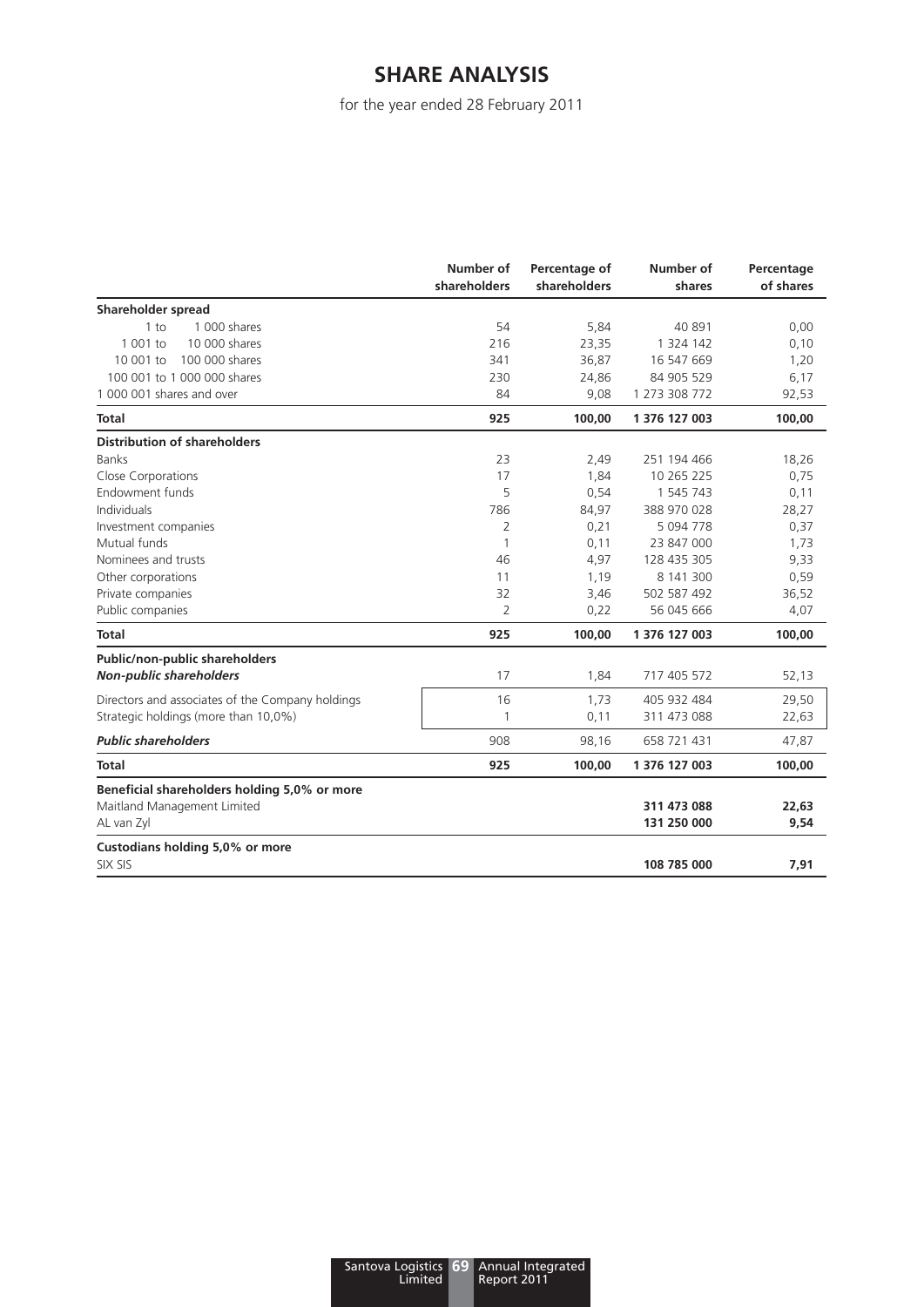## SHARE ANALYSIS (continued)

## for the year ended 28 February 2011

Breakdown of directors and associates of the Company holdings as at 28 February 2011:

|                                                                            | <b>Direct number</b><br>of shares       | Percentage<br>of shares                   | Indirect number<br>of shares | Percentage<br>of shares |
|----------------------------------------------------------------------------|-----------------------------------------|-------------------------------------------|------------------------------|-------------------------|
| <b>Directors' beneficial holdings</b>                                      | 204 114 556                             | 14,83                                     | 44 161 616                   | 3,21                    |
| SJ Chisholm<br><b>AD Dixon</b><br><b>ESC Garner</b>                        | 349 876<br>2 800 000                    | 0,03<br>0,20                              |                              |                         |
| Delmas Crushers CC<br><b>GH</b> Gerber                                     | 875 000                                 | 0,06                                      | 3 000 000<br>41 161 616      | 0,22<br>2,99            |
| GH Gerber<br>Lloyd Investment Trust<br>Staff Capital (Pty) Limited         | 875 000                                 | 0,06<br>$\overbrace{\phantom{123221111}}$ | 13 888 889<br>27 272 727     | 1,01<br>1,98            |
| <b>MF</b> Impson<br><b>GM Knight</b><br>AL van Zyl                         | 52 039 680<br>16 800 000<br>131 250 000 | 3,78<br>1,22<br>9,54                      |                              |                         |
| Directors of subsidiary companies beneficial holdings                      | 36 658 700                              | 2,67                                      | 120 997 612                  | 8,79                    |
| <b>TK Blond</b><br><b>GH Crews</b><br><b>G McGregor</b>                    | 12 724 952<br>1 373 000                 | 0,93<br>0,10                              |                              |                         |
| Coolaroo Holdings Pty Limited<br><b>CV Simpson</b><br>The Impi Share Trust |                                         |                                           | 61 200 014<br>9632398        | 4,45<br>0,70            |
| <b>R</b> Singh                                                             | 8 370 081                               | 0,61                                      | 50 165 200                   | 3,64                    |
| R Singh<br>Rajin Singh Family Trust                                        | 8 370 081                               | 0,61<br>$\overline{\phantom{0}}$          | 50 165 200                   | 3,64                    |
| <b>GW Stay</b>                                                             | 14 190 667                              | 1,03                                      |                              |                         |
| <b>Total</b>                                                               | 240 773 256                             | 17,50                                     | 165 159 228                  | 12,00                   |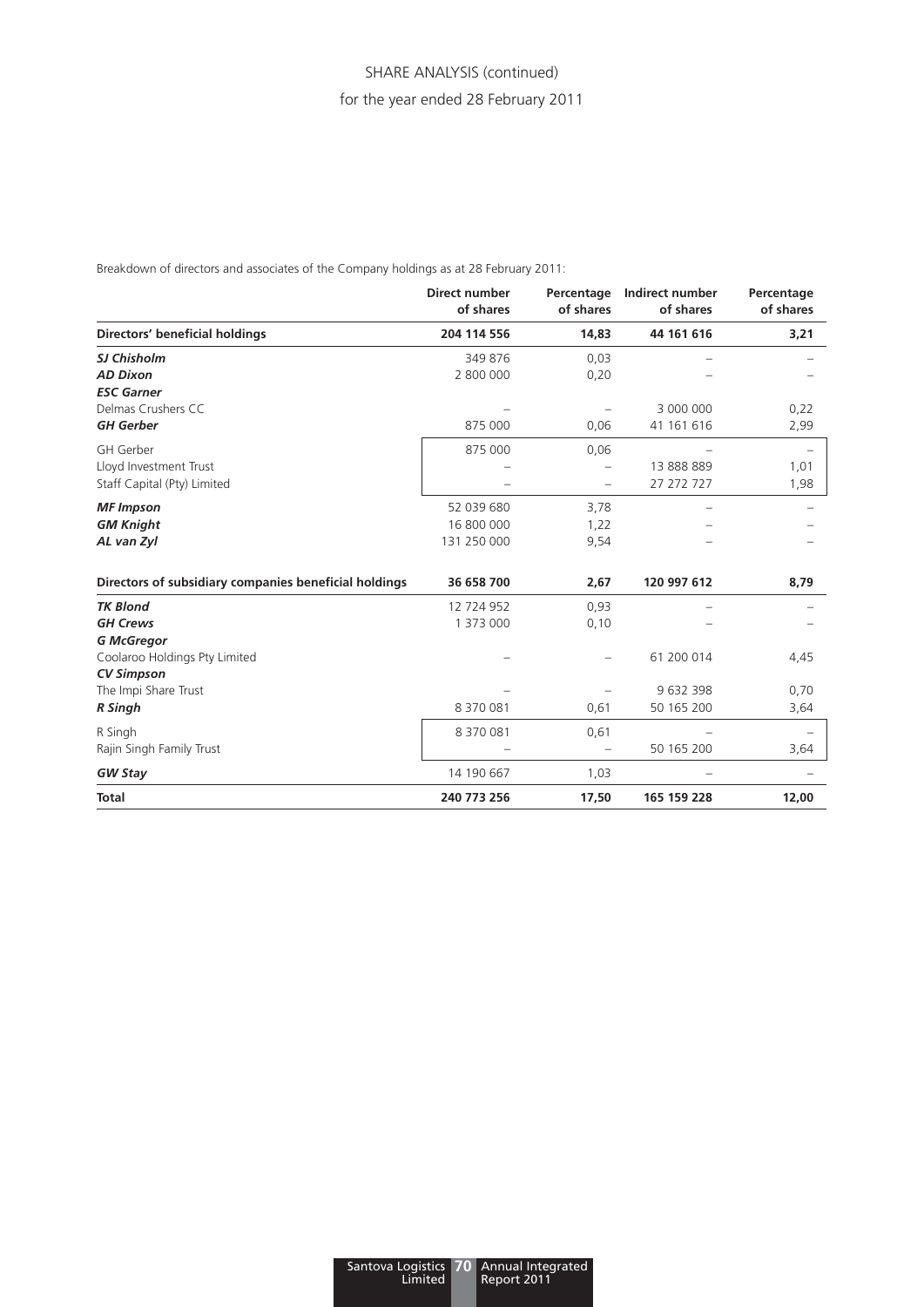## SHARE ANALYSIS (continued)

# for the year ended 28 February 2011

## **Trade analysis**

| Year | Month     | High sale | Low sale | <b>Number of deals</b> | Volume        | Value     |
|------|-----------|-----------|----------|------------------------|---------------|-----------|
| 2010 | March     | 4         | ξ        | 34                     | 2 649 180     | 91 901    |
| 2010 | April     | 4         | 3        | 5                      | 262 307       | 9 5 2 4   |
| 2010 | May       |           |          | 40                     | 4 2 6 5 0 6 5 | 133 901   |
| 2010 | June      |           |          | 31                     | 5 440 808     | 214 103   |
| 2010 | July      | 6         | 3        | 29                     | 3 132 191     | 147 283   |
| 2010 | August    | 8         | 4        | 74                     | 12 889 232    | 726 072   |
| 2010 | September |           |          | 22                     | 2 452 637     | 128 815   |
| 2010 | October   |           | 4        | 44                     | 2 803 610     | 152 097   |
| 2010 | November  | 9         | 6        | 106                    | 16 078 308    | 1 158 477 |
| 2010 | December  |           |          | 91                     | 8 347 467     | 658 850   |
| 2011 | January   | 8         | 6        | 69                     | 4 7 6 7 4 2 3 | 338 475   |
| 2011 | February  | 9         | 6        | 71                     | 5 282 665     | 381 779   |

#### **JSE statistics Statistics**

| Traded price                                        |                   |       |
|-----------------------------------------------------|-------------------|-------|
| Close                                               | (cents per share) | 8     |
| High                                                | (cents per share) | 9     |
| Low                                                 | (cents per share) |       |
| Market capitalisation                               | (R millions)      | 110   |
| Value of shares traded                              | (R millions)      | 4     |
| Value traded as percentage of market capitalisation | (percentage)      | 3,8   |
| Volume of shares traded                             | (millions)        | 68    |
| Volume traded as a percentage of number in issue    | (percentage)      | 5,0   |
| Price earnings ratio                                | (ratio)           | 6,4   |
| Dividend yield                                      | (percentage)      | 0,0   |
| Earnings yield                                      | (percentage)      | 15,6  |
| Year end market price/net asset value               | (ratio)           | 1,1   |
| Shares in issue at end of year                      | (millions)        | 1 376 |
| Shares issued during the year                       | (millions)        | 131   |
| Shares repurchased during the year                  | (millions)        | 11    |
| Number of shareholders                              | (shareholders)    | 925   |

# **SHAREHOLDERS' CALENDAR**

| <b>Activity</b>                                                    | Date          |
|--------------------------------------------------------------------|---------------|
| Financial year end                                                 | 28 February   |
| Release of trading statement                                       | 10 May 2011   |
| Release of updated trading statement                               | 17 May 2011   |
| Release of abridged Group results on SENS                          | 24 May 2011   |
| Release of abridged Group results in the Press                     | 25 May 2011   |
| Dispatch of 2011 Annual Integrated Report                          | 31 May 2011   |
| 2011 Annual general meeting                                        | 26 July 2011  |
| Release of interim results for the six months ended 31 August 2011 | November 2011 |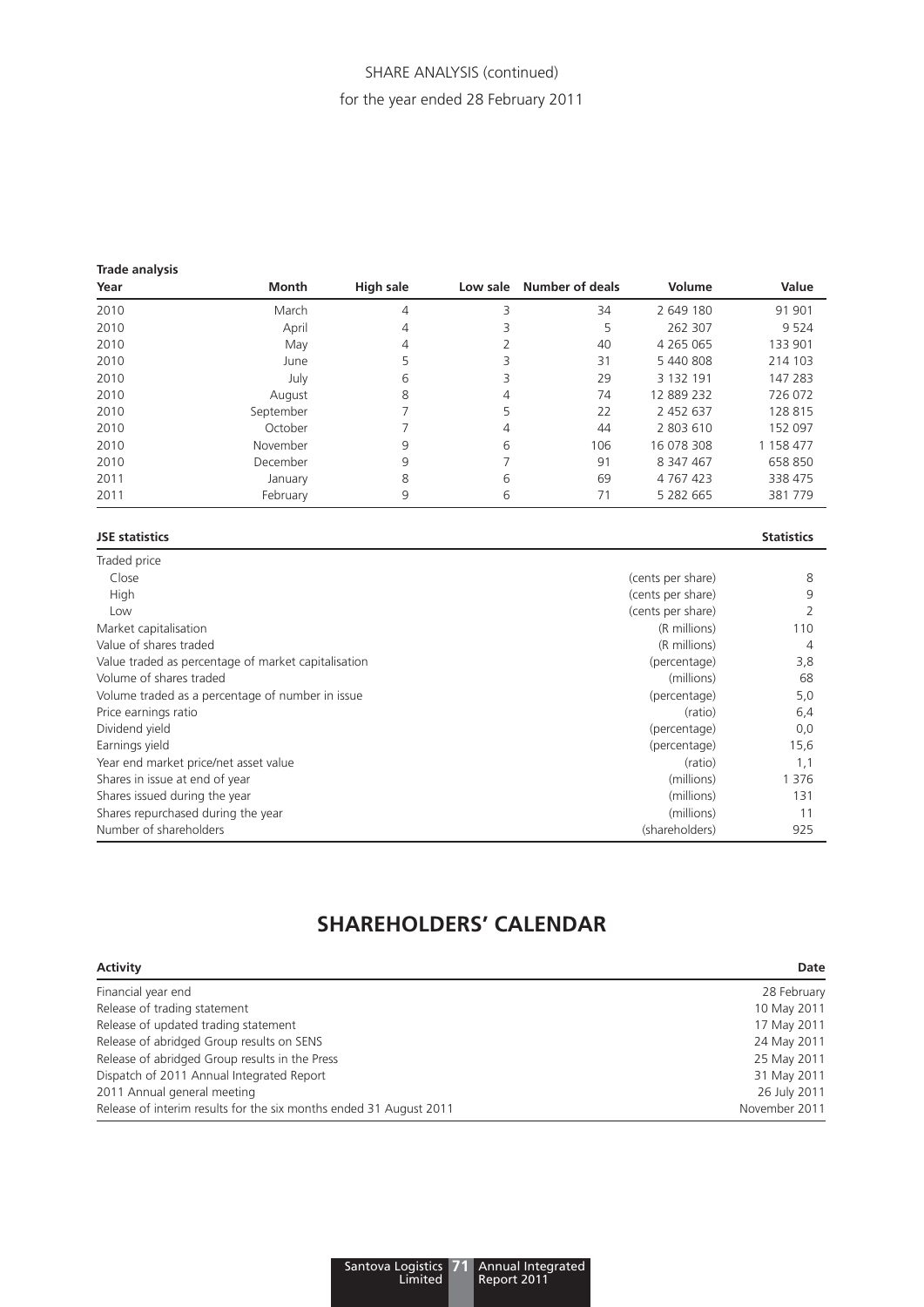## **CORPORATE INFORMATION**

#### **SANTOVA LOGISTICS LIMITED Country of incorporation** Republic of South Africa

**Registration number** 1998/018118/06

**Share code** SN<sub>V</sub>

**ISIN** ZAE000090650

**Nature of business** International logistics solutions provider

## **Directors**

ESC Garner\* (Chairman) GH Gerber (Chief Executive Officer) SJ Chisholm (Group Financial Director) AD Dixon\* S Donner\*\* MF Impson GM Knight WA Lombard\* AL van Zyl

*\* Independent non-executive*

*\*\* Non-executive*

## **Company Secretary**

JA Lupton, FCIS Highway Corporate Services (Pty) Limited PO Box 1319, Hillcrest, 3650

## **Designated advisor**

River Group Block B, First Floor, 225 Veale Street Brooklyn, 0181

## **Group auditor**

Deloitte & Touche Deloitte Place, 2 Pencarrow Park La Lucia Ridge Office Estate La Lucia, 4051 PO Box 243, Durban, 4000

## **Share registrars**

Computershare Investor Services (Pty) Limited PO Box 61051, Marshalltown, 2107

**Legal advisor** Livingston Leandy Inc PO Box 4107, Umhlanga Rocks, 4320

## **Santova head office**

and registered office address *Business address* Santova House 88 Mahatma Gandhi Road, Durban, 4001 *Postal address* PO Box 6148, Durban, 4000

**Investor relations** *Contact number* +27 31 374 7134

**E-mail** enquiries@santova.com

**Website** www.santova.com

## **Group Bankers**

*Local* First National Bank of South Africa Limited Investec Bank Limited Nedbank Limited Standard Bank of South Africa Limited

#### *Foreign*

Australia and New Zealand Banking Group Limited (ANZ) Coface Finance Australia Pty Limited Hong Kong and Shanghai Banking Corporation (HSBC) National Westminster Bank (NatWest) Royal Bank of Scotland (RBS) Rabobank Group (Europe) Westpac Banking Corporation (Australia)

## **SUBSIDIARIES**

**Impson Logistics (Pty) Limited** (registered in South Africa)

*Impson head office and Durban branch Business address* Santova House 88 Mahatma Gandhi Road, Durban, 4001 *Contact number* +27 31 374 7000

## *Impson Cape Town*

*Business address* 9th Floor, Metropolitan Building 7 Coen Steytler Avenue, Foreshore, 8001 *Contact number* +27 21 406 9300

## *Impson Johannesburg*

*Business address* 3 Michael Place (off Yaldwyn Road) Jet Park, 1469 *Contact number* +27 11 578 0600

## *Impson Pietermaritzburg*

*Business address* Redlands Estate, Mahogany Court 2 George McFarlane Lane Pietermaritzburg, 3201 *Contact number* +27 33 342 4689

*Impson Port Elizabeth Business address* 3rd Floor, Greyville House Ring Road Greenacres Port Elizabeth, 6045 *Contact number* +27 41 397 3500

*Impson Sasolburg Business address* Building No 32, Eric Louw Road Venco Park, Sasolburg, 1947

## **McGregor Sea and Air Services**

**Pty Limited** (registered in Australia) *Business address* Unit 9, 77-79 Bourke Road Alexandria, NSW, 2015, Australia *Contact number* +61 286 678 777

## **Santova Financial Services (Pty) Limited**

(formerly Leading Edge Insurance Brokers (Pty) Limited) (registered in South Africa) *Business address* 2nd Floor, Santova House 88 Mahatma Gandhi Road Durban, 4001 *Contact number* +27 31 374 7200

## **Santova Logistics B.V.**

(registered in the Netherlands) *Business address* Nieuwe Langeweg 167, 3194 DC Hoogvliet-RT, Rotterdam, Netherlands *Contact number* +31 10 820 0313

## *Schiphol offi ce*

*Business address* Room 1.09 Beech Avenue 54-80, 1119 PW Schiphol-RIJK, Amsterdam, Netherlands *Contact number* +31 20 820 8253

## **Santova Logistics Limited**

(registered in Hong Kong) *Business address* Rooms 1501 – 1502, 15/F Bonham Trade Centre 50 Bonham Strand East Sheung Wan, Hong Kong *Contact number* +852 6035 5528

## **Santova Logistics Limited**

(registered in the United Kingdom) *Business address* Churchill House Horndon Business Park, Station Road West Horndon, Brentwood, Essex CM13 3XD, United Kingdom *Contact number* +44 127 781 2811

## **Heathrow Office**

*Business address* Unit 1 Fiveways Business Centre Aspen Way, Feltham, Middlesex TW13 7AQ, United Kingdom *Contact number* +44 20 8751 2148

**Santova Logistics South Africa (Pty) Limited** 

(formerly Aviocean (Pty) Limited) (registered in South Africa) *Business address* 67 Loper Street, Aeroport Park Spartan Extn 2, Kempton Park, 1620 *Contact number* +27 11 974 2278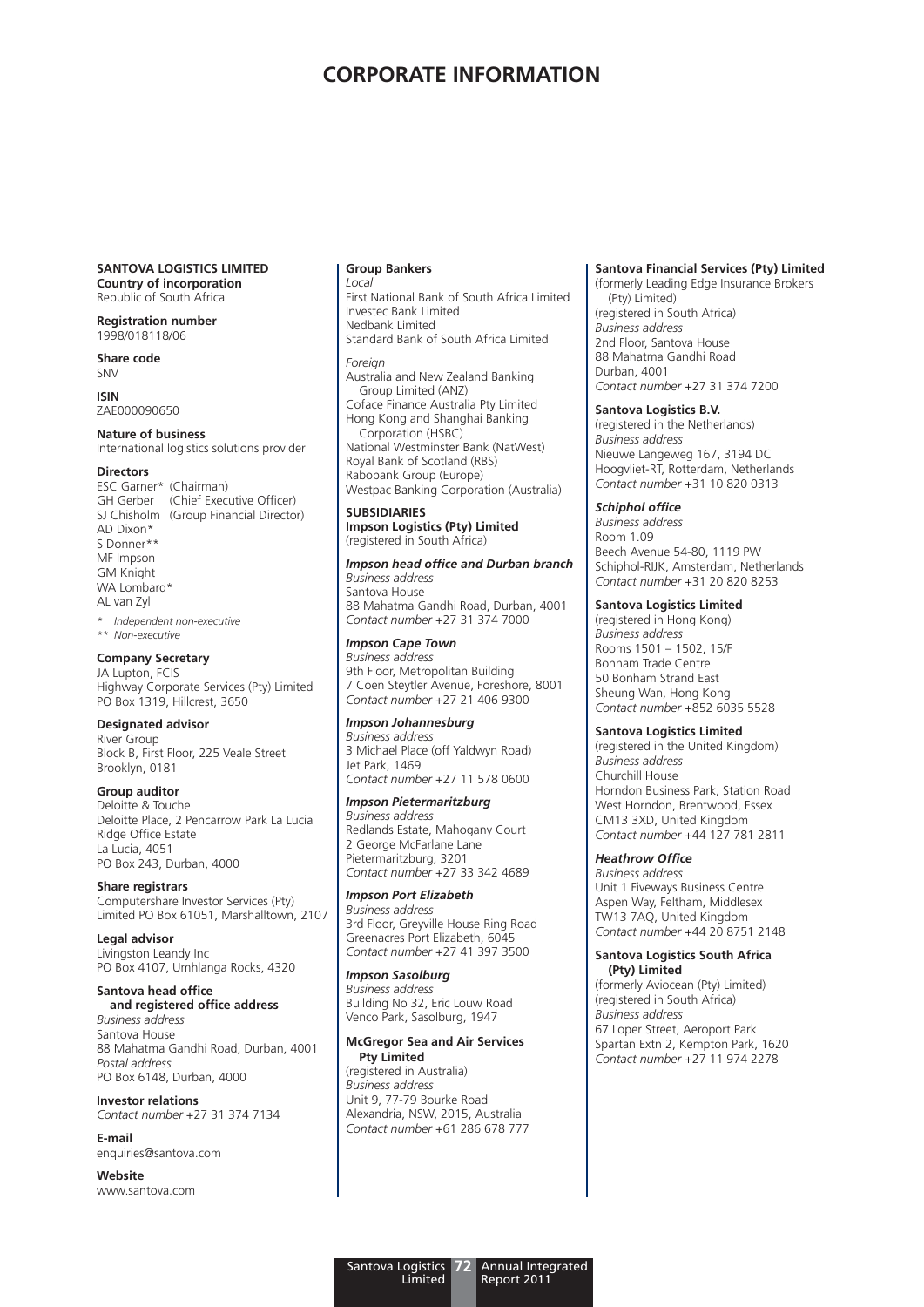## **NOTICE OF ANNUAL GENERAL MEETING**

**This document is important and requires your immediate attention. If you are in any doubt as to the action you should take, please consult your stockbroker, accountant, attorney, banker or other independent professional advisor immediately.**

**This Notice of annual general meeting has been prepared on the basis that during the two year transitional period set down in Schedule 5 of the Companies Act, No 71 of 2008, as amended ("the 2008 Companies Act"), and until a pre-existing company adopts a new Memorandum of Incorporation ("MOI"), its existing Memorandum and Articles of Association take precedence**  over the 2008 Companies Act unless there is a conflict. Therefore, all matters covered by this Notice have been dealt with **in terms of the Company's Memorandum and Articles of Association, unless the provisions of the 2008 Companies Act have dictated otherwise.**

NOTICE IS HEREBY GIVEN that the annual general meeting of members of Santova Logistics Limited will be held in the Harbour View Boardroom, Santova House, 88 Mahatma Gandhi Road, Durban on Tuesday, 26 July 2011 at 12H00 for the following purposes:

1. To receive and accept the audited annual financial statements of the Company and the Group for the year ended 28 February 2011, including the Directors' Report, report of the Audit and Risk Commitee, and the report of the auditors thereon.

## **2.** To appoint directors:

- **2.1** To re-elect directors in accordance with the Company's Articles of Association. WA Lombard retires by rotation but, being eligible, offers himself for re-election.
- **2.2** To re-elect AD Dixon and AL van Zyl as directors of the company, both directors having been appointed since the last annual general meeting and retire in terms of Article 83.2.1 of the Company's Articles of Association: being eligible, both the directors offer themselves for re-election.

In terms of the 2008 Companies Act the directors must be re-elected by individual resolutions.

(*Curricula vitae* of each of the directors are set out on the directorate pages of this Annual Integrated Report, refer pages 10 to 11.)

#### **3. Directors' Remuneration**

#### **3.1 Ordinary Resolution Number 1**

"THAT the remuneration payable to the directors for the financial year ended 28 February 2011 as set out in Note 19 to the annual financial statements on page 58 of this report be ratified and confirmed."

#### **3.2 Special Resolution Number 1**

 "THAT with effect from 1 March 2011 until the conclusion of the next annual general meeting the executive directors be paid remuneration as determined by their respective contracts of employment, or as otherwise determined by the Remunerations and Nominations Committee from time to time in accordance with the Company's remuneration policy, which is set out in the Remuneration Report on page 20."

#### **3.3 Special Resolution Number 2**

 "THAT the remuneration payable to the non-executive directors until the date of the 2012 annual general meeting, as set out below, be and hereby is approved:

| For attendance at Board meetings                         | R8 000 per meeting   |
|----------------------------------------------------------|----------------------|
| Audit and Risk Committee Chairman                        | R15 000 per meeting  |
| Audit and Risk Committee meetings                        | R6 000 per meeting   |
| Remuneration and Nominations Committee Chairman          | R12 000 per meeting  |
| Remuneration and Nominations Committee meetings          | R5 000 per meeting   |
| Chairman (includes full meeting attendance remuneration) | R250 000 per annum." |

 The reason for the passing of Special Resolution Number 1 and Special Resolution Number 2 is that the 2008 Companies Act requires that shareholders authorise the basis for compensation to directors of a profit company, as required by s66(9) of that Act; and that s66(9) of the 2008 Companies Act requires that the remuneration of directors may be paid only in accordance with a special resolution approved by the shareholders within the previous two years.

 The effect of the passing of the two special resolutions is that the Company will be complying with the requirements of the Companies Act, No 71 of 2008, as amended. The effect of the passing of Special Resolution Number 1 is that the basis for compensation payable to executive directors from 1 March 2011 until the next annual general meeting will have been authorised; and the effect of the passing of Special Resolution Number 2 is that the directors' fees payable to non-executive directors until the conclusion of next annual general meeting will have been approved.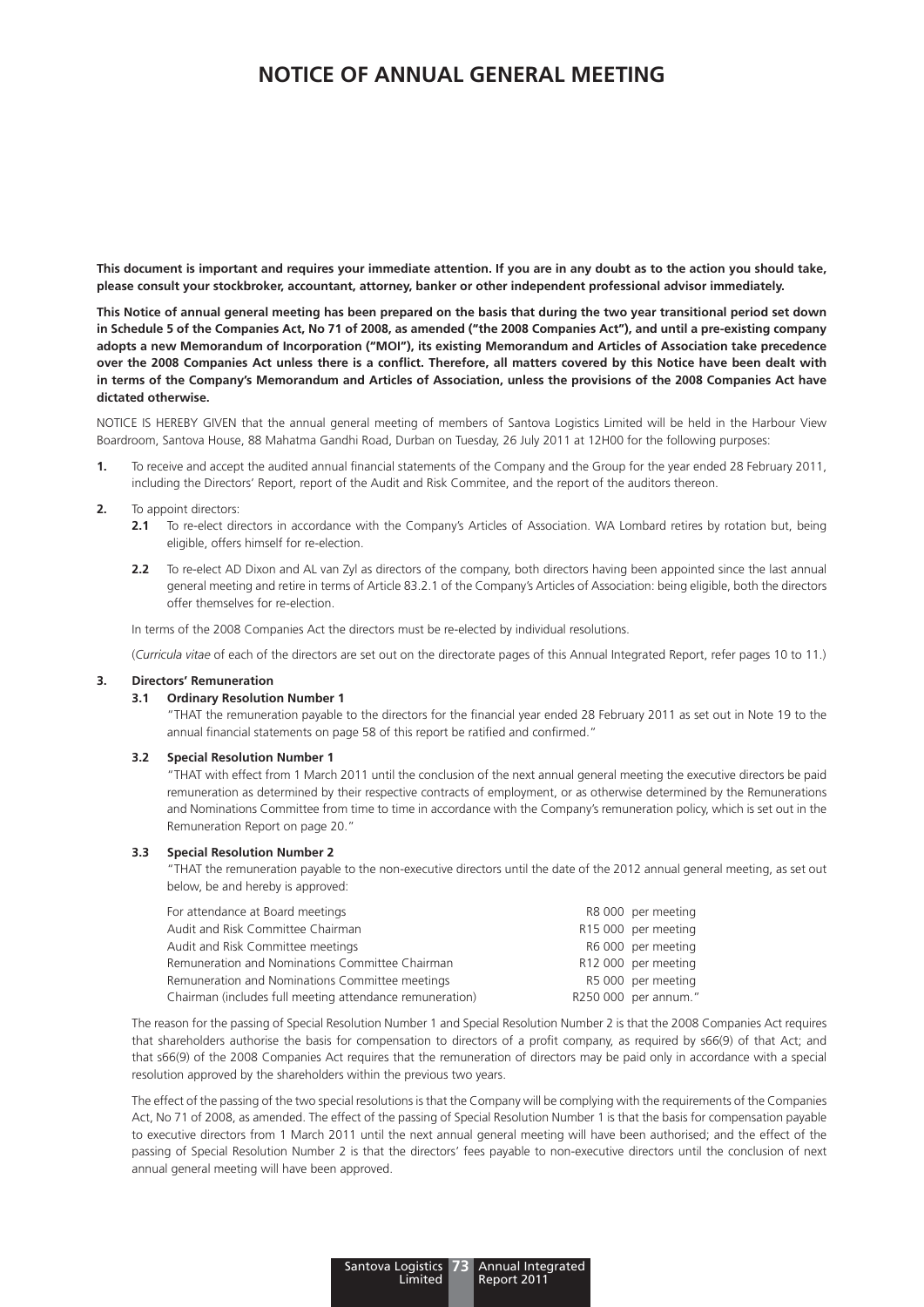- **4.** To appoint the members of the Audit and Risk Committee. In terms of the provisions of the 2008 Companies Act, only non-executive directors who meet the requirements laid down in s94 of that Act may be members of an Audit and Risk Committee. The current members of the Audit and Risk Committee are WA Lombard (Chairman), AD Dixon, ESC Garner, all of whom are Chartered Accountants (South Africa) and meet the requirements of s94. *Curricula vitae* of each of the directors are set out on the directorate pages of this Annual Integrated Report, refer page 10.
- **5.** To authorise the Audit and Risk Committee to determine the remuneration of the auditors for the past financial year.
- **6.** To appoint Deloitte & Touche as auditors and SD Munro as Registered Auditor of the Company to hold office until the conclusion of the next annual general meeting.

## **7. Special Resolution Number 3 – Amendment to Articles of Association, Expropriation of Shares**

THAT a new article, Article 34A be added to the Company's existing Articles of Association as follows:

"THAT where no response is received from shareholders within the timeframe specified in the offer document with regard to a offer from the Company to repurchase shares in terms of an odd lot offer, the shareholder will be deemed to have accepted the offer and the directors shall have the right to expropriate those shares. Any consideration payable to the shareholder for those shares shall be held in an unclaimed funds account until lawfully claimed."

 The reason for the passing of this special resolution is to enable the Company to remove from its register those shareholders whose addresses have been lost over time and have not responded to communications.

 The effect of the passing of the special resolution will be that where there is an offer from the Company to repurchase shares in terms of a consolidation or odd lot offer and there has been no response from the shareholder within the stipulated timeframe, the directors will have the right to repurchase those shares, payment for which may still be claimed by the shareholder concerned on submission of a written claim.

#### **8. Special Resolution Number 4 – Amendment to Articles of Association, Company Rules**

THAT a new article, Article 142 be added to the Company's existing Articles of Association as follows:

 "The Company's Board of Directors is prohibited from making rules for the Company, as contemplated in s15(3) to (5) of the Companies Act, No 71 of 2008, as amended."

 The reason for the passing of the special resolution is that the directors believe that this prohibition should be incorporated into the Company's Articles of Association. The effect of its passing will be to prohibit directors from making such rules.

## 9. Special Resolution Number 5 – Amendment to Articles of Association, Issue of unclassified shares

THAT a new article, Article 33.10, be added to the Company's existing Articles of Association as follows:

"THAT the Company's Board of Directors is prohibited from issuing unclassified shares."

 The reason for the passing of the special resolution is that the directors believe that it is undesirable for the Company to have unclassified shares, as contemplated in s36 (1)(c) of the 2008 Companies Act. The effect of its passing will be to prohibit directors from issuing such unclassified shares.

#### **10. Special Resolution Number 6 – Distributions**

THAT a new article, Article 118.3 be added to the Company's existing Articles of Association as follows:

 "Cheques for any type of distribution amounting to less than R50,00 due to any one holder of the Company's shares, will not be paid, unless otherwise requested in writing, but aggregated with such other amounts and donated to a charity to be nominated by the directors."

 The reason for passing the special resolution is that Computershare Investor Services (Pty) Limited, the Company's transfer registrars, have advised that there is a prevalence of cheque fraud targeting low value cheques and they have recommended that cheques valued under R50,00 be suppressed, retained in an unclaimed funds account, and allowed to accumulate until there is a sufficient amount to be donated to a charity to be nominated by the directors.

 The effect of the passing of the special resolution is that the Company will no longer issue cheques to shareholders valued under R50.00.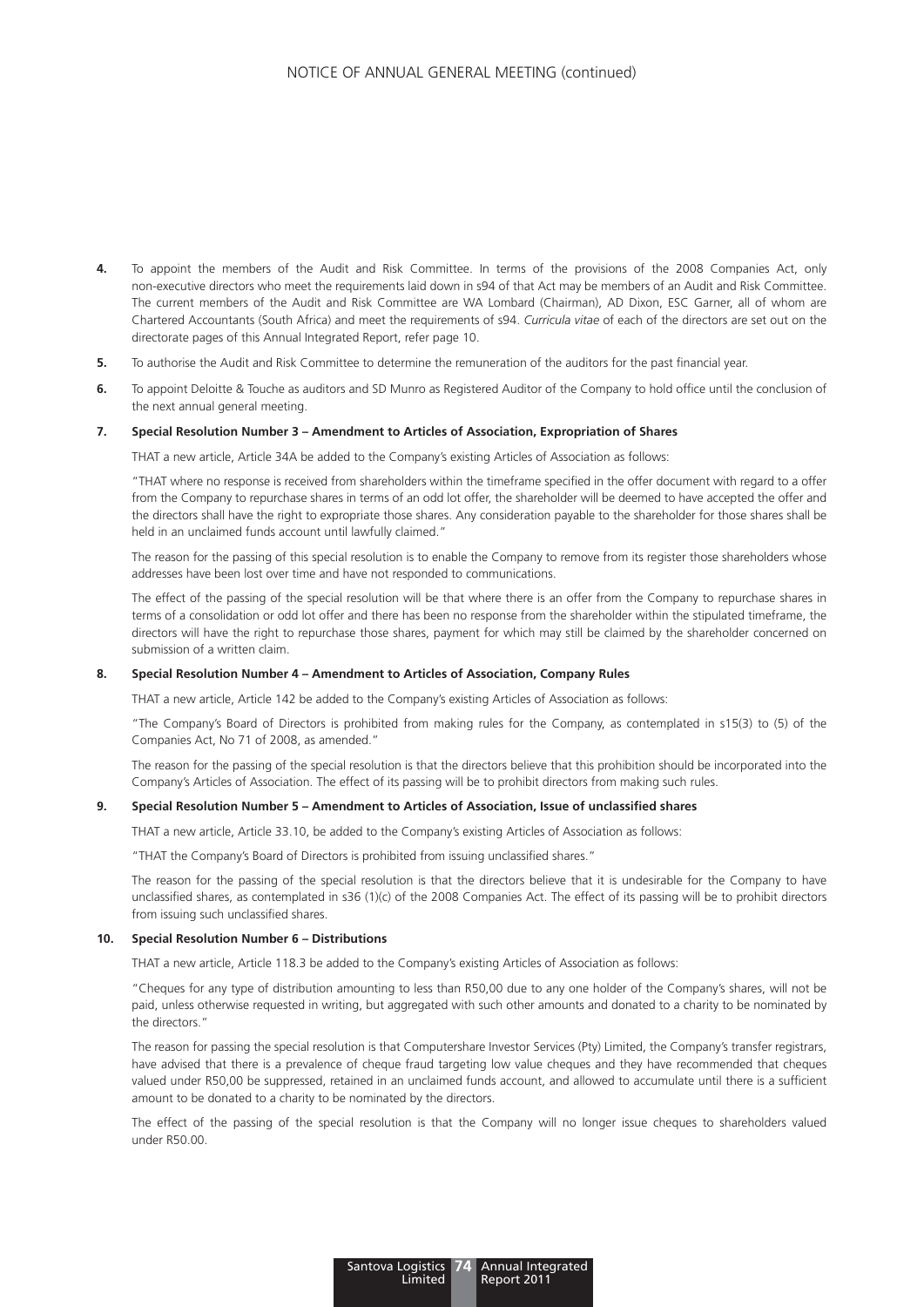## **11. Special Resolution Number 7 – General Authority to Buy Own Shares**

 "THAT the Company hereby approves, as a general approval contemplated in s85(2) and s85(3) of the Companies Act, No 61 of 1973, as amended ("the 1973 Companies Act"), and in terms of article 33.7 of the Company's Articles of Association, the acquisition by the Company or any of its subsidiaries from time to time of the Company's securities (as defined by the Listings Requirements of JSE Limited ("the JSE Listings Requirements")), upon such terms and conditions and in such amounts as the directors of the Company may from time to time determine, but subject to the Articles of Association of the Company, the provisions of the 1973 Companies Act and the JSE Listings Requirements as presently constituted and which may be amended from time to time by JSE Limited ("JSE"), and provided that:

- any such acquisition of ordinary shares will be effected through the order book operated by the JSE trading system and done without any prior understanding or arrangement between the Company and the counter-party;
- this general authority shall only be valid until the Company's next annual general meeting, provided that it shall not extend beyond 15 (fifteen) months from the date of passing of this special resolution;
- an announcement will be made as soon as the Company or its subsidiaries has/have acquired securities constituting, on a cumulative basis, 3,0% (three percent) of the number of securities in issue prior to the acquisition pursuant to which the 3,0% (three percent) threshold is reached, and in respect of every 3,0% (three percent) thereafter, which announcement shall contain full details of such acquisitions;
- acquisitions of the Company's securities by the Company or its subsidiaries in the aggregate in any one financial year may not exceed 20,0% (twenty percent) of the Company's issued share capital from the date of the grant of this general authority;
- repurchases may not be made at a price greater than 10,0% (ten percent) above the weighted average of the market value for such securities for the 5 (five) business days immediately preceding the date on which the transaction is effected;
- the Company may at any point in time only appoint one agent to effect any repurchase(s) on its behalf;
- the Company or its subsidiaries may only undertake a repurchase if, after such a repurchase, it shall still comply with the spread requirements of the JSE Listings Requirements; and
- the Company or its subsidiaries may not repurchase securities during a prohibited period, as defined in the JSE Listings Requirements."

 The reason for the passing of the above special resolution is to grant the Company a general authority in terms of the 1973 Companies Act for the acquisition by the Company or any of its subsidiaries of securities issued by the Company, which authority shall be valid until the earlier of the next annual general meeting, or the variation or revocation of such general authority by special resolution by any subsequent general meeting of the Company; provided that the general authority shall not extend beyond 15 (fifteen) months from the date of this annual general meeting. The passing and registration of this special resolution will have the effect of authorising the Company or any of its subsidiaries to acquire securities issued by the Company.

 The following information, which is required by the JSE Listings Requirements with regard to the resolution granting a general authority to the Company to repurchase securities, appears on the pages of the annual financial statements to which this notice of general meeting is annexed, as indicated below:

| pages 10 to 11        |
|-----------------------|
| pages 26 and 69       |
| pages 28 and 70       |
| pages 26 and 52 to 53 |
| page 24               |
| pages 26 to 29        |
|                       |

 There are no legal or arbitration proceedings, either pending or threatened, against the Company or its subsidiaries of which the Company is aware, which may have, or have had in the last 12 (twelve) months a material effect on the financial position of the Company or its subsidiaries.

Statement by the Board of Directors of the Company pursuant to and in terms of the JSE Listings Requirements:

The directors of the Company hereby state that:

**a.** the intention of the directors of the Company is to utilise the authority if, at some future date, the cash resources of the Company are in excess of its requirements. In this regard the directors will take account of, *inter alia*, an appropriate capitalisation structure for the Company, the long-term cash needs of the Company, and will ensure that any such utilisation is in the interests of shareholders; and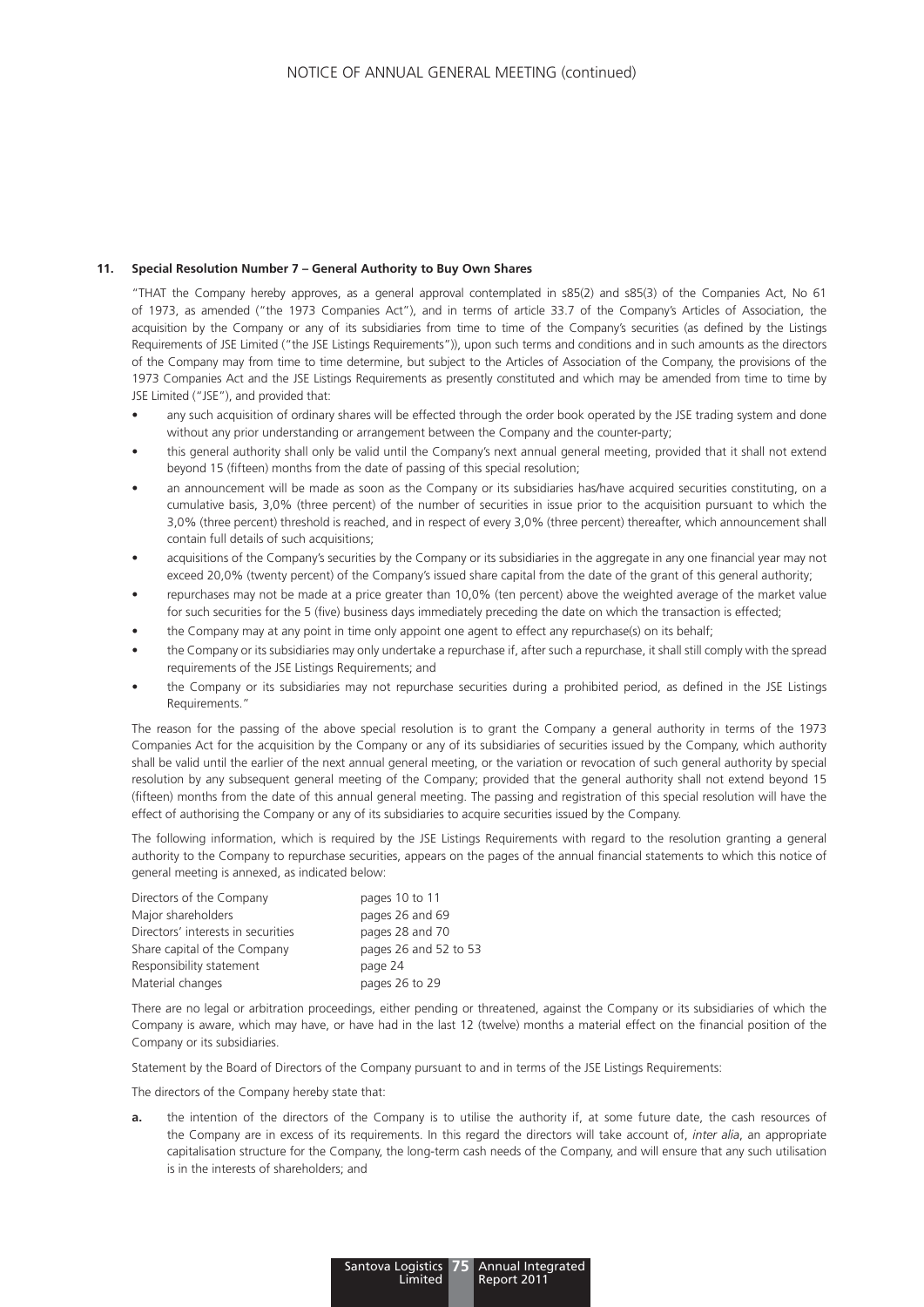## NOTICE OF ANNUAL GENERAL MEETING (continued)

**b.** the method by which the Company intends to repurchase its securities and the date on which such repurchase will take place, have not yet been determined.

At the time that the contemplated repurchase is to take place, the directors of the Company will ensure that:

- the Company and its subsidiaries will be able to pay their debts as they become due in the ordinary course of business for a period of 12 (twelve) months after the date of the annual general meeting;
- the consolidated assets of the Company and its subsidiaries, fairly valued in accordance with International Financial Reporting Standards, will be in excess of the consolidated liabilities of the Company and its subsidiaries for a period of 12 (twelve) months after the date of the annual general meeting;
- the issued share capital and reserves of the Company and its subsidiaries will be adequate for the purpose of the business of the Company and its subsidiaries for a period of 12 (twelve) months after the date of the annual general meeting;
- the working capital available to the Company and its subsidiaries will be sufficient for the Group's ordinary trade requirements for a period of 12 (twelve) months after the date of the annual general meeting; and
- the Company will provide its designated advisor and the JSE with all documentation as required in Schedule 25 of the JSE Listings Requirements, and will not commence any repurchase programme until the sponsor has signed off on the adequacy of its working capital, advised the JSE accordingly and the JSE has approved this documentation.
- 12. To consider, and if deemed fit, to pass the following resolutions as ordinary resolutions:

## **12.1 Ordinary Resolution Number 2 – Unissued shares to be placed under the control of the directors**

 "THAT the authorised but unissued ordinary shares in the capital of the Company be and are hereby placed under the control and authority of the directors of the Company and that the directors be and are hereby authorised and empowered to allot and issue all or any of such ordinary shares to such person or persons on such terms and conditions and at such times as the directors may from time to time in their discretion deem fit, subject to the provisions of the Companies Act, No 61 of 1973, as amended, and the Listings Requirements of JSE Limited."

#### **12.2 Ordinary Resolution Number 3 – General authority to issue shares, and to sell treasury shares, for cash**

 "THAT the directors of the Company and/or any of its subsidiaries from time to time be and they are hereby authorised, by way of a general authority, to:

- allot and issue all or to issue any options in respect of all or any of the authorised but unissued ordinary shares in the capital of the Company; and/or
- sell or otherwise dispose of or transfer, or issue any options in respect of, ordinary shares in the capital of the Company purchased by subsidiaries of the Company;

for cash, to such person/s on such terms and conditions and at such times as the directors in their discretion deem fit, subject to the Companies Act, No 61 of 1973, as amended, the Articles of Association of the Company, the Listings Requirements of JSE Limited ("JSE") and the following limitations:

- the securities which are the subject of the issue for cash must be of a class already in issue, or where this is not the case, must be limited to such securities or rights that are convertible into a class already in issue;
- any such issue may only be made to public shareholders as defined by the Listings Requirements of the JSE and not to related parties;
- the number of ordinary shares issued for cash shall not in any one financial year in the aggregate exceed 50,0% (fifty percent) of the number of issued ordinary shares;
- this general authority is valid until the earlier of the Company's next annual general meeting or expiry of a period of 15 (fifteen) months from the date that this authority is given;
- a SENS announcement giving full details, including the impact on the net asset value per share, tangible net asset value per share, earnings per share and headline earnings per share, will be published when the Company has issued ordinary shares representing, on a cumulative basis within 1 (one) financial year, 5,0% (five percent) or more of the number of ordinary shares in issue prior to the issue;
- in determining the price at which an issue of ordinary shares may be made in terms of this authority, the maximum discount permitted will be 10,0% (ten percent) of the weighted average traded price on the JSE of the ordinary shares over the 30 (thirty) business days prior to the date that the price of the issue is determined or agreed by the directors of the Company;

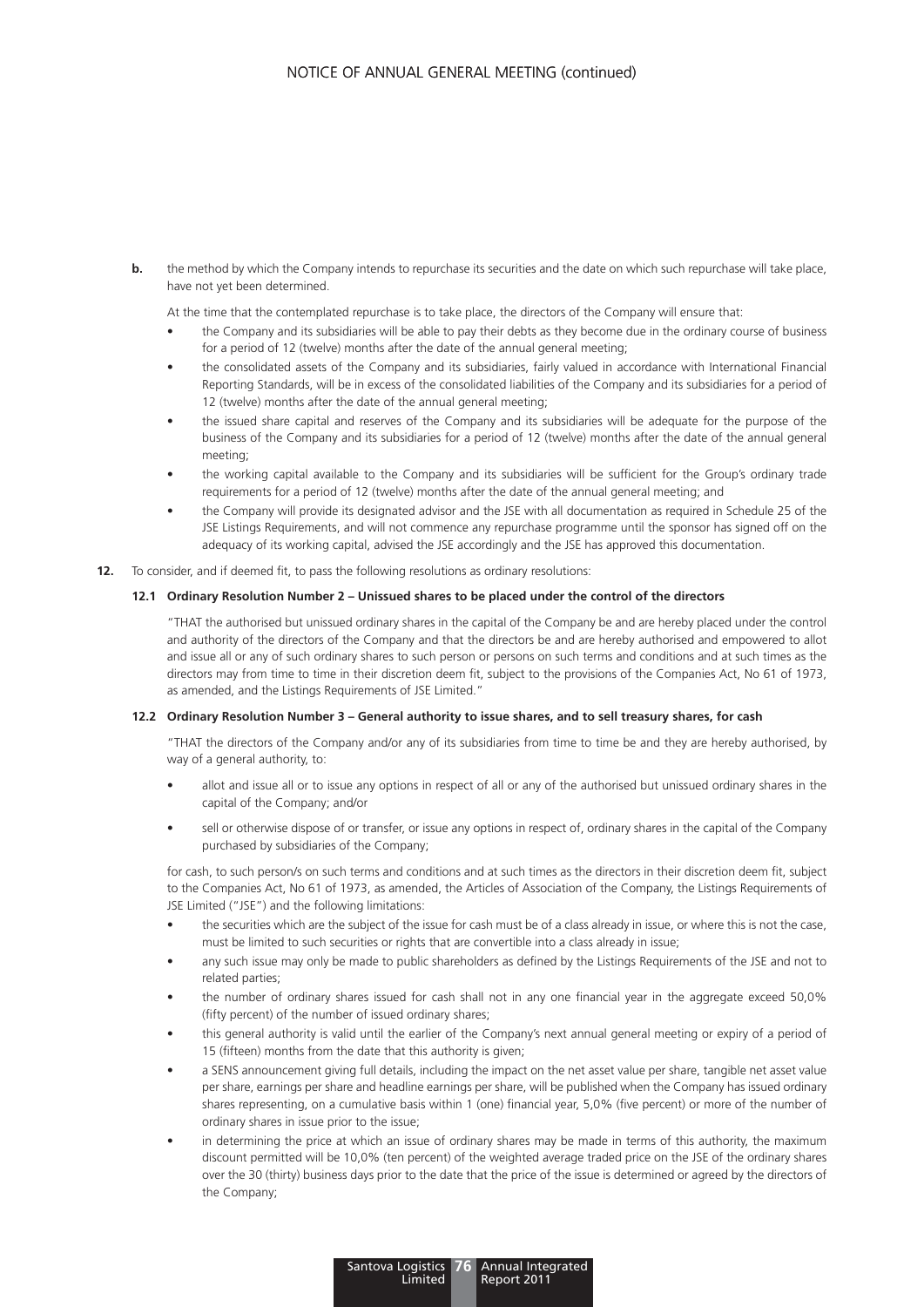- whenever the Company wishes to use ordinary shares, held as treasury stock by a subsidiary of the Company, such use must comply with the Listings Requirements of JSE Limited as if such use was a fresh issue of ordinary shares; and
- approval of the general issue for cash resolution is achieved by a 75,0% majority of the votes cast in favour of such resolution by all equity securities holders present or represented by proxy at the general meeting convened to approve such resolution. The resolution must be worded in such a way as to include the issue of any options/convertible securities that are convertible into an existing class of equity securities, where applicable."

## **12.3 Ordinary Resolution Number 4 – Non-binding advisory vote**

 "To resolve as an ordinary resolution to consider and endorse, by way of a non-binding advisory vote, the company's remuneration policy."

 The reason for proposing this resolution is to request shareholders to signify their approval of the Company's remuneration policy by way of a non-binding advisory resolution as is provided for in King III. The policy is outlined in the Remuneration Report on pages 20 to 21 of the Annual Integrated Report.

## **12.4 Ordinary Resolution Number 5 – Authority to execute requisite documentation**

 "THAT any director of the Company, or the Company Secretary where appropriate, be and hereby is authorised to do all such things and to sign all such documents issued by the Company required to give effect to special resolutions numbered one through six and ordinary resolutions numbered one through three."

**13.** To transact such other business that may be transacted at an annual general meeting.

## **VOTING AND PROXIES**

A member entitled to attend and vote at the annual general meeting is entitled to appoint one or more proxies to attend and vote in his/ her stead, subject to the general instructions attached to this notice. Any proxy so appointed need not be a member of the Company. Proxy forms must be received at the registered office of the Company not less than 48 hours before the date of the meeting.

For the convenience of registered members of the Company, a form of proxy is enclosed herewith. The attached form of proxy is only to be completed by those ordinary shareholders who:

- hold ordinary shares in certificated form; or
- are recorded on the sub-register in "own name" dematerialised form.

Ordinary shareholders who have dematerialised their ordinary shares through a Central Securities Depository Participant ("CSDP") or broker without "own name" registration and wish to attend the annual general meeting, must instruct their CSDP or broker to provide them with the relevant letter of representation to attend the meeting in person or by proxy and vote. If they do not wish to attend in person or by proxy, they must provide the CSDP or broker with their voting instructions in terms of the relevant custody agreement entered into between them and the CSDP or broker.

**JA Lupton** *Company Secretary*

16 May 2011

Registered Office Santova House 88 Mahatma Gandhi Road Durban 4001

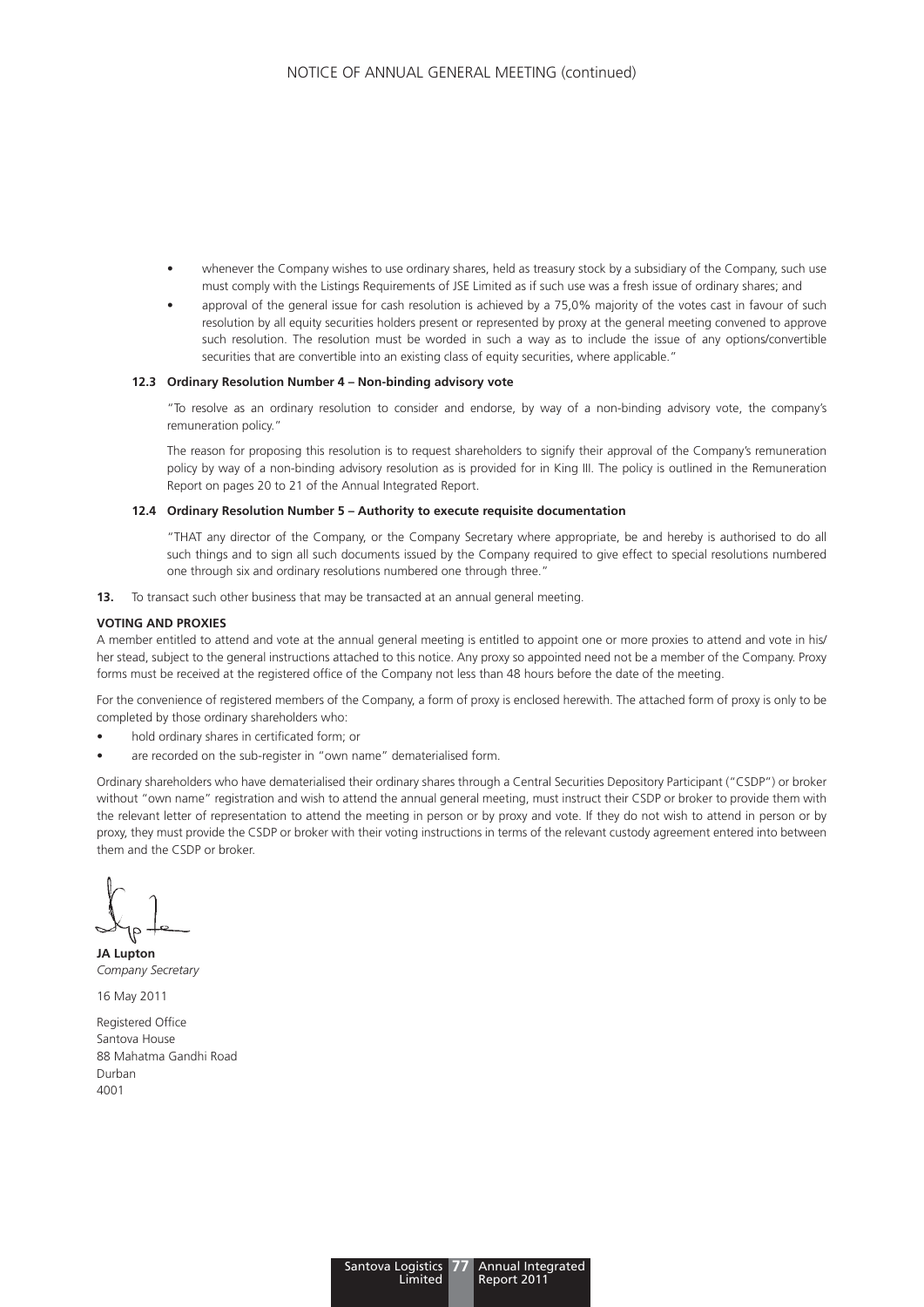## **GENERAL INSTRUCTIONS**

All shareholders are encouraged to attend the annual general meeting of the Company.

- 1. All registered shareholders of ordinary shares ("shares") in the Company are entitled to attend, speak and vote at the annual general meeting.
- 2. Please note that the Company has moved to JSE Limited's electronic settlement system, Strate. If you are a dematerialised shareholder (i.e. you have replaced your paper share certificates with electronic records of ownership under Strate) and are not an "own name" dematerialised shareholder, then:
	- 2.1 if you wish to attend the annual general meeting you should contact your Central Securities Depository Participant ("CSDP") or broker, as the case may be, and obtain the relevant letter of representation from them. The letter of representation must be obtained within the time period required by your CSDP or broker, as the case may be, and allow them sufficient time to provide such letter to the Company Secretary prior to the annual general meeting;

## or, alternatively,

 if you are unable to attend the annual general meeting, you must contact the CSDP or broker, as the case may be, and furnish them with your voting instructions in respect of the annual general meeting in accordance with the mandate between yourself and the CSDP or broker, as the case may be. You should not complete the attached form of proxy. If your CSDP or broker does not obtain voting instructions from you in respect of the annual general meeting, it will be obliged to act in terms of your mandate. The instructions must be provided within the time period required by your CSDP or broker, as the case may be.

2.2 if you hold certificated shares (i.e. you have not dematerialised your shares in the Company) or are an "own name" dematerialised shareholder, then:

you may attend and vote at the annual general meeting;

## or, alternatively,

 you may appoint a proxy to represent you at the annual general meeting by completing the attached form of proxy and returning it to the registered office of the Company to be received by no later than 48 hours prior to the commencement of the meeting.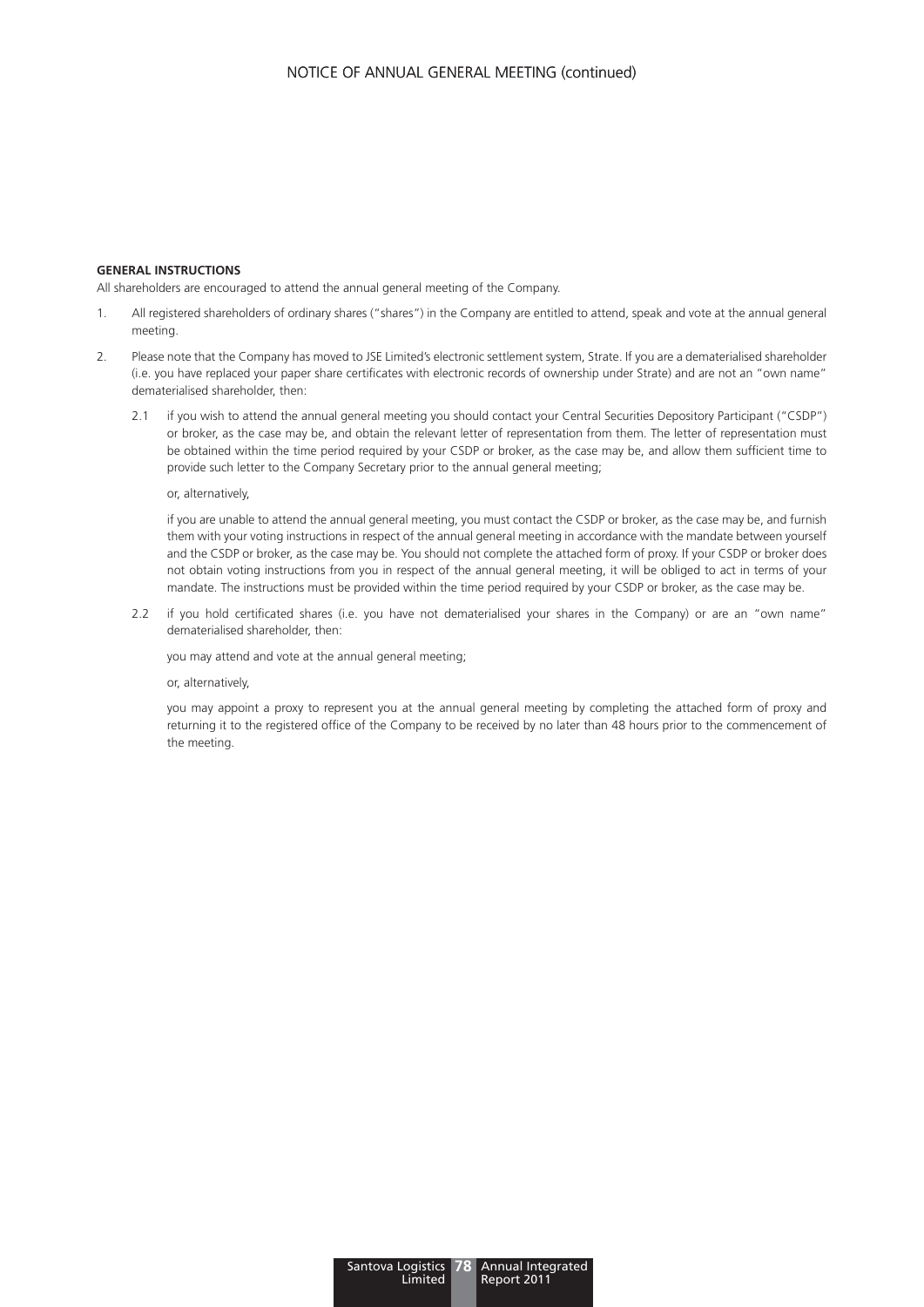# **FORM OF PROXY**

## **SANTOVA LOGISTICS LIMITED**

Incorporated in the Republic of South Africa (Registration number 1998/018118/06) Share code: SNV ISIN: ZAE000090650 ("Santova Logistics" or "the Company")



For the sole use by the following holders of ordinary shares in the Company at the annual general meeting of the Company to be held in the Harbour View Boardroom, Santova House, 88 Mahatma Gandhi Road, Durban, 4001 on Tuesday, 26 July 2011 at 12H00 and at any adjournment thereof:

#### Certificated shareholders; and

• CSDP nominee companies, brokers' nominee companies and dematerialised shareholders who have elected "own name" registrations.

Forms of proxy must be completed and delivered to the Company's registered office, Santova House, 88 Mahatma Gandhi Road, Durban, 4001 (PO Box 6148, Durban, 4000) to be received by no later than 12H00 on Friday, 22 July 2011.

| I/We                          |                | (BLOCK LETTERS please)                         |
|-------------------------------|----------------|------------------------------------------------|
| of                            |                | (address)                                      |
| Telephone work                | Telephone home |                                                |
| being the holder/custodian of |                | ordinary shares in the Company, hereby appoint |
|                               |                | or, failing him/her                            |
|                               |                | or, failing him/her                            |

## 3. the Chairman of the meeting

as my/our proxy to attend and speak out and, on a poll, vote for me/us on my/our behalf at the annual general meeting of the Company to be held for the purpose of considering and, if deemed fit, passing the resolutions to be proposed thereat and at each adjournment or postponement thereof, and to vote for and/or against and/or abstain from voting in respect of the ordinary shares in the issued share capital of the Company registered in my/our name/s in accordance with the following instructions:

|                       |                                                                                         | <b>FOR</b> | <b>AGAINST</b> | <b>ABSTAIN</b> |
|-----------------------|-----------------------------------------------------------------------------------------|------------|----------------|----------------|
| 1.                    | Adoption of the 28 February 2011 annual financial statements                            |            |                |                |
| 2.                    | Re-election of WA Lombard as a director                                                 |            |                |                |
| $\overline{3}$ .      | Re-election of AD Dixon as a director                                                   |            |                |                |
| $\mathcal{A}_{\cdot}$ | Re-election of AL van Zyl as a director                                                 |            |                |                |
| 5.                    | Ordinary Resolution Number 1 - Approval of directors' past remuneration                 |            |                |                |
| 6.                    | Special Resolution Number 1 - Approval of executive directors' remuneration             |            |                |                |
| 7.                    | Special Resolution Number 2 - Approval of non-executive directors' remuneration         |            |                |                |
| 8.                    | To appoint the members of the Audit and Risk Committee                                  |            |                |                |
| 9.                    | To authorise the Audit and Risk Committee to determine the remuneration of the auditors |            |                |                |
| 10.                   | To approve the appointment of Deloitte & Touche as auditors and SD Munro as the         |            |                |                |
|                       | Registered Auditor of the Company                                                       |            |                |                |
| 11.                   | Special Resolution Number 3 - Expropriation of shares                                   |            |                |                |
| 12.                   | Special Resolution Number 4 – Prohibition against making rules                          |            |                |                |
| 13.                   | Special Resolution Number 5 - Prohibition against unclassified shares                   |            |                |                |
| 14.                   | Special Resolution Number 6 - Distributions                                             |            |                |                |
| 15.                   | Special Resolution Number 7 – General authority to buy back shares                      |            |                |                |
| 16.                   | Ordinary Resolution Number 2 - Unissued shares placed under directors' control          |            |                |                |
| 17.                   | Ordinary Resolution Number 3 – General authority to issue shares for cash               |            |                |                |
| 18.                   | Ordinary Resolution Number 4 – Non-binding advisory vote                                |            |                |                |
| 19.                   | Ordinary Resolution Number 5 – Authority to execute requisite documentation             |            |                |                |

(Indicate instruction to proxy by way of a cross in the space provided above.)

Unless otherwise instructed, my/our proxy may vote as he/she thinks fit.

Signed this and 2011 and 2012 and 2012 and 2012 and 2012 and 2012 and 2012 and 2012 and 2012 and 2014 and 2012 Signature

Please read the notes on the reverse side hereof.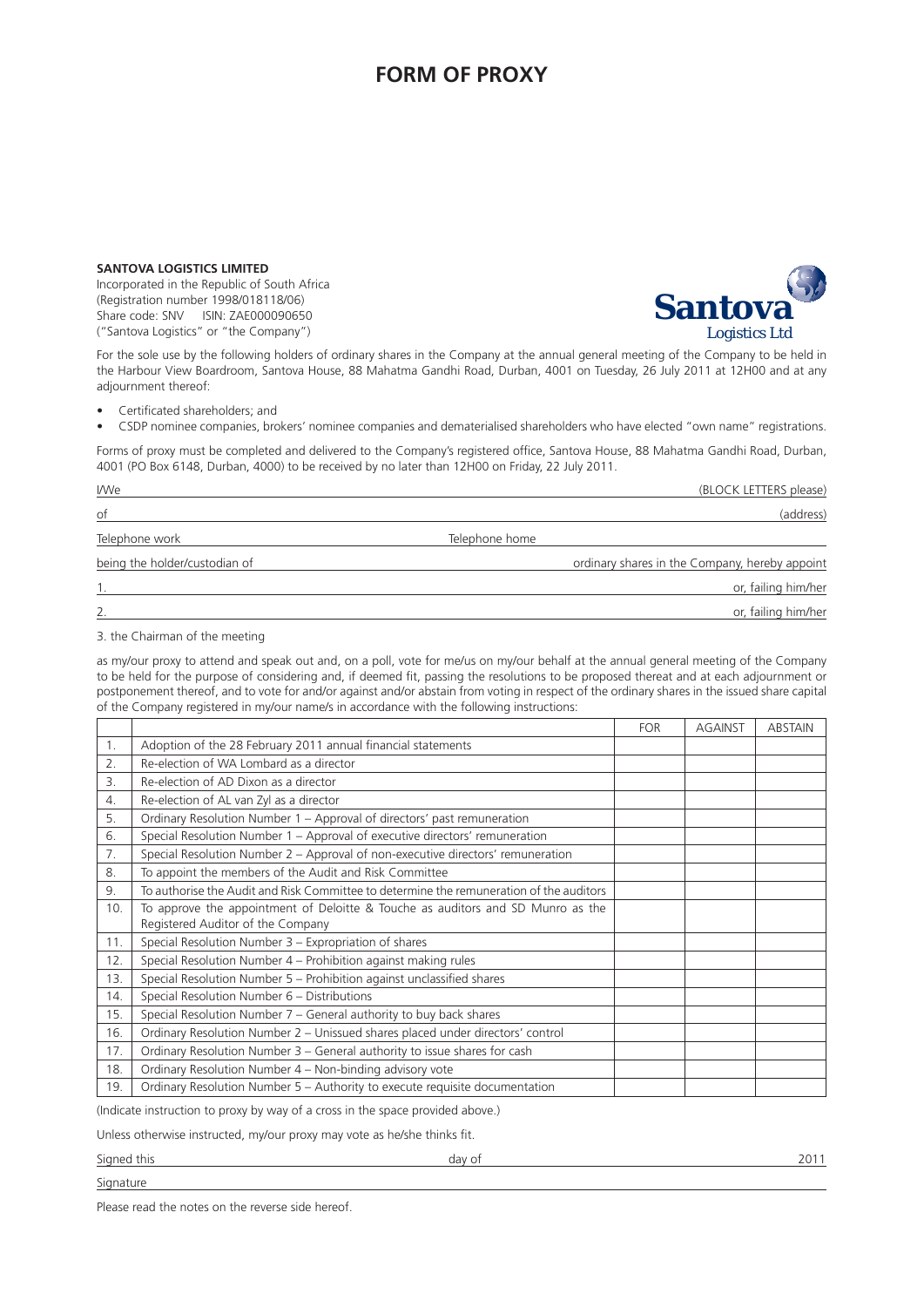# **NOTES TO THE FORM OF PROXY**

- 1. A member may insert the name of a proxy or the names of two alternative proxies of the member's choice in the spaces provided, with or without deleting "the Chairman of the meeting", but any such deletion must be initialled by the member. The person whose name stands first on the form of proxy and who is present at the meeting will be entitled to act as proxy to the exclusion of those whose names follow.
- 2. Please insert an "X" in the relevant spaces according to how you wish your votes to be cast. However, if you wish to cast your votes in respect of a lesser number of shares than the total number of shares that you own in the Company, insert the number of ordinary shares held in respect of which you desire to vote. Failure to comply with the above will be deemed to authorise the proxy to vote or to abstain from voting at the annual general meeting as he/she deems fit in respect of all the member's votes exercisable thereat. A member or his/her proxy is not obliged to use all the votes exercisable by the member or by his/her proxy, but the total of the votes cast and in respect whereof abstention is recorded may not exceed the total of the votes exercisable by the member or by his/her proxy.
- 3. Holders of dematerialised shares must inform their CSDP or broker of whether or not they intend to attend the annual general meeting and obtain the necessary letter of representation from their CSDP or broker to attend the annual general meeting or provide their CSDP or broker with their voting instructions should they not be able to attend the annual general meeting in person.
- 4. Forms of proxy must be received at the Company's registered office, Santova House, 88 Mahatma Gandhi Road, Durban, 4001 (PO Box 6148, Durban, 4000) by no later than 12H00 on Friday, 22 July 2011.
- 5. The completion and lodging of this form of proxy will not preclude the relevant member from attending the annual general meeting and speaking and voting in person thereat to the exclusion of any proxy appointed in terms hereof.
- 6. Documentary evidence establishing the authority of a person signing this form of proxy in a representative capacity must be attached to this form of proxy unless previously recorded by the Company's transfer secretaries or waived by the Chairman of the annual general meeting.
- 7. Any alteration or correction made to this form of proxy must be initialled by the signatory/ies.
- 8. A minor must be assisted by his/her parent or quardian unless the relevant documents establishing his/her legal capacity are produced or have been registered by the transfer secretaries of the Company.
- 9. The Chairman of the annual general meeting may reject or accept a form of proxy which is completed and/or received, other than in accordance with these notes, if the Chairman is satisfied as to the manner in which the member wishes to vote.

## Certificated and "own name" registered dematerialised shareholders

If you are unable to attend the annual general meeting of Santova Logistics Limited to be held at 12H00 on Tuesday, 26 July 2011 in the Harbour View Boardroom, Santova House, 88 Mahatma Gandhi Road, Durban, 4001 and wish to be represented thereat, you must complete and return this form of proxy in accordance with the instructions contained herein and lodge it with, or post it to the Company's registered office address, detailed in point 4 above, to be received by them by no later than 12H00 on Friday, 22 July 2011.

## **Dematerialised shareholders**

If you hold dematerialised shares in Santova Logistics Limited through a CSDP or broker and do not have an "own name" registered dematerialised registration, you must timeously advise your CSDP or broker of your intention to attend and vote at the annual general meeting or be represented by proxy thereat in order for your CSDP or broker to provide you with the necessary letter of representation to do so, or should you not wish to attend the annual general meeting in person, you must timeously provide your CSDP or broker with your voting instructions in order for the CSDP or broker to vote in accordance with your instructions at the annual general meeting.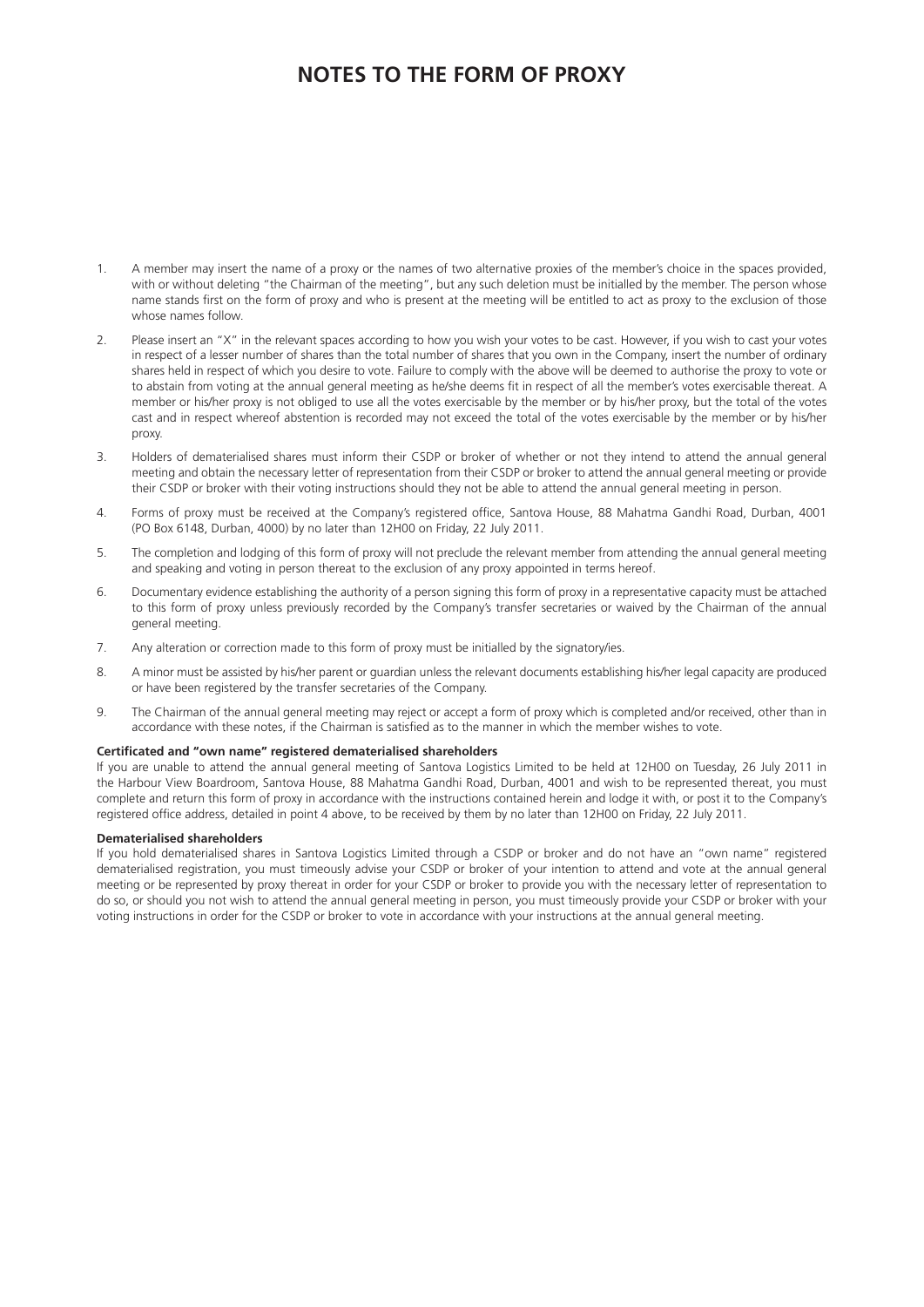# **ABBREVIATIONS**

The following abbreviations have been used throughout this report:

| "the 1973 Companies Act"                | the Companies Act, No 61 of 1973, as amended                                                                                                                                                                                                                                        |
|-----------------------------------------|-------------------------------------------------------------------------------------------------------------------------------------------------------------------------------------------------------------------------------------------------------------------------------------|
| "the 2008 Companies Act"                | the Companies Act, No 71 of 2008, as amended                                                                                                                                                                                                                                        |
| "AGM"                                   | Annual general meeting                                                                                                                                                                                                                                                              |
| "AltX"                                  | Alternative Exchange of the JSE                                                                                                                                                                                                                                                     |
| "AUD"                                   | Australian Dollar                                                                                                                                                                                                                                                                   |
| "f"                                     | <b>British Pound</b>                                                                                                                                                                                                                                                                |
| "B-BBEE"                                | Broad-based black economic empowerment                                                                                                                                                                                                                                              |
|                                         | "CIPC" or "the Commission" Companies and Intellectual Property Commission                                                                                                                                                                                                           |
| "CSDP"                                  | Central Securities Depository Participant                                                                                                                                                                                                                                           |
| "Deloitte"                              | Deloitte & Touche                                                                                                                                                                                                                                                                   |
| "DTI"                                   | Department of Trade and Industry                                                                                                                                                                                                                                                    |
| $"$ EPS $"$                             | Earnings per share                                                                                                                                                                                                                                                                  |
| "€"                                     | Euro                                                                                                                                                                                                                                                                                |
| "IFRS"                                  | International Financial Reporting Standards                                                                                                                                                                                                                                         |
| "Impson"                                | Impson Logistics (Pty) Limited, a subsidiary of the Company                                                                                                                                                                                                                         |
| $"$ $T"$                                | Information Technology                                                                                                                                                                                                                                                              |
| $^{\prime\prime}$ JSE $^{\prime\prime}$ | JSE Limited, South Africa's Securities Exchange                                                                                                                                                                                                                                     |
| "Ltd"                                   | Limited                                                                                                                                                                                                                                                                             |
| "McGregor"                              | McGregor Sea and Air Services Pty Limited (registered in Australia), a subsidiary of the Company                                                                                                                                                                                    |
| "Mogal"                                 | Mogal International Limited (registered in the United Kingdom), a subsidiary of the Company                                                                                                                                                                                         |
| "NAV"                                   | Net asset value                                                                                                                                                                                                                                                                     |
| "OSCAR"                                 | OSCAR™ is an Optimised Supply Chain Active Resource suite of software packages, South Africa Trademark<br>Registration Numbers 2007/05906 in Class 35, 2007/05907 in Class 36, 2007/05908 in Class 39 and<br>2007/05909 in Class 42, in the name of Impson Logistics (Pty) Limited. |
| "Pty"                                   | Proprietary                                                                                                                                                                                                                                                                         |
| "R" or "Rand"                           | South African Rand                                                                                                                                                                                                                                                                  |
| "R'000"                                 | Rand thousands                                                                                                                                                                                                                                                                      |
| "SA"                                    | South Africa                                                                                                                                                                                                                                                                        |
| "Santova" or "Group"                    | Santova Logistics Limited and its subsidiaries                                                                                                                                                                                                                                      |
| "Santova Logistics" or<br>"the Company" | Santova Logistics Limited                                                                                                                                                                                                                                                           |
| "Santova Logistics B.V."                | Santova Logistics B.V. (registered in the Netherlands), a subsidiary of the Company (formerly Maxxs B.V.)                                                                                                                                                                           |
| "Santova Financial<br>Services"         | Santova Financial Services (Pty) Limited, a subsidiary of the Company<br>(formerly Leading Edge Insurance Brokers (Pty) Limited)                                                                                                                                                    |
| "Santova Logistics SA" or<br>"Aviocean" | Santova Logistics South Africa (Pty) Limited, a subsidiary of the Company<br>(formerly Aviocean (Pty) Limited)                                                                                                                                                                      |
| "SARS"                                  | South African Revenue Services                                                                                                                                                                                                                                                      |
| "the Share Trust"                       | Santova Logistics Share Purchase and Option Scheme Trust                                                                                                                                                                                                                            |
| $"$ UK $"$                              | the United Kingdom                                                                                                                                                                                                                                                                  |